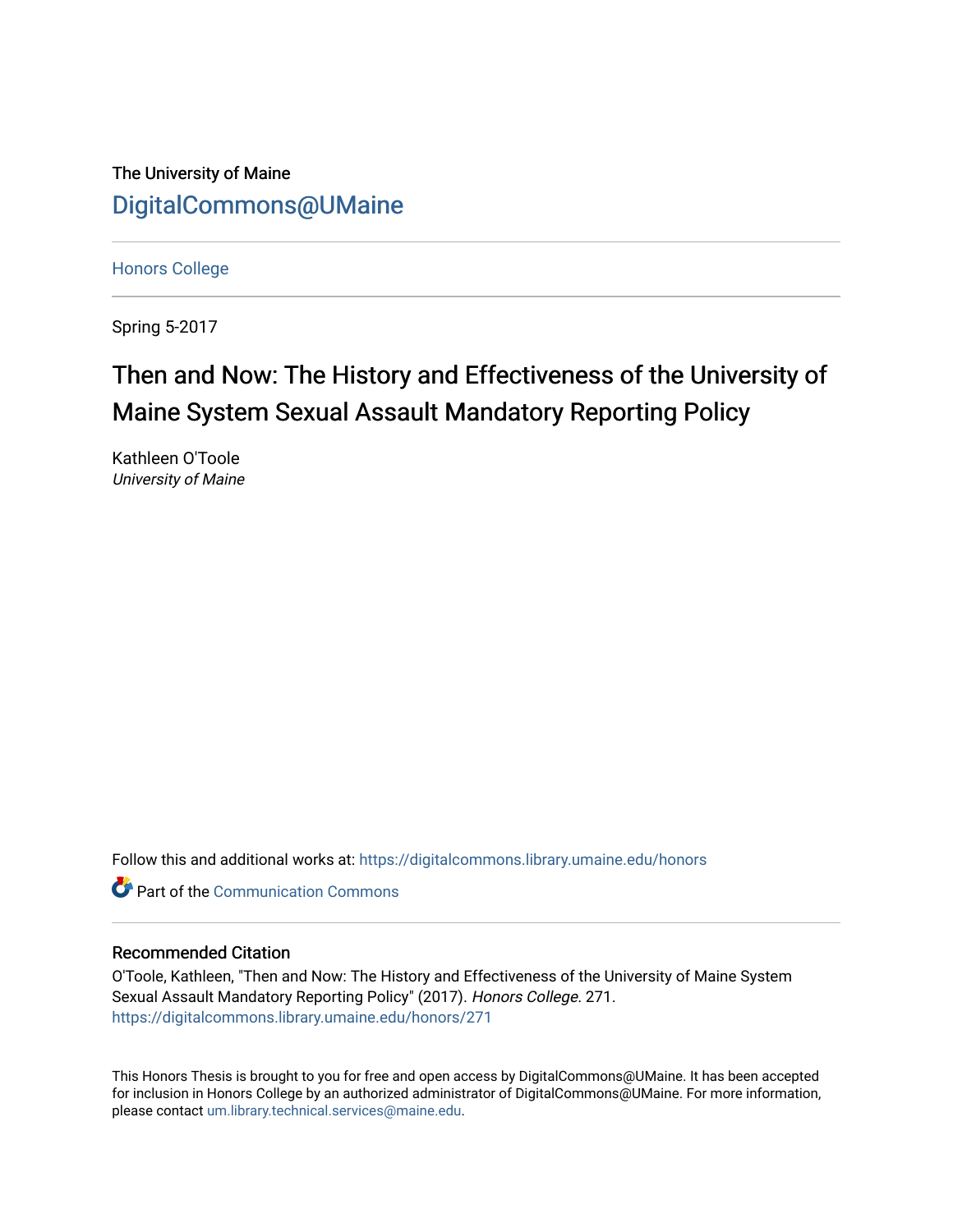# THEN AND NOW: A HISTORY AND ANALYSIS OF THE UNIVERSITY OF MAINE SYSTEM SEXUAL ASSAULT MANDATORY REPORTING POLICY

by

Kathleen Evelyn O'Toole

A Thesis Submitted in Partial Fulfillment of the Requirements for a Degree with Honors (Communication)

The Honors College

University of Maine

May 2017

Advisory Committee:

Claire Sullivan, Associate Professor, Department of Communication and Journalism, Associate Dean for Community Engagement, Advisor

Mark Congdon, Ph.D Research Assistant, Department of Communication and Journalism

Renate Klein, Professor, Department of Child Development and Family Relations Kim-Marie Jenkins, Coordinator of Lean Continuous Improvement, Operational

Effectiveness Specialist, Human Resources

Jennie Woodard, Instructor of Women's, Gender, and Sexuality Studies and Honors College Preceptor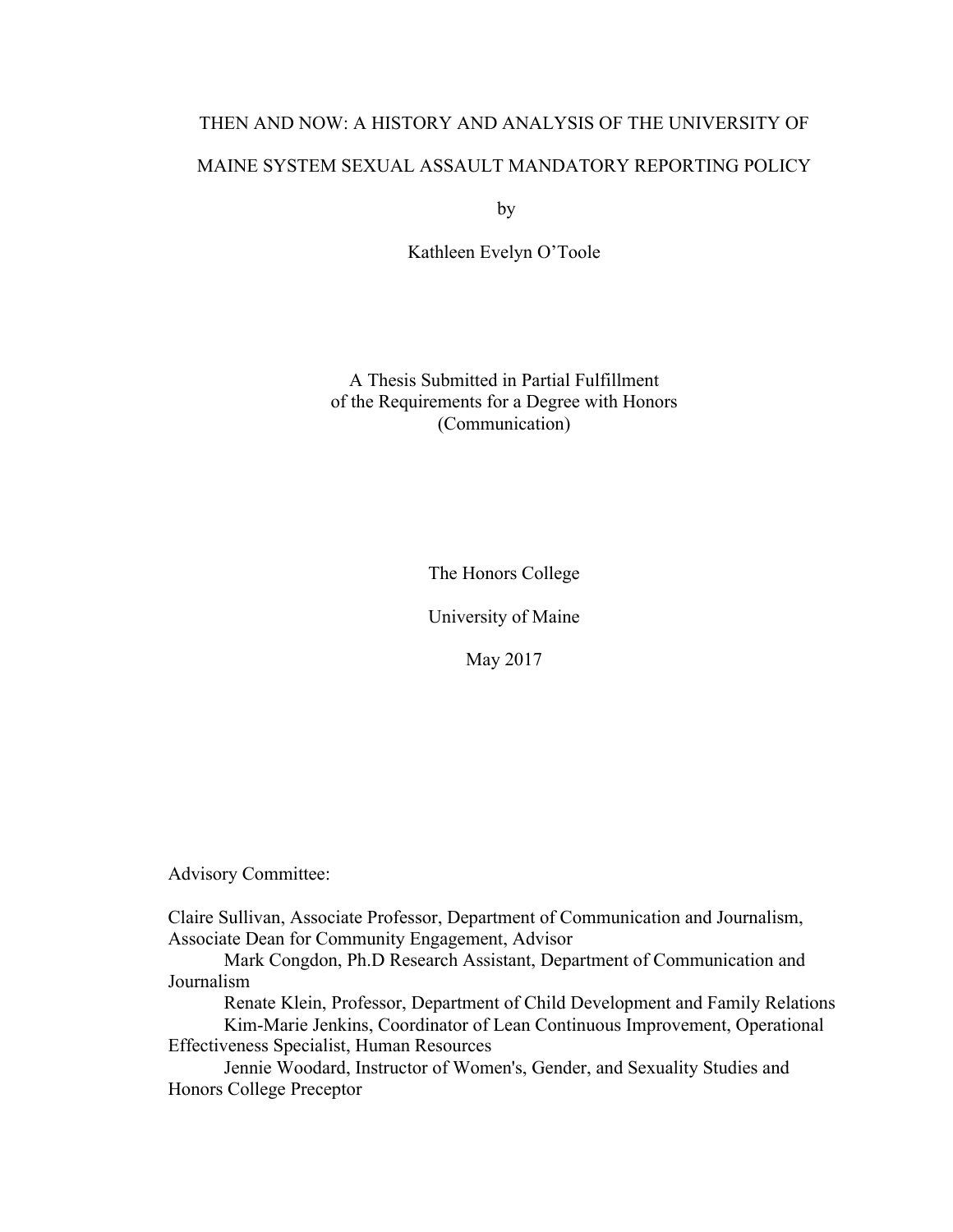This Honors Thesis © 2017 Kathleen O'Toole Department of Communication and Journalism The Honors College University of Maine

All Rights Reserved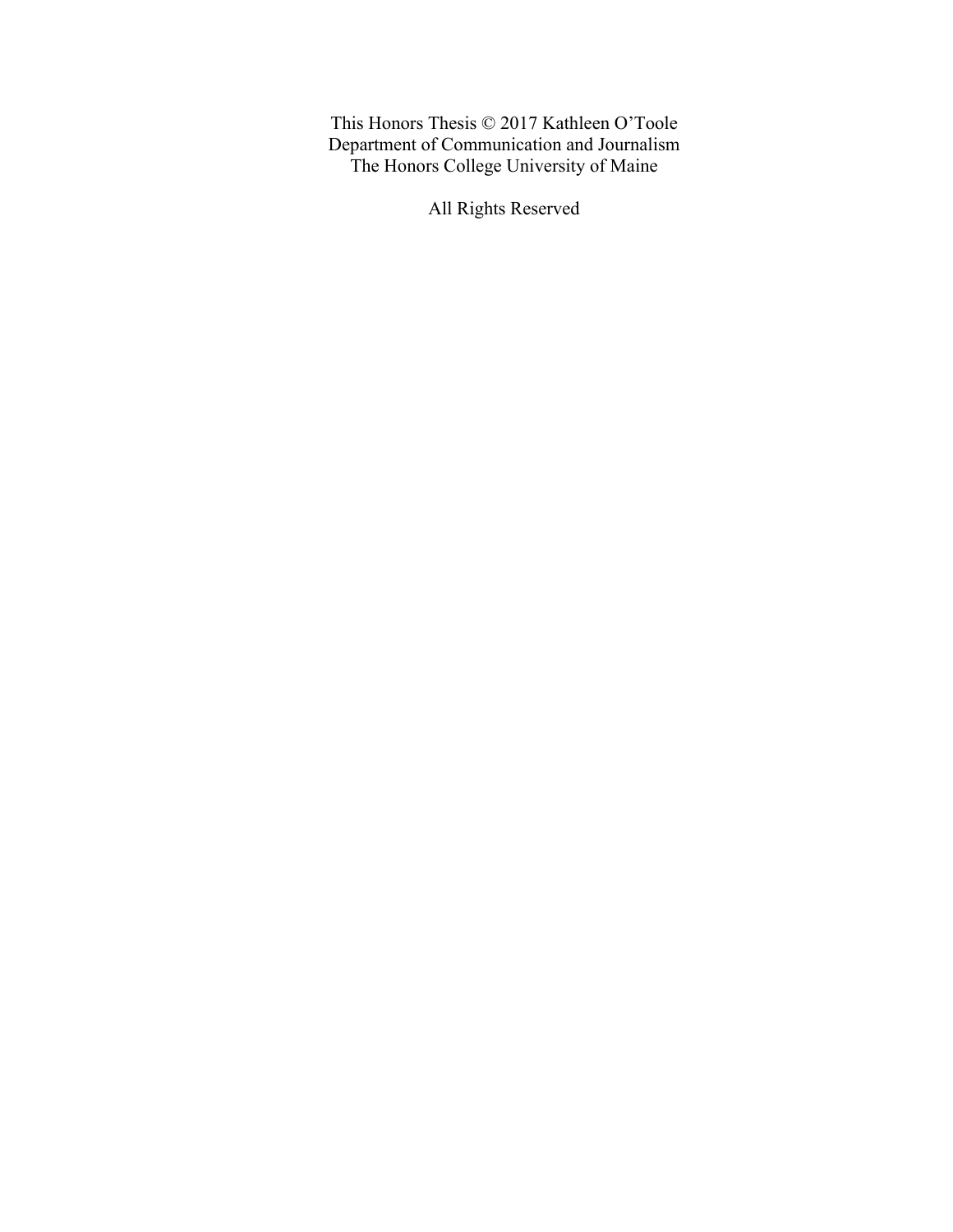#### **Abstract**

This thesis will examine and analyze the history and campus climate (See Appendix) that led to the implementation of "mandatory reporting" of campus domestic violence and sexual assault (See Appendix) when a student discloses an incident to a faculty or mandated reporter. With this policy implemented, regardless of whether the student discloses this information to another student and a faculty member overhears the exchange, or if the student expresses the incident directly to the staff member, a faculty member is still required to report suspected sexual assault, even if not explicitly stated. This includes statements made in course discussions, as well as within written assignments.

This thesis will describe the legal, social and cultural landscape of campus sexual assault, the campus climate and its role in perpetuating sexual assault, mandatory reporting regarding students, as well as potential policies and practices that outside higher institutions have implemented and how the University of Maine may consider adopting these in order to encourage faculty reporting while still complying with federal law and remaining sensitive to the needs of the victim. There is great interest in ensuring the correct college response and level of interest in responding to these reports at universities nationwide, including responses from the faculty here at the University of Maine. As more and more high-profile instances of sexual assault erupt across social media, there is great scrutiny from faculty, students, and parents alike of college responses to these incidents. From the establishment of the Clery Act and the instance of Jeanne Clery in 1986 to the more recent instance of Brock Turner at Yale University in 2015, there has been an enormous backlash towards university responses as well as the response of the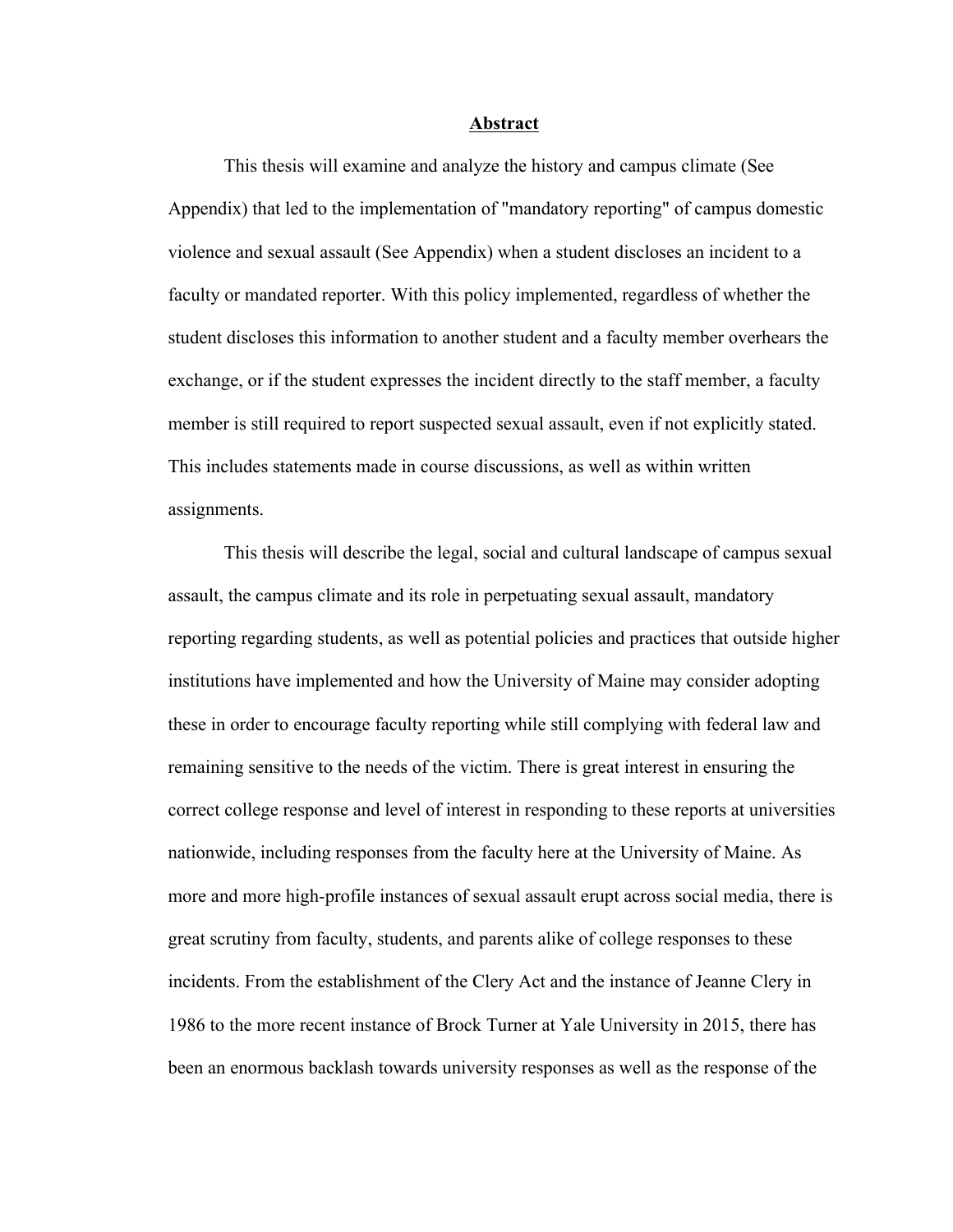law to sexual assaults. Though lacking in discussion and awareness in the past, recent years and aforementioned high-profile cases have called for the United States Department of Education (USDE) and the Office for Civil Rights to further investigate the response of colleges, their policies - or lack thereof - and the rights of their students.

Sexual assault will be the umbrella term utilized throughout this thesis, which comes from the most recent terminology issued in the University of Maine policy and listed on the Office of Sexual Assault and Violence Prevention website (OSAVP) as of 2017. Sexual assault is defined as "...an offense that meets the definition of rape, fondling, incest, or statutory rape" (See Appendix) as well as an act that creates a hostile environment for the student. (University of Maine OSAVP, 2017). This is the most inclusive term available for definition by the University of Maine OSAVP that incorporated most, if not all, aspects of rape on campus.

Brent Sokolow, Executive Director of the Association of Title IX Administrators, noted in the 2013 Chronicle of Higher Education that "...Title IX is intended to empower victims, not make them into observers… who merely watch from the sidelines, as administrators get carried away with resolving complaints that the victims never made"' (Engle, 2015). Title IX, which has led to the expansion of resources and policies in higher education institutions across the United States - including, potentially, the mandatory reporting policy - urges for greater resources for students who have experienced sexual assault. Yet the main argument against policies such as the mandatory reporting policy is that, in the nationwide push for transparency and protection of campus crime statistics, mandatory reporting can ultimately take away decision-making power from the victims, making them into observers. Only when universities are careful to comply with the intent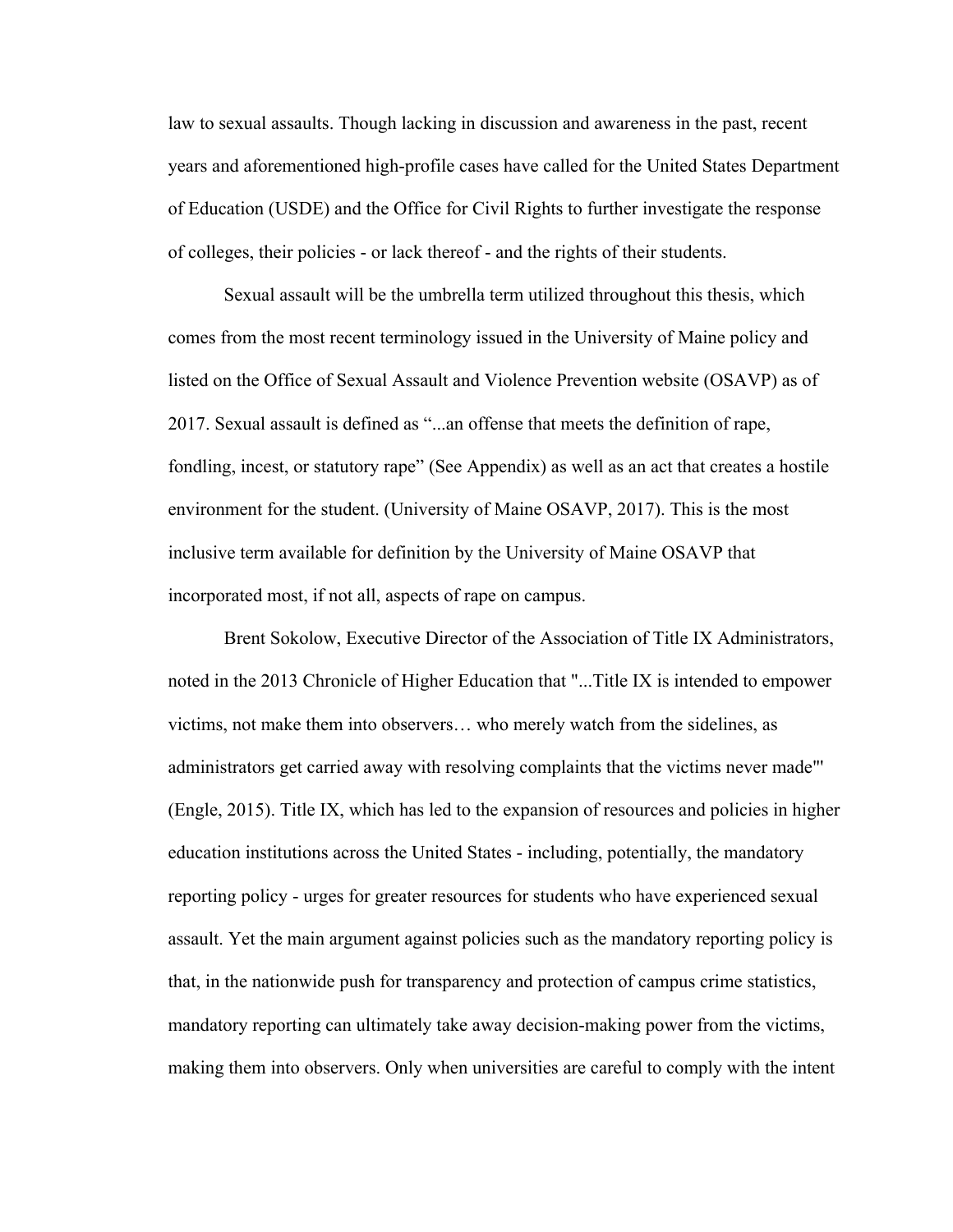of Title IX's sexual harassment (See Appendix) provisions, the Clery Act and its expansions, and the Violence Against Women Act - alongside their legal obligations can meaningful victim support and university legal compliance peacefully coexist (Engle, 2015).

This thesis is written with the intention to connect the reader with the history of the University of Maine, its relationship to sexual assault, and the events that led to the creation of the sexual assault reporting policy. It also seeks to relate that timeline to that of the national discussion on sexual assault, the University's relationship to federal laws and bills, and how, moving forward, we can continue to generate improvements to remove barriers and increase access to resources to sexual assault victims. In doing so, we can better understand how to reach out to victims, provide adequate resources, and continue to improve resource accessibility to students at the University of Maine while preserving the environment of trust between students and mandated reporters.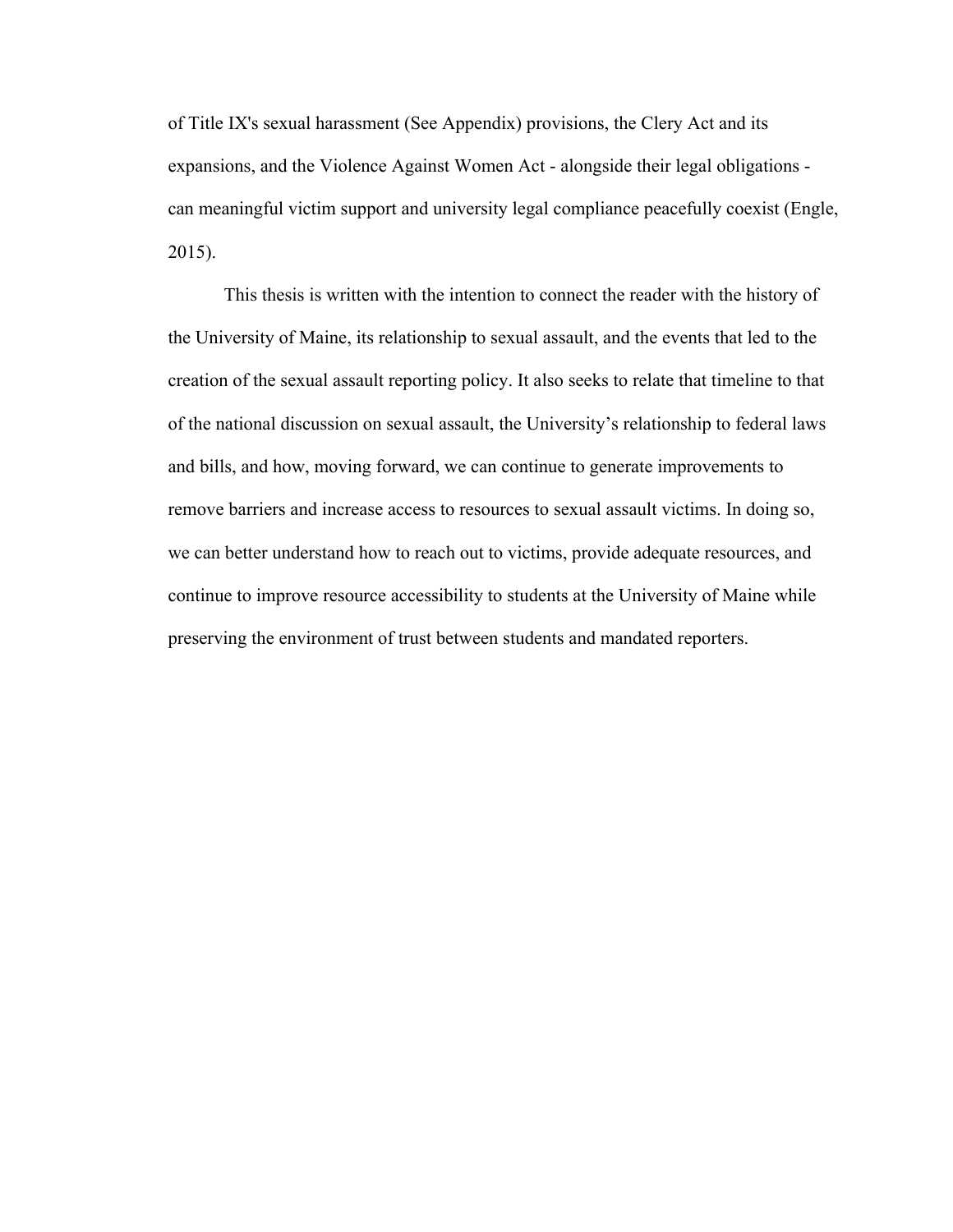## **Dedication**

This thesis is dedicated to the survivors of sexual assault on college campuses, those who have found courage to speak out against their perpetrator, and those still seeking ways to obtain justice from their universities.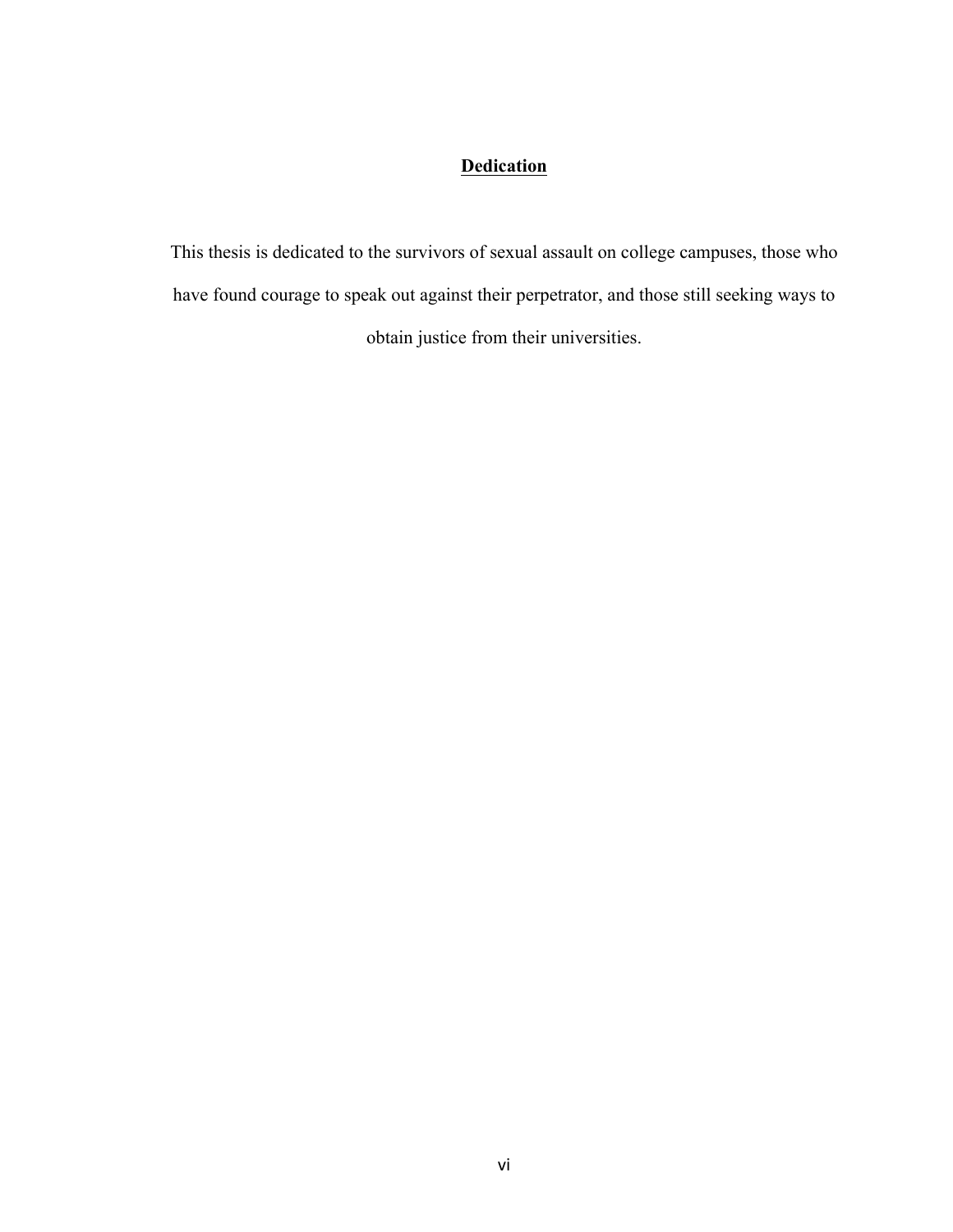## **Acknowledgments**

I also would like to dedicate special thanks to my family and friends who have read, proofread, and listened to my ramblings about this project for the past year. Without their support, I would not have felt as though I had produced my best quality work. As well as this, my advisor and my committee members have been invaluably flexible, reliable, and committed to ensuring that my work put forth was the best possible. Their input was extremely valuable to the completion of this work.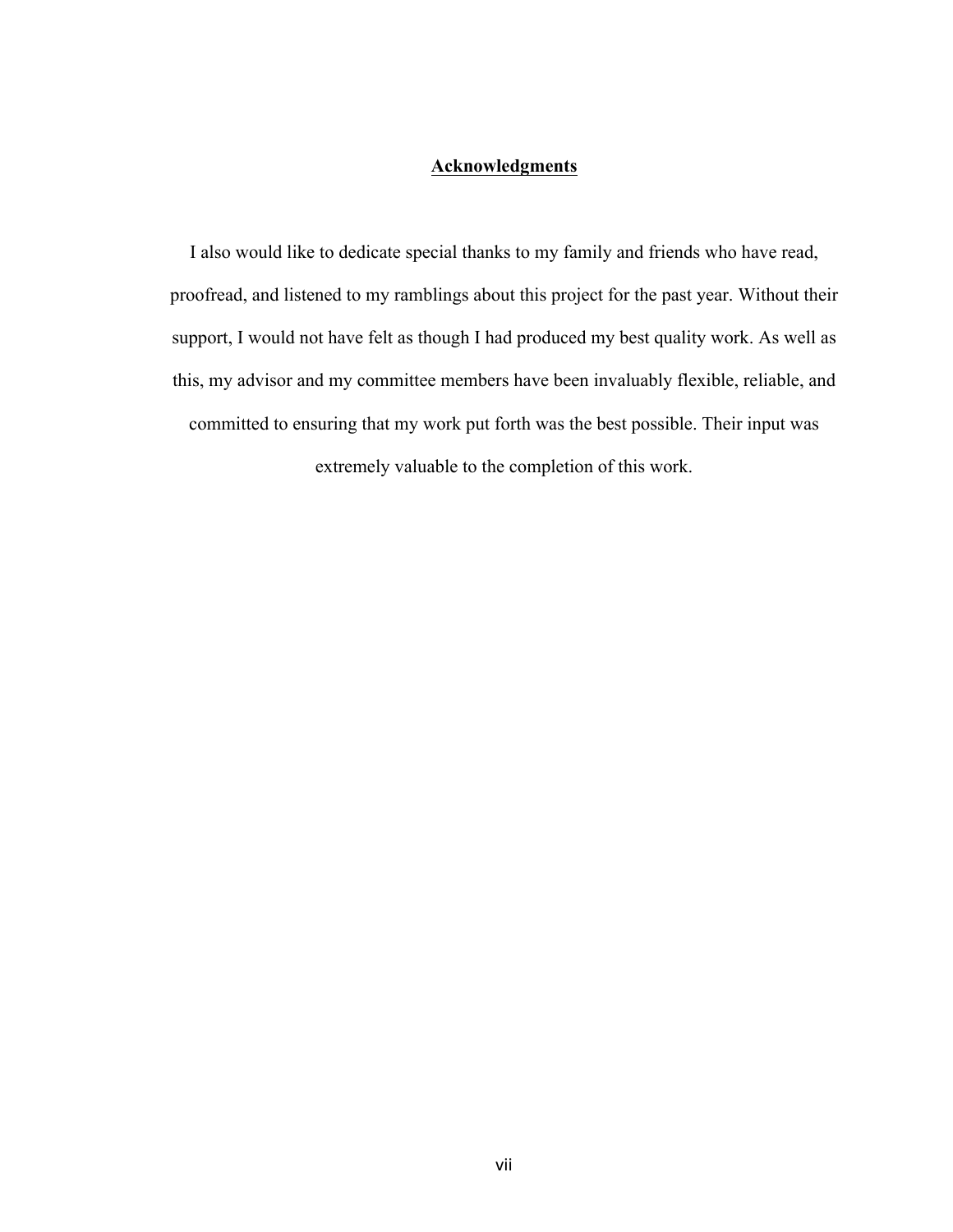## **Table of Contents**

| $\mathbf{I}$ . | The National Discussion on Sexual Assault<br>1. Timeline of the National Discussion on Sexual Assault            | 1                          |
|----------------|------------------------------------------------------------------------------------------------------------------|----------------------------|
| $\prod$ .      | Timeline of the University of Maine Discussion on Sexual Assault                                                 | 24                         |
| III.           | Trends and Opportunities<br>1. Policies and Definitions<br>2. Resources<br>3. Events<br>4. Education & Trainings | 58<br>59<br>62<br>65<br>66 |
| IV.            | Conclusion                                                                                                       | 74                         |
| V.             | References                                                                                                       | 81                         |
| VI.            | Appendix                                                                                                         | 105                        |
| VII.           | Author's Biography                                                                                               | 108                        |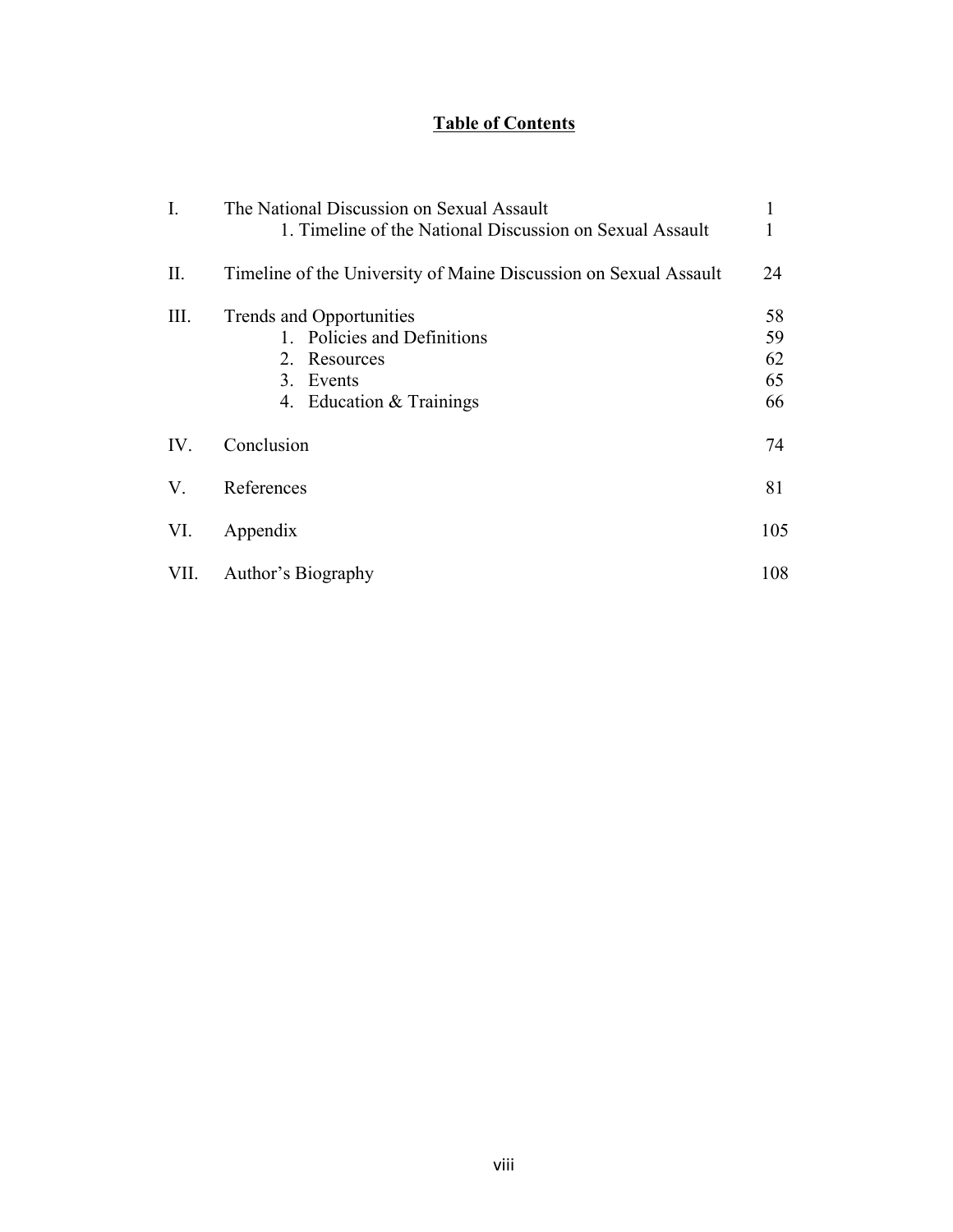### **The National Discussion On Campus Sexual Assault**

On average, 21 percent of undergraduate females on a college campus have reported experiencing sexual assault since their first year of college (RAINN, 2017). Nearly one in four female undergraduate students are being sexually assaulted on a nationwide scale within the United States (RAINN, 2017). Of these sexual assault victims on college campuses, over 90 percent remain silent about the incident. They do not report to police, university police, or faculty of the University (Fisher et al., 2000). As for those who committed the sexual assaults, of self-reported male assailants, 63.3 percent of perpetrators committed repeated assaults (Lisak et al., 2010). Their victims remained silent, and as a result, the assailants neither faced nor feared consequence resulting only in further victimization (see Appendix) of women.

'Sexual assault' will be the term used throughout this thesis that encompasses a range of forced and coerced sexual activity. The term sexual assault will include attempted rape as well as completed rape, and all terms as specified by the Clery Act, which will be thoroughly discussed in the National Discussion section. Because sexual assault and sexual violence carry with them many challenges in correctly measuring statistics, this thesis will include all definitions of sexual assault as specified by the Violence Against Women Act and the Clery Act. Many sources have been drawn from for this thesis, including the National Crime Victimization Survey (NCVS), the National Justice Department (NJD), academic and government sources, and the Rape, Abuse,  $\&$ Incest National Network (RAINN).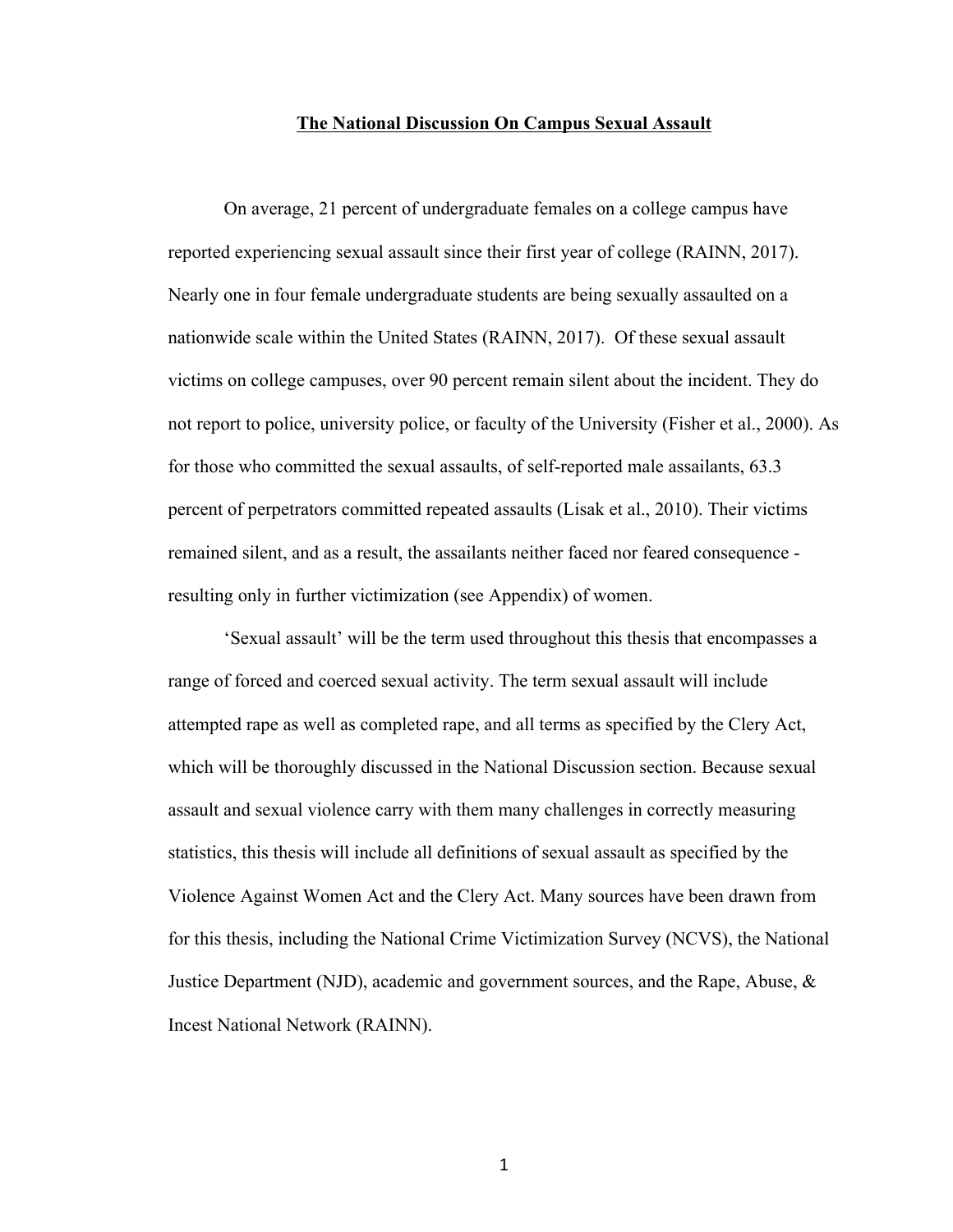### **Timeline of the National Discussion on Sexual Assault**

**1957- First Study on Campus Sexual Assault 1977- Alexander V. Yale 1985- Mary Koss Study 1986-1990 Jeanne Clery Act 1992- Buckley Amendments 1998- Campus Courts Disclosure 2000- Campus Sex Crimes Prevention Act 2005- National Campus Safety Awareness Month 2008- Higher Education Opportunity Act 2011- Dear Colleague Letters 2013- Campus Sexual Violence Elimination Act (SaVE Act), VAWA 2014- Clemson University Online Training Shutdown 2015- Safe Campus Act, APA College Study**

In only 1957 did the first study on campus sexual assault ever come to light. Published in the American Sociological Review (Vol. 22, No. 1, pp. 52-58), the study was titled "Male Sex Aggression on a University Campus." It was the first study of its kind ever officially conducted and published. Its author, Eugene Kanin, created the study around a model where men utilize manipulation and gender stigmas to pressure and exploit women in sexual ways.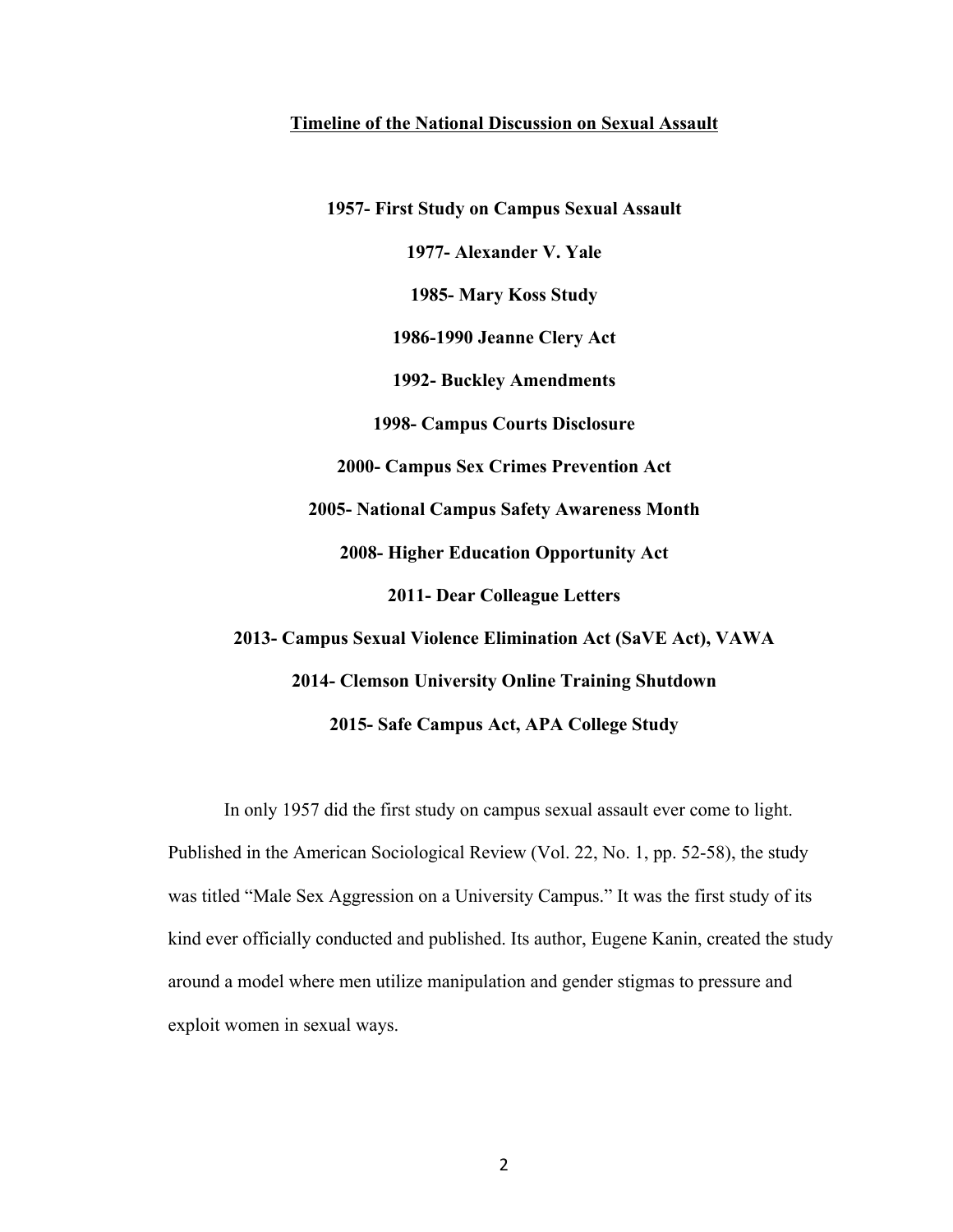1977 was the first time students took action utilizing Title IX in their defense on the grounds of sexual assault. At this time, women at Yale University were gathering together to try and put a name on 'sexual assault' and the rape culture they experienced there - though at the time, they had no name for this. One of the primary students involved in this activist movement that would become a lawsuit, Ann Olivarius, was told by administrators at Yale that "...if she did not stop saying those things about faculty members, she would get sued for defamation—and Yale would not help her" (Simon, 2003). A lawsuit that was never intended to be a lawsuit, this group of women simply sought for their university to "...create a centralized grievance procedure for sexual harassment", said Ann Olivarius herself in 2011, "... But Yale fought the idea tooth and claw" (Olivarius, 2011). Yale's only method of dealing with complaints of sexual harassment or assault during this time was to express sympathy, but to advise her that this was "all part of life" (Olivarius, 2011). Their case was initially thrown out due to technicalities, but would later be the reason for the development of the Yale Grievance Board for sexual assault reporting, leading to hundreds of other institutions doing the same.

In the year 1985, a professor at Kent State University by the name Mary Koss would issue a national rape survey aimed towards college campuses across the nation. This survey, which was sponsored by the National Institute of Health, was administered to 32 separate college campuses. 3,187 college female undergraduates and 2,872 male undergraduate students responded regarding their sexual experiences since the age of 12. Questions regarding sexual assault were included. Of the individuals who responded to the survey, 207 of the women had been raped within the very same year of the survey.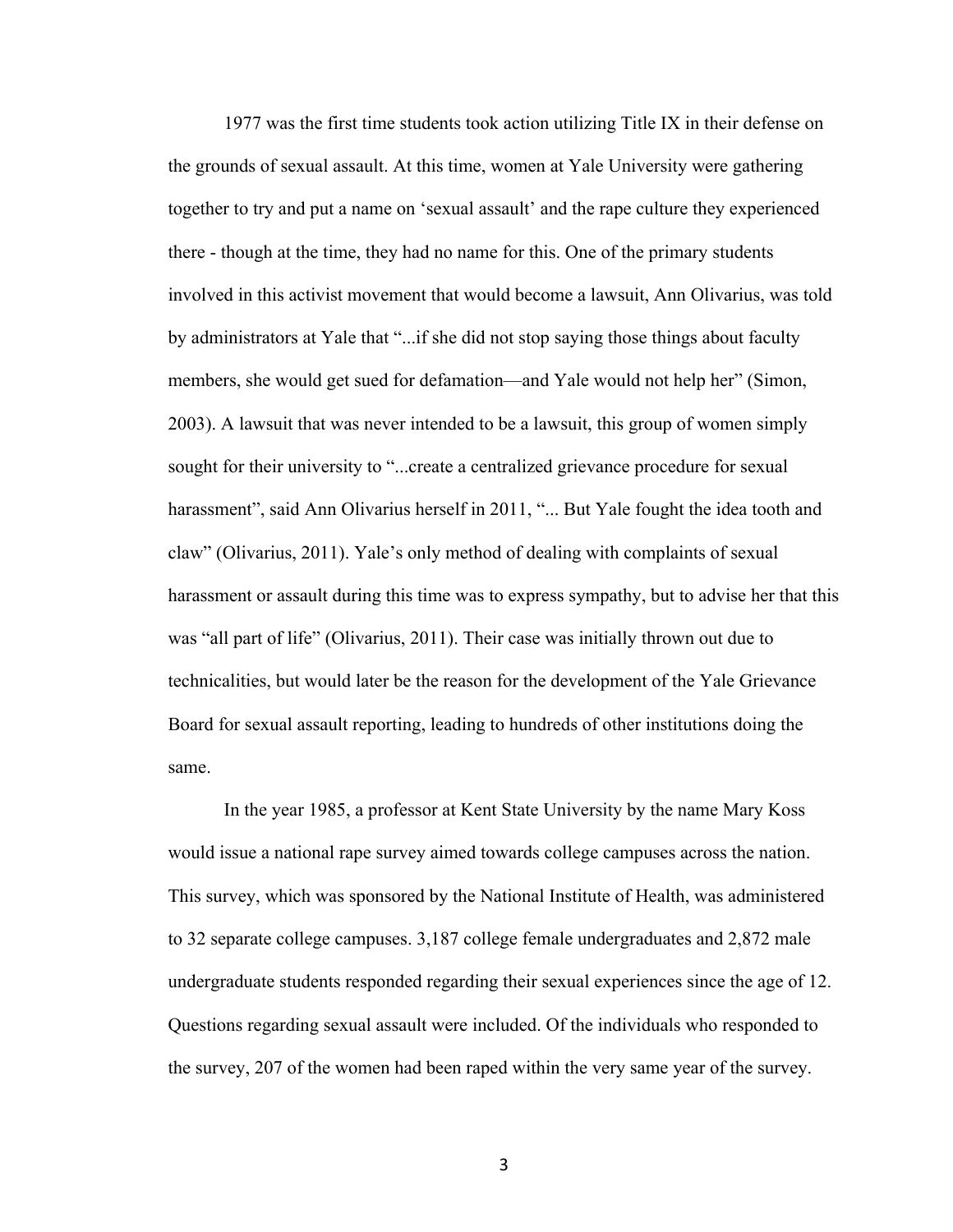15.4 percent of the female respondents had also acknowledged rape some time in their lives since age 14; 12.1 percent had admitted to experiencing an attempted rape, and 4.4 percent of the male undergraduates who reported acknowledged they had committed the legal definition of rape some time since age 14. (Koss, 1988). These figures would come to be known as the "one in four" statistic that we continue to use today, and which has been repeated in dozens of studies even as recently as 2015.

The development of an incident involving the rape and murder of one Jeanne Clery, a student at Lehigh University in 1986 sparked nationwide discussion of sexual assault on college campuses. Jeanne Clery, a student at Lehigh University in Pennsylvania, was raped and murdered by a fellow student in 1986 (Associated Press, 1986). Lehigh, which had suffered 38 other violent crimes over the course of the three years prior to the attack, had not revealed this information to the public, and Clery's parents sued the college under the premise that had that information been publicly available, Clery would never have attended the university. Clery's parents won the lawsuit, and established a non-profit group titled 'Security on Campus' (Associated Press, 2008). As a result of the high-profile case, national backlash erupted against unreported crimes - specifically at colleges. In 1988, a bill that would grow to be the Clery Act was passed in Pennsylvania. Named the "College and University Security Act", this initial bill required all universities and higher education institutions to report their annual crime statistics, as well as describe their implemented safety programs and protocols publicly. However, this bill was strictly for Pennsylvania.

As a result of this initial push, the Clery Act was signed into federal law by George H. Bush in 1990, mandating that all institutes of higher education be obligated to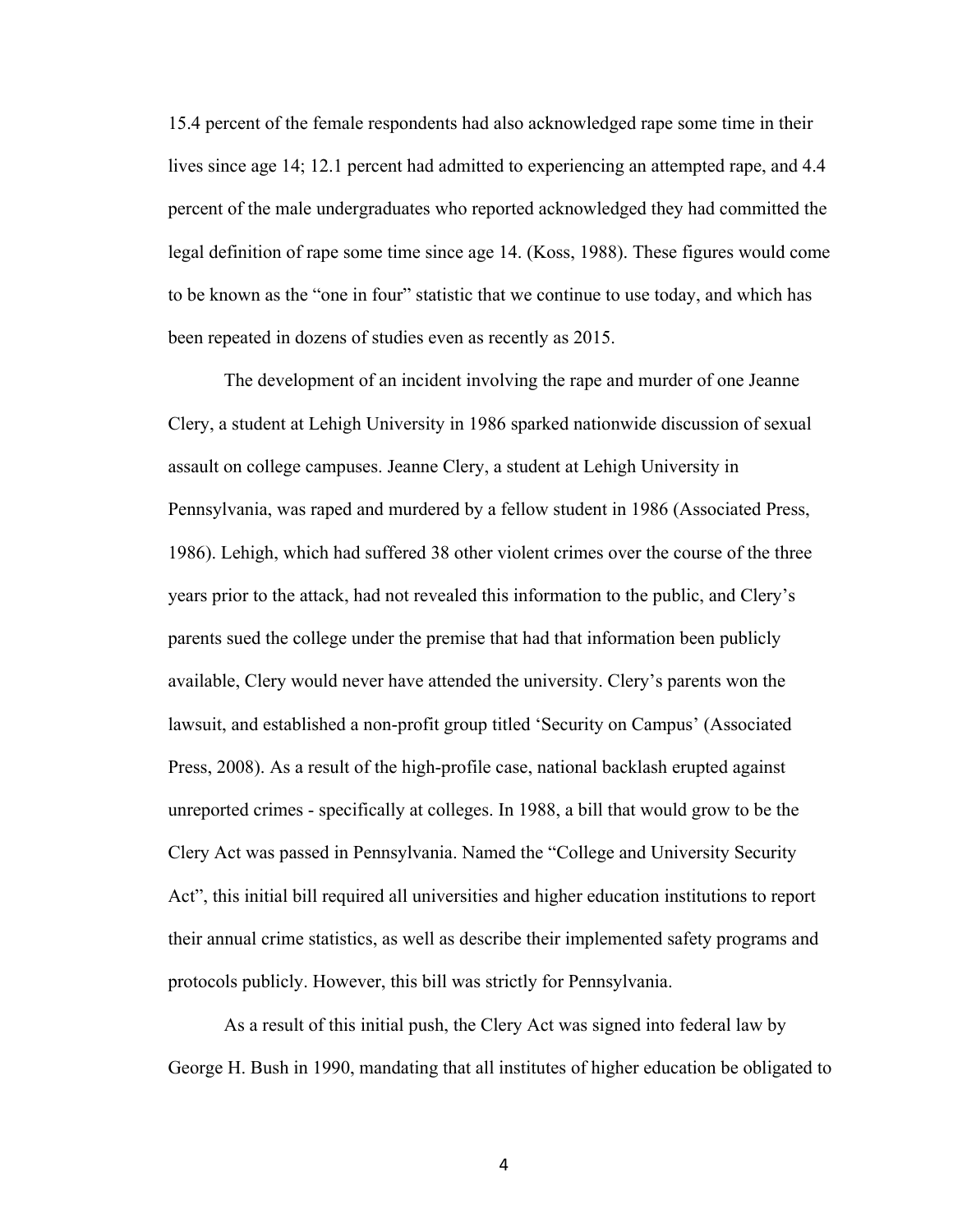report all university crime in an Annual Security Report. With the Clery Act in place, not only are crime reports mandated to be published and available to the public, but every institution of higher education is also required to warn the campus community if an immediate threat is present, as well as have policies for campus crime and security in place that are publicly understood and available to all students and employees (USDE, 2016). The Clery Act has singlehandedly dictated reports of sexual assault crimes on campus since 1990 and, with the help of a team of full-time workers, repeatedly checks all universities for violations of the Clery Act of any sort.

Since the establishment of the Clery Act in 1990, many higher education institutions have been fined and charged for acting in noncompliance with its federal regulations. The United States Department of Education had previously left Clery Act violation decisions up to its eight regional offices, but in 2010, established a specific task force unit. As of 2014, there were 13 full-time workers who specialize in the Clery Act at higher education institutes who seek to ensure that universities are acting in compliance. There was a plan to have an estimated 26 full-time Clery Act specialists by the end of the 2016 year (Stratford, 2014). These acts of noncompliance can include errors in the university's definitions of sexual assault and sexual crimes, their programs, resources, and reporting methods available to students, and the awareness of students of university crimes. These fines are considerable - up to \$35,000 per violation as handled by the United States Department of Education. (CITE) In 2013, the United States Department of Education fined Lincoln University a total of \$275,000 for defying the Jeanne Clery Act by intentionally failing to provide campus investigations of two instances of sexual assault, as well as failing to include these assaults in their Annual Security Report (Spahr,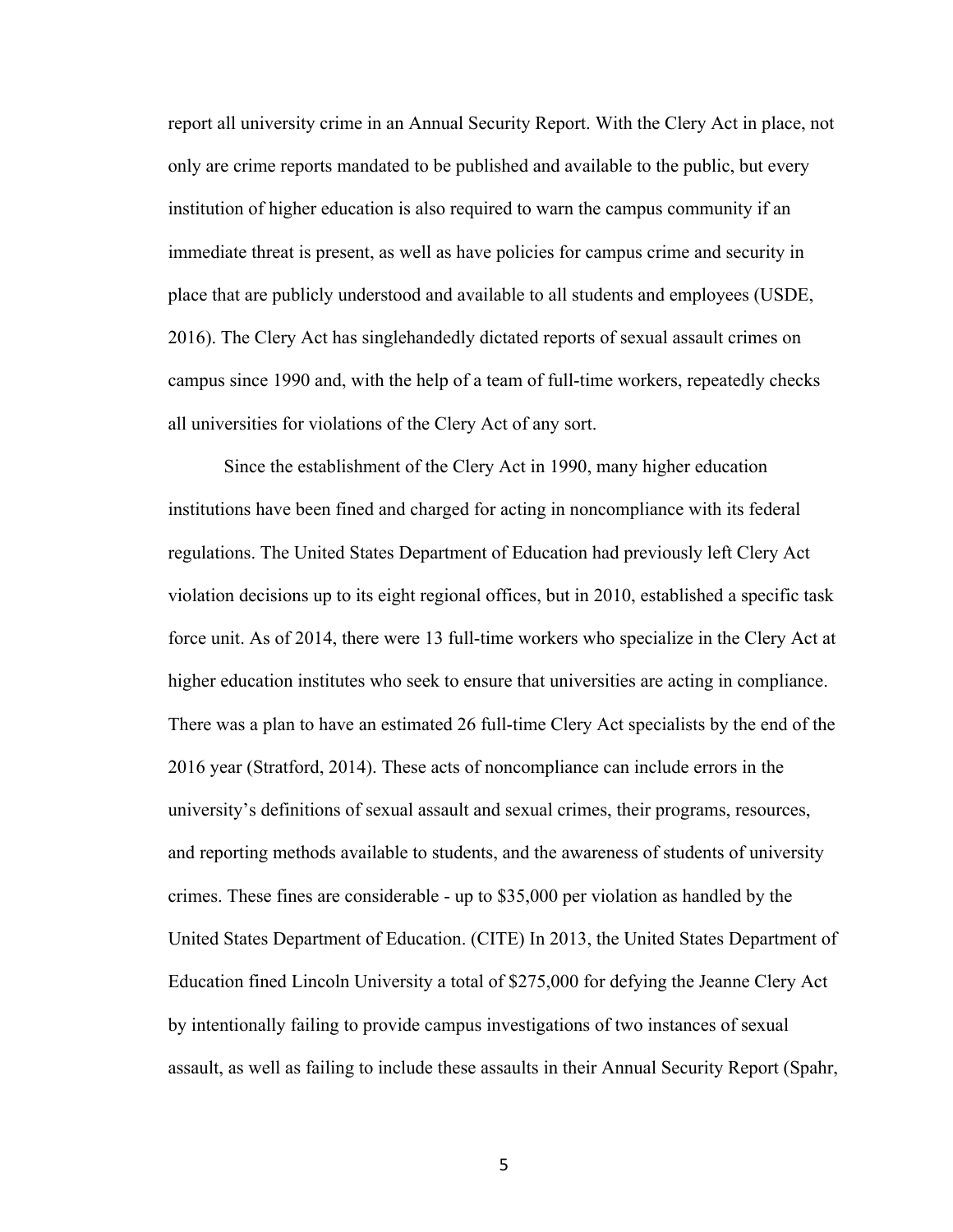2013). The largest Clery Act violation on file occurred in just 2016, where Pennsylvania State University was charged almost \$2.4 million for violations related to failure to disclose crimes mandated by federal law (New, 2016). Previously, the highest charge for other Clery Act violations had been in 2007 against Eastern Michigan University (EMU) (Loppnow, 2007). Eastern Michigan University failed to notify its students of the murder of EMU student Laura Dickinson in her residence hall in the winter of 2006, followed by numerous other violations. As a result, the university was charged \$350,000, and the president of the university, John Fallon, was fired (C. Staff, 2008).

These fines are important because although the Clery Act could be seen as incentive to hide crime statistics in a university Annual Security Report, the USDE not only will charge a university hefty fines, but the publicity itself harbors great issues for universities attempting to attract new students, and ultimately offers great deterrent to lying about yearly crime statistics. Other large fines for Clery Act violations have occurred at schools such as Virginia Polytechnic Institute and State University, Pittsburgh Technical Institute, Miami University of Ohio, Washington State University, and many more (Stratford, 2014). According to a 2016 study, over 200 institutions were under federal investigation as of that May (McNeill, 2016).

While the Clery Act has brought important public awareness regarding victimization risk on college campuses across the nation, it has not been implemented without criticism (Jordan, 2014). This is true, in part, because Clery reporting is limited to incidents that have been reported to campus police officers, resulting in an underrepresentation of the actual number of rape and domestic violence cases on campus (Fisher, Hartman, Cullen, & Turner, 2002). As mentioned previously, Annual Safety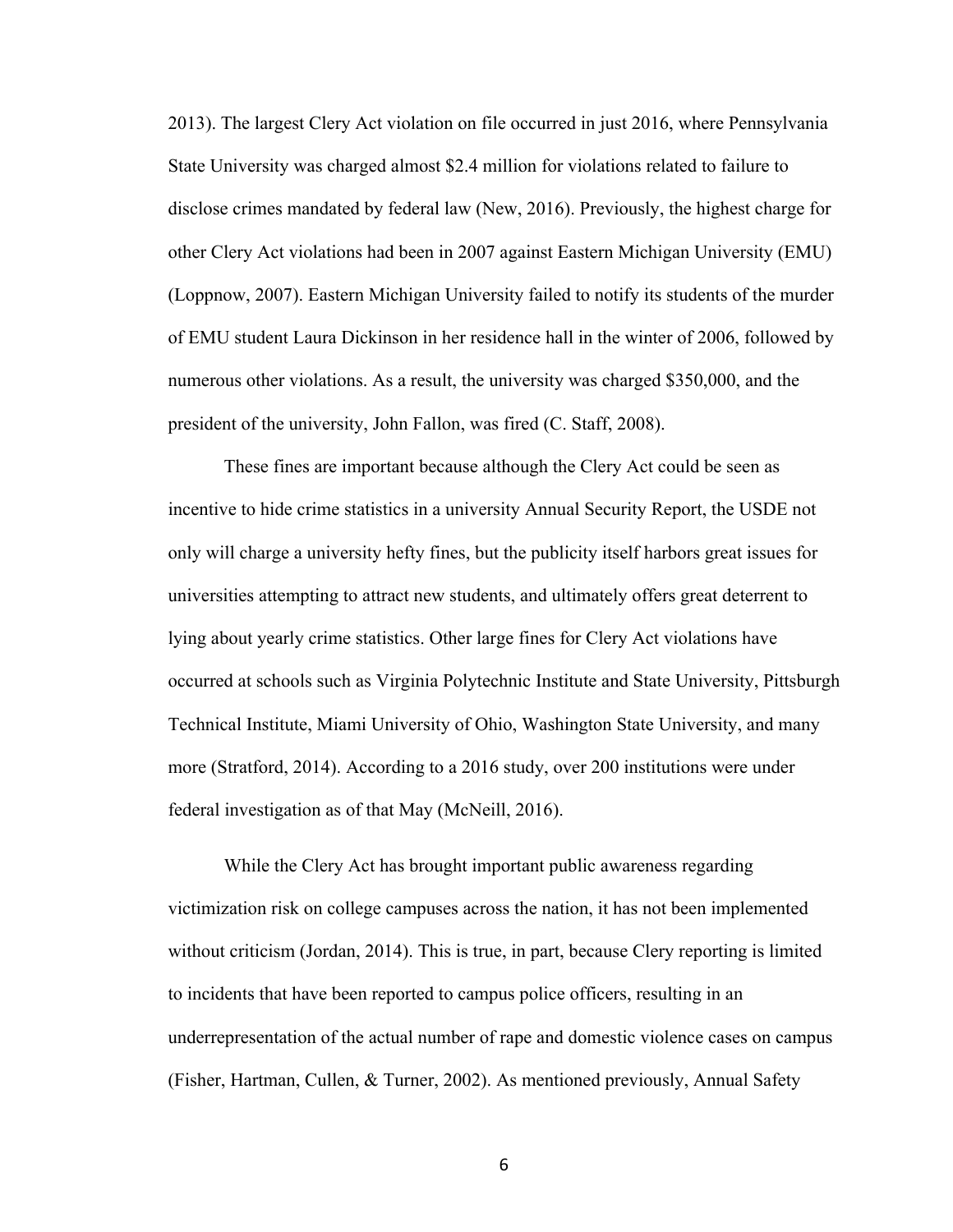Reports through the Clery Act can only establish crimes confirmed by university police departments, not local police departments, which can skew the results. Local police departments are of course capable of resolving their statistics outside of the university police departments, but are not obligated to report them as university police departments are. A Democratic senator from Missouri, Claire McCaskill, has vehemently defended her belief to remove - or, at minimum, simplify - the Clery Act. She stated in 2015 that "...Clery [Act] statistics do not accurately illustrate the prevalence of campus crime, as increases in the number of a particular crime may have as much to do with improved reporting techniques as an actual uptick in criminal activity" (New, 2015).

As well as this, unclear boundaries remain between what is guaranteed as confidential and what could potentially be passed on and require personal information from both the victim and the perpetrator. Rachel Gettler, Office of Civil Rights attorney, discussed how it is the responsibility of a Title IX coordinator to determine whether or not a victim of sexual assault's wish to remain anonymous can be respected. "For example," she said, "if the Title IX coordinator has information indicating that the alleged perpetrator has previously sexually assaulted other students on campus, it may be necessary to override this student's request for confidentiality in order to pursue disciplinary action against the alleged perpetrator" (DeAmicis, 2013). In a study published in 2016, the journal wrote "...institutions of higher education across the country do not have an incentive to acknowledge the problem publicly or address it proactively. The current oversight of the federal laws has the perverse effect of encouraging colleges to under-report sexual assaults" (Boucek, 2016).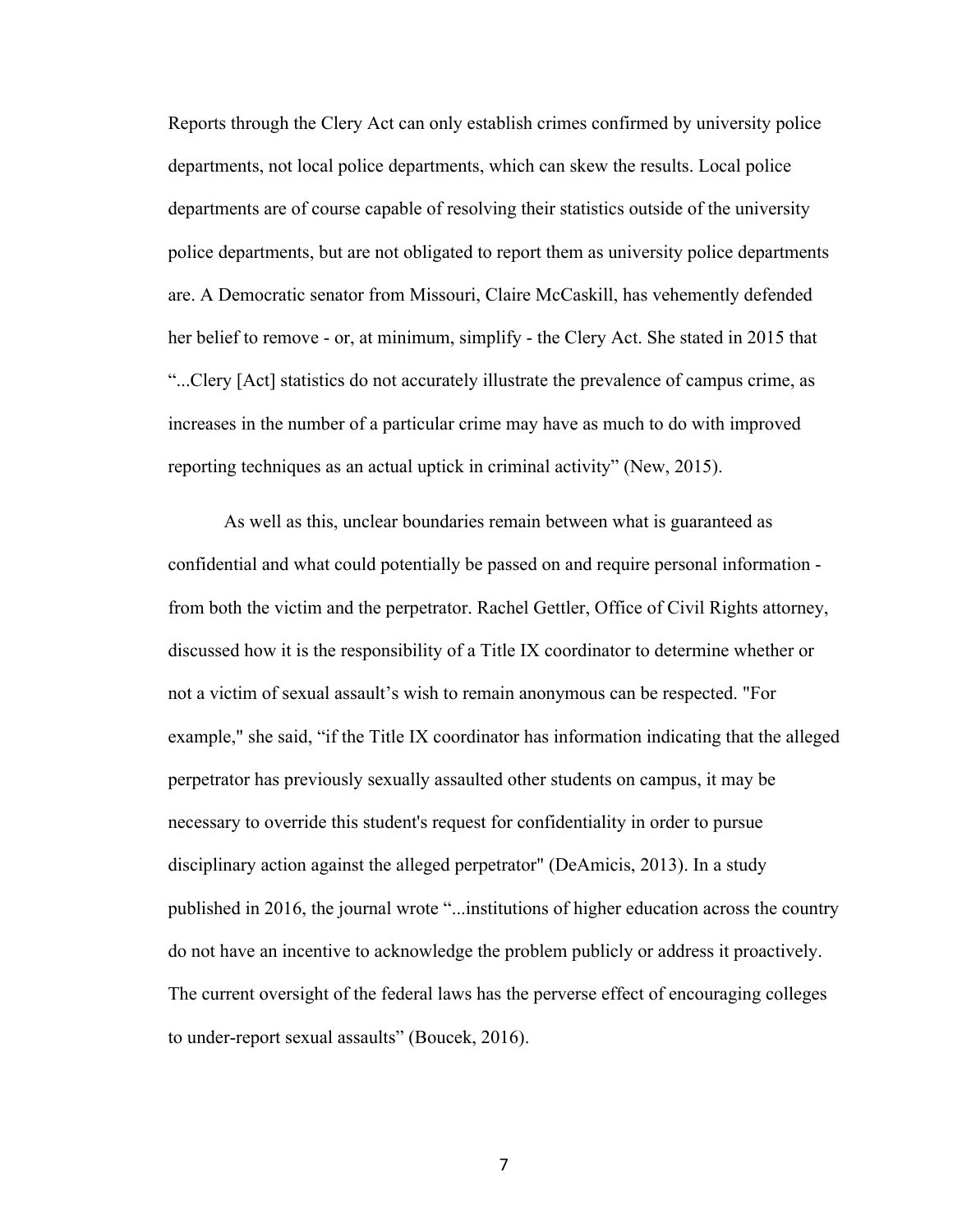In 1992, the Buckley amendments provided that records kept by campus police and security for law enforcement purposes are not confidential "education" records under federal law (the Family Educational Rights and Privacy Act, or FERPA) (Clery Center.org, April 2017). 1992 was also the year that the Bill of Rights concerning Campus Sexual Assault Victims was signed into law. This bill requires colleges and higher education institutions be able to fund and afford basic rights for victims of sexual assault, which includes ensuring that the victim is able to make a report to local police departments.

In 1998, the Campus Courts Disclosure Provision was enacted. This meant that any results of a student disciplinary case involving a violent sexual assault of any form were no longer protected by federal privacy laws; this meant that alleged perpetrators of the crime were no longer federally protected, however, the victim's rights remained federally protected (Clery Center.org, April 2017). Also in 1998, the Jeanne Clery Disclosure of Campus Security Policy and Campus Crime Statistics Act was updated in order to eliminate previous loopholes for higher education institutions in terms of crime statistics and reporting by expanding definitions and crime requirements for both on and off-campus areas.

In the year 2000, the Campus Sex Crimes Prevention Act was put into effect by the United States federal government (Clery Center.org, April 2017). This act mandated that campus police departments and public safety departments must incorporate a statement in their Annual Security Reports that distinguish to their campus community where members of the community are able to find public records of registered sex offenders and other individuals who could be perceived as threats to the campus safety.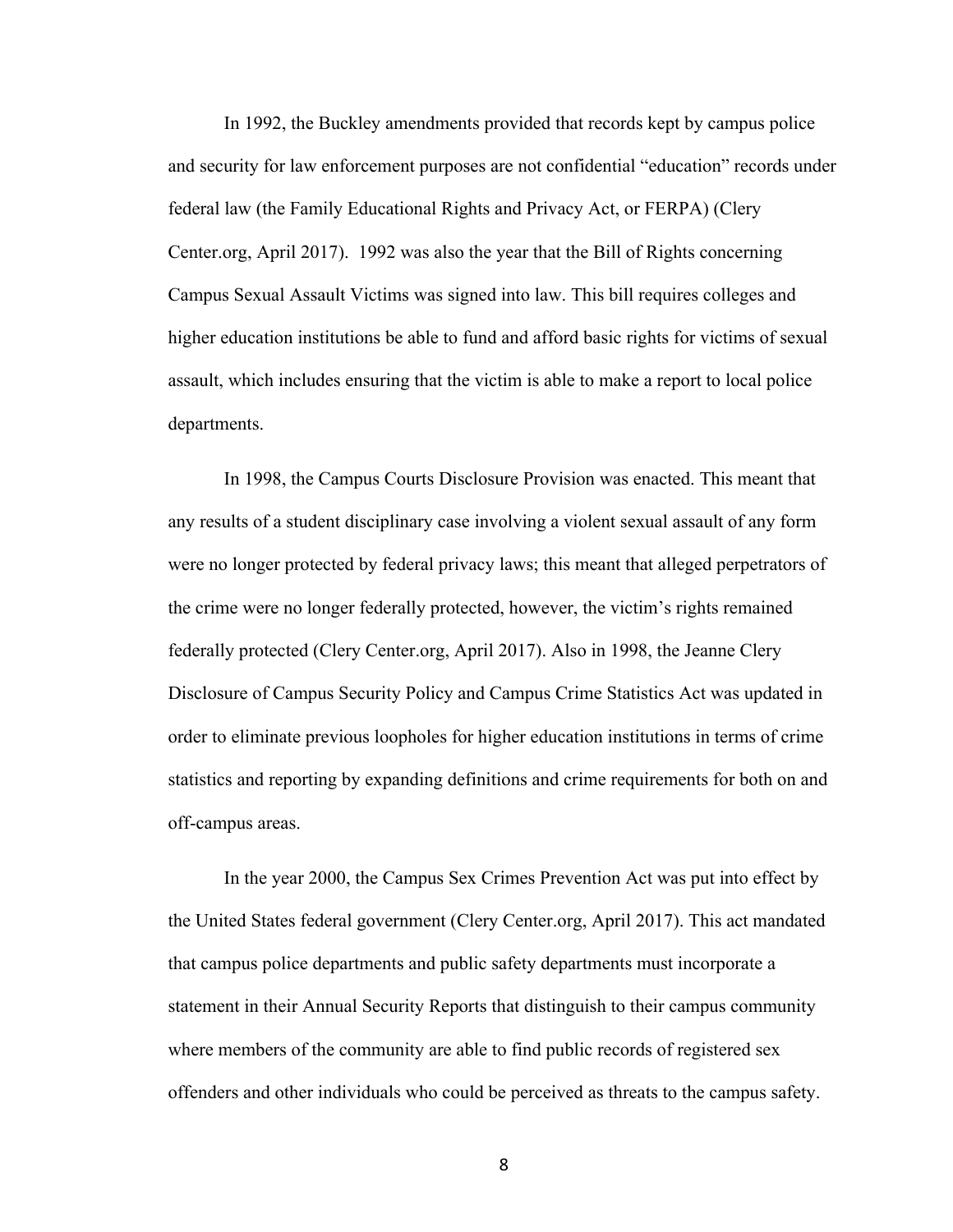In 2005, the United States Congress unanimously approved an initiative to assist in the end of sexual violence on campuses (Clery Center.org, April 2017). This initiative focused on a partnership between the Clery Center and universities across the nation by dedicating the month of September each year to awareness of the Clery Act and the safety of campus communities. Thus, National Campus Safety Awareness Month was born.

In 2008, the Higher Education Opportunity Act was enabled, extending the scope of the Clery Act by incorporating greater access to emergency response services and resources, as well as broader definitions for hate crimes and further anonymity protection for "whistleblowers". This act also enabled the United States Department of Education to inspect and report on universities and their compliance to the Clery Act (Clery Center.org, April 2017).

In 2011, Vice President Joe Biden and United States Secretary of Education Arne Duncan created a group of resources intended to help employees and faculty of higher education institutions better understand and apply their legal obligations in assisting and preventing sexual assaults and sexual assault victims on their respective campuses. The resources released included two fact sheets: One regarding Title IX, one on sexual violence, and the well-known 'Dear Colleague' letter, sent out in April of 2011. The 'Dear Colleague" letter acts as an individualized notice to all faculty of universities, describing to them the dire importance and size of the issue of sexual assault on campuses across the United States. In fact, many accredit the Dear Colleague letter with the spark that helped institutions of higher education connect Title IX regulations with sexual assault on college campuses (Kingkade, 2013). The letter was met with much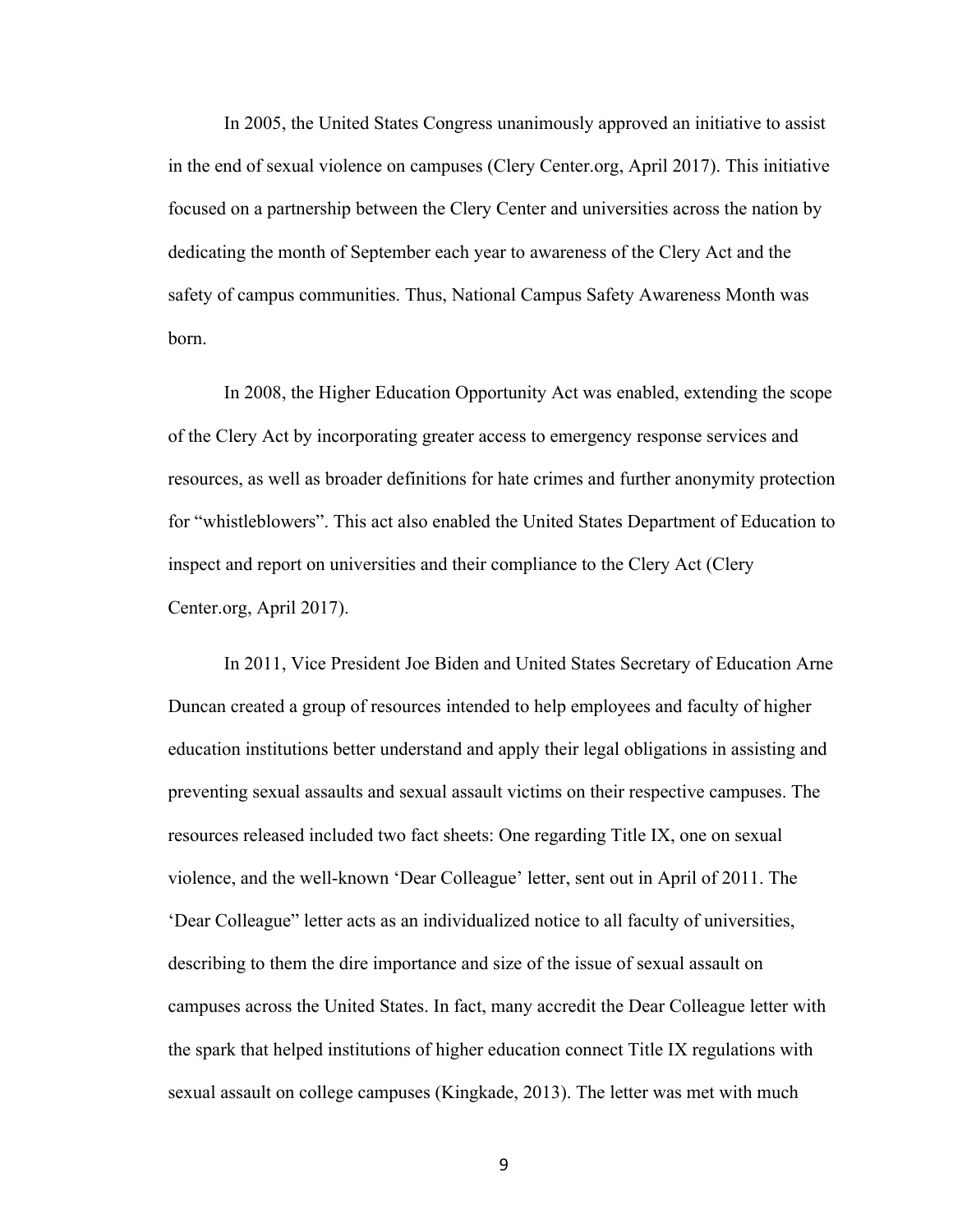confusion and differing interpretations from universities across the nation; multiple colleges adapted their policies to adhere to the requirements listed in the letter - yet in the following years after the letter was sent out, the USDE found and fined institutions such as Michigan State University (Resolution Agreement: Michigan State University (Rep.), September 2015), Harvard University, Tufts University, and a few others that had evidently violated sections of Title IX that instructs universities to include a statement in their sexual misconduct policies that states "...mediation of sexual assault complaints is prohibited" (New, 2016). All of these higher education institutions were then instructed by the USDE to update their policies to include this statement and avoid being charged.

The reason that these universities did not include this policy statement, however, was that the release of the Dear Colleague letter in 2011 made the policy seem like "...a recommendation, not a clear mandate" (New, 2016). The letter stated that "...In cases involving allegations of sexual assault, mediation is not appropriate even on a voluntary basis," the guidance states. "OCR recommends that recipients clarify in their grievance procedures that mediation will not be used to resolve sexual assault complaints." This only further exemplified the struggle of universities nationwide to adhere to USDE, Clery Act, and Title IX procedures. However, many Maine universities publicly give credit to the letter for overhauls in their policies. At the University of Southern Maine, the 'Dear Colleague' letter was evidently the direct cause for the campus-wide decision to make all university faculty mandatory reporters of sexual assault (Gallagher, 2014). Other Maine colleges outside of the University of Maine System, such as Bates College, stated that the letter "...publicized Title IX's sexual assault provisions… [and] was a turning point in their own efforts to beef up campus resources" (Gallagher, 2014).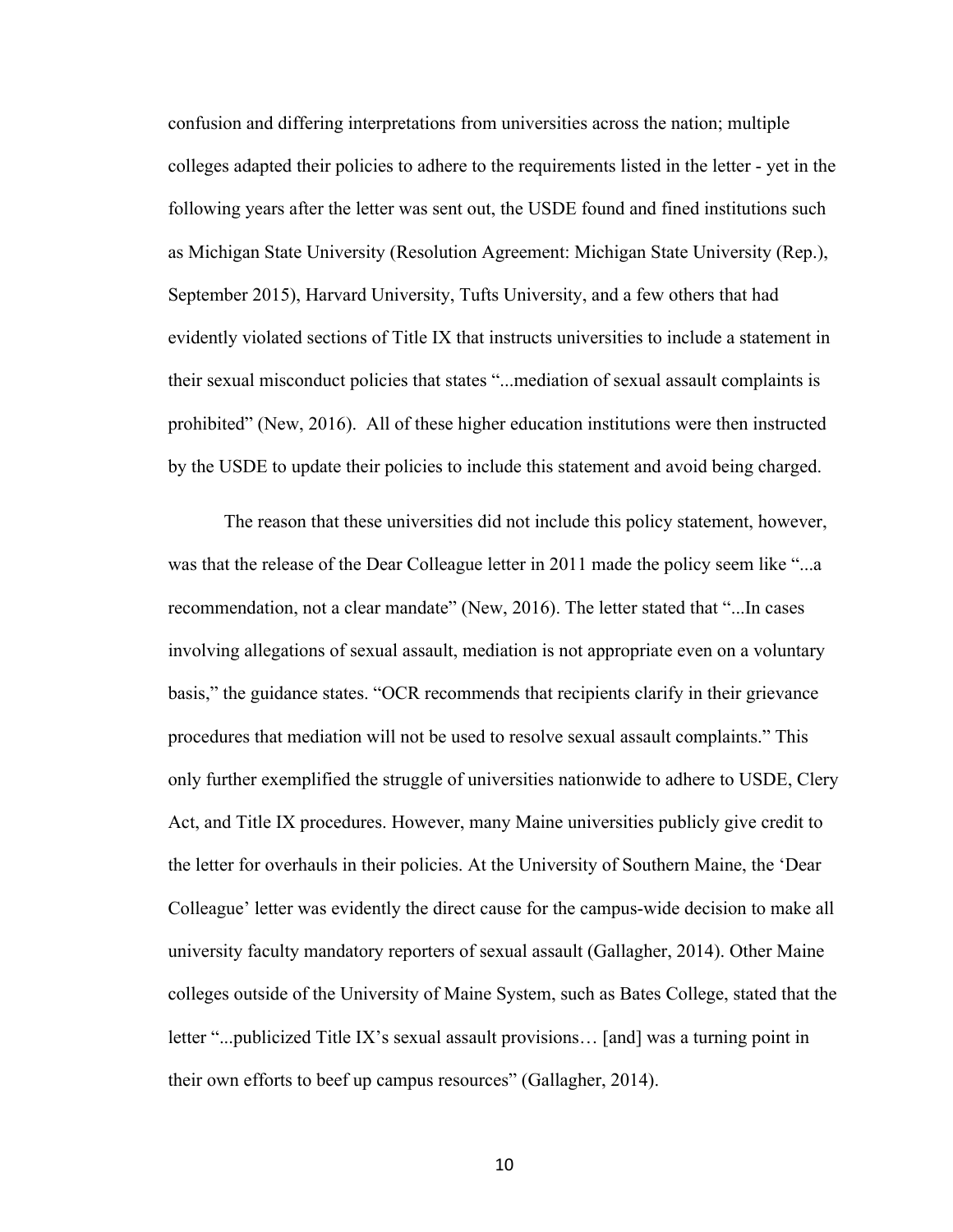The Campus Sexual Violence Elimination Act, commonly paraphrased to the Campus SaVE Act, was federally approved in 2013. An amendment and extension of the Clery Act, President Barack Obama signed the SaVE act into authorization alongside the Violence Against Women Act of 2013 on March 7, 2013. This act expanded the requirements of the reporting aspect of the Clery Act, which broadened crimes that campuses are obligated to report to incorporate all versions and aspects of sexual assault and violence. This means that all higher education institutions must also incorporate crime reports of sexual assault, domestic violence, stalking, and dating violence into their Annual Security Reports (Know Your IX, 2017). The primary mission behind the creation of the SaVE act is to increase transparency at universities - hence the mandatory incorporation of a wider range of sexual assault crime statistics - to extend the rights of the students and the victim of sexual assault, whether or not they choose to formally report the assault - to promote greater and ongoing education programs and resources for both faculty and students regarding bystander interventions, definitions of all forms of sexual assault and sexual harassment, and information and resources for further action and proceedings with a formal complaint (Carter, 2016).

Also occurring in 2013 during the time the SaVE act was established, Harvard University, Yale University, and Amherst College became a few of the schools recognized in national news over complaints that administrators had failed to foster a safe campus environment and contributed to victim-blaming and rape culture (See Appendix) (Culp-Ressler, 2013). Yale was accused of failing to report an accurate number of sexual assault incidents that occurred on their campus - a direct violation of the Clery Act; Yale had not followed federal law by not disclosing the correct statistics to the United States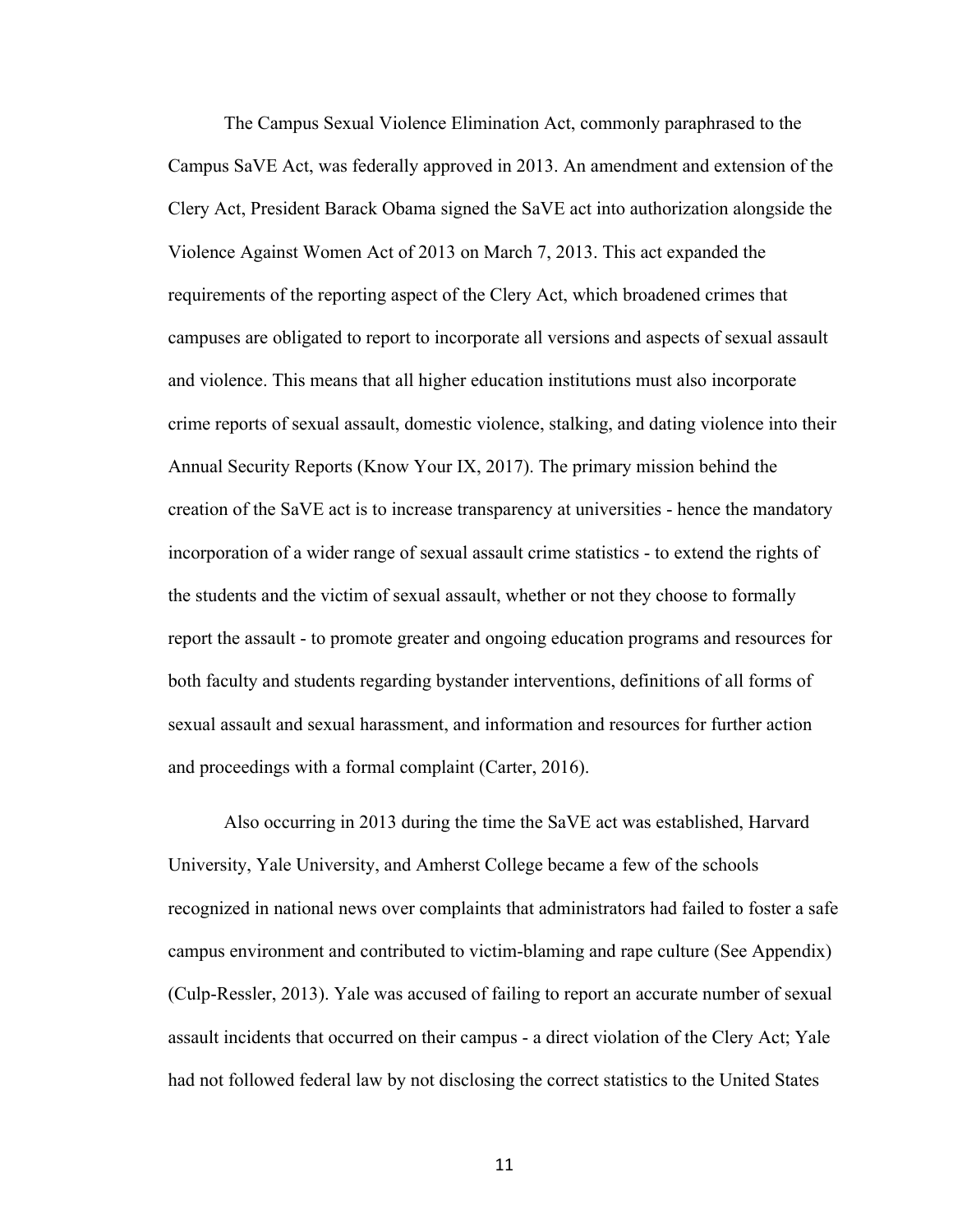federal government. Yale, arguably one of the top schools in the country, thus set a negative tone for other schools by refusing to comply with federal sexual assault standards, and they were fined \$165,000. Unfortunately, this trend continued across other ivy-league and more 'elite' institutions of higher education, including Dartmouth (Mukherjee, 2013), Harvard (Gattuso and Salley, 2013), and Amherst (Culp-Ressler, 2012). Administrators failing to report rape or sexual assault demonstrates to students and the federal law that they do not prioritize the health, safety, well-being, or social and economic equality of their students. Whether or not these administrators are intentional in their lack of response, the effects of their inaction contribute to inequality at universities nationwide.

The Violence Against Women Reauthorization Act ("VAWA"), which President Obama signed into law on March 7, 2013, imposes new obligations on colleges and universities under its Campus Sexual Violence Act ("SaVE Act") provision, Section 304. This landmark federal law provides extensive provisions to improve the criminal justice response to sexual and domestic violence against women. In 2013, section 304 of VAWA amended the Clery Act to add additional reportable crimes (Clery Center.org, April 2017). Those obligations—which refine and clarify, and to some extent change, existing legal requirements and government agency enforcement statements— require revision of institutional policy and practice. Under VAWA, colleges and universities are required to:

• Report domestic violence, dating violence, and stalking, beyond crime categories the Clery Act already mandates;

• Adopt certain student discipline procedures, such as for notifying purported victims of their rights; and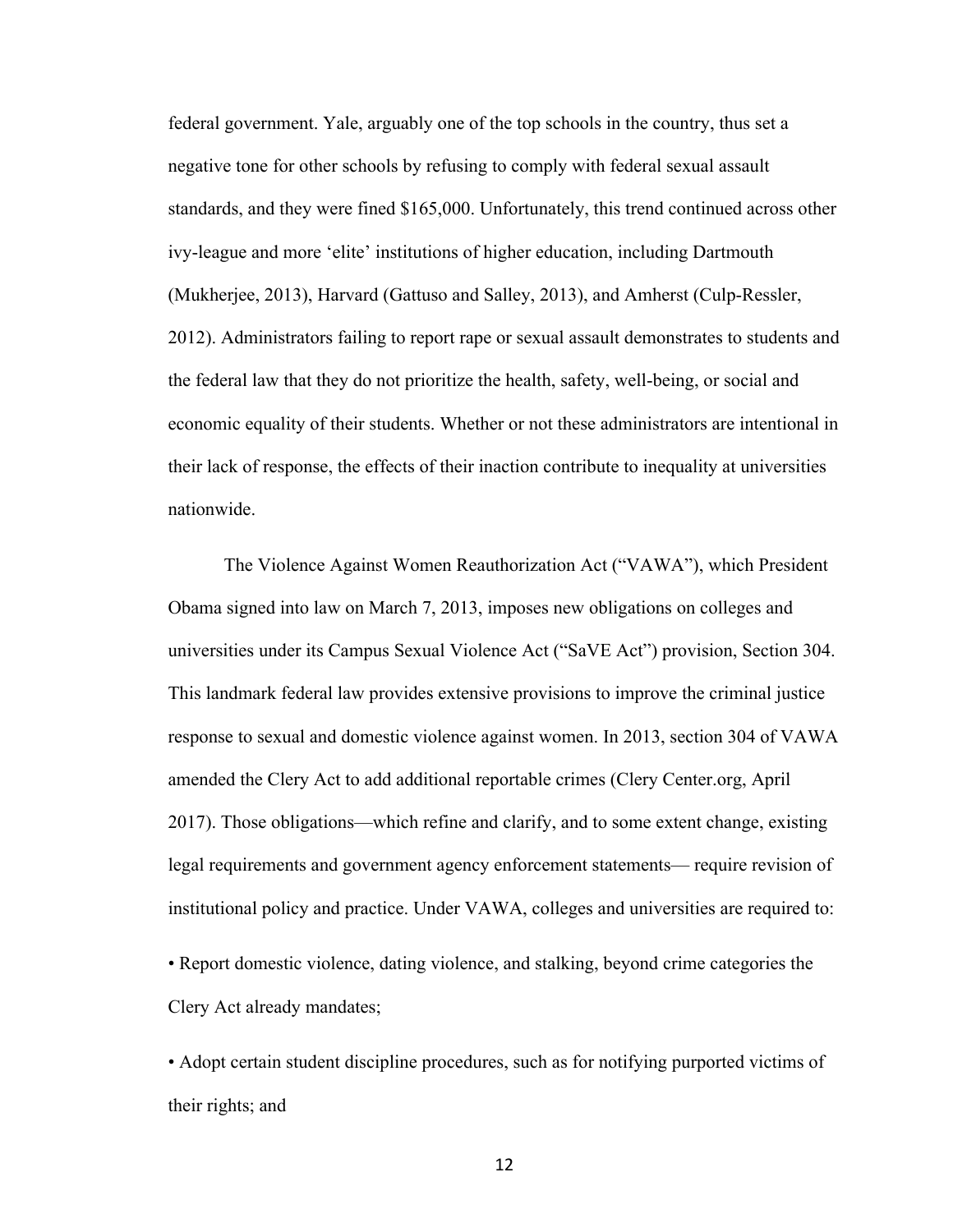• Adopt certain institutional policies to address and prevent campus sexual violence, such as to train in particular respects pertinent institutional personnel. The interplay of VAWA and other pronouncements—notably the April 4, 2011 Dear Colleague Letter under Title IX issued by the Office for Civil Rights of the Department of Education ("ED") ("OCR Guidance Letter") and prevailing institutional policy—warrants legal risk management judgment by institutional counsel and compliance officers, and implicates a range of management steps

For the period 1995–2013, rape and sexual assault victimizations against female students were more likely to go unreported to police (80%), compared to victimizations against non-students (67%). Regardless of enrollment status, rape and sexual assault victimizations were more likely to go unreported than other types of violent crime (Rape and Sexual Assault Victimization Among College-Age Females, 1995–2013, Sinozich & Langton). In 2013, college-age females had a similar rate of rape and sexual assault regardless of enrollment status (about 4.3 victimizations per 1,000), while the victimization rate for not college-age (ages 12 to 17 and 25 or older) females was 1.4 victimizations per 1,000. For both students and non-students ages 18 to 24, the 2013 rates of rape and sexual assault were not significantly different from their respective rates in 1997 (Rape and Sexual Assault Victimization Among College-Age Females, 1995–2013, Bureau of Justice).

The reasons for not reporting a rape or sexual assault victimization to police varied somewhat between students and non-students. A greater percentage of nonstudent (19%) than student (9%) victims stated that they did not report to police because the police would not or could not do anything to help. Non-student victims were also more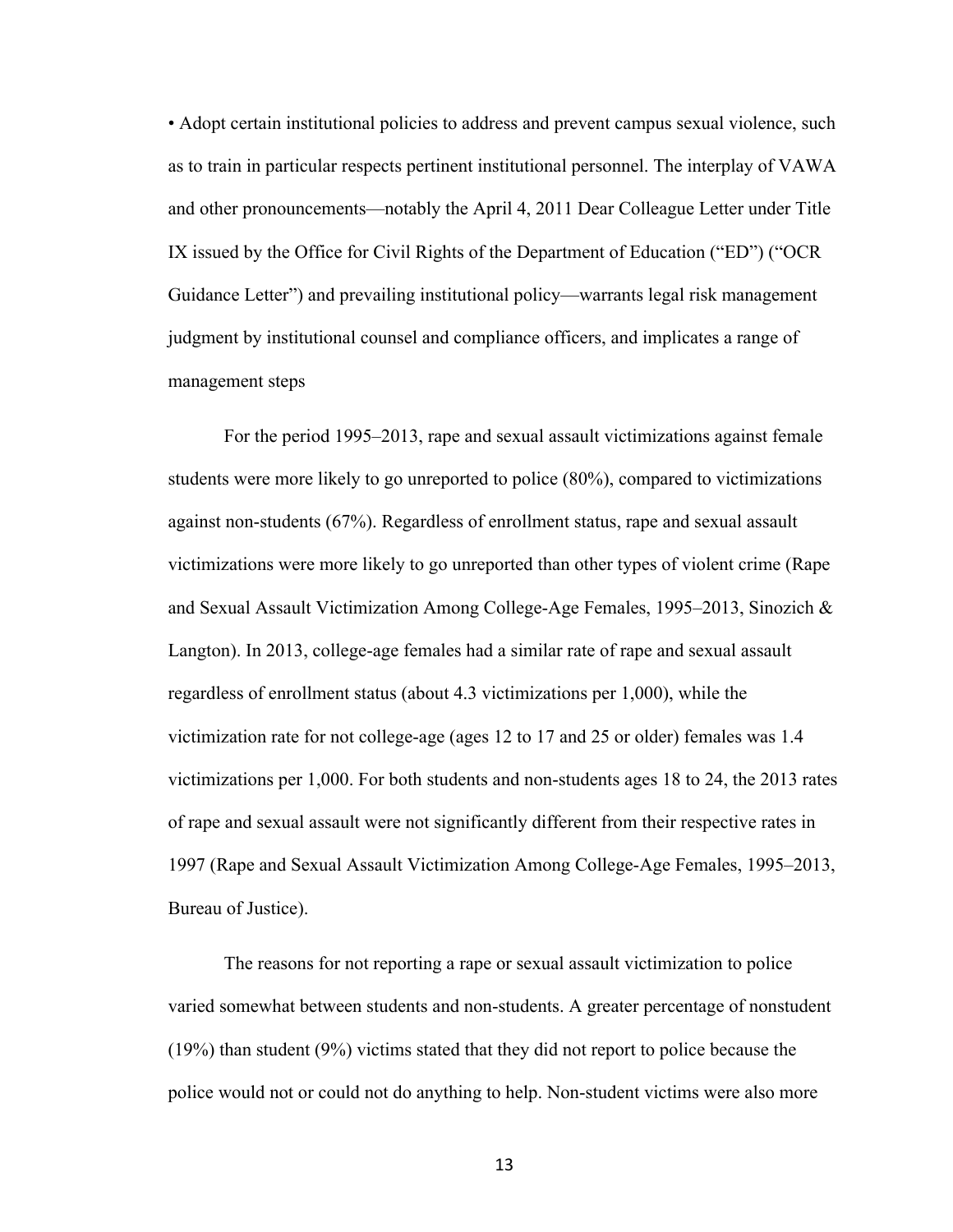likely to state that they had reported to a different official. Student victims (12%) were more likely to state that the victimization was not important enough to report, compared to nonstudent victims  $(5\%)$ . About a quarter of student  $(26\%)$  and nonstudent  $(23\%)$ victims who did not report to police believed the incident was a personal matter, and 1 in 5 (20% each) stated a fear of reprisal (Rape and Sexual Assault Victimization Among College-Age Females, 1995–2013, Sinozich & Langton).

23 Columbia and Barnard University students would come to file a federal Title IX complaint in April of 2014. This complaint was created under the incidence where the universities had mishandled sexual assault cases for the 23 students. Emma Sulkowicz, one of the most well-known victims in this case, describes that she and two other girls reported the same attacker to the university - and there were no consequences for him, and he was allowed to stay on campus. Sulkowicz said in an interview with TIME magazine that "...One panelist kept asking me how it was physically possible for anal rape to happen. I was put in the horrible position of trying to explain how this terrible thing happened to me" (TIME Magazine, May 2015).

In 2014 national news, Clemson University suspended their online sexual assault training after students at the university complained that the training was too invasive, asking individuals personalized questions. The course was shut down and was modified to meet the student's requests (Dockterman, 2014). At St. Olaf College in Minnesota, a required course was implemented titled "Think About It" - and all students were required to take the training, or they would not be able to sign up for courses. There, as well, students have come forward with issues of invasiveness and effectiveness of the training itself. Students and faculty have expressed concern that anyone who could commit an act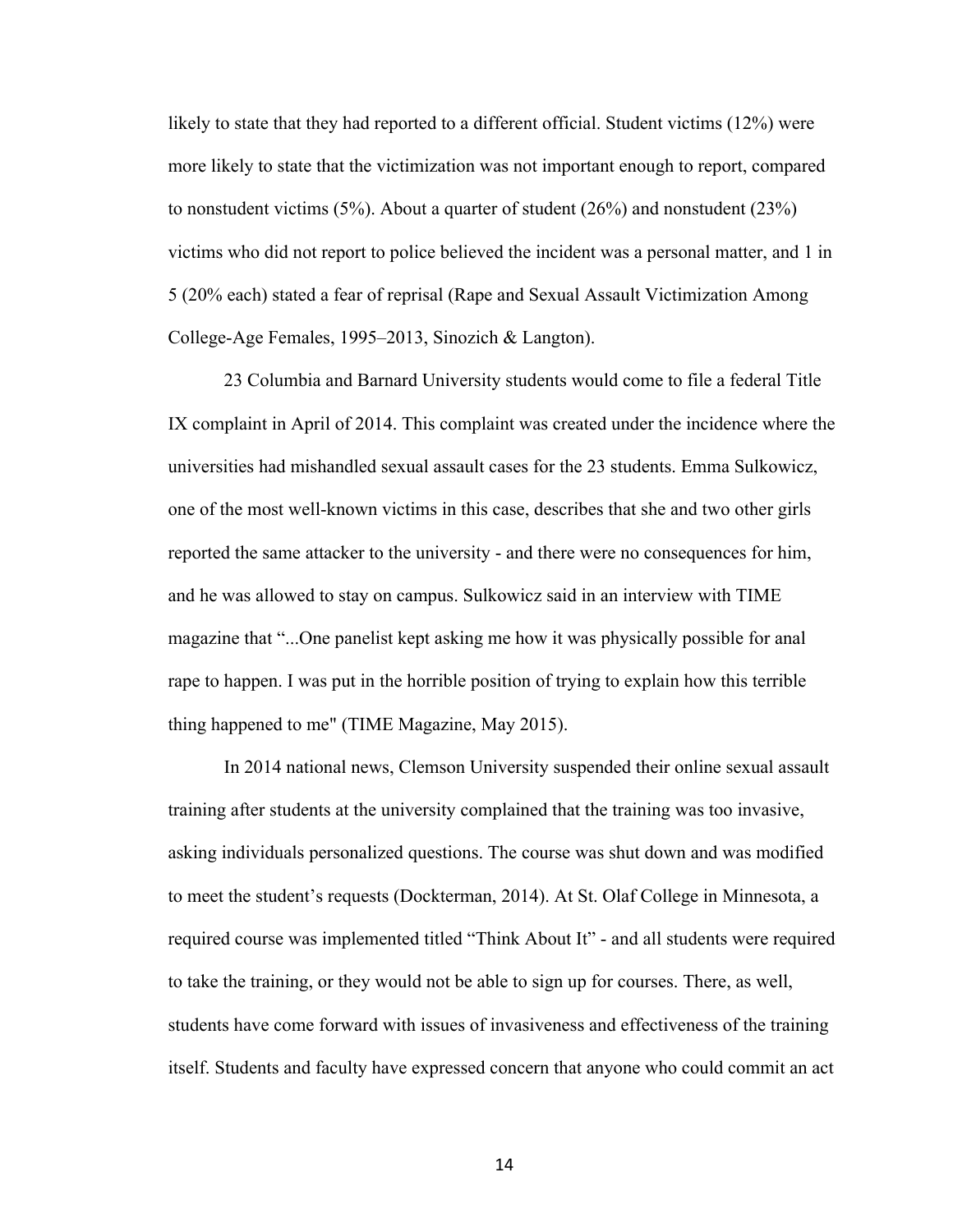of sexual assault in the first place is unlikely to gain anything from a generic online training course (Nelson, 2015). This should be taken into consideration, particularly while considering the University of Maine has also invested in an online sexual assault training program, which will be discussed later on.

In 2014, the University of Wisconsin-Madison campus police sent out an email with what allegedly were intended to be 'safety tips' to their students. One of their suggestions stated "...If you present yourself as easy prey, expect to attract some wolves."; another section of the post stated: "a victim looks like a victim!". The tips, which came from a newsletter titled "Shedding the Victim Persona: Staying Safe on Campus", led to the assumption by parents and students that the police were engaging in victim-blaming. Any incidence where language that could be considered victim-blaming by parents or students of a university can deeply hinder a student's confidence in reporting to a faculty member or university police officer; students as they will be even less likely to seek help from police when they are putting out messages that perpetuate a culture rich with victim-blaming language. These so-called safety tips were only removed after suffering large waves of criticism online, and a formal apology was issued (New, 2014).

Also in 2014, a study was conducted where over 1,000 higher institution administrators were surveyed on how well they believed their universities to act on reports of sexual assault. While the findings suggested that the general success of many colleges were that they were adequately responding to sexual assaults on campus, the survey also indicated that improvements are undoubtedly necessary (Amar, Strout, Simpson, Cardiello, & Beckford, 2014).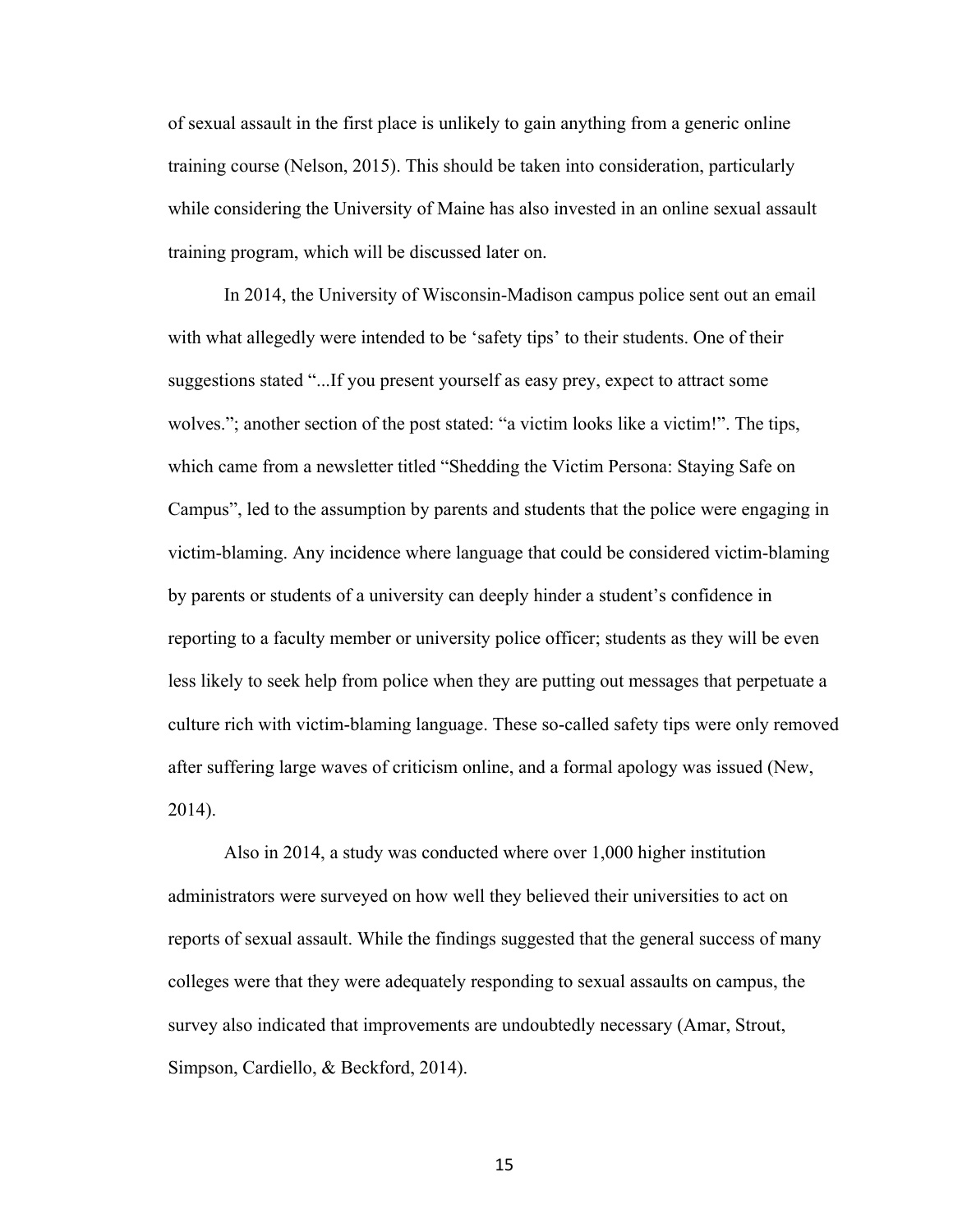Despite the implementation of these policies since the establishment of the Clery Act in 1987 and their good intentions, the issue is still at large. Many argue that these policies and laws are simply getting universities and students to talk about the issue more frequently than in the past due to the USDE and federal laws pushing for further transparency in crime statistic reporting. However, in 2014, the Obama administration released a list of higher education institutions under federal investigation for noncompliance with sexual assault reporting and incident handling (Steinhauer, 2014). This was the first time that the United States federal government had released such a list to the public. The goal of this release was to continue to stack pressure against colleges nationwide to be held to a federal standard. This release triggered another round of worry and backlash across the country - primarily from worried parents and guardians of children attending college. "We are making this list available in an effort to bring more transparency to our enforcement work and to foster better public awareness of civil rights," Catherine E. Lhamon, the assistant education secretary for civil rights, said (U.S. Department of Education Releases List of Higher Education Institutions with Open Title IX Sexual Violence Investigations, May 2014).

In 2014, 91 percent of higher education institutions reported absolutely no rape incidents on campuses. Of the 11,000 college campuses who are required to disclose their crime statistics, this incredible majority did not report a single one (91 Percent of Colleges Reported Zero Incidents of Rape in 2014, November 2015). For the first time ever, colleges were also mandated to report crime statistics on dating violence, domestic violence, and stalking - however, these categories also fell short, where only "...10 percent of college campuses disclosed a reported incident in 2014" (91 Percent of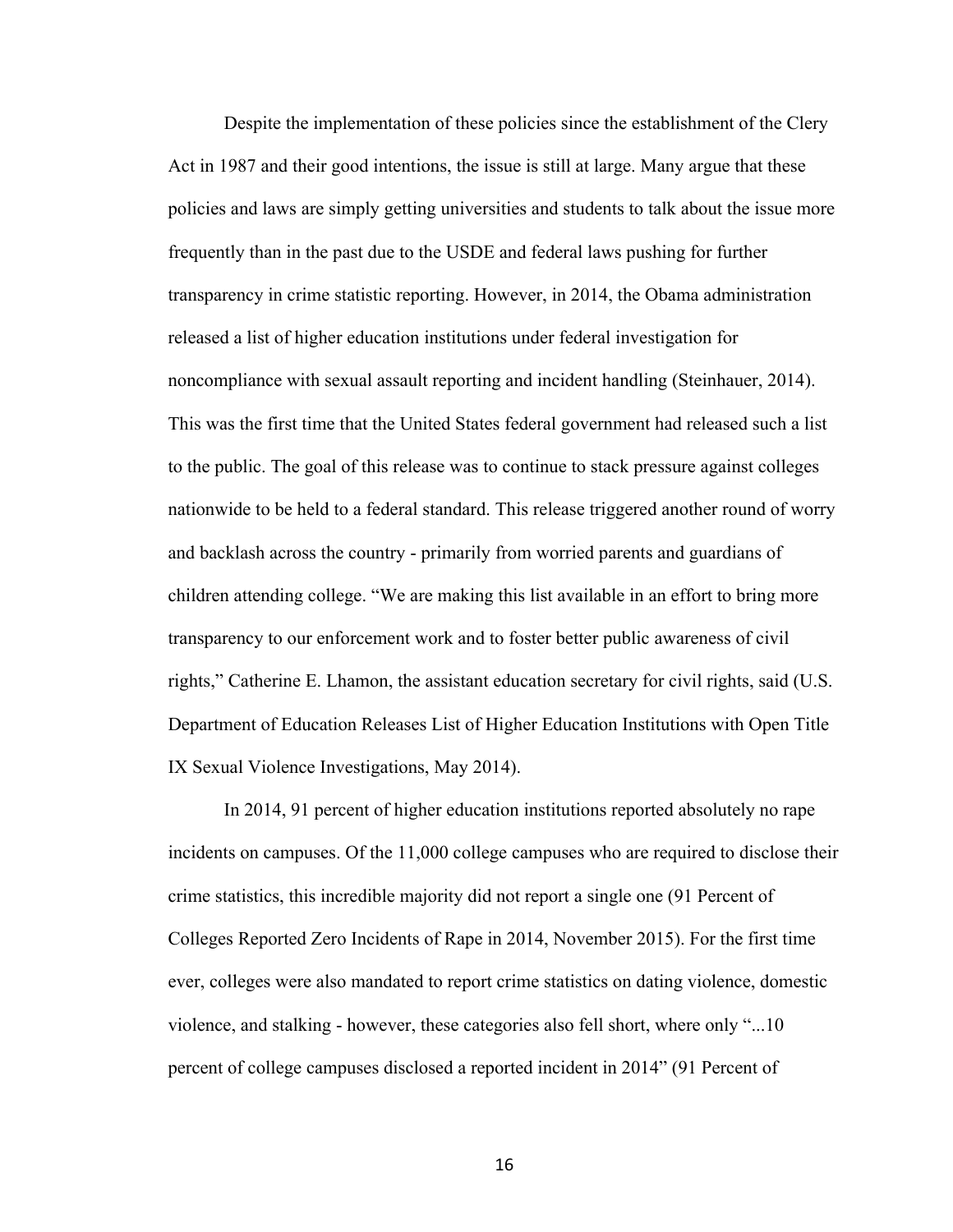Colleges Reported Zero Incidents of Rape in 2014, November 2015). This report also showed that campuses which did report at least one instance of sexual violence also tended to report other variations of sexual assault, indicating that a campus that does provide resources to provide an accurate report on sexual violence welcomes reports of other forms, whereas campuses that do not report one incident are likely to not report in any other categories, as well (91 Percent of Colleges Reported Zero Incidents of Rape in 2014, November 2015).

In 2014, 74 percent of all rapes reported through the Clery Act were incidents that occurred on campus. When looking only at the incidents reported on on-campus housing, an average of 82 percent of all reported rapes occurred solely within oncampus housing; 53 percent of reports of on-campus fondling also occurred strictly within on-campus housing. These alarming statistics unfortunately align with Clery Act statistics from earlier years, as well, which indicate that most sexual assault incidents occur on campus residential housing units (Downey, April 2016). This is defined as dormitories, student residence halls, and fraternity and sorority houses located on university property or owned by the university itself. However, under the Clery Act, universities are not obligated to reveal exactly which institutions these assaults occurred within. In fact, a Massachusetts study that spanned from 2001 to 2011 showed that 81 percent of all reported rapes and sexual assaults occurred specifically in student residence halls, whereas nine percent occurred in homes or apartments, and only 4 percent of those occurred in fraternity housing (Analysis of College Campus Rape and Sexual Assault Reports, 2000 – 2011: from Massachusetts Executive Office of Public Safety and Security, September 2012). It is vitally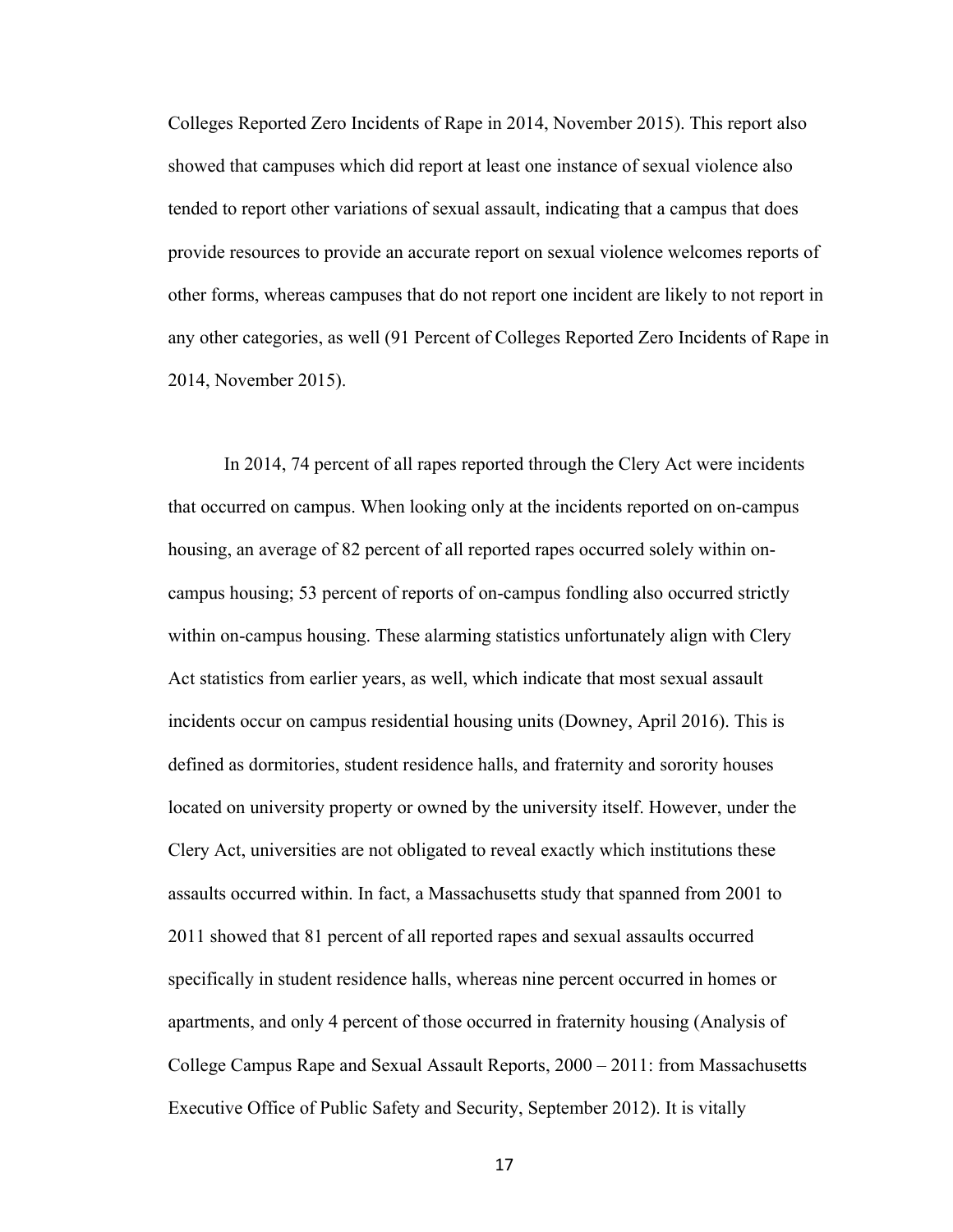important to understand where sexual assaults are occurring on campuses - for both the faculty and student demographics of a university - because students need to be able to identify where and when they are most vulnerable to sexual assault. Teaching intervention early on by identifying locations where students are most vulnerable to attacks can and will increase awareness of students of their safety and surroundings on campus. There is an undeniable stereotype that most sexual assaults occur at college fraternities; these statistics clearly show otherwise - and are perhaps hurting students because they are unaware of where they are most at risk. This is vital in implementation of training, policy, and resources for students on campus, which will be looked at later on.

The University of Northern Iowa told all of its faculty and staff in 2014 that they were now obligated to report any variation of sexual violence, harassment, or assault to a Title IX officer on campus. "All university employees who are aware of or witness discrimination, harassment, sexual misconduct or retaliation are required to promptly report to the Title IX [of the Education Amendments of 1972] officer or a Title IX deputy coordinator." (Discrimination, Harassment, and Sexual Misconduct Policy, 2014). It was the first time that the University of Northern Iowa mandated each and every faculty member be a reporter (Flaherty, 2015). In another similar move to the University of Maine's eventual mandatory policy implementation, the University of Northern Iowa stated that they will make "'...every reasonable effort" to maintain privacy", but that they cannot guarantee it. (Flaherty, 2015).

Midsummer of the year 2015, the 'Safe Campus Act' was brought to the attention of universities across the United States. Sponsored by Republican representatives. This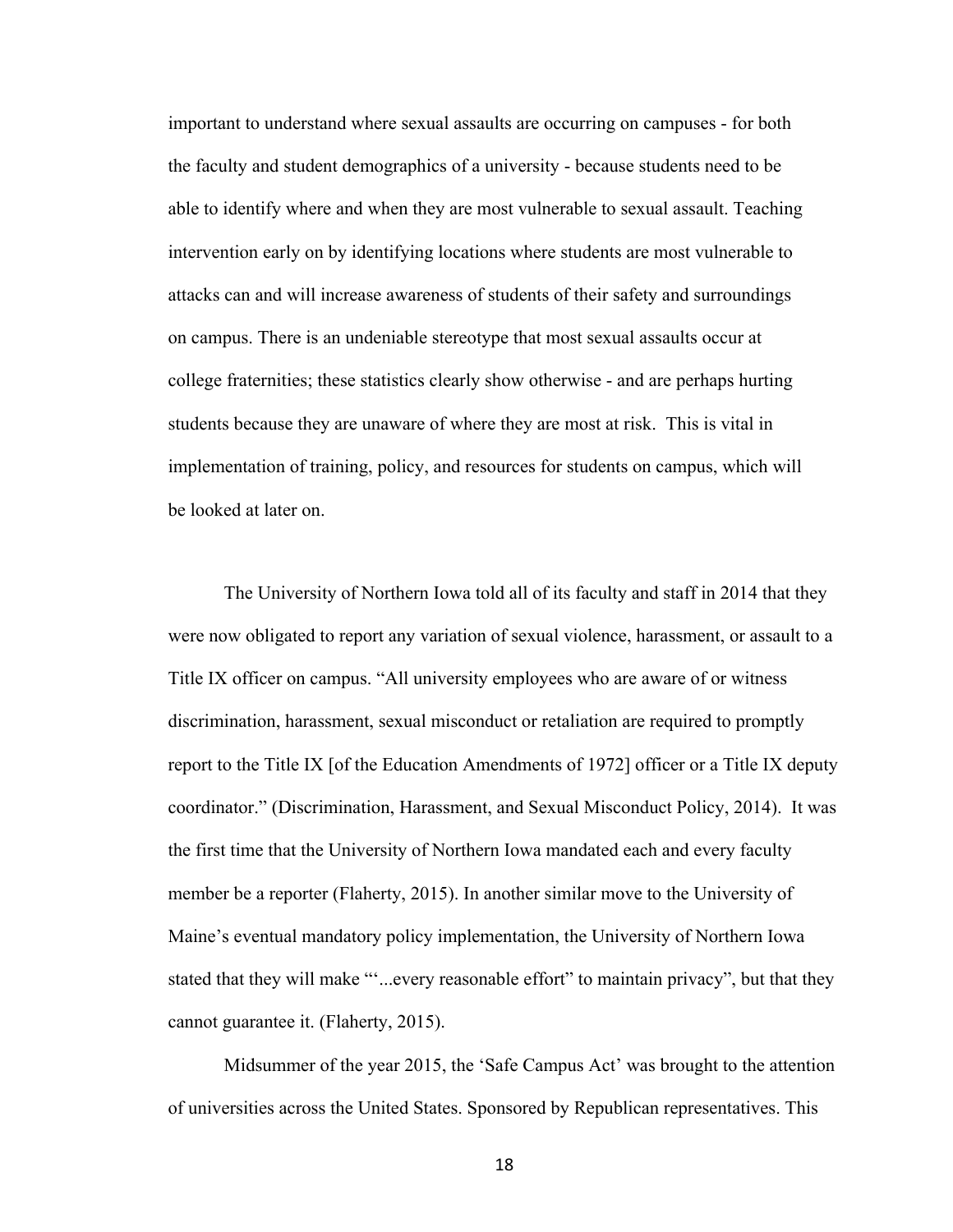bill was notable because, in attempts to ensure students - both accuser and accused - have fair hearings and trials, law enforcement was given a more important role in the complaint and reporting process. Despite its well intentions with law enforcement, this law is seen as potentially concerning, because it indicates that colleges are only allowed to go forward with complaints they have received from students if the accuser - or victim - is willing to go forward with the process of law, thus exposing them to the entire process of trial with their assailant. Rightfully so, people against the bill acknowledged that students and victims would be far less likely to ask for help if they felt that coming forward - whether to a faculty member or to a law enforcement officer - would "...automatically trigger a criminal investigation or other harsh sanction" (Svrluga, July 2015). In summary, this bill sought to allow protection for both the accused as well as the accuser, allowing all evidence to be used and both parties to have lawyer protection. This bill was produced under heavy criticism nationwide.

In 2015, new research conducted by the American Psychological Association discovered patterns of colleges underreporting in institutions of higher education across the United States. This research proved that despite receiving fines for violating the Clery Act and federal law, schools continued to underreport sexual assaults. One of the researchers involved in the project, Corey Rayburn Yung, noted that "...When it comes to sexual assault and rape, the norm for universities and colleges is to downplay the situation and the numbers… [and]... the result is students at many universities continue to be attacked and victimized, and punishment isn't meted out to the rapists and sexual assaulters" (American Psychological Association (APA), February 2015). These conclusions were drawn from statistics of on-campus sexual assaults reported by 31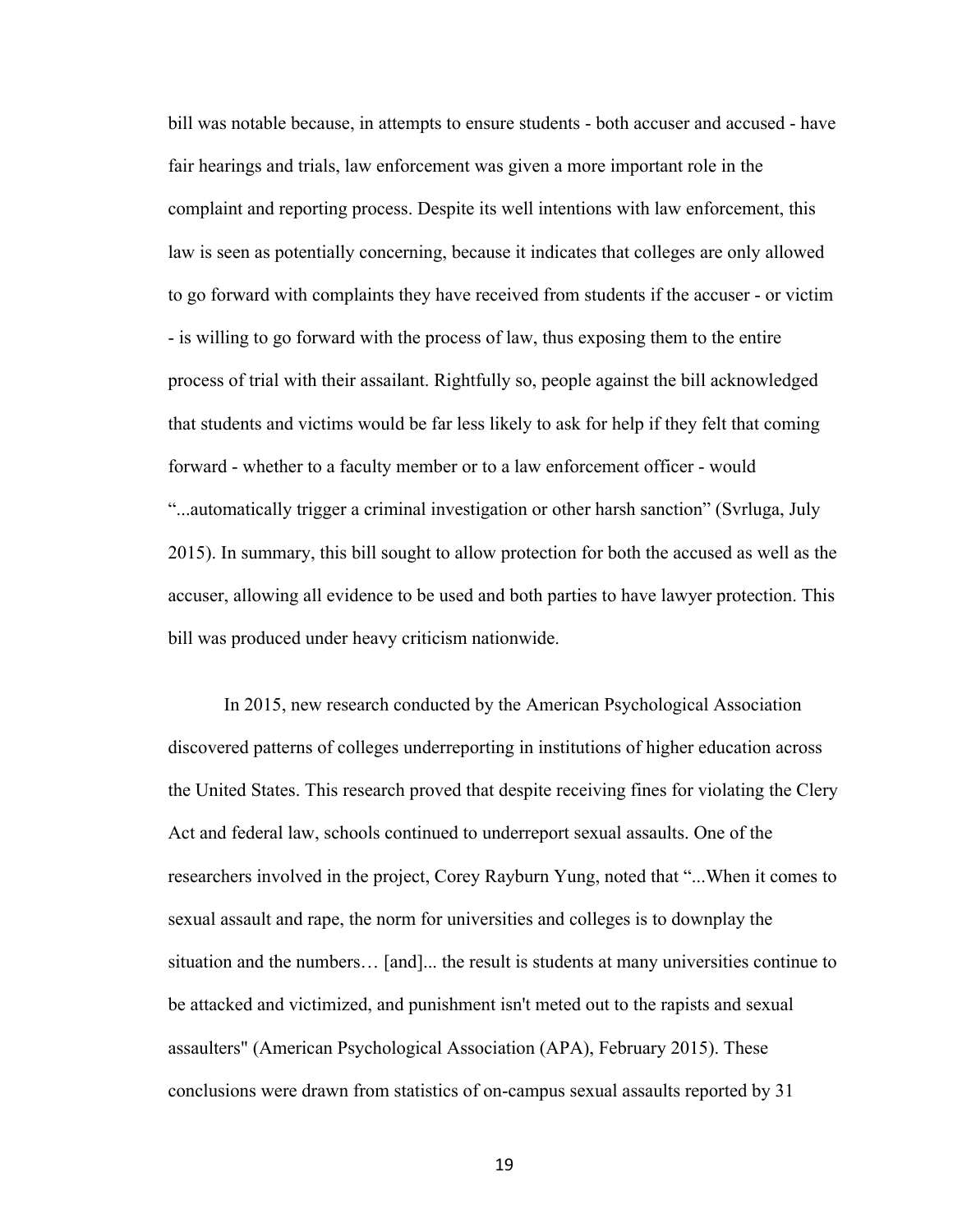colleges at the time that they were simultaneously undergoing investigations by the USDE for Clery Act compliance. While the audits were taking place on campuses, reported on-campus sexual assaults saw a 44 percent increase from years previously. After the investigations ceased, the university reporting numbers then dropped to statistics that resembled those pre-investigation. Thus, the research concluded that schools only provided an accurate perspective into sexual assault reporting whilst under the eye of federal law (American Psychological Association (APA), February 2015). Yung, author of the study, also noted that he believes that the current fines for Clery Act violations (\$35,000 fine per incident) are simply "not stringent enough" to warrant schools following Clery Act guidelines.

In 2016, Worcester Polytechnic Institute (WPI) came under fire for alleged victim-blaming during a trial of a WPI student against her rapist. Lawyers harassed the victim with questions such as "...You felt it was OK to go to the roof, a dark secluded roof with a man you know nothing about, whose name you don't even know, and you felt that was not risky behavior? Would you agree with me that if you had not gone to the roof with Mr. Rodriguez this incident wouldn't have occurred?" (New, 2016). WPI officials were aware that this line would be asked during questioning and yet did not prevent lawyers from asking it to the victim - their own student - after she had reported the incident. Alongside the issue of Clery Act noncompliance arises the problem of victim-blaming languages in resources and policies in universities across the United States. Colleges nationwide are struggling to term individuals as 'victims' and 'perpetrators'. This struggle is born from a common concept related to sexual assault reporting called 'victim-blaming'. Even if done in good intention, certain resources,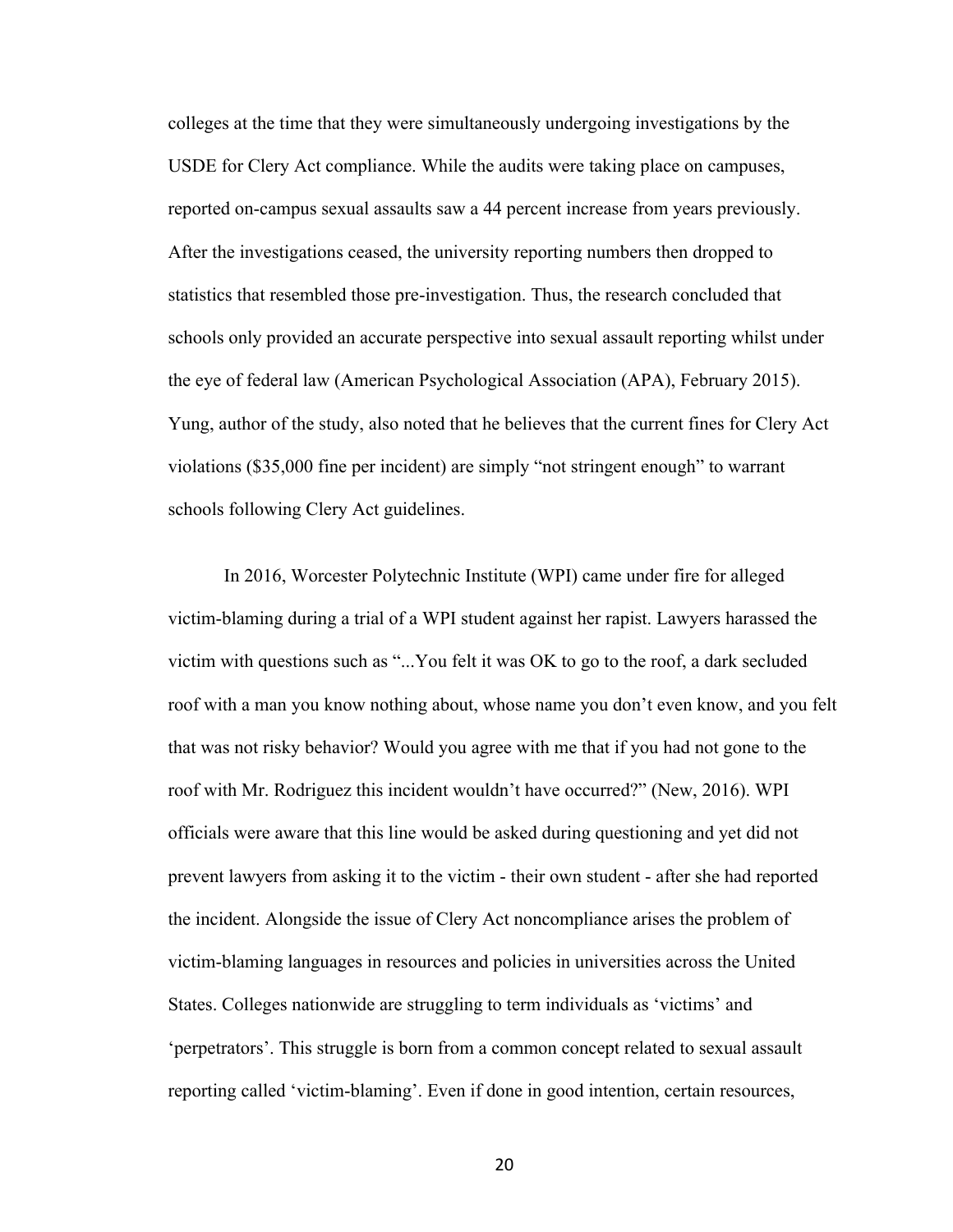flyers, and programs can feature wording that can be perceived as such. Schools and colleges are notorious in both aspects of this blame-game, for both perpetuating as well as diligently fighting against this concept. Reporting policies are carefully worded for this specific reason.

Before 2016, the Clery Annual Security Report - and all reports of crime statistics to the federal government - did not require the public reporting of stalking, dating and domestic violence incidents. According to the Clery Report's most recent publication, not only must there be readily available resources and programs that deter new employees and students against dating violence, sexual assault, and stalking, but also awareness and prevention programs (Clery Report, 2016).

The Clery Act, as of 2016, requires all higher education institutions to include four general categories of crime statistics (Clery Act, 2016):

- Criminal Offenses —Criminal Homicide, including Murder and Nonnegligent Manslaughter, and Manslaughter by Negligence; Sexual Assault, including Rape, Fondling, Incest and Statutory Rape; Robbery; Aggravated Assault; Burglary; Motor Vehicle Theft; and Arson
- Hate Crimes—Any of the above-mentioned offenses, and any incidents of Larceny-Theft, Simple Assault, Intimidation, or Destruction/Damage/ Vandalism of Property that were motivated by bias;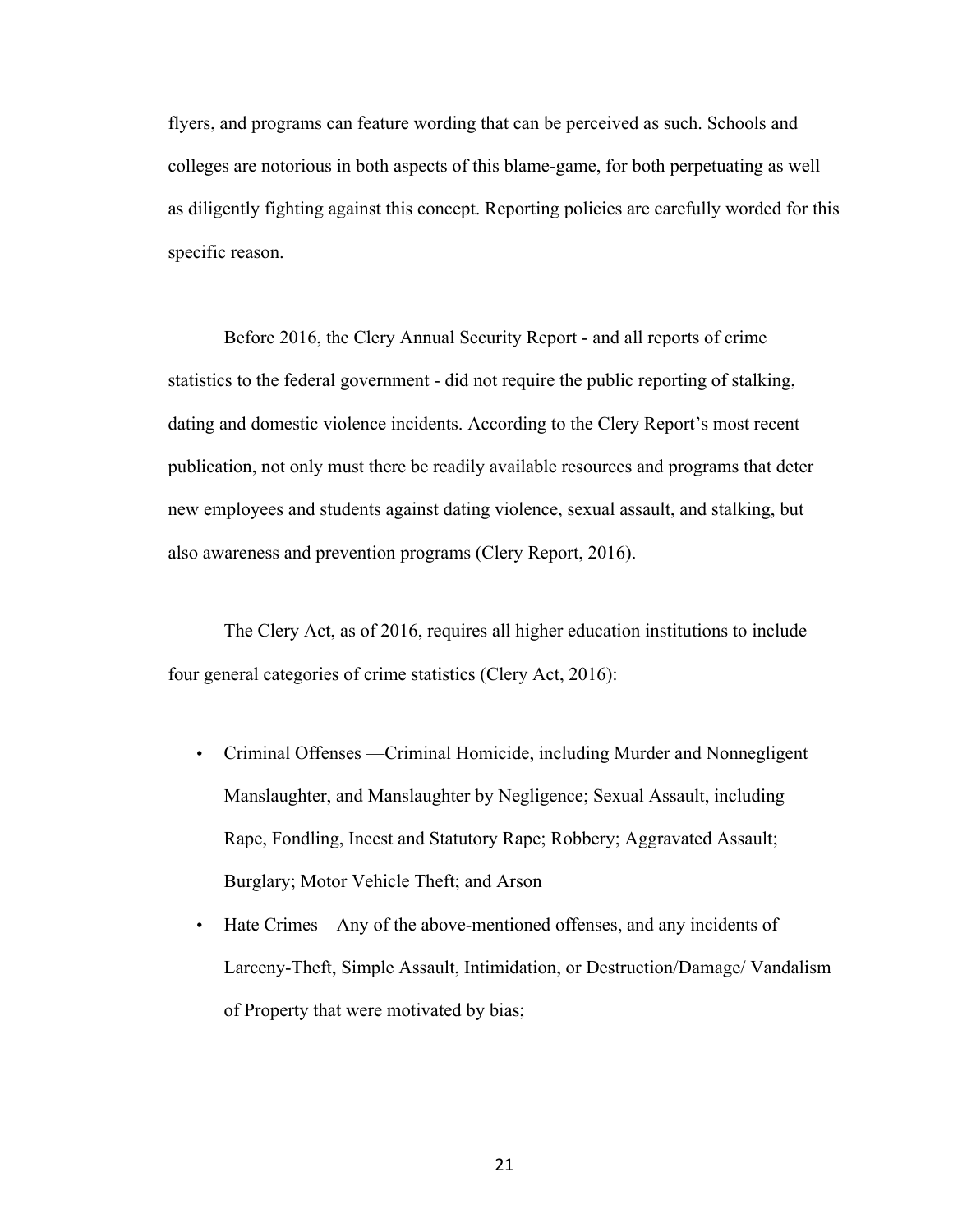- VAWA Offenses—Any incidents of Domestic Violence, Dating Violence and Stalking. (Note that Sexual Assault is also a VAWA Offense but is included in the Criminal Offenses category for Clery Act reporting purposes); and
- Arrests and Referrals for Disciplinary Action for Weapons—Carrying, Possessing, Etc. Law Violations, Drug Abuse Violations and Liquor Law Violations.

More recently in headlines was the alarming case of one reported rape at Baylor University which led to the uncovering of a massively hidden culture of rape within the Baylor University football team, despite the fact that administrators at Baylor initially claimed this incident as "an isolated case" (Tracy & Barry, March 2017). Freshman student Jasmin Hernandez attended a Baylor football party, and was subsequently raped by 20-year-old football player Tevin Elliott. However, after reports came out that Elliott was arrested on rape charges, several more students came forward with allegations of sexual assault caused by other football team members, as well as several other instances that specifically involved Elliott. The speculation and outrage that followed lead to the filing of a lawsuit against the university by lawyer John Clune, who quantified the sexual assault claims to indicate that "at least 52 rapes by at least 31 players had occurred from 2011 through 2014" (Tracy & Barry, March 2017).

Another allegation involved a former assistant football coach at Baylor, Kendal Briles, who attempted to recruit incoming students for the football team by saying "Do you like white women? Because we have a lot of them at Baylor and they LOVE football players" (Tracy  $\&$  Barry, March 2017). The girl who initially triggered these allegations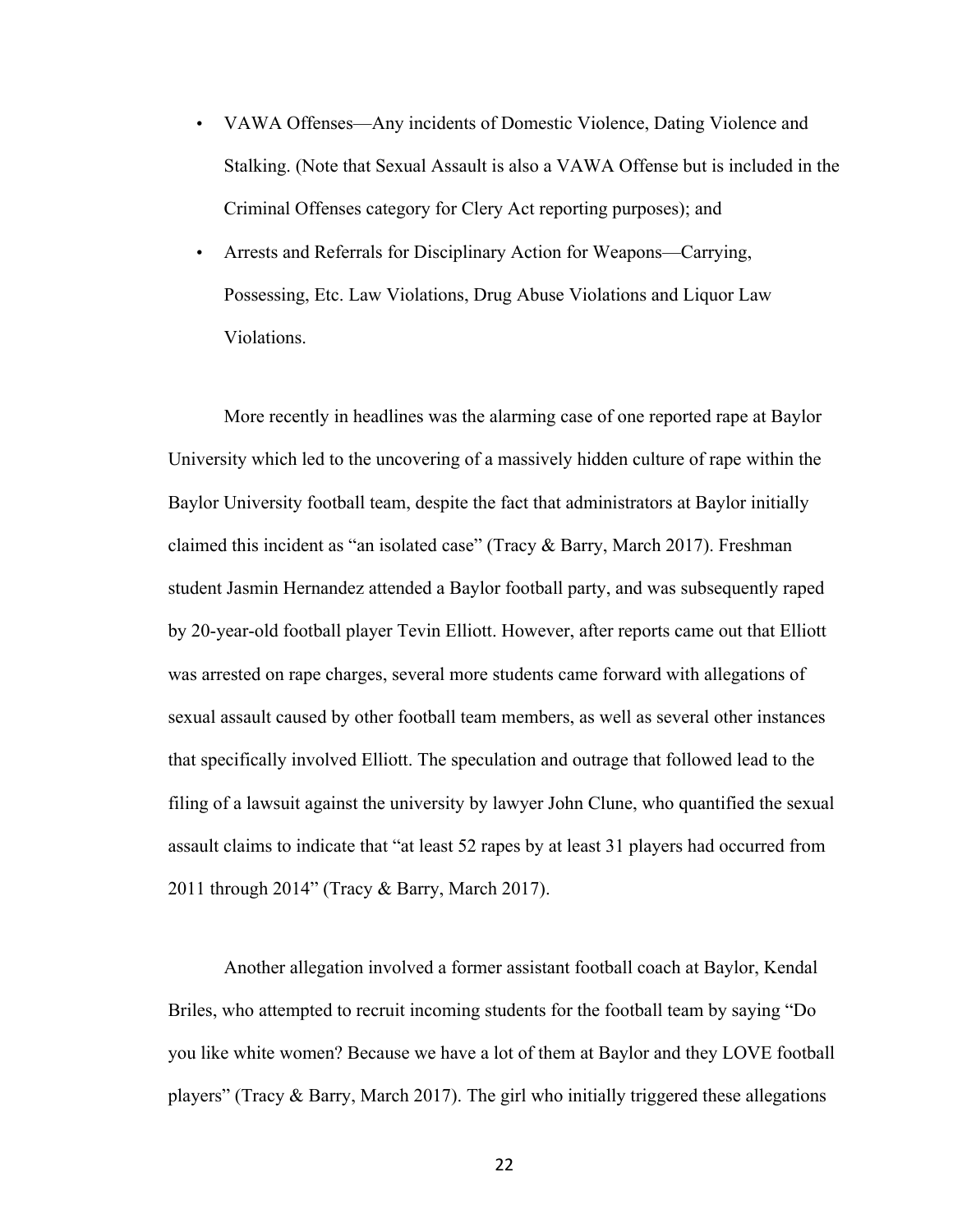by coming forward to report her rape, Hernandez, also reported the indifference of the university in assisting her after her rape; after being taken immediately to the hospital and recounted the incident to a police officer, the university denied Hernandez any access to resources from the university counseling center or from the student health center. They said that they were "too busy" to see her, and that "...all their appointments through the end of the semester were taken… Every time they denied me — told me there was nothing they could do" (Tracy & Barry, March 2017). Hernandez's grades declined something she attributes to her sexual assault and subsequent denial of therapy from Baylor - and as a result, she lost her academic scholarship and dropped out of the college.

Despite Baylor's claims of evaluating their internal reporting capabilities and apologizing profusely to the victims and the public, the university attempted to have a lawsuit against them thrown out; A federal judge denied the university's request, stating that the 10 women who filed the lawsuit "...had plausibly alleged that Baylor was deliberately indifferent to her report(s) of sexual assault, depriving her of educational opportunities to which she was entitled" (Tracy & Barry, March 2017). Fear of students coming forward at Baylor was attributed to incidents where students were "retaliated against" for reporting, as well as "...fear[ing] being stigmatized for reporting assaults that involved underage drinking or premarital sex" (Baylor University Board of Regents, May 2016). Baylor issued a 13- page report on its failings in their transparency and adequate responses to sexual assault, self-hailing the university as… "no other university has been as transparent about its failings" (Baylor University Board of Regents, May 2016).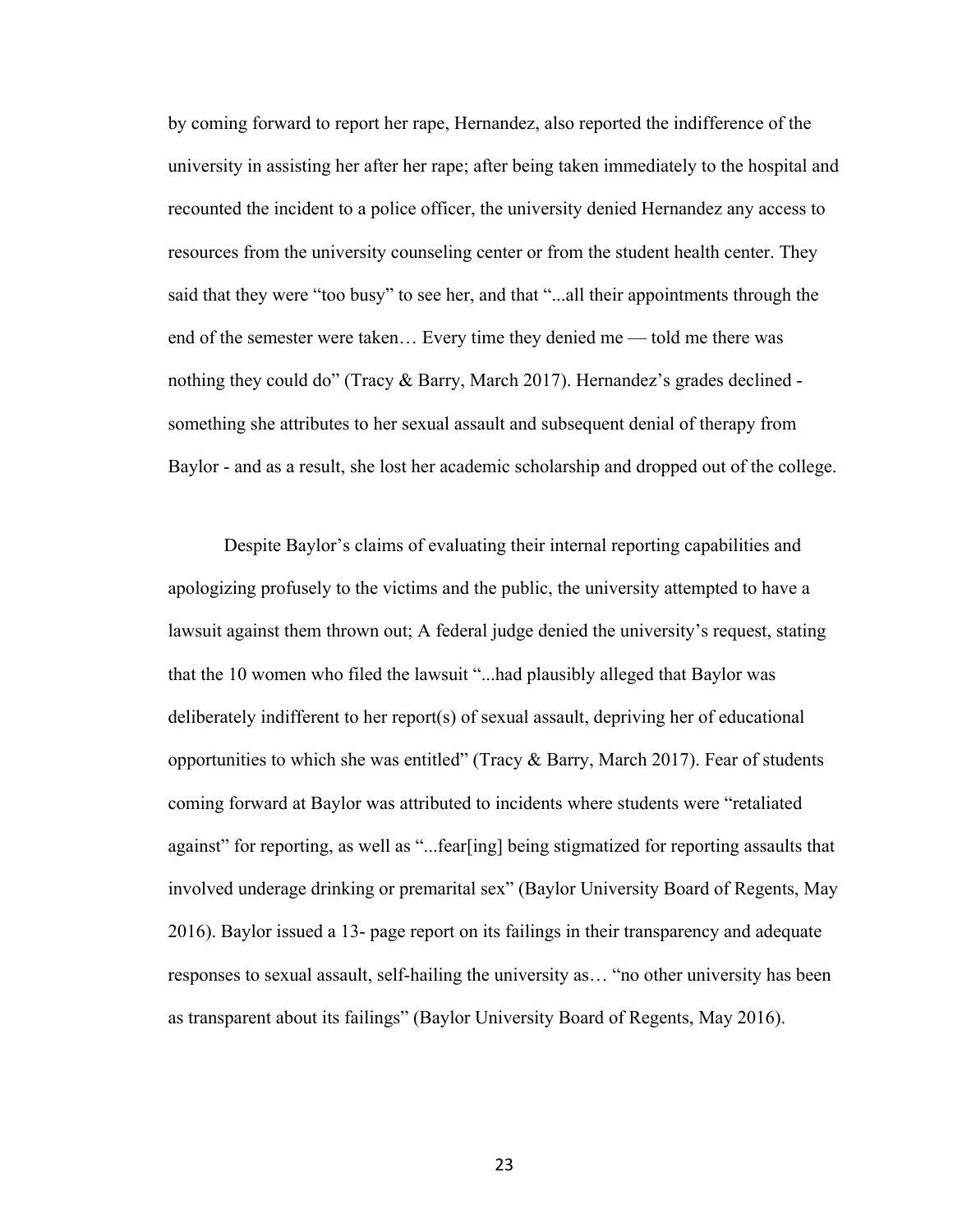## **Timeline of the University of Maine Policy & the Influences of the National Discussion**

**1991 - Women's Resource Center Established**

**1992- Richard Dinsmore Case (UMFK)**

**1994 - Bangor Daily News Article**

**2000- National Crime Victimization Survey**

**2001- Safe Campus Project**

**2002- University of Maine Football Team Scandal**

**2004- Male Athletes Against Violence**

**2010- Delta Tau Delta Incident, USDE Investigation**

**2013- Office of Sexual Assault and Violence Prevention**

**2014- Mandatory Reporting Policy Implemented, Consent Definition Updated**

**2015- Women's Resource Center Defunded**

**2016- The "Ke\$ha" Issue**

**2017- Women's Resource Center Reinstated**

The 1990's at the University of Maine brought a variety of perspectives on sexual assault to campus in terms of new resources and their handling of reported incidents. In 1991, the Women's Resource Center (WRC) was established with the responsibilities of handling Safe Campus Records - containing details of University of Maine potential programs intended to prevent sexual abuse and domestic violence. Other responsibilities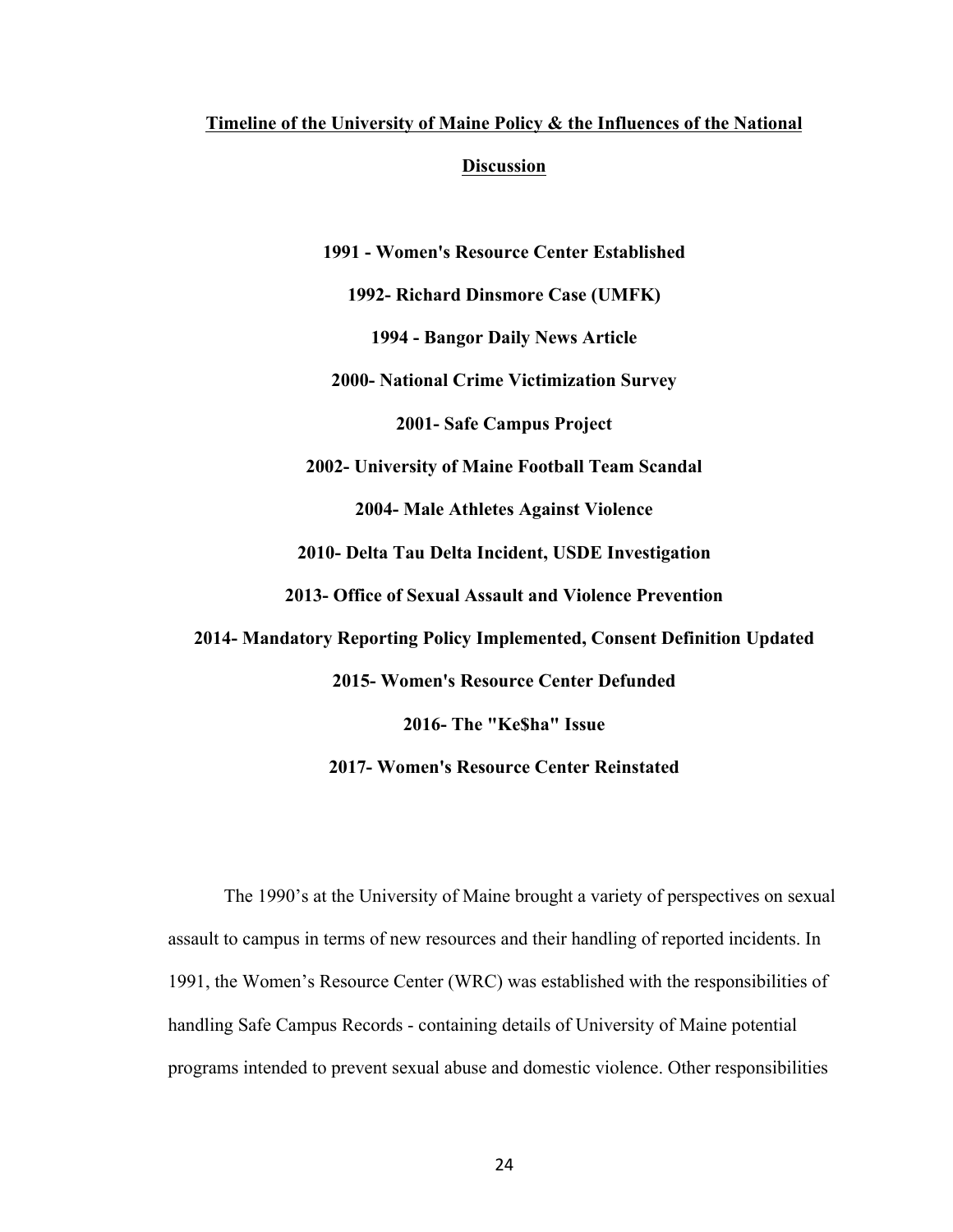of the WRC included generating flyers, brochures, and training programs for relationship and domestic abuse, as well as handling funding from the National Institute of Justice and maintaining meetings and notes from the Safe Campus Advisory Committee. The original missions of the WRC included "...Provid[ing] educational and cultural opportunities that further women's personal and professional development, promot[ing] a broader understanding of the diverse experiences of all women, [and] increas[ing] women and girl's participation in education and society" (Special Collections, Raymond H. Fogler Library, University of Maine, "Women's Resource Center Records (University of Maine), Page 4, 1950's-2016).

The WRC participated, held, and created dozens of women-centered events on campus. One of the most vital events managed by the WRD involved hosting various University of Maine Student Women's Association meetings and events including on reproductive rights. Many of those were organizations that director of the WRC, Sharon Barker, played a major role in, such as the aforementioned Safe Campus Project, the President's Council on Women, Provost's Gender Issues Advisory Committee and Task Force on the Retention and Promotion of Women Faculty, Career Development Project for Professional Women on Campus, and much more. Beginning in the 1992-1993 academic year, the WRC also published the Support Staff Newsletter and On Campus With Women which was a biannual information calendar of programs and events of interest to women (Special Collections, Raymond H. Fogler Library, University of Maine, "Women's Resource Center Records, University of Maine, Page 6, 1950's-2016).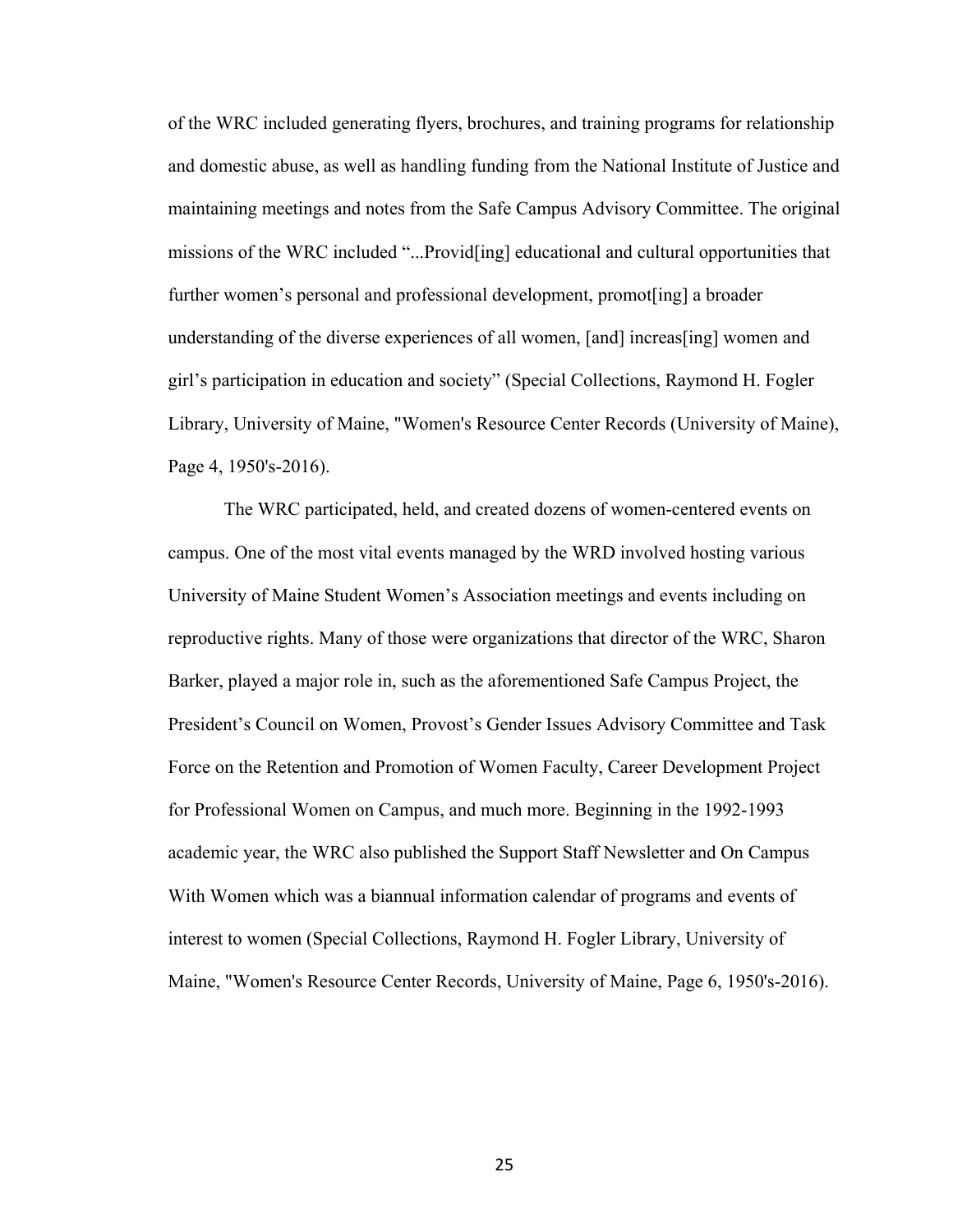The following year, in May of 1992, a University of Maine Fort Kent (UMFK) professor, Richard Dinsmore, was fired from his position after being accused of sexual harassment by one of his students, Rebecca Robinson. A friend of Robinson encouraged her to report to campus officials "...after she and another friend read a poster on sexual harassment during a break from class." The girls then agreed that "...[of] five of the six items on the sheet, Rebecca was experiencing with Dr. Dinsmore'" (Ripley, 1994). The complaint to university officials directly led to the investigation, suspension, and apparent firing of Dinsmore from his position. Interestingly, both Dinsmore and Robinson agreed that, at the time of the report, there was "... coherent sexual harassment policy in place… [in] the University of Maine System" (Ripley, 1994). According to the article, Dinsmore was fired amidst a University of Maine System-wide adjustment of formulating a proper sexual harassment policy "...for use by all seven campuses," and that before that policy was created and approved, "...four of the universities, including UMFK, had separate but somewhat different policies" (Ripley, 1994).

In 1993, Dinsmore would file a \$1 million lawsuit against the University of Maine System and UMFK officials involved in his suspension and firing, and in March of 1994, his case would go to trial. Ultimately, Dinsmore would walk away winning nearly \$1 million in damages and attorney fees, as well as receiving a settlement for \$500,000 and being reinstated to his previous tenured position. Dinsmore's attorney throughout the process, David G. Webbert, stated that "...In a university setting, sexual harassment is a weapon people can use to get people fired" (Grimsley, December 1996). In response to the lawsuit and Webbert's statements, Vendean Vafiades, a counsel for the University of Maine System, said that despite the outcome of the lawsuit, the University of Maine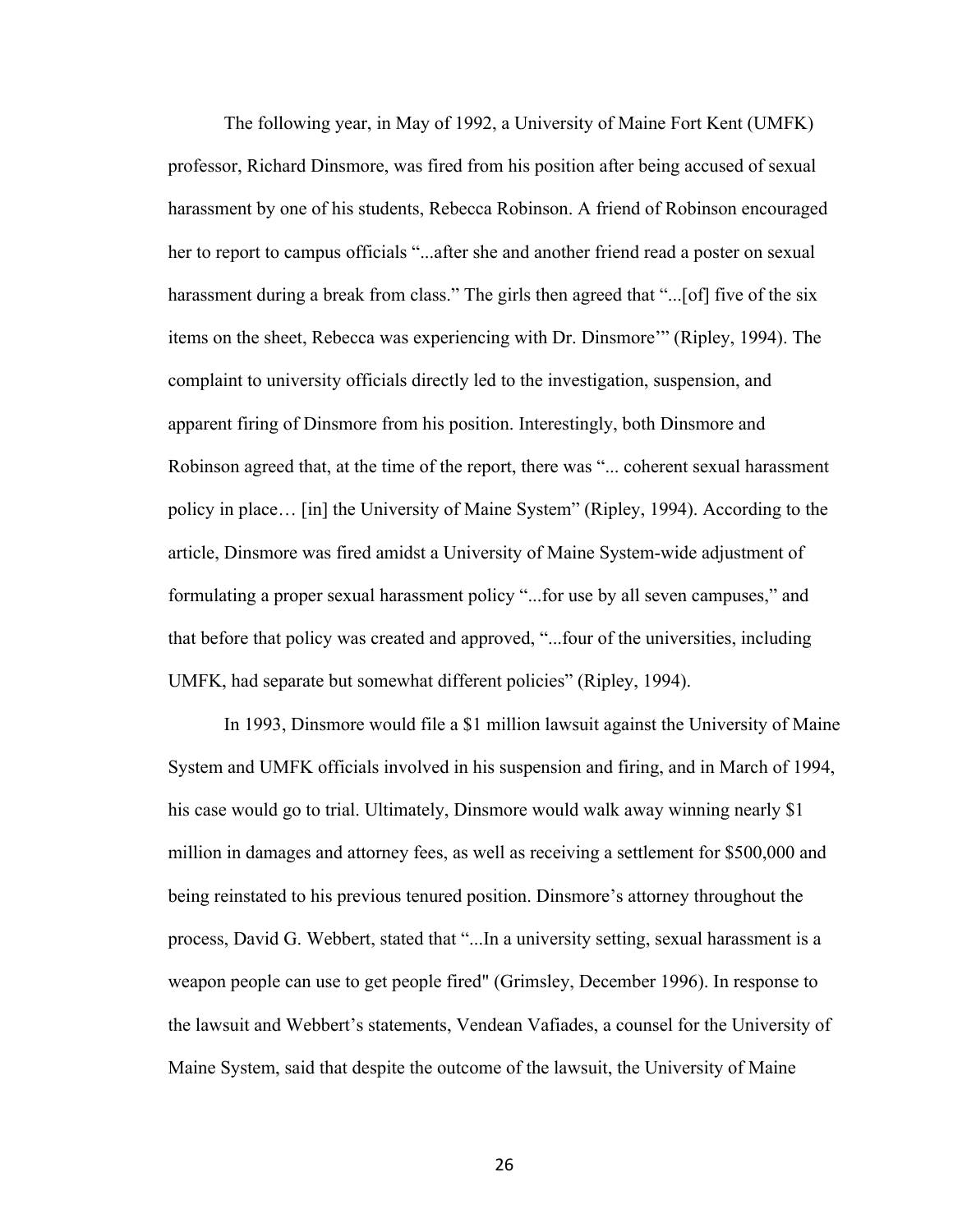System's outlook regarding Dinsmore and the student code of conduct did not waiver. "Professor Dinsmore's conduct caused us great concern," Vafiades said. "We feel we have an institutional obligation to protect our students" (Grimsley, December 1996). Notably, these statements were published in an article titled "Companies Can Sometimes Overreact".

In 1993, two University of Maine at Machias professors, Edwin Jessiman and Richard Nelson, filed a complaint against the University for allegedly allowing a professor and coworker, James Lehman, to sexually harass his students (Maine News Index - Portland Press Herald 1993). In 1996, they then sued the University of Maine at Machias under Title IX, Jessiman claiming that he had "...been defamed as a result of an internal [University] review of the very complaints that he raised against a colleague regarding sexual harassment and abusive treatment of students" (Nelson v. University of Maine System, (d.me. 1996), 923 F. Supp. 275, 281 (D. Me. 1996).

In 1994, an article was published in the Bangor Daily News regarding preventing sexual assault specifically at the University of Maine campus. Within the article, the debate is brought forward concerning whether or not "...what, if any, approach to sexual correctness policies on campus would work to prevent… rape" (Anderson, 1994). The debate, which features quotes from what the article calls rape experts and anti-rape activists, it seems that programs and policies that deterred individuals from engaging in rape in the first place were nonexistent as well as questioned for their successes, or lack thereof. The article went on to discuss how William Lucy, the Dean of Student Affairs in 1994, said that the campaign against rape should instead focus on the "...abuse of alcohol on campus," which would "...prove far more effective in combating rape than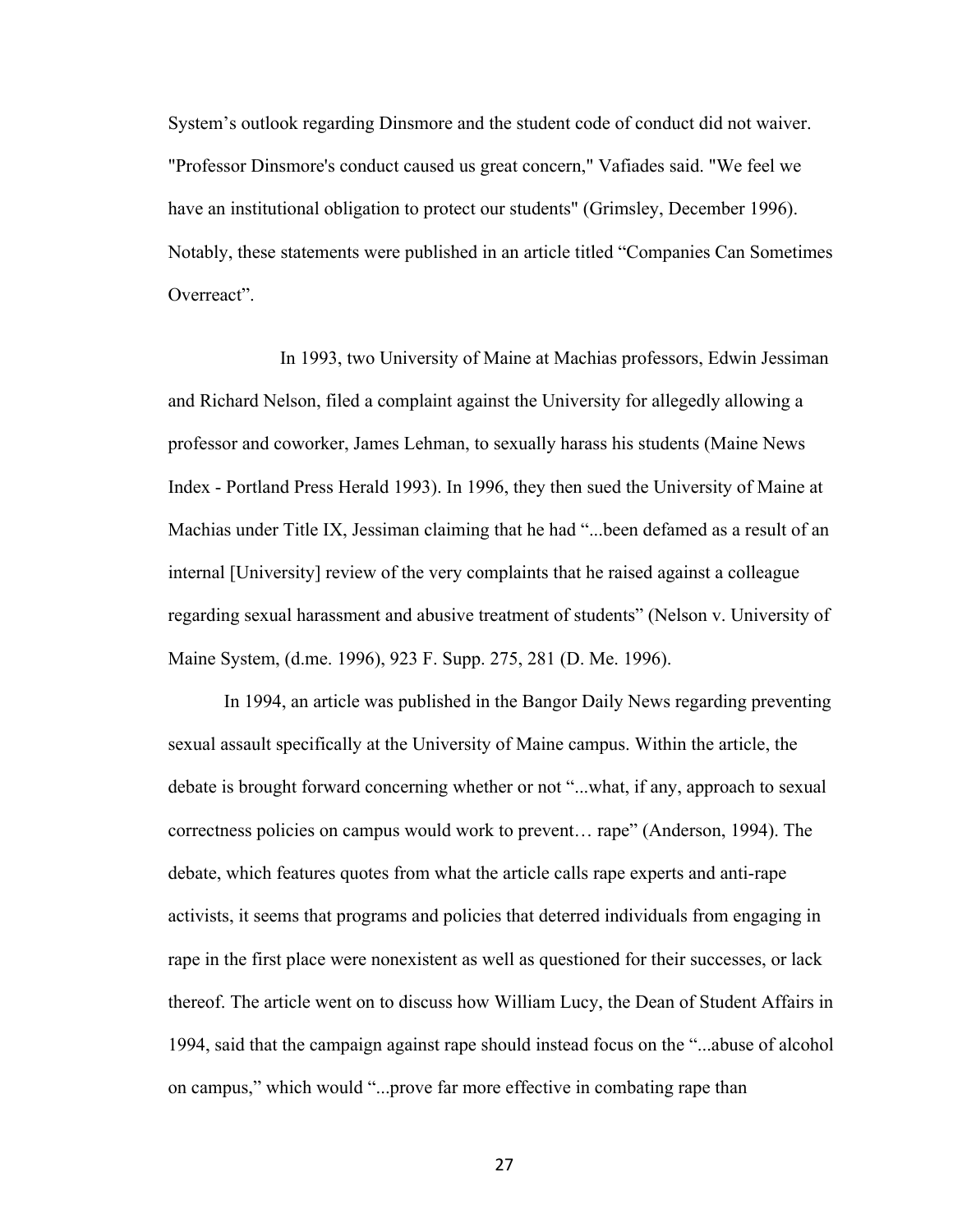implementing sexual correctness policies" (Anderson, 1994). The tone of the article reads as uncertain from all angles as to what policies, if any, or education should be instilled at the University of Maine. The only mentioned rapes within the article are two assaults over the course of "the past seven years" described as a "date rape" on a fraternity property, and that "...charges were dropped on one of the two" (Anderson, 1994). Taking this as valid fact, we can draw the obvious conclusion that the Clery Act had little effect on campus sexual assault reporting from its implementation to 1994, likely due to the apparent lack of education, programs, and policies on the University of Maine campus.

The turn of the century at the University of Maine would bring various projects and studies involving sexual assault and victimization on campus. A survey titled 'The National Crime Victimization Survey' (NCVS) was issued in 2000 by the United States Bureau of Justice Statistics with the intention of exposing how commonly rape and sexual assault victimizations occur on a college campus population. In this study, 2.8 percent of the sample had experienced either a completed rape (1.7 percent) or an attempted rape incident (1.1 percent). The victimization rate was 27.7 rapes per 1,000 female students. At the University of Maine during this time, with roughly 10,000 students - 53% being male - this could potentially mean that amongst the 4,700 women on campus would mean there are roughly 169 rapes per year for female students alone (Fisher, Cullen & Turner, December 2000).

The Safe Campus Project began at the University of Maine in January 2001. The project "...was grant-funded from 2001 to 2006, 3 2-year funding cycles" (Klein, 2017). Renate Klein, current University of Maine professor who headed the project during this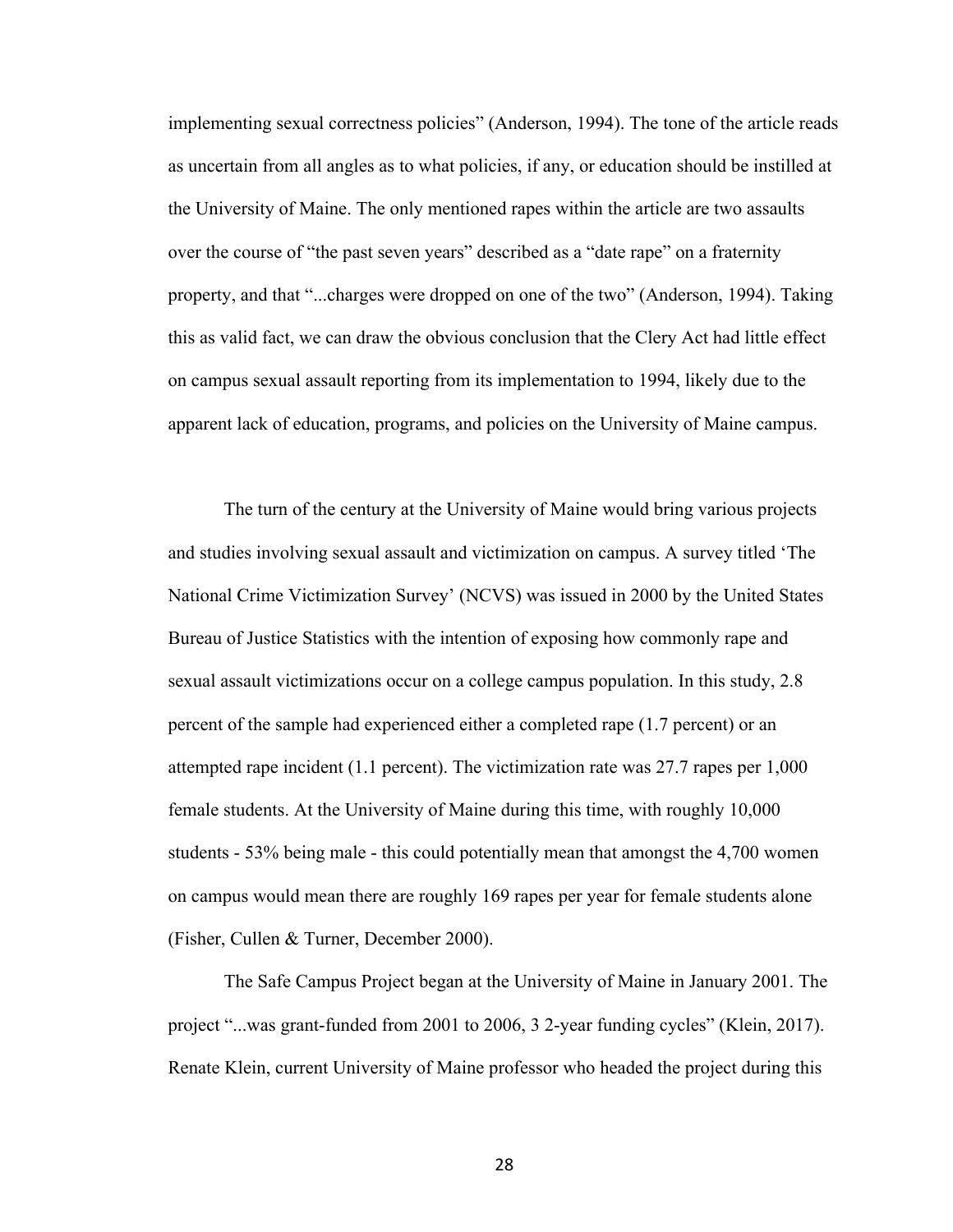time, noted that the Safe Campus Project would ultimately "...not seek refunding because [the University of Maine], under leadership of [Vice President] Janet Waldron, wanted to make [the Safe Campus Project] a regular university program" (Klein, 2017). There was evidently "...[a] lot of university support at the time" (Klein, 2017). The project's intent was to provide information and resources about positive, pro-active ways to encourage a safe and healthy campus environment, as well as within relationships (UMaine News, August 2015). The grant was given to develop a program that improved victim services, address offender accountability and create initiatives that focused on domestic violence prevention and well-being (Uteuova, February 2017). The Safe Campus project, despite ample interest in 2005 and 2006 according to its coordinators (Klein, 2017) decided not to re-apply for federal funding in 2007, and the University of Maine moved the project into the Women's Resource Center to continue the project with institutional funding.

The Safe Campus Project also trained "responders" on campus, which assisted many employees in understanding and acting on signs of abuse amongst co-workers. This, with the current mandatory reporting policy, would have been ideal training to provide to all faculty in present day. However, the Safe Campus project was also removed from the Women's Resource Center around 2011, "without any consultation, or discussion", much like the eventual fate of the Women's Resource Center itself in mid-2015. The University of Maine held a 10-year anniversary event for the project in November of 2010; its director at the time, Carey Nason, stated that the Safe Campus Project "...[got] their message out to several thousand people a year… through traditional and web-based social media and other activities" (UMaine Today, November 2010). The Safe Campus Project, which was a representative organization for the Maine Coalition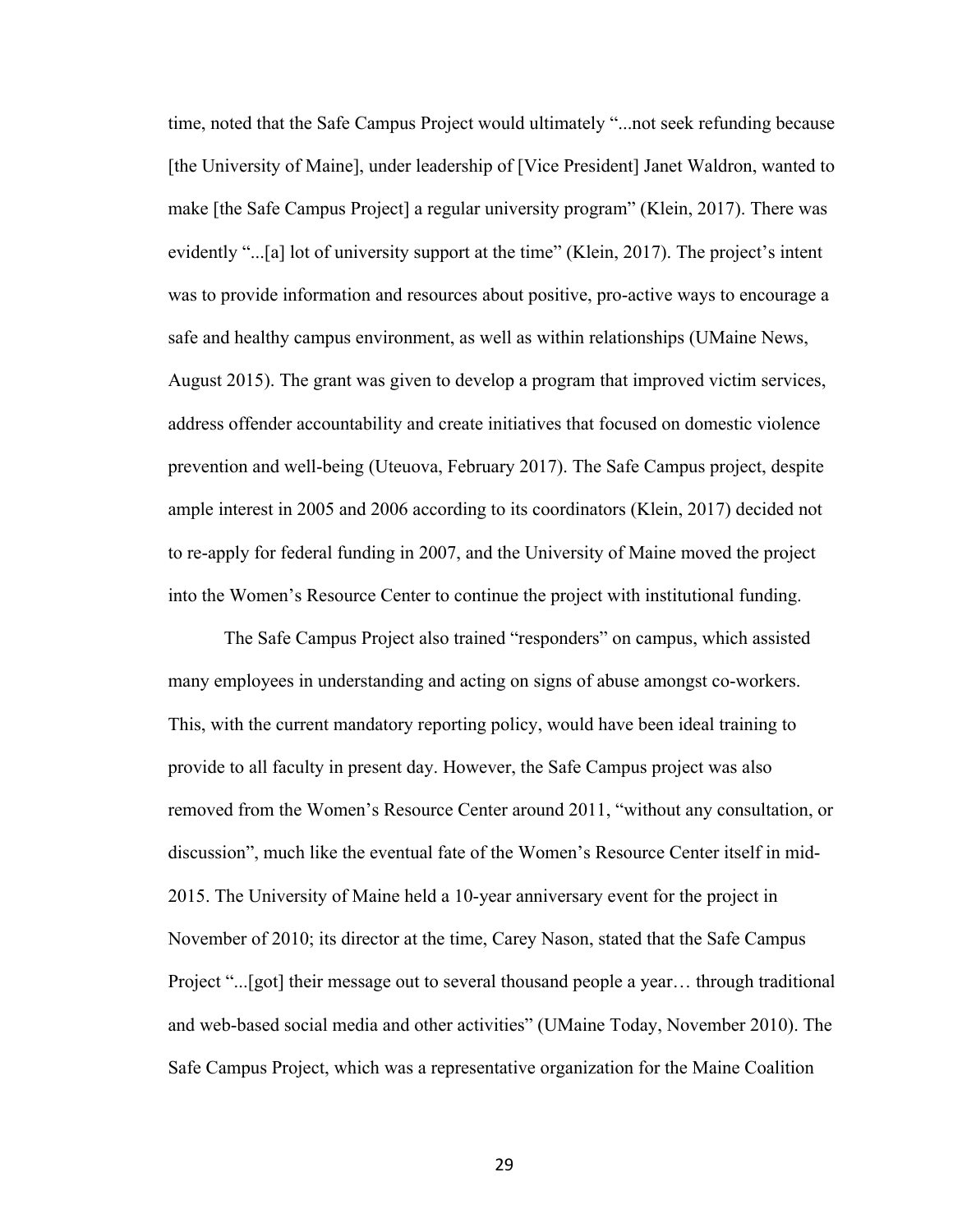Against Sexual Assault (MECASA), was hailed as a "key campus organization" by Elizabeth Ward Saxl, the executive director for MECASA, before its defunding. "Given the high prevalence of sexual violence that occurs on college campuses across Maine, [the Safe Campus Project is] ... an important step" (UMaine News, October 2011). The Safe Campus Project no longer exists at the university (Uteuova, February 2017). Sharon Barker, former WRC director, also commented on the lack of Women's Health Services. Women's Health Services - which acted in a way similar to Planned Parenthood - was once located in its own wing of Cutler Health Center. In 2017, Barker commented that "...it was disbanded 15 years ago" (Uteuova, February 2017). Klein, former project director of the Safe Campus Project, stated that "...[the] loss of [the project] and [the Women's Resource Center] ... is a reflection of little to no university support for these issues" (Klein, 2017).

In September of 2002, the University of Maine Student Conduct Code Committee determined that two undergraduate students, Stefan Gomes and Paris Minor, had committed sexual assault against an anonymous female student in June of that same year. Stated at the disciplinary hearing, such disciplinary action against a student for an incident of sexual assault can become part of that student's permanent educational record. 152 courts have recognized the greater consequences of student disciplinary action, specifically noting that the "...potential consequences reach beyond [a student's] immediate standing at the [college]" (Gomes v. Univ. of Me. Sys., D. Me. 2005). In this same case that occurred here at the University of Maine in 2005, the court did acknowledge that "The University's decision could 'interfere with later opportunities for higher education and employment." It was stated at this hearing that those charges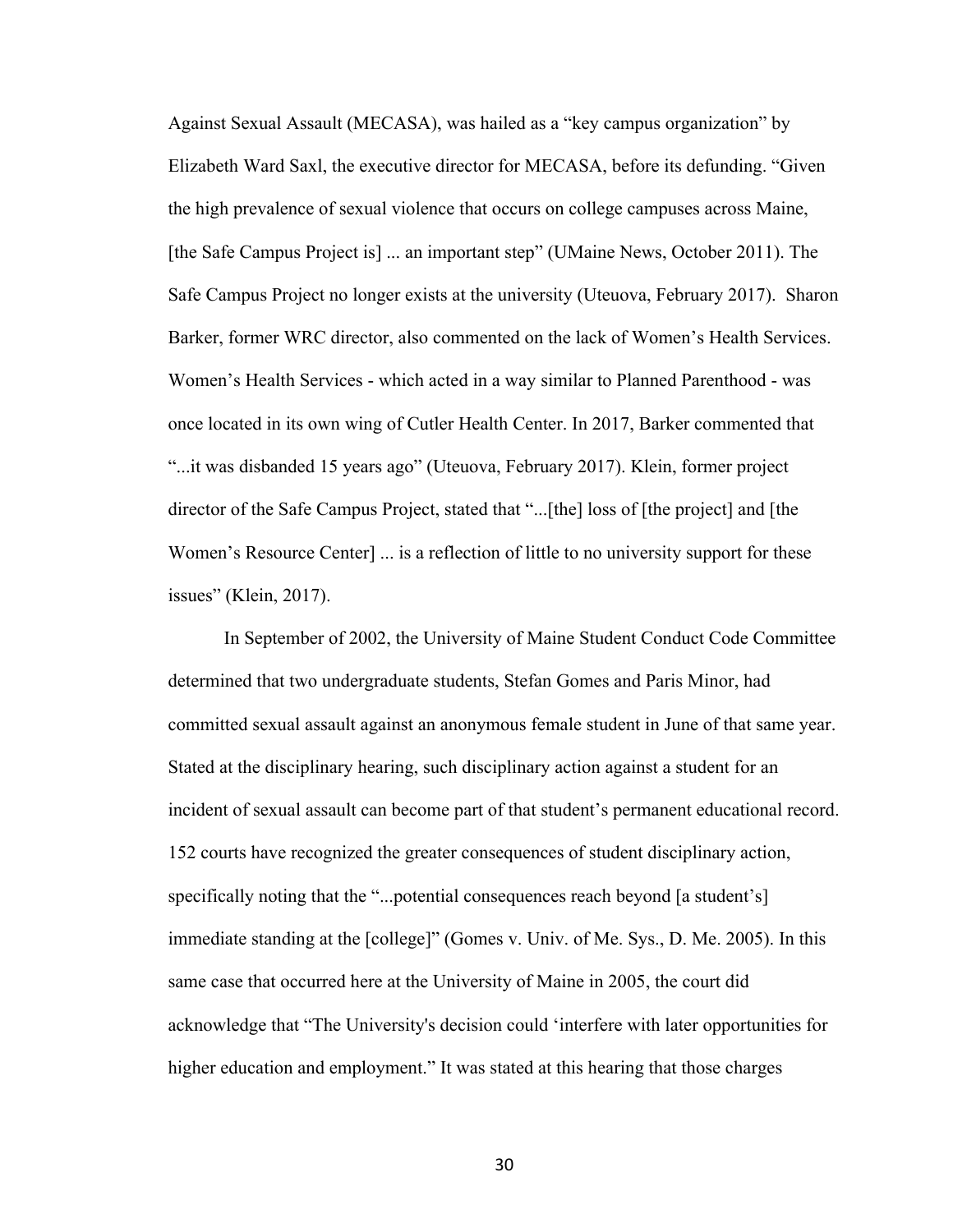"...could have a major immediate and lifelong impact on [their] personal life, education, employment, and public engagement" (Gomes v. Univ. of Me. Sys., D. Me. 2005).

All of this, however, comes amidst an acknowledgment from the Supreme Court that argues that while a person's good name, reputation, honor, or integrity is at stake, "...the minimal requirements [of action] must be taken." CNN argued that "...though the punishment [at college] isn't as severe as in criminal cases, it's significant for both the accuser and the accused. It can end a college education, and critics of the process say it can unfairly damage lives" (Ganim & Black, December 2015). This seems to simultaneously argue that whereas these accusations could be true and the individual needs considerable consequences for their actions, these same actions could harm an individual's integrity, and should be taken as lightly as possible. This same court case also stated that the "...University's disciplinary process was not ideal and could have been better" (Gomes v. Univ. of Me. Sys., D. Me. 2005). The two assailants were former members of the University of Maine football team, and were suspended - not expelled from the University. New York Times published an article with a statement from Harry Richardson, the lawyer of the two: "In my view, this is an academic lynching" (Roberts, October 2002). Richardson was formerly a University of Maine football player. The woman, who remained anonymous, stated that she left the University after the incident because "...they couldn't guarantee my safety… I have a protection order against Paris and Stefan, but I'm scared." Former football coach, Jack Cosgrove, stood by the player's innocence throughout the incident; "This [accusation of sexual assault] is something where I cannot be wrong... I can't be wrong on this'" (Roberts, October 2002), placing his trust in the bond between teammates and coach. Some may consider Cosgrove's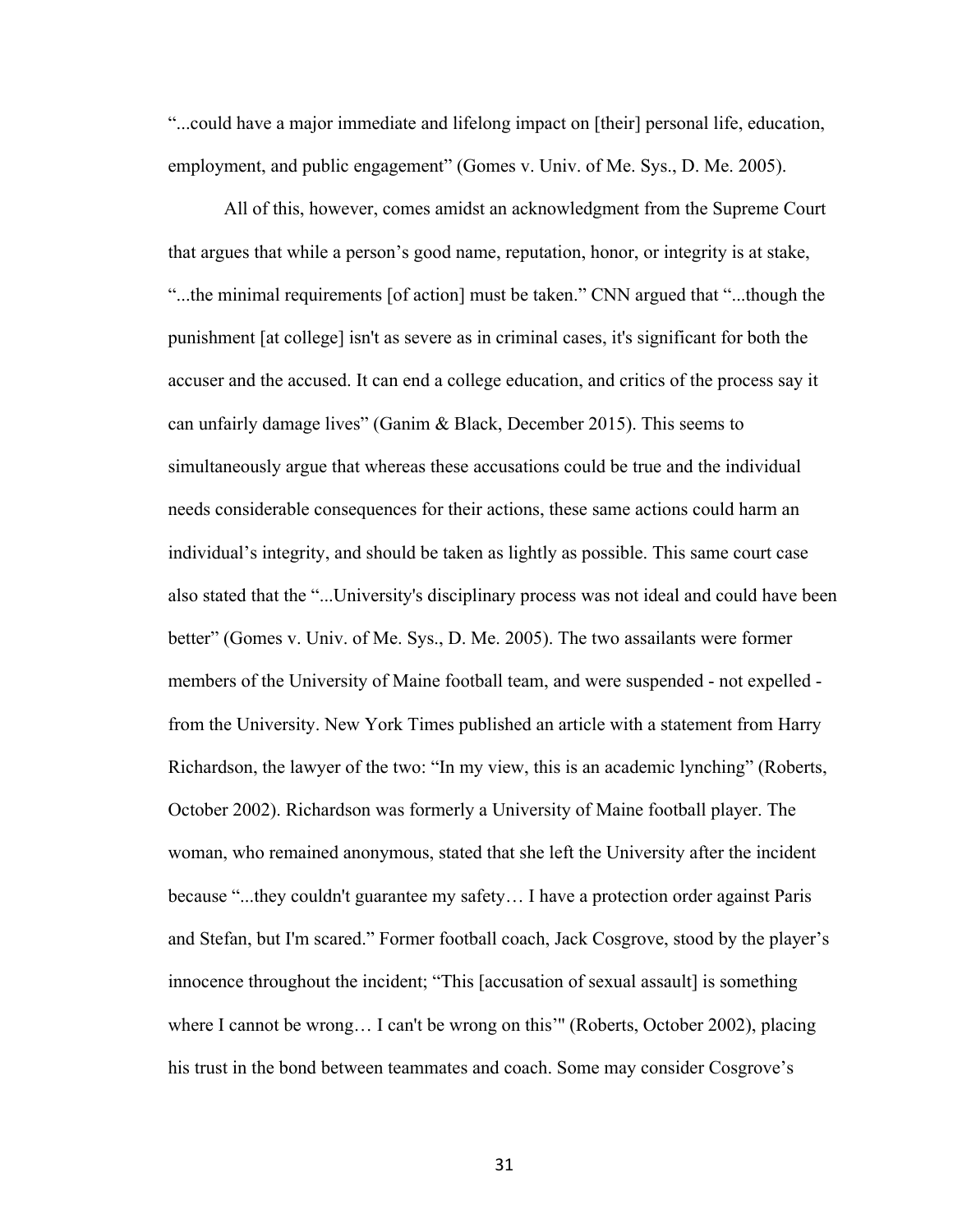loyalty to his football team honorable - but the New York Times article in which his interview was published noted that "...Coaches have been known to dissuade a victim from going to the authorities with a simple, ''We'll take care of it internally, honey'" (Roberts, October 2002). The author also notes that Cosgrove was unable to answer why the victim would jump through such hoops if she was not telling the truth - and that should he be wrong, "the same woman is victimized yet again" (Roberts, October 2002). Both Gomes and Minor filed a lawsuit against the University but later dropped the charges and transferred (Michigan's Thumb, 2003).

In 2004, professor at the University of Maine as well as a University of Maine alumnus, Sandra Caron, would create a group that still exists on campus today. Known as the Male Athletes Against Violence (MAAV), the program is comprised entirely of upperclassmen, male Black Bears' athletes whose mission is to challenge traditional roles of masculinity and to educate students and people that sexual abuse and violence against women is very much a man's issue. MAAV would grow to annually be involved in an event that would come to be known as an annual event on the campus - "Walk a Mile in Her Shoes". An event in which male student athletes are invited to walk in female shoes in order to show resilience against sexual assault and domestic violence towards women on college campuses, Caron found supporters in football coach Jack Cosgrove, as well as other Black Bears' coaches. MAAV typically has 10 upperclassmen males in the program each year.

In the fall 2007 semester at the University of Maine, a survey was administered to first-year students living in the UMaine residence halls. Some 994 students, representing 58 percent of the residence halls population, provided usable responses. Among other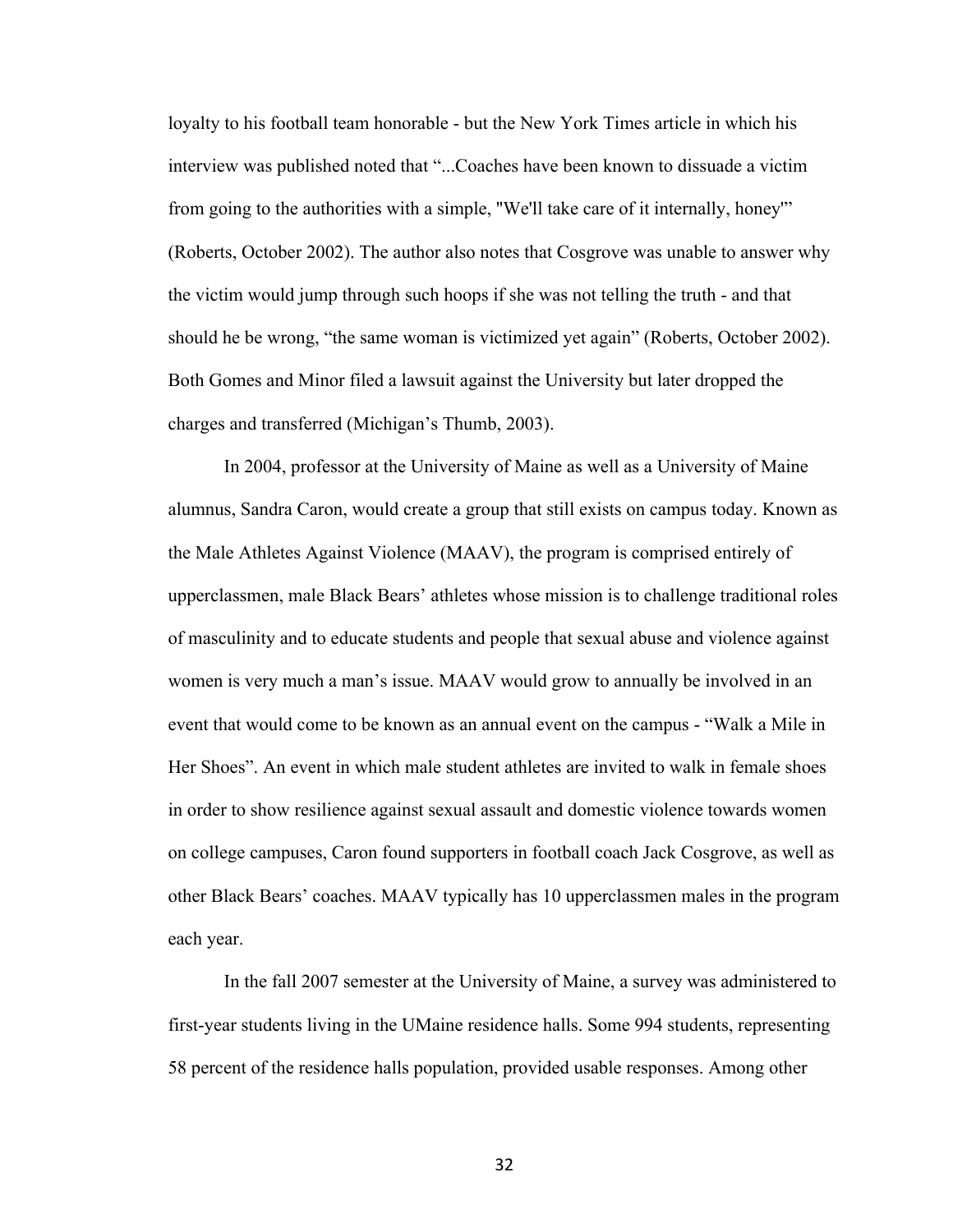issues, students were asked if they had observed discriminatory or harassing behavior at UMaine based on: Gender 70% responded never; Race/Ethnicity - 73% responded never; Sexual Orientation - 70% responded never; Social Class - 78% responded never; Disability - 80% responded never. In addition, they were asked if they had ever personally experienced discriminatory/harassing behavior at UMaine based on: Gender 89% responded never (University of Maine, "The University of Maine Self Study Report", 2009).

2010 and the years thereafter would bring great change to the University of Maine, both in their system wide language and in their individualized policies. In one of the more well-known incidents of sexual assault on a fraternity property at the University of Maine in 2010, an anonymous female student attended a party at the fraternity Delta Tau Delta. She went to University of Maine student and Delta Tau Delta member Joshua Clukey's room at the fraternity and was subsequently sexually assaulted. The following day, the girl reported the incident to the president of Delta Tau Delta, and the fraternity expelled Clukey the next week. Later that year, Clukey pleaded guilty to the assault, as well as to furnishing alcohol to a minor (Harrison, June 2015). In December 2010, Clukey pleaded guilty to one count each of assault and furnishing alcohol to a minor. He was ordered to pay a \$1,000 fine, according to the Bangor Daily News archives (Harrison, J., June 2015).

From November 16-19, 2010, the United States Department of Education issued a review of the University of Maine through the Clery Act Compliance Team. The review's focus was to ensure that the institution was behaving accordingly within the means of the Clery act. The review was randomly selected, and not due to any specific reports against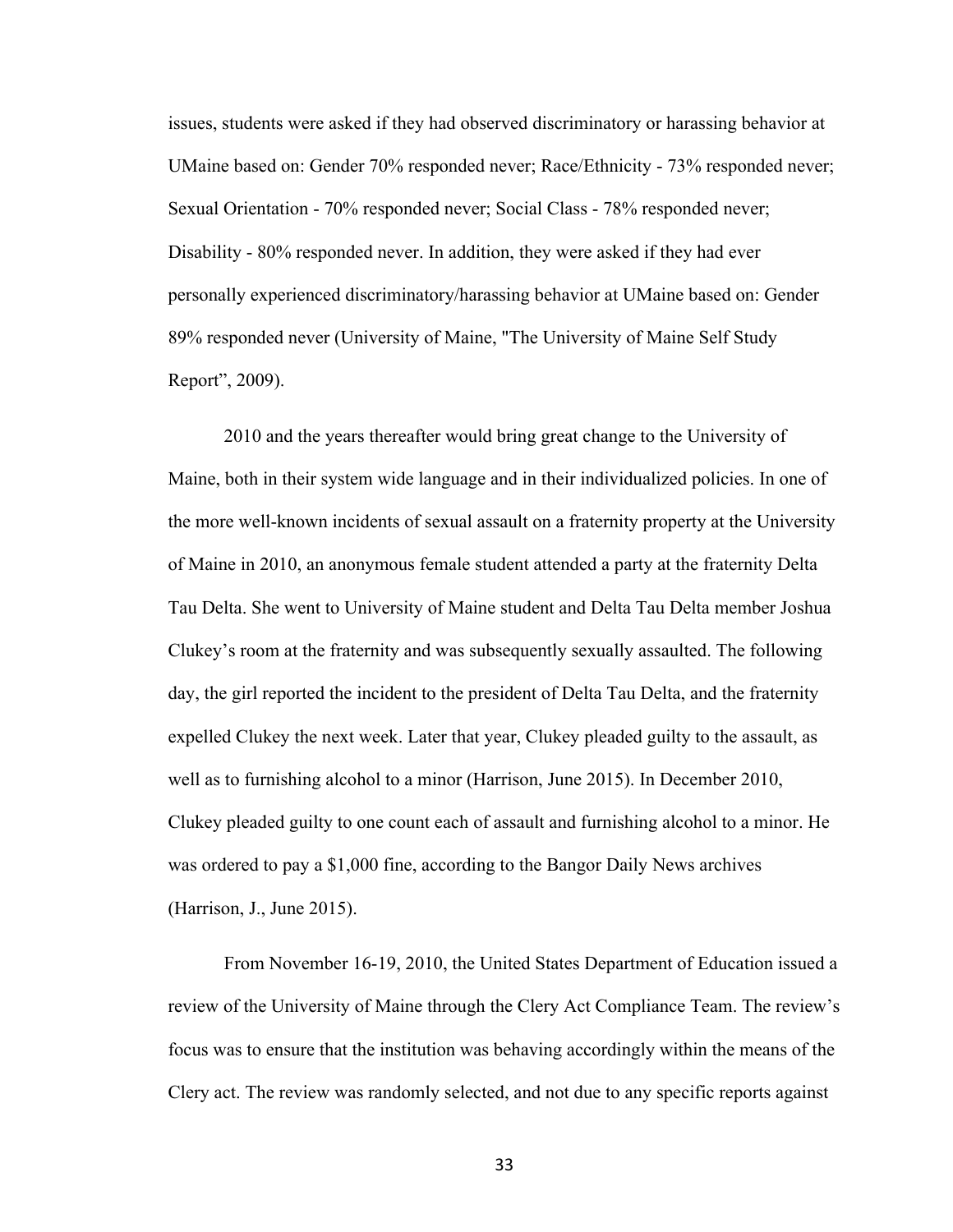the University. However, the Clery Act Compliance Team cited the University for failing to report sexual assaults from all available resources. This meant that the University of Maine had failed to report three sexual assaults from campus security authorities (CSA). Offices with figures of campus security authority did not have any standardized methods to alerting the campus police department as to any reported incidents of sexual assault, and some offices did not even respond to the university police department's email requests as to any reported incidents. Thus, after being cited by the USDE and the Compliance Team, the University of Maine concluded that three sexual assaults had not been correctly reported in their 2009 calendar year Annual Security Report. Ultimately, the University was asked to standardize their procedures in terms of gathering incident data from CSAs, and reported to the USDE that they had "detailed [their] new internal policies and procedures for requesting and compiling crime statistics" (USDE Final Program Review Determination, April 2015). It should be noted that despite the fact that this misinformation took place in 2010, the final review was not published until 2015. This did qualify as a Clery Act violation on the terms of the University of Maine, though no fines were issued. The determination was not able to be appealed, and the USDE issued a document reminding the University of Maine of the seriousness of the issue at hand, citing the Violence Against Women Act and reminding them of their responsibilities to "...re-examine its campus safety and general Title IV policies and procedures on an annual basis to ensure that they continue to reflect current institutional practices and are compliant with Federal requirements" (USDE Final Program Review Determination, April 2015).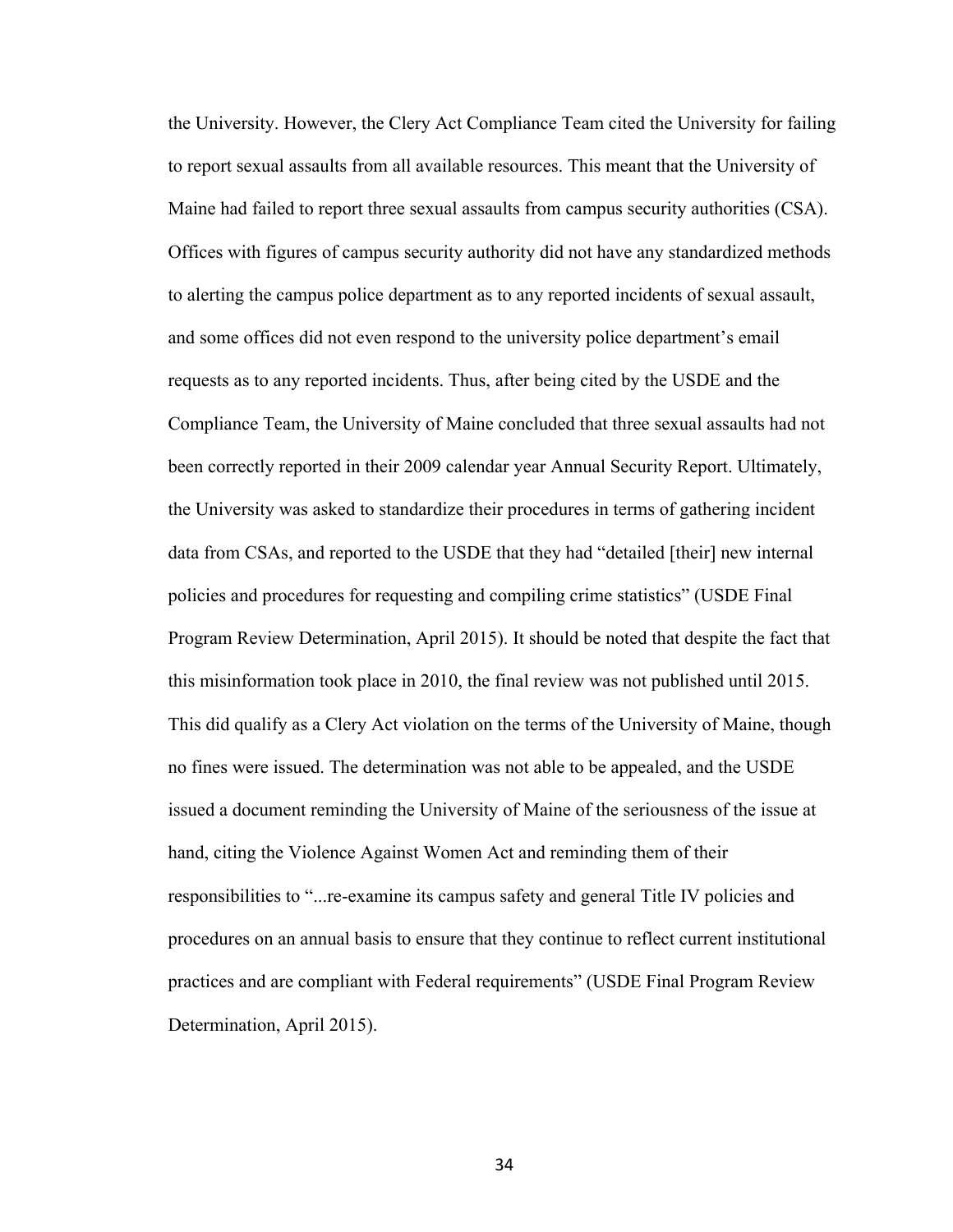At the University of Southern Maine Gorham, six sexual assaults would be reported in 2010. 15 sexual assaults would be reported at the same campus in 2012 (Gallagher, 2014). During this time, administrators from the University of Southern Maine blamed these higher statistics on the fact that federal grants had allowed them to expand their education programs and resources revolving around sexual assault reporting. Joy Pufhal, director of student life and dean at the University of Southern Maine at the time, stated that the reason for this upswing in numbers was due to the creation of "...a culture of reporting. The increase in numbers reflects an institution that is responding. There is… awareness that we have zero tolerance… and… that we're prepared to deal with it" (Gallagher, 2014). In a stark contrast to the University of Southern Maine's jump in reports, the University of Maine Orono dipped in its reports of sexual assault - "..report[ing] five sexual assaults in 2012, down from nine in 2010" (Gallagher, 2014).

The following year, December faculty notes from the Faculty Senate mention that "...[the policy] issue has been discussed since 2011… [and] several faculties was consulted and then the System entered the discussion to change UMaine System policy" (Faculty Senate Notes, December 2014). However, there are no documentations of these 2011 discussions within the Faculty Senate notes available on the University of Maine website. Otherwise, there is little faculty documentation on the topic of sexual assault whatsoever at the University of Maine throughout meeting minutes and documents available throughout the 2011-2012 school year. There is also no documentation at faculty meetings for any discussion involving policies, programs, resources, or the policy itself before the update throughout 2012-2013 until its first mention in December of 2014.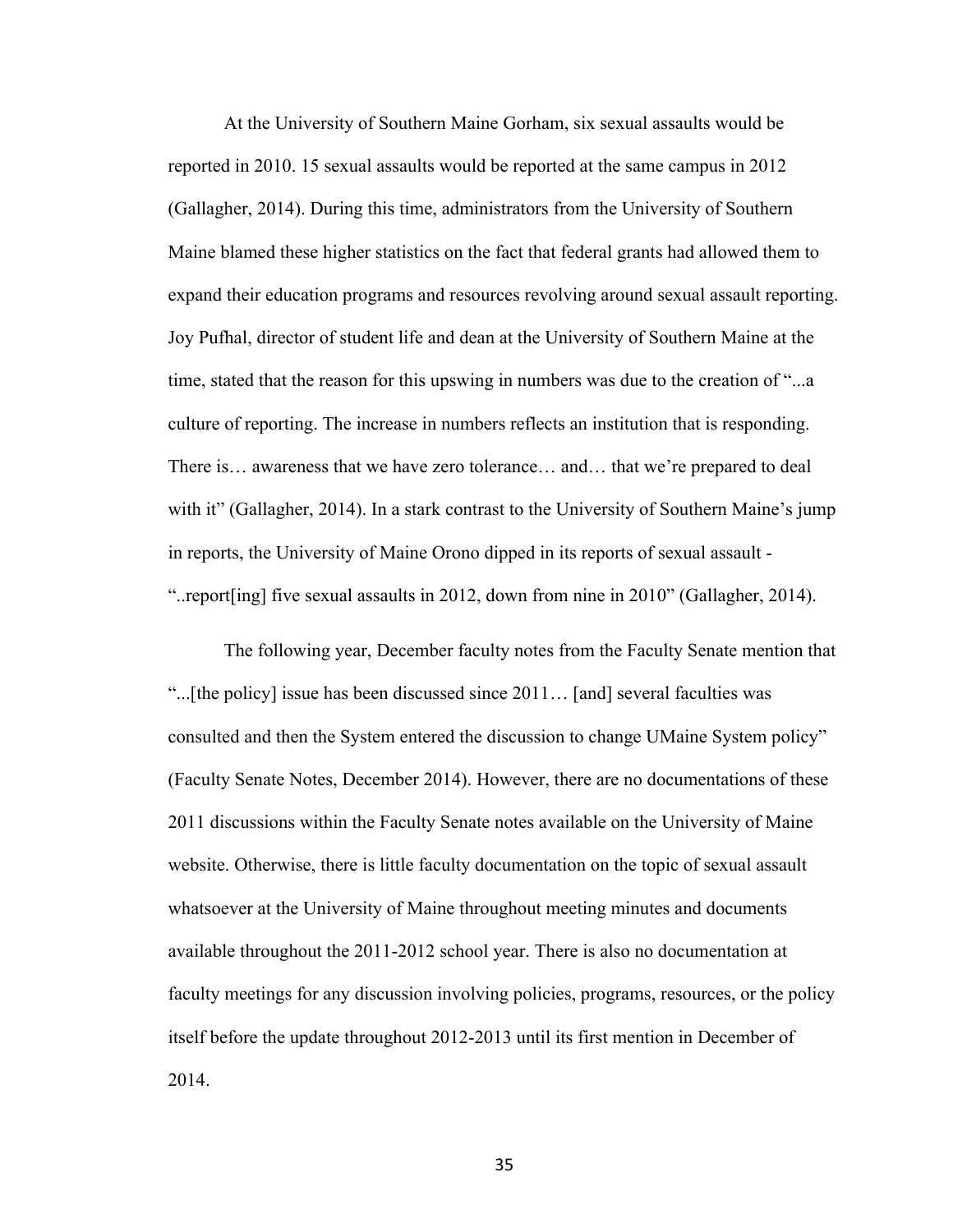In August 2013, the Office of Sexual Assault and Violence Prevention (OSAVP) at the University of Maine was established. Elizabeth Lavoie was named Coordinator of Title IX and OSAVP by Dean Dana during this time (Rhoda, 2014). The mission statement of the OSAVP reads currently on their website as "...work[ing] to promote a safe community for everyone. We strive to reduce sexual assault, relationship violence, and stalking by encouraging healthy and consensual relationships" (OSAVP, University of Maine website, 2017). The OSAVP has established sexual assault presentations, brochures, and other methods of accessing resources throughout the University of Maine campus. Accessibility to 24-hour services, anonymous resources, and a multitude of options for a victim of a sexual assault indicates the determination of the program and the University of Maine to reach out to their intended audiences.

According to UMaine's records during this time, most students reporting sexual assault, sexual harassment and stalking in the spring and fall of 2013 did not pursue investigations, whether through the conduct hearing process or police. Of the 33 students who reported sexual assaults in that time, 23 did not pursue an investigation. Of the 32 students who reported sexual harassment, 21 did not pursue an investigation. And of the four stalking reports, three did not pursue an investigation (Rhoda, 2014).

In 2013, when student complainants did come forward, about 44 percent of stalking, sexual violence, harassment, sexual harassment, hazing, and physical assault or threatening allegations resulted in the offending student being found responsible. Thus, we have less than half of accused students being found guilty of the accused crime. This is, of course, taking into consideration that some victims who came forward would not reveal the name of the perpetrator, and some could have filed a police report outside of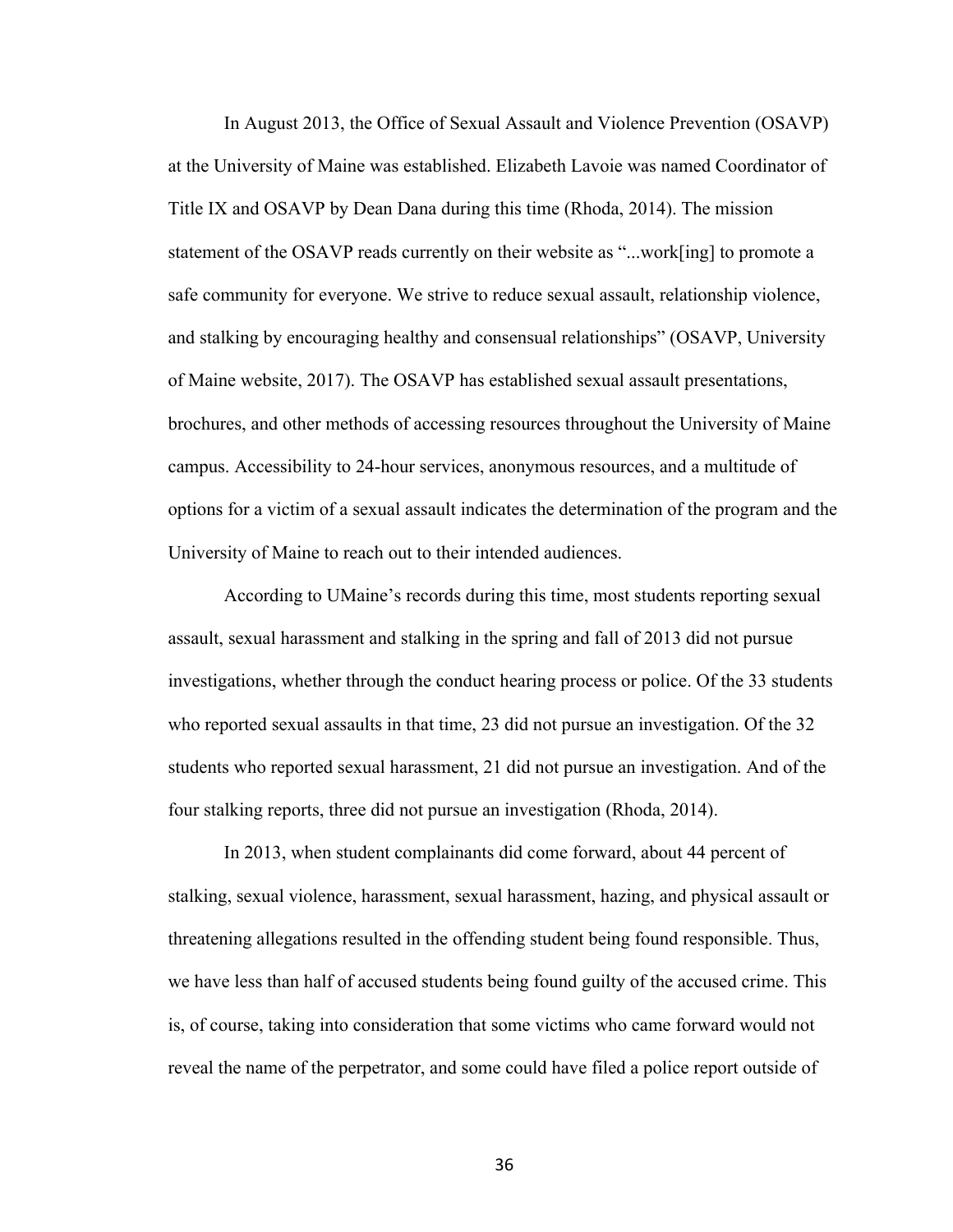the University Police system. Yet the fact remains that students fear coming forward with reports of assault (Rhoda, 2014).

The number of cases at the University of Maine Orono soared to 24 in 2013. This was likely because this was the year that recommendations to beef up sexual violence education and reporting policies took effect (Portland Press Herald Editorial Board, November 2014). The University of Southern Maine experienced different statistics after receiving federal grants to employ education and resources regarding sexual assault reporting in 2009, sexual assault numbers continued to drop from six in 2010, to 15 in 2012, to a mere four in 2013 (Portland Press Herald Editorial Board, November 2014).

As according to the Violence Against Women Act, the Clery Act, and thus federal law, all federal higher institutions as of the 2014 school year were now instructed to implement and extend their sexual assault policies. To be in accordance with the Clery Act and VAWA, an updated draft was established for the Title IX and University of Maine Sexual Assault Policy enforcing that all University employees act as mandatory reporters of sexual assault. The draft was established on July 23rd, 2014 and approved in November of 2014. This meant that all syllabi from that point on must incorporate the mandatory sexual assault policy, beginning in the spring semester of 2014. "The Spring Syllabi must now have a statement 'If you tell a teacher about an experience of sexual assault… your teacher is required to report the information to the Sexual Assault office or to OEO'" (Faculty Senate Meeting Minutes, December 2014).

Also updated in 2014 was the University of Maine System definition of consent (See Appendix) in terms of sexual assault. Found within Section V, the policy reads that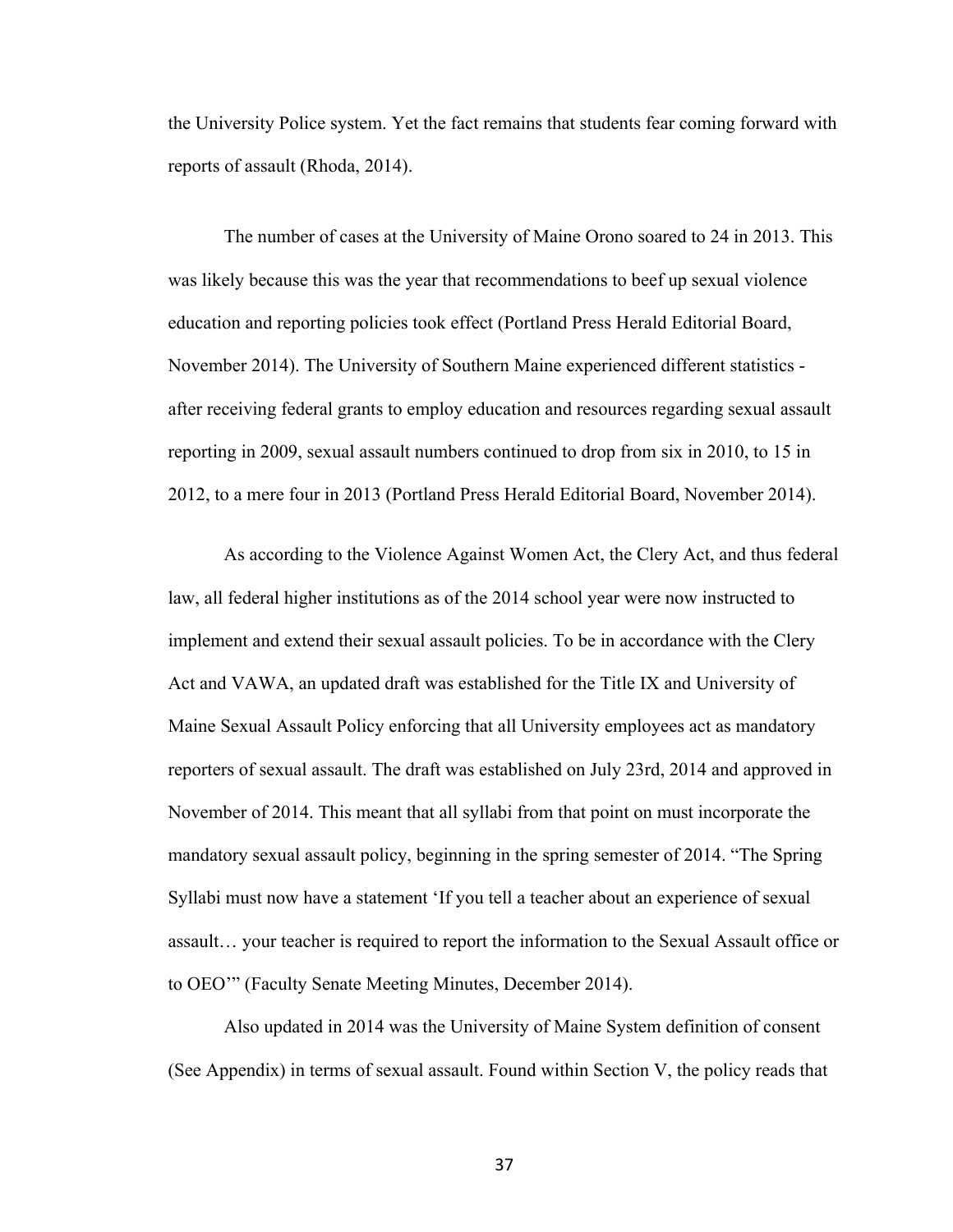"Consent is agreement to engage in sexual contact. Consent must be informed, freely and actively given, and consist of a mutually agreeable and understandable exchange of words or actions. Consent is clear, knowing and voluntary. Consent is active, not passive. Consent may be withdrawn at any time" (Revised Sexual Assault Harassment Policy Procedures, University of Maine, November 2014). The updating of this definition of consent - a transition from the previous "no means no" - resulted in all students and faculty having to take a training on sexual assault prevention, reporting, and understanding consent. "The mandate creates an expectation of action on the part of bystanders, making prevention a community responsibility" (Portland Press Herald Editorial Board, November 2014). This updated policy was seen as a "welcome shift" by the public, and all seven University of Maine System colleges adhered to this updated definition (Editorial Board, Portland Press Herald, November 2014).

The Board of Trustees approved and ratified the new policy on sexual assault unanimously (Maine's Public Universities, 2014). The University of Maine policy also refers to accusers as "complainants" rather than "victims" or "survivors," which acts as a way to maintain political correctness without stating one is guilty or innocent (Schow, 2014). In a National Public Radio interview, University of Maine Dean of Students Robert Dana commented on the urgency and pressure on colleges to prove that they are dedicated to preventing sexual assault. In terms of the college climate at the University of Maine at this time, he noted that "...Colleges and universities are... very jittery about it." In terms of reporting an assault to university officials, he also noted that "...some rush to judgment is inevitable," (Smith, September 2014).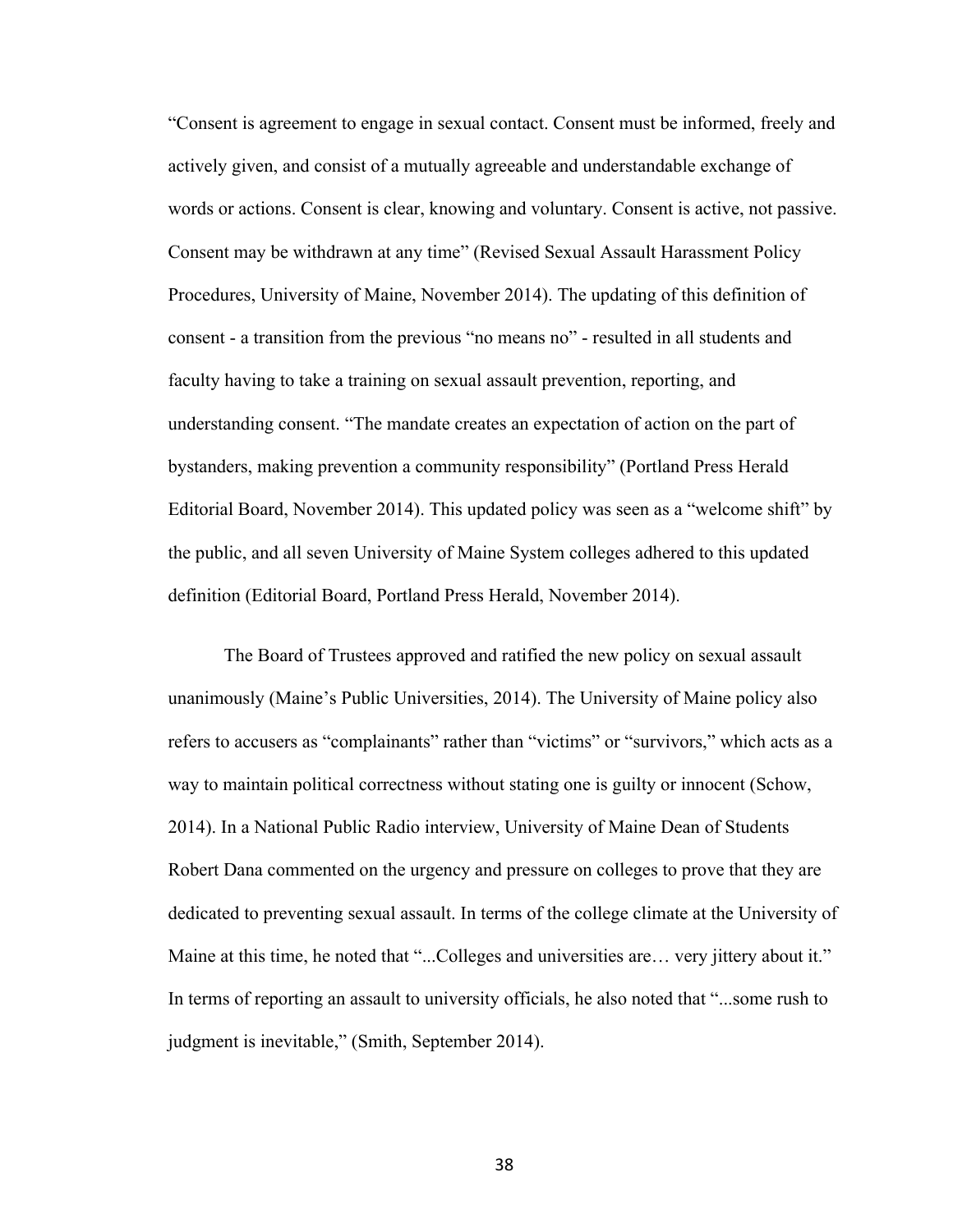Ironically, students do not need to consent to admit to any incident where their consent was rejected or ignored. Many students fear repercussion from the university, their peers, and even the perpetrator of the attack - as well as judgment from their teachers and those within their campus culture. Students may fear reporting to a professor or faculty of the University of Maine - intentionally or unintentionally - because not only are "...about 85 to 90 percent of sexual assaults reported by college women are perpetrated by someone known to the victim" (Most Victims, National Institute for Justice), but RAINN reports that an average of seven out of ten sexual assaults are committed by someone that the victim knows personally, making the decision to report more difficult; a victim of sexual assault may fear ostracization from others within the campus culture if their assailant is a friend of many - or even fear they may not be believed. This, in addition to the fact that most victims fear further interaction with the perpetrator if they do move forward with an accusation, can deter individuals from coming forward in the first place.

The majority of faculty on campus agreed that any immediate and severe threats to a student's safety should be immediately reported (Gluckman, 2014). The policy itself states that every and all employees of the University are obligated to report any incident of sexual assault when learned of by the employee. The policy also states that reporting the assault - whether told in confidence or not - must occur, but not necessarily to local police. However, in cases where the threat implies forthcoming harm to the student, the report must go forward to police.

This updated policy, which reinforces professors to come forward with reports from students, could also be interpreted as acting against federal law. The Violence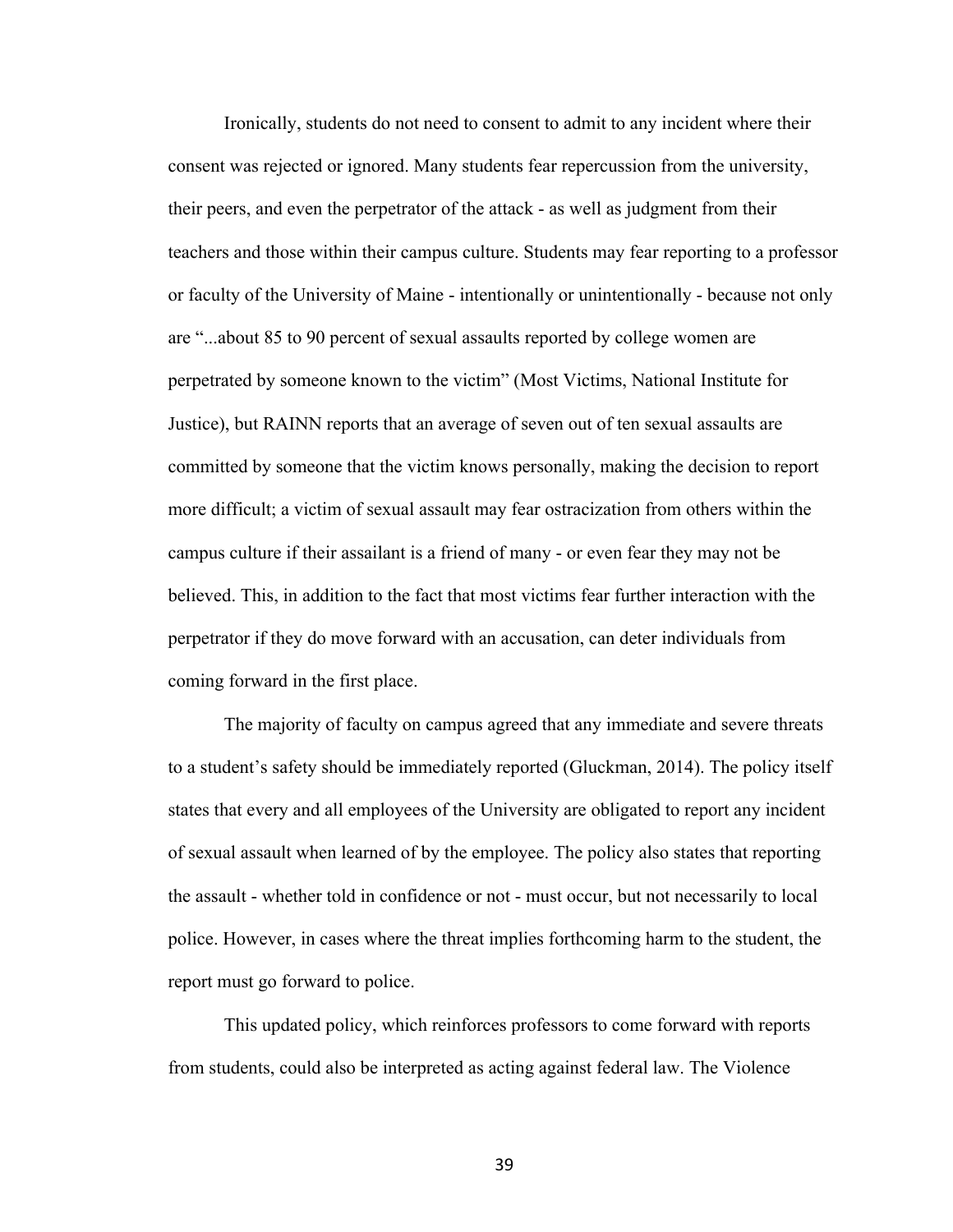Against Women Reauthorization Act requires colleges and employees to alert victims of sexual assault that they have the given right to deny involvement of law enforcement (Bidwell, 2015). Requiring an official report of law enforcement by a mandatory reporter, therefore, would remove that student's right to decide whether or not they want to involve law enforcement with their case. College students reported in a study that the potential negative outcomes of such a policy could include "...reduced victim autonomy and diminished reporting" (McNeill, May 2016).

Stated at the initial meeting to implement the policy, trustees offered disapproval, with one member stating that they were "...curious ... [how to] balance the victim's desire not to report to law enforcement with campus safety" (Gluckman, 2014). Many faculty members initially admitted worry that the policy would endanger the trust between themselves and students. The primary worry is that fewer students will come forward if they are under the impression that speaking leads to a report, which leads to personal information, with and sometimes without their permission to do so. Even further than this, professors were concerned that students who do utilize the mandatory reporting policy may need further assistance and explanation from the professors, who may not be entirely qualified in that area. In fact, trust was listed as one of the primarily significant issues that helped to determine if and to whom survivors of sexual assault reported (Sable, Danis, Mauzy, & Gallagher, 2006). Other widely acknowledged factors that can deter individuals from reporting include "...a fear of the loss of confidentiality" (Logan et al., 2005; Sable et al., 2006). Ultimately, the choice to include or disclude this information on the syllabus was not permitted to the faculty.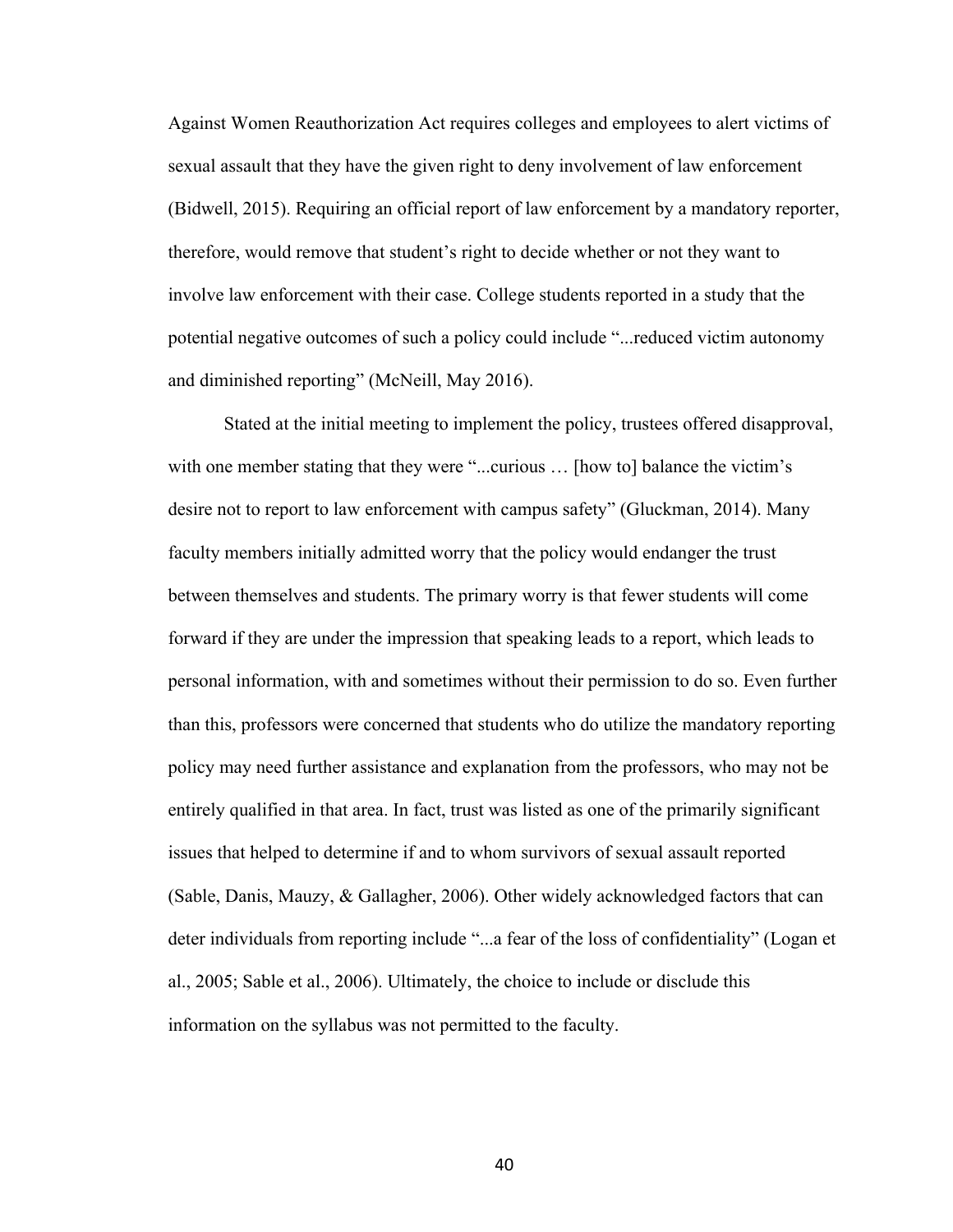Including the policy within syllabuses might solve the problem of faculty members having to explain or reiterate their position as mandated reporter, but some professors still find it, and the policy itself, problematic and not well-understood by the faculty as a whole. Sandra Caron, a professor here at the University of Maine campus, said that she does include the policy within her syllabi because she wants her students to be able to make an "informed choice" about coming forward. However, her greatest concern is still focused on balancing the needs of the victims while still allowing students to maintain control of the situation. She noted a fear of a so-called "chilling effect" within the classroom, which could certainly play a role in determining whether or not a student might participate in a class discussion, what they may write about in an essay, or even whether or not they may approach a professor for a personal issue - all for fear that an unintentional report may arise from their comment (Flaherty, 2015). "If a student comes to us and, because of the level of distress, begins pouring out their experience, it's not the time -- or it seems really insensitive to say -- 'Stop, wait a minute, I'm a mandated reporter,'" said Catherine MacGillivray, associate professor and director of the women's and gender studies program at the University of Northern Iowa (Flaherty, 2015). Thus, many professors are uneasy with the mandatory reporting policy; either they respect the trust and privacy between themselves and the student, or they succumb to the factors of accountability for the University as a whole. Student at the University of Maine, Amber Hathaway, stated that the mandatory reporting policy is "demeaning", and that it "takes away [student's] decision-making power by assuming that the student is incapable of making an appropriate decision for themselves… The mandated reporting policy on campus infantilizes survivors by assuming that they are not competent enough to make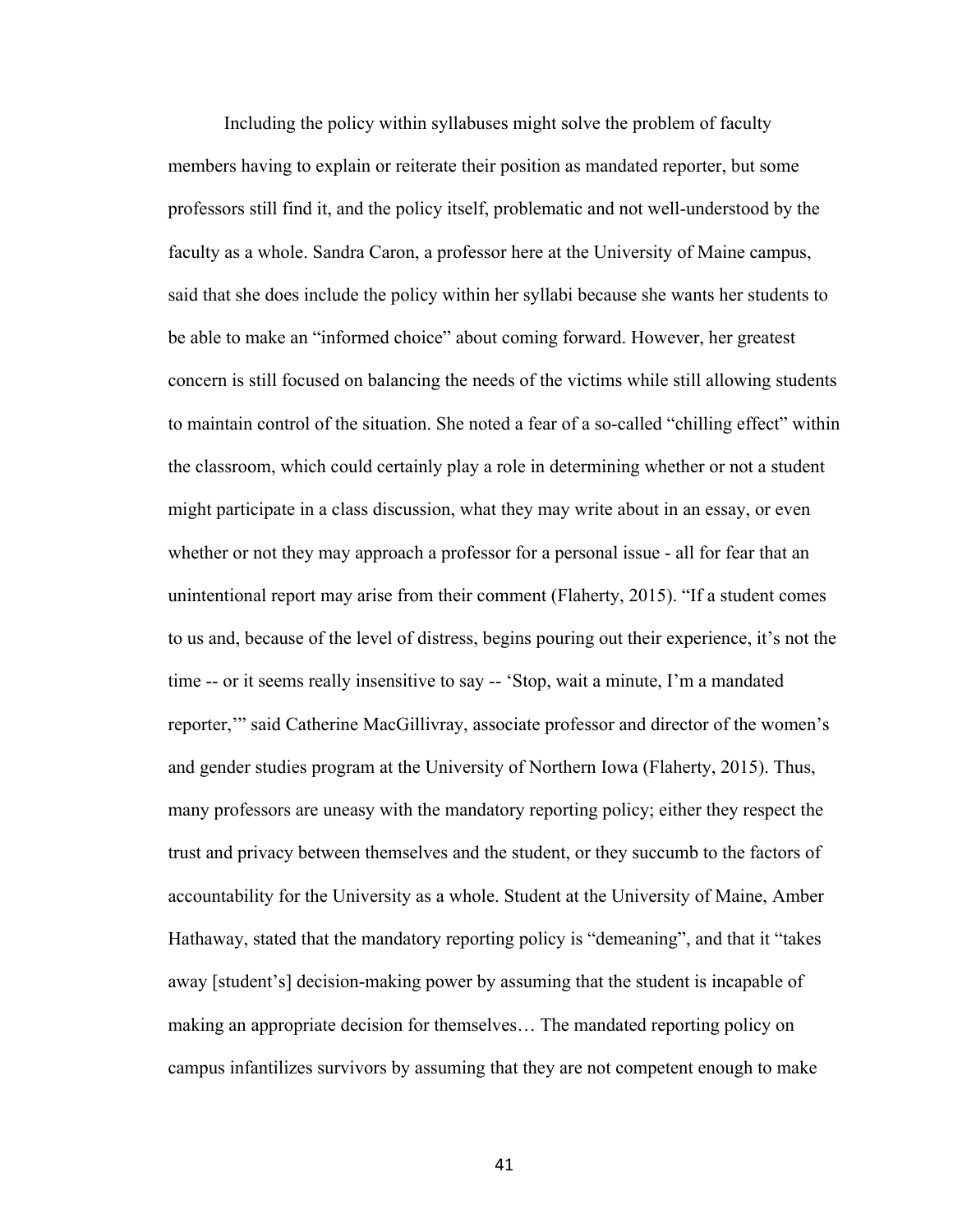the appropriate decision for themselves and it gives them even fewer people they can turn to" (O'Malley, March 2017).

Robert Milardo, another professor of family relations at the University of Maine, views the updated policy as "...basically one-sided, in that it serves the needs of the institution, the University of Maine, to report and investigate allegations of sexual assault and related issues, but it doesn't deal effectively with student advocacy." Students should have a "confidential source they can go to -- and that includes faculty" (Flaherty, 2015).

Faculty members also worry about what details they would need to include in their reports. The updated policy demands that faculty members need to disclose "all relevant details about the alleged sexual discrimination shared by the student that the university will need to determine what happened -- including the names of those involved, any witnesses and any other relevant facts, including the date, time and specific location of the alleged incident" (Flaherty, 2015). Many fear that this policy is, in fact, simply ensuring that the University is secure in its federal compliance to Title IX, the Clery Act, and the Violence Against Women Act - rather than acting as an advocate for the students.

Before the policy update, David Fiacco, the primary director at the University of Maine Office of Community Standards, Rights, and Responsibilities, discussed the importance of the campus culture and how the policies on this topic must adapt to that culture (Rhoda, 2014). However, a Trustee member within the University of Maine System (UMS) admits that although this updated definition of consent and mandatory policy is in agreement with most federal regulations - primarily the Violence Against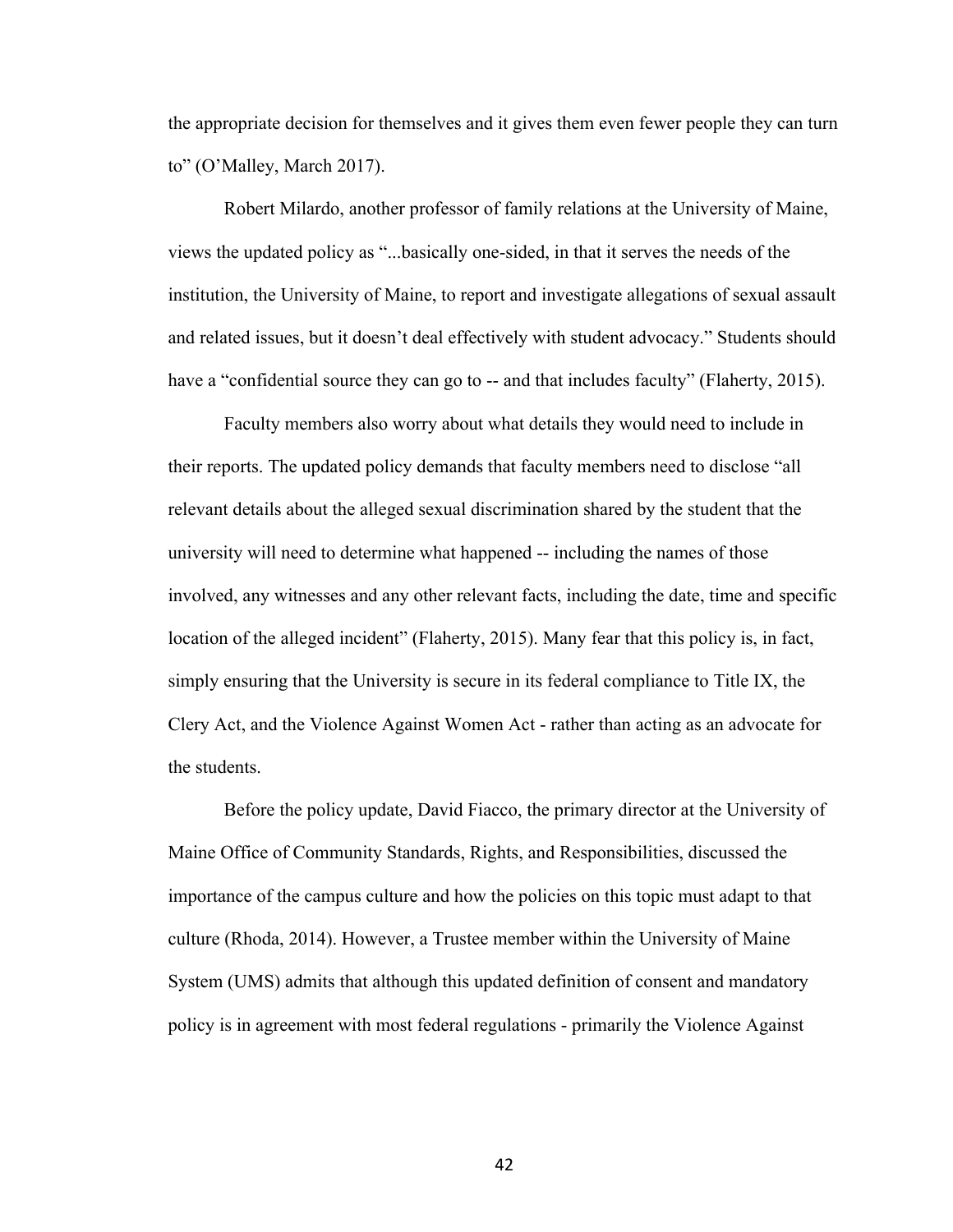Women Act- these definitions and regulations are not well-understood by the average person (Gluckman, 2014).

The policy is 'enforced' by an online sexual assault prevention training required by all staff and faculty members at any university within the University of Maine System (including all branches of the University of Maine). However, only students that are employed by the University are required to take the sexual assault prevention training (University of Maine Sexual Assault Prevention Training, April 2017). The University of Maine website featuring a link to the training states that the training is "...considered mandatory by the State of Maine" (University of Maine Sexual Assault Prevention Training, April 2017). Both students and employees must receive a score of at least 75 percent correct, or will fail and need to re-take the sexual assault awareness test. Although the training required by all staff and employed students helps awareness of the issue on an individual and campus-wide scale, that training indicates that professors simply have the same level of sexual harassment and assault training that their students do - nothing more or less that is required by the University of Maine System.

As well as this, a large amount of students at the University of Maine are not employed by the University - meaning they are not in any way required to take the preventative training course. Although the development and implementation of such programs are generally seen as a positive trend, students, administrators, and researchers want to know, "Do these programs work?" The answer, of course, depends a great deal on the manner in which effectiveness is defined (Breitenbecher, 2010). In comparison to the aforementioned online trainings implemented by colleges such as Clemson University and St. Olaf College, many view these online training courses as essentially worthless in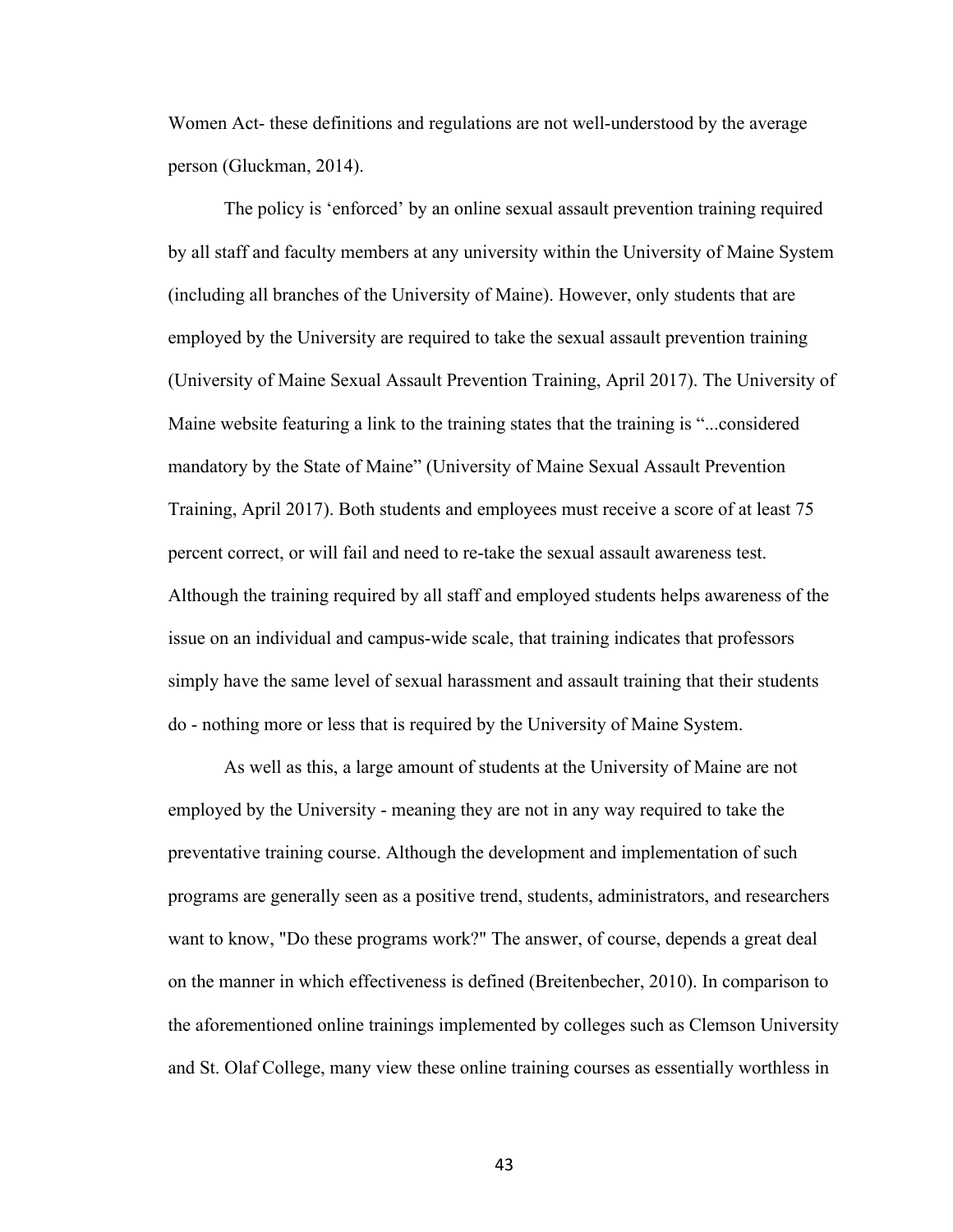their preventative capabilities, and are more for the benefit of bystander intervention and understanding student's rights to come forward than for intervention purposes. In one article, the author describes her daughter's required online course training on sexual assault prevention before attending the University of Michigan, "...but just a few weeks into her first semester, a student reported being sexually assaulted in the central quad on campus, and two young women she knew said they had been raped while on dates" (Steinhauer, 2014).

Contrarily, however, resides the argument that ensuring all staff and employees are mandated reporters simplifies the process of a student finding an available and easily accessible method of seeking help and reporting, Brett Sokolow, the CEO of The National Center for Higher Education Risk Management (NCHERM), stated "...If everybody's a mandated reporter, it simplifies who's who, and it simplifies the training" (Flaherty, 2015). This statement suggests that a campus-wide mandated reporter policy not only shortens the distance between a student and a resource, but also clarifies who is responsible for what on a faculty level. The idea of the policy seems to be that if everyone is a mandated reporter, a student will feel more surrounded by opportunities and options to reach out for help if they felt necessary, rather than far from resources. There are certainly other positives to this reporting standard - mandatory reporters will make it easier to investigate and discipline those that engage in sexual harassment. And without a doubt, the policy sets the right tone. University of Maine spokesperson Dan Demeritt says the system implemented such a policy "to optimally create a culture of student safety, care, and development" (Flaherty, 2015). However, it is only the beginning -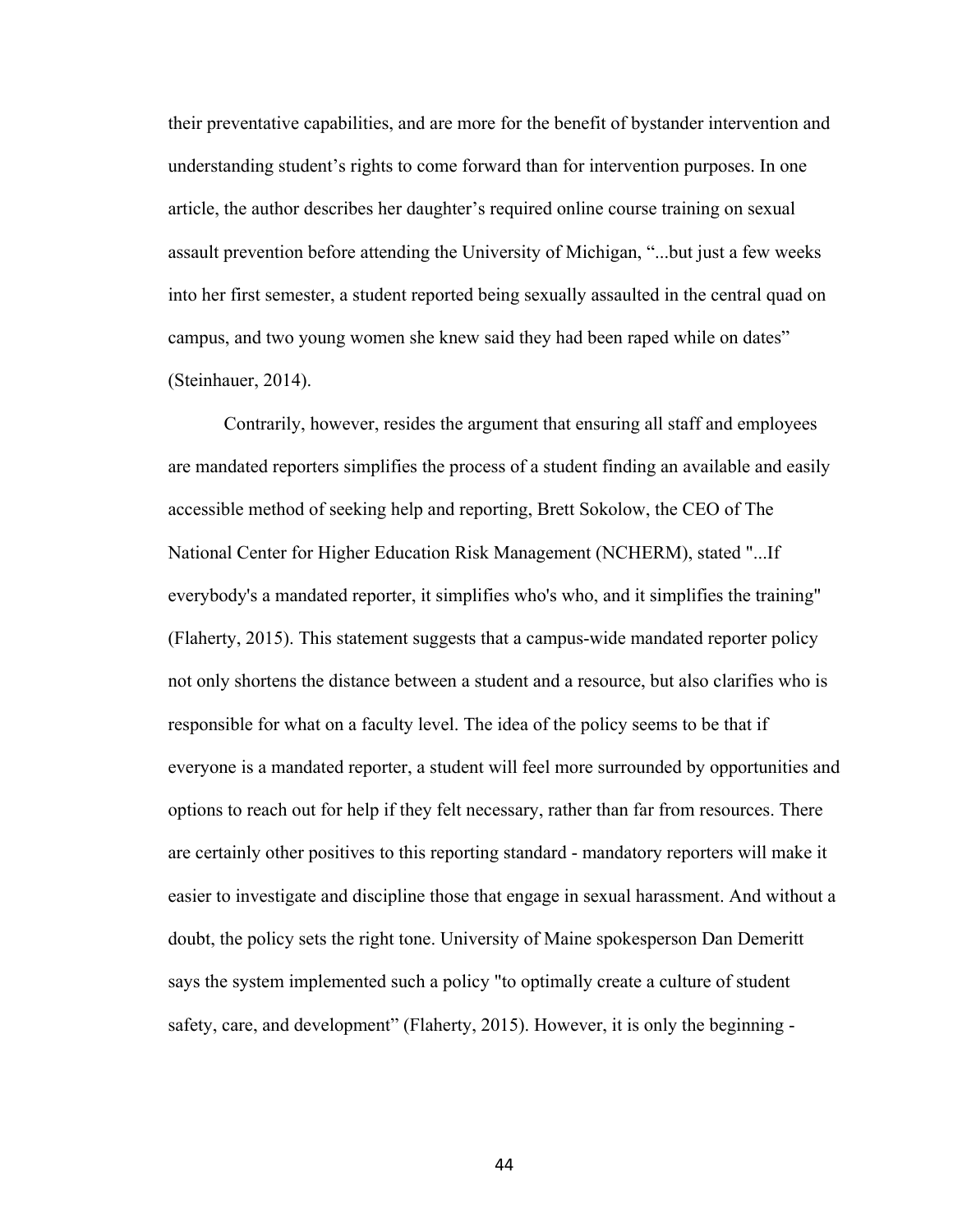shaping the faculty culture to adhere to student needs is a start, but the culture within the student community must also be flooded with worthwhile resources.

Ultimately, faculty of the University of Maine should encourage this policy, but only as a part of the overall goal in reducing sexual assault on campuses (BDN Editorial Board, 2015). Robert Dana - at the time the Vice President for Student Life - noted that the launching of this policy will certainly reflect in the number of reports that the University will inevitably receive moving forward. Dana also noted that this was "...much more realistic [for the campus]". Nancy Cantalupo, the assistant dean for ethical programs at Georgetown Law in Washington, has said that the Clery Act - by holding colleges responsible - simply provides an incentive for institutions to keep their sexual assault numbers low, which is not the goal. Instead, she advocates for intervention programs, that help educate both men and women on how to intervene in a potentially dangerous or threatening situation involving sexual assault. Cantalupo, a strong advocate for adapting to the campus culture in order to take steps to end violence - rather than what the Clery Act advocates for, which is solely reporting to the University (Jost, Campus Crime, 2011).

During this same time period, Maine Judicial Court was seeking blame for a sexual assault that "could - or should… have been foreseen" on the University of Maine campus (Koenig, December 2014). In the incident involving Delta Tau Delta and University of Maine student Joshua Clukey back in 2010, the case was reopened by the Attorney, Thomas Douglas, who was representing the victim, who was seeking the highest court of the state of Maine to overturn the previous Superior Court judgment which was in favor of the fraternity Delta Tau Delta - in order to allow his victim to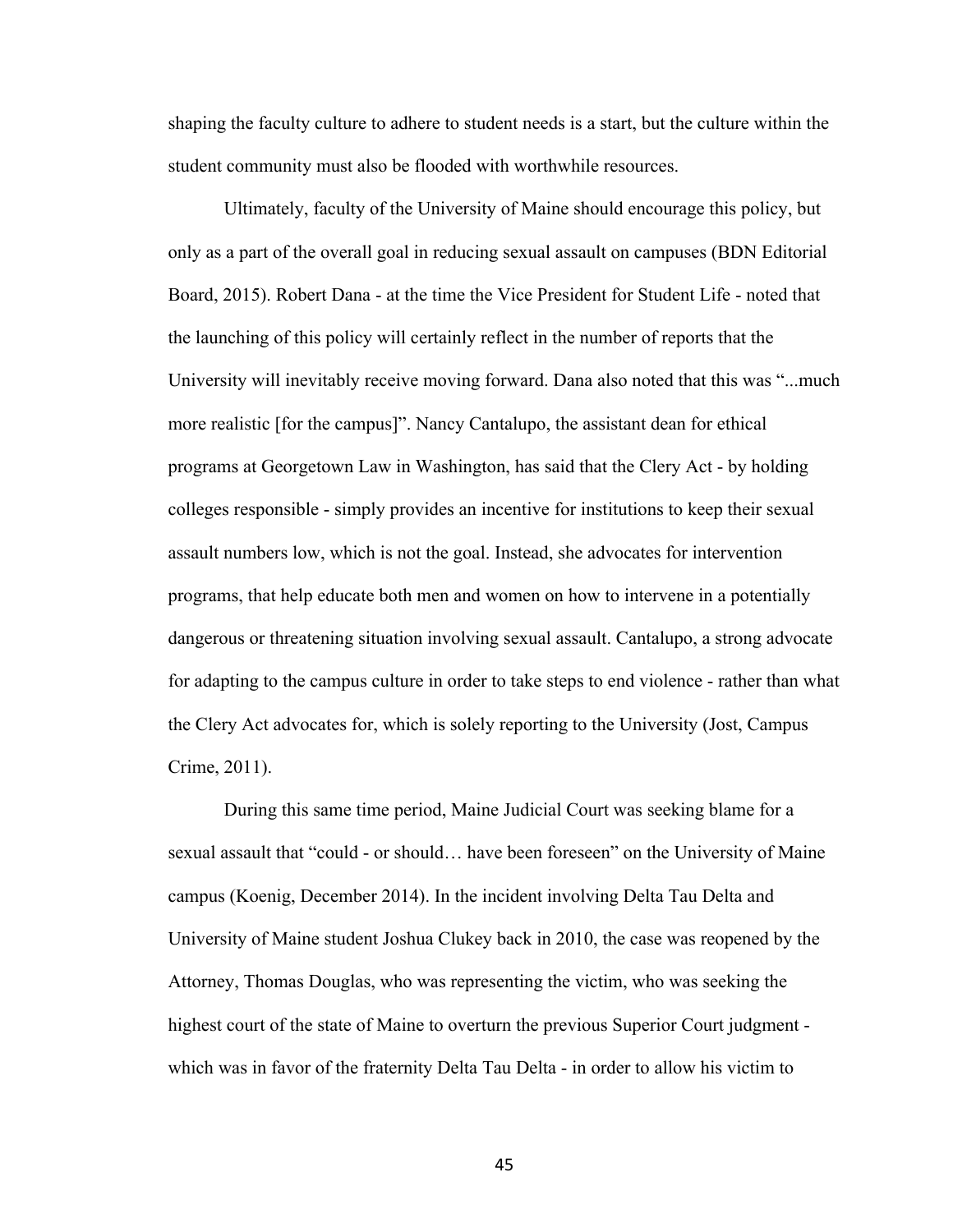proceed with a lawsuit against the national organization of the fraternity. Douglas stated to the court that "...What distinguishes this from other cases against Delta Tau Delta is the specific foreseeability of this crime. This is not an isolated case where they could say, 'How could we have possibly known this person was dangerous?'" (Koenig, December 2014). The Maine Supreme Judicial Court did not reach an agreement on the matter as of December 2014.

2014 collectively ended with 9 reports of rape on campus in the Annual Campus Security report at the University of Maine, as well as 4 reports of rape off of campus (Campus Safety & Security, 2017).

In the summer before the fall 2015 semester began, the University of Maine quietly defunded and shut down the Women's Resource Center on campus, choosing to instead funnel that funding into the Rising Tide Center. The Women's Resource Center, which - for 23 years - had provided health assistance and counseling support for victims of domestic and sexual violence was no longer in existence. The Women's Resource Center (WRC) was a center focused on promoting gender equality, sexual equality, reproductive health, and counseling for domestic and sexual assault victims. Though the Rising Tide Center does provide some of these same qualities, its drive and primary mission is to promote women faculty into typically 'male' career paths, such as science, engineering, and math-related fields. "For the last 6 years, the focus of Rising Tide initiatives has been … enhancing the climate at UMaine, clarifying policies and procedures that affect retention, reducing isolation, and providing professional and leadership development opportunities for women faculty" (University of Maine Rising Tide Center, 2017). These objectives very clearly differ in their intention from those of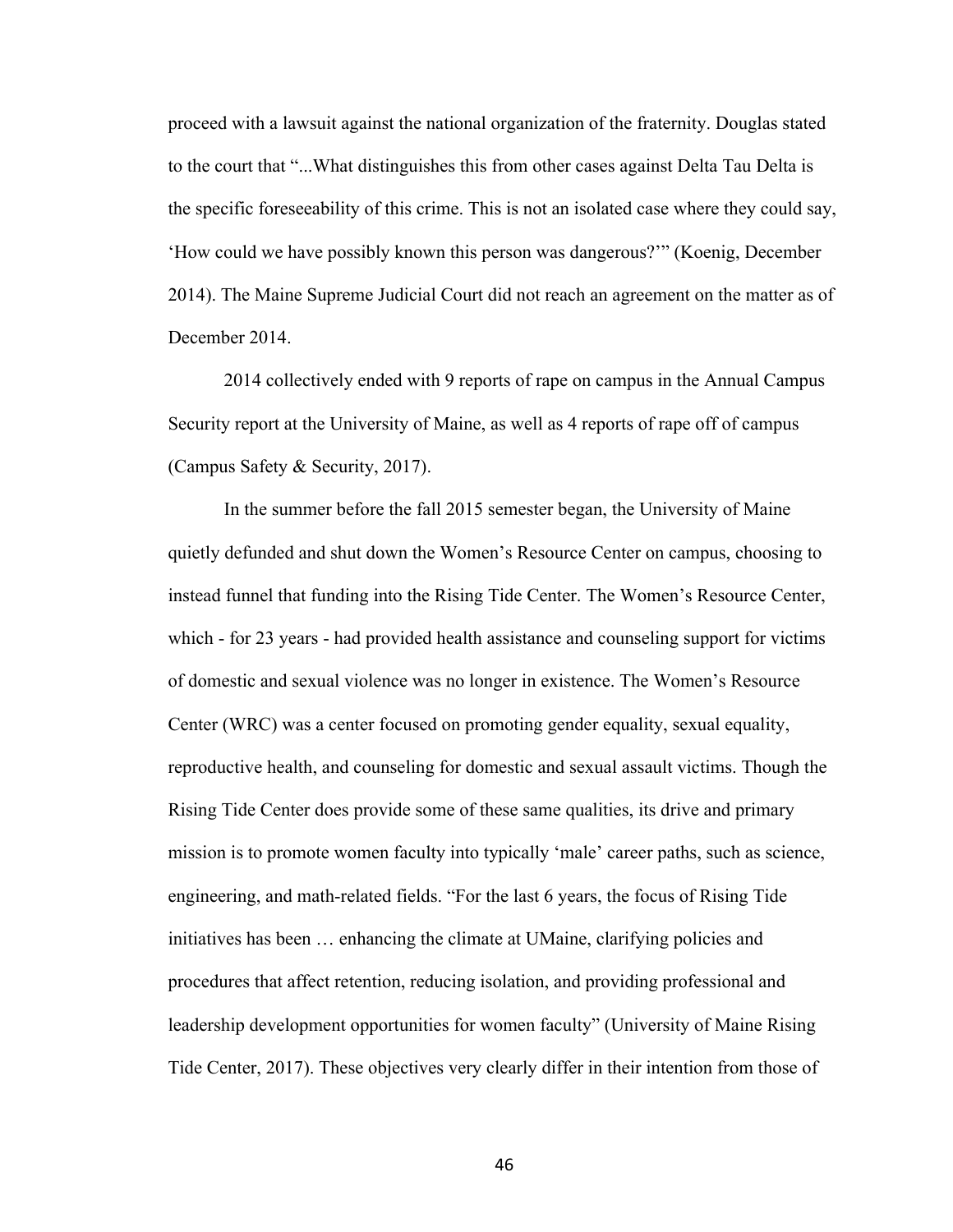the Women's Resource Center; Though its website was deactivated, their remaining Facebook page states that their mission is "...To promote and maintain a positive and supportive climate for women at the University and to provide linkages with women and women's organizations throughout the state of Maine" (Women's Resource Center, Facebook, 2015). Sharon Barker, former director of the WRC, stated that "Advocacy, I think, was one of the most important things that we did, as well as the connection with feminist women. I would refer students to other women on campus who had different expertise. It was that referral resource development… We did a lot of behind the scenes work that wasn't necessarily credited to us, but we were a catalyst that brought attention to these issues" (Uteuova, February 2017).

In the first Faculty Senate meeting after publication of the policy within the syllabi, faculty were already split between those asking to rescind the policy statement from their syllabi and those who did not see any issue. "The Faculty Senate suggests that the requirement to include a statement in all class syllabi regarding sexual discrimination policy and mandated reporting be rescinded. Discussion: Someone asked, "…what's the issue…" (Faculty Senate Notes, January 2015). Other faculty noted that "...there may be a better way to communicate the policy instead of the syllabus." On the same note, Dr. Dana added that it is the faculty's responsibility to educate the students, and that the "more this is discussed, the more it comes into the light." (Faculty Senate Notes, January 2015). Ultimately, it seemed that upon the first month of implementation, the faculty was "...split  $\frac{1}{2}$  and  $\frac{1}{2}$ " regarding the issue of incorporating the policy on the syllabus (Faculty Senate Notes, January 2015). From faculty notes, we can see that faculty verbalized their personal issues with students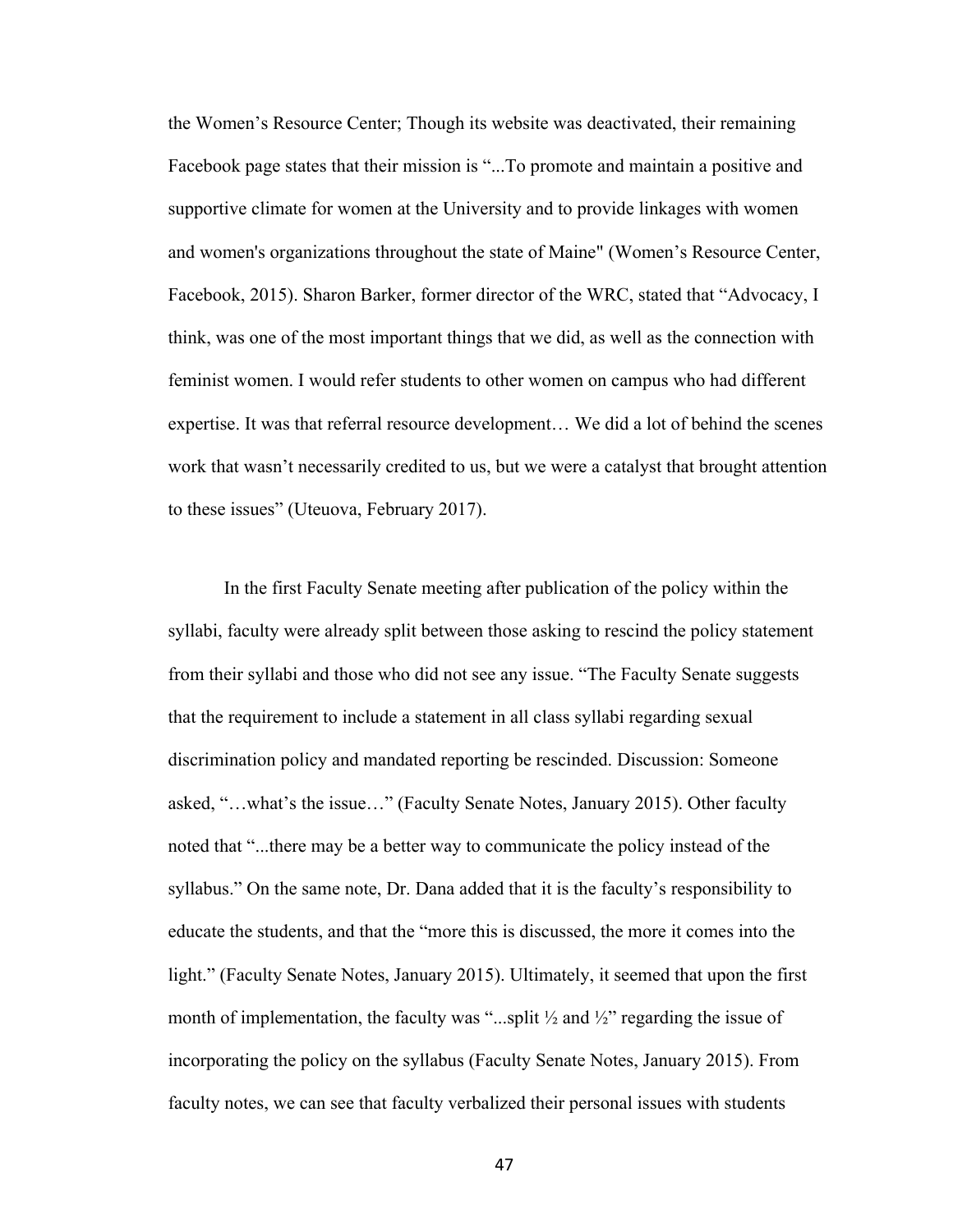approaching them in hopes of confidentiality, but being forced to report. To combat this, Dr. Dana responded stating that a student could be sent to a confidential officer on campus; but not only does the policy not guarantee confidentiality with those officers, either, that can also be degrading to the value of the student and teacher relationship, eliminating their layer of trust. Those who were not necessarily opposed to the survey admitted that although it is good to have it in their syllabi, "...This is an important issue and [we] need to get it right. It needs to have discussions, not...put [solely] in the syllabus" (Faculty Senate Notes, January 2015).

Interestingly, during this particular meeting an excellent point was brought up why is the policy only brought up in the syllabus, not including the student code of conduct and other University of Maine student documents? (Onsrud, Faculty Senate Notes, January 2015). Dr. Dana responded by saying that the addition of the policy to the syllabus "encourages [both] student and faculty knowledge." He then continued on to say that "...faculty seem to be unaware of the policy." Robert Milardo stated "..[the policy] being on the syllabi doesn't convey the complex issue. Students discuss something… [and] they may not realize that the faculty now needs to report [it]. It really doesn't educate the faculty or students." Dean Dana restated that the addition of the policy to the syllabus was so that "everyone knew the policy". It is clear from this meeting that, despite the fact the policy was imposed on every syllabus across the University of Maine, faculty were struggling to grapple its meaning, extent, and their responsibilities to it.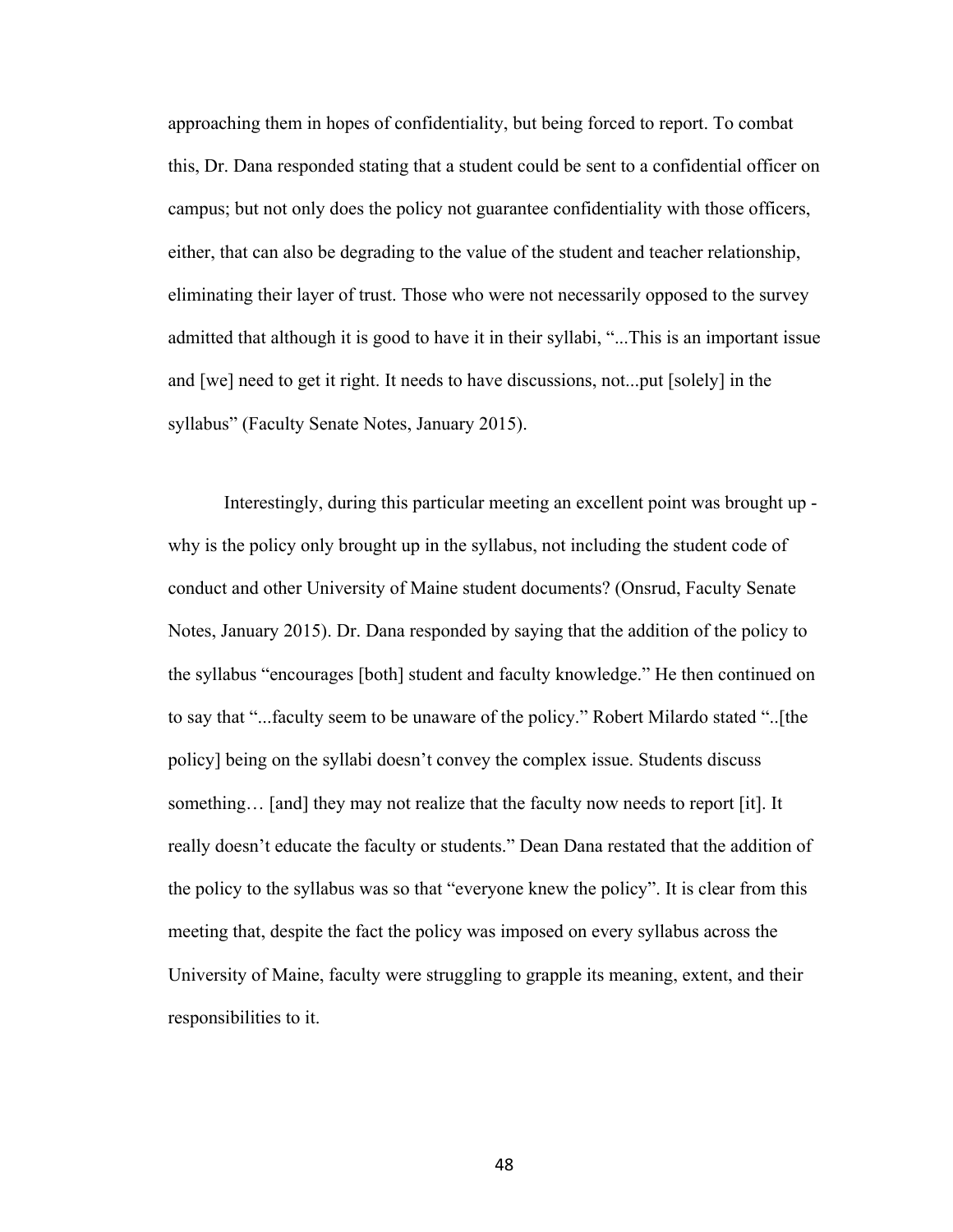From this particular time in the policy's development, the only requirement was "... that everyone knows about it" (Faculty Senate Notes, January 2015). As evident from notes from just this faculty meeting, not only were - and are - some, if not a majority, of faculty not aware of the policy's extents and implications, but this offers insight into the effectiveness of the online Sexual Assault Training that had been issued the semester beforehand in hopes to guide the University of Maine community into the policy change.

The very next month, it seemed that the topic had calmed, and the tone of the faculty senate had changed. In fact, faculty senate discussed the topic briefly only once more before the end of the semester. Faculty continued to push to increase participation of all resources and faculty to advocate for victims of sexual harassment and sexual assault (Faculty Senate Notes, February 2015). It was then recommended that a specific Task Force be created with the approval of University of Maine President, Susan J. Hunter. "...The Faculty Senate of the University of Maine recommends President Hunter convene a Presidential Task Force with full participation of all stakeholders including faculty with specialized expertise in sexual harassment, assault and discrimination, representation of faculty senate, the director of Victim Advocacy, graduate and undergraduate students, public safety, community members (e.g., Spruce Run/ Womancare and Rape Response Services), and representation of the administration. The charge of this task force will be to develop a comprehensive policy on sexual discrimination that balances the interests of the institution with a clear interest in victim advocacy" (Faculty Senate Notes, February 2015). By the end of the first semester of the policy inclusion on the syllabi, however, confusion was still evident.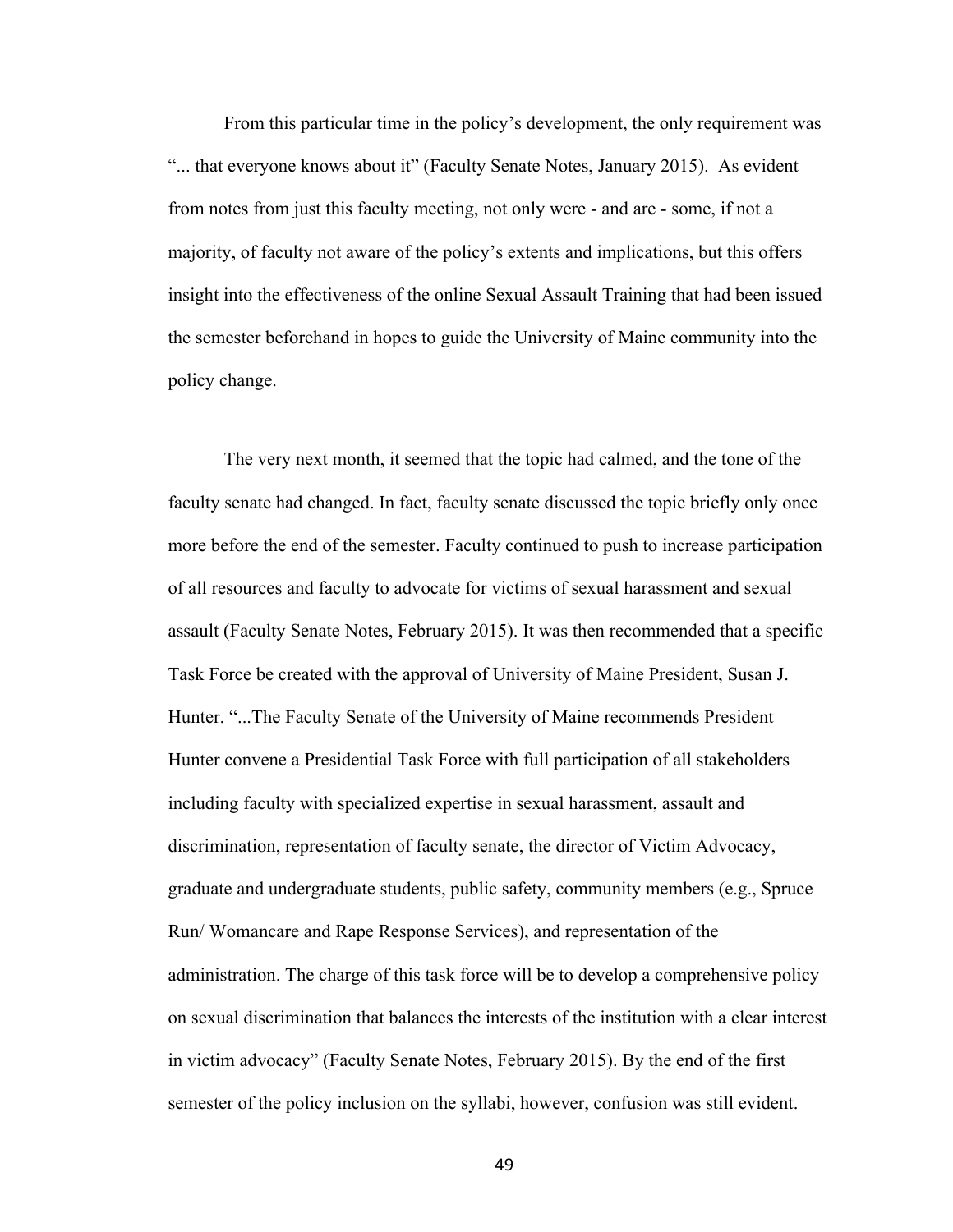Faculty Senate discussed in late April of 2015 the fact that the previous sexual assault reporting policy had been mailed out to students and parents, rather than their updated version that was now incorporated on all syllabi. This caused questions to arise, including whether or not the policy was still "updated", and whether or not the sending of the old policy meant that faculty were still obligated to include the "updated" policy on their syllabi. "Is the sexual assault policy still in effect as it was before, do we add it to the syllabus or not? A new handout came in the mail that had the exact policy as before. If there's a new policy, why was this one mailed out?" (Faculty Senate Notes, April 2015). As a whole, the first semester of policy implementation seemed riddled with both staff and student confusion as to how to thoroughly and properly uphold the policy and its standards under the Clery Act, VAWA, and Title IX obligations.

Before 2015, the Clery Act did not require that individualized data for rape, fondling, incest, and statutory rape be collected by institutions of higher education across the nation. Prior to this adjustment, such statistics were reported under the combined statistic of "sex offenses". Therefore, no data exists for individualized rape, fondling, incest, and statutory rape before that year. Rape and fondling were unified under the sex offenses "forcible" category, and forcible, incest, and statutory rape were unified under sex offenses "non forcible". As of the 2015 data collection, statistics for Sex offenses – Forcible and Sex offenses – Non Forcible were no longer collected (Campus Safety  $\&$ Security, 2017). Looking at the 2015 Annual Security Report here at the University of Maine, it is evident that the number of reported sexual assaults have declined since 2013. In 2013, 24 total sexual assaults were reported, including on and off campus. 19 of these occurred on campus. 18 of them occurred in on-campus housing facilities. 5 of them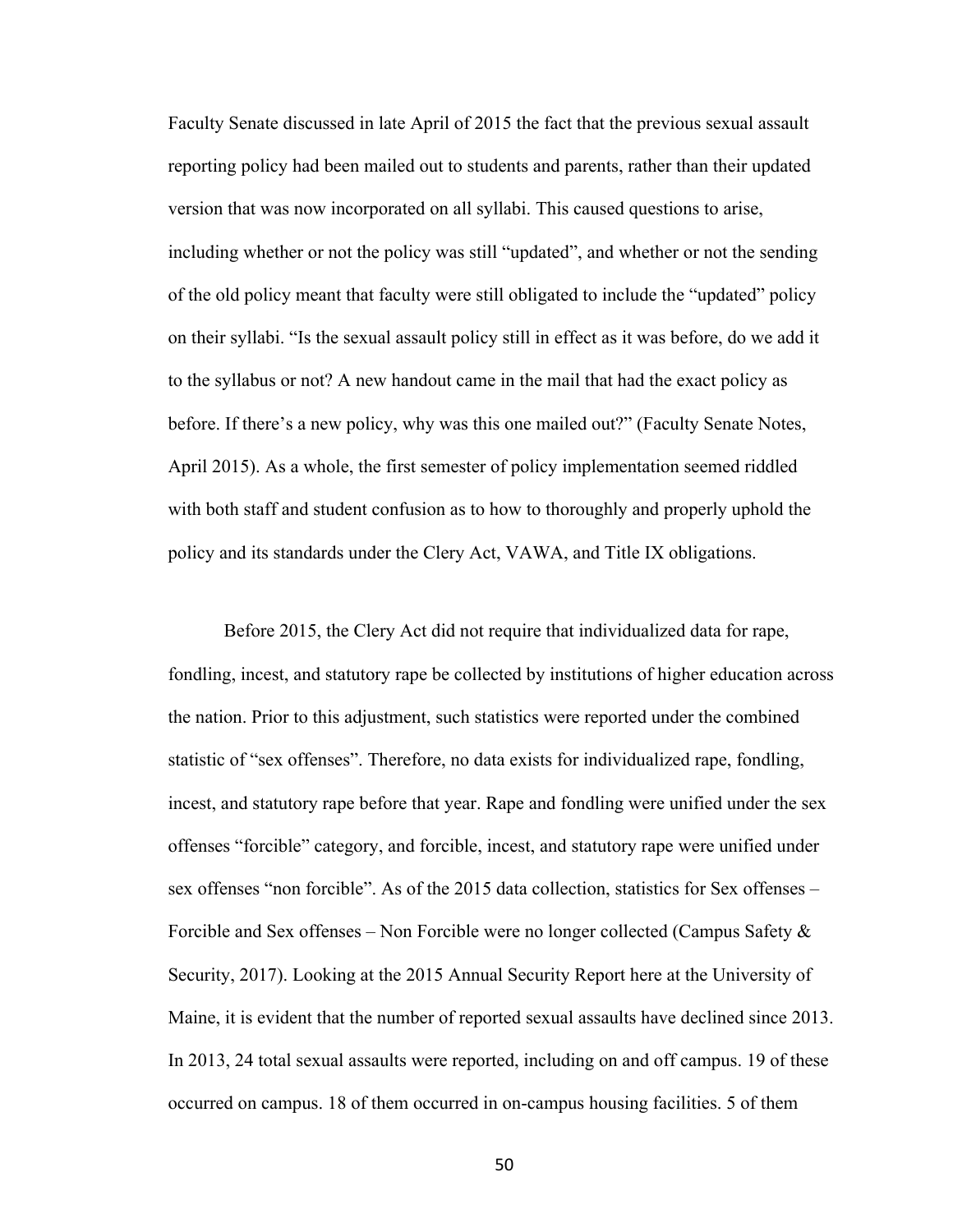occurred off of campus property. In 2014, 13 total sexual assaults were reported, both on and off campus; 9 of them occurred in on-campus housing, and four occurred off of campus property. In 2015, 16 sexual assaults were also reported on campus. 14 of these occurred within on-campus housing facilities, and none were reported off of campus property (University of Maine Annual Security Report, 2016). Dartmouth college, who has faced Clery Act violation charges in the past, has also seen a drop in sexual assault reports in 2015 compared to recent years. Dartmouth had 17 reports of rape in 2015, versus 42 in the year prior. However, this does not mean that the mandatory reporting policy has discouraged students from coming forward- students could simply be using more confidential resources, as the number of on- and off-campus resources continues to expand. Confidential resources outside of the University do not comply or fall under the category mandated by the Clery Act to be reported in the Annual Security Reports, and could very well be a reason for the decline. Dartmouth Director of Safety and Security, Harry Kinne, noted that there are simply "...[many] more avenues of confidentiality [and outreach] than there has been in the past" (Zhou, 2016). In terms of our own decline in reported rapes, this could also be the case. Elizabeth Lavoie, Title IX Coordinator for the University of Maine, when asked about the successes of the Office of Sexual Assault and Violence Prevention and the mandatory reporting policy updates, stated that "As for the effectiveness of the reporting policy - I can tell you that since my office was established in 2013 my services have increased steadily with each academic year. I have been able to help students who have experienced all forms of gender discrimination including: Sexual harassment, sexual assault, dating violence, domestic violence, and stalking" (Lavoie, April 2017). Thus, we can draw the conclusion that incorporation of sexual assault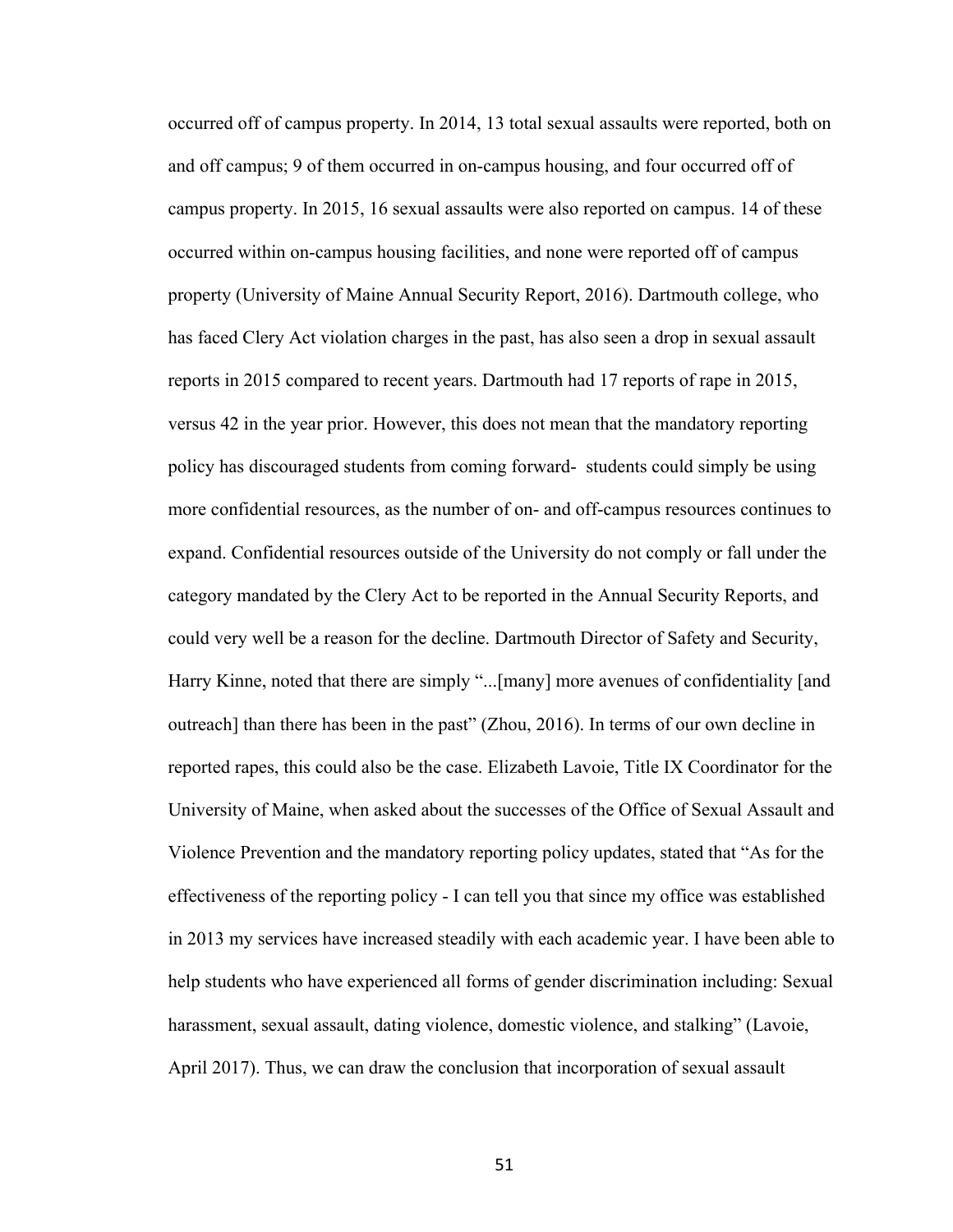reporting and resources in all syllabi has done good for the campus community. Despite the fact that technical reporting numbers have appeared to decline, more resources are in place for the University of Maine than ever, and students have more access to confidential resources - as well as mandatory reporting resources - than ever in UMaine's past. Therefore, it should be considered that students are taking greater advantage of both options. Dartmouth Title IX Coordinator, Heather Lindkvist, also stated that in terms of Dartmouth's decline in sexual assault reports, she "... cannot definitely determine the cause of the decline in reported rapes, [but] the shift in confidential resources may be one facet" (Zhou, 2016).

Across the University of Maine System for the year 2015, the University of Maine ranked as number one for most reported incidents of rape, sexual assault, and other Clery Act required categories. The University of Maine Orono had 16 reported rapes total in 2015, whereas the University of Maine Fort Kent had one, the University of Maine at Farmington had six, the University of Maine at Machias had six reported rapes and one incident of fondling, and the University of Maine at Presque Isle had three reported rapes. Other VAWA offenses recorded included one instance of domestic violence and one instance of dating violence at the University of Maine Presque Isle. The University of Maine Orono was the only other school within the system with VAWA offenses, including two domestic violence incidents, nine dating violence incidents, and five stalking incidents. The University of Maine Augusta had no rapes reported, but did have one reported incident of fondling. No statutory rapes were reported anywhere (Campus Safety & Security., April 2017). It should be noted that while the University of Maine Machias had only 786 students enrolled in 2015, they had the second highest number of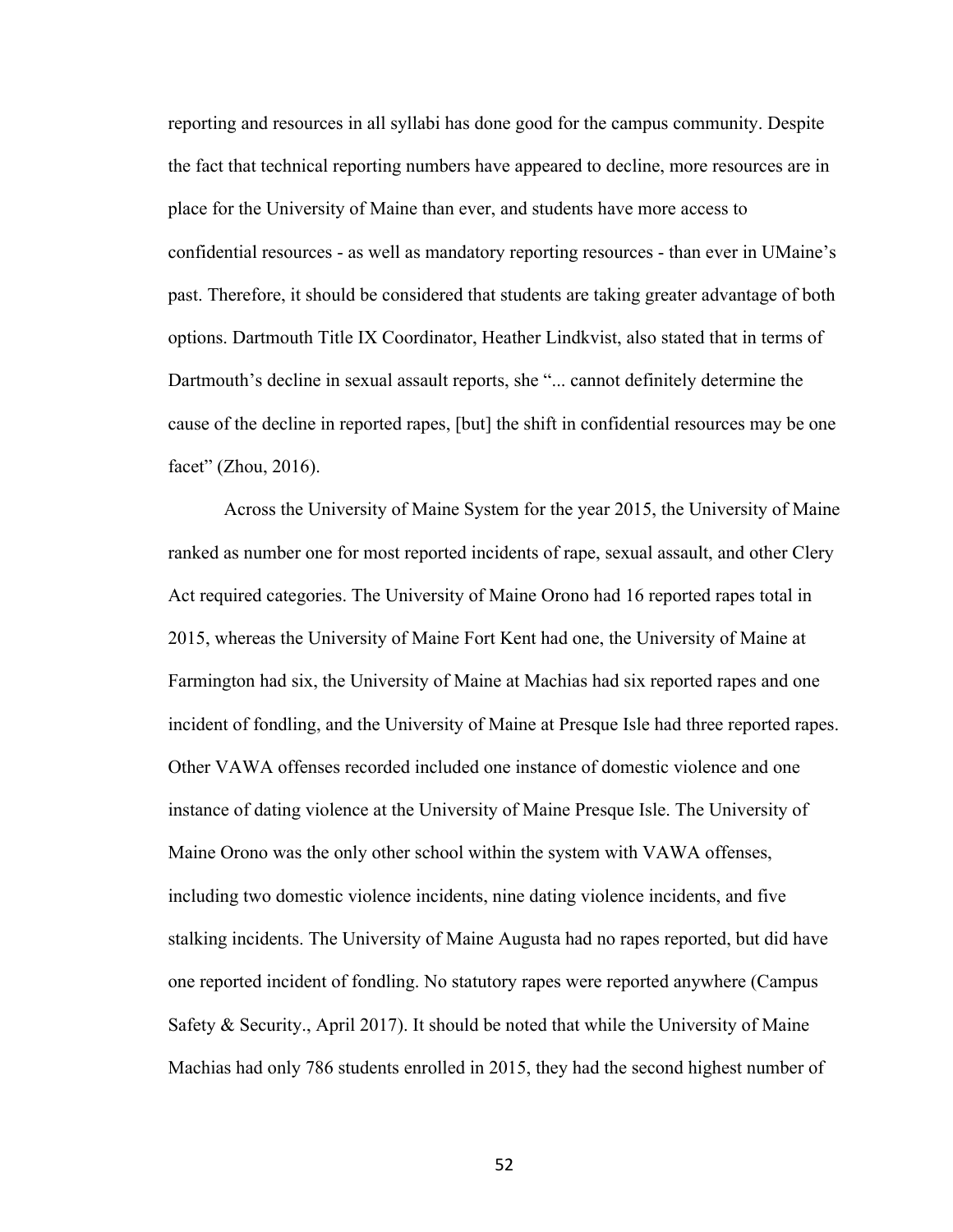reported rapes across the University of Maine System. In comparison, the University of Maine Orono had 10,922 and only 16 reports; if the University of Maine Orono was comparing reports in terms of Machias crime statistics versus registered students at this time, Orono should have received an estimated 83 rape reports that year. A sophomore in 2015 at the University of Maine at Machias commented on a review site for the University that "..Sexual assault is so actively prevented that students passively complain about the campaign going... too far… There is not a sexual assault problem on campus" (Niche.com, January 25, 2017).

In 2016, campaigns and debates were brought to campus that focused on popular women's rights issues in the media. One of these issues particularly drawn to the University of Maine was what has been dubbed the 'Ke\$ha' issue, referencing pop singer Ke\$ha and her sexual assault charges against her music producer known as "Dr. Luke". Ke\$ha has been unable to produce and release music due to this court case against her perpetrator, as he is also her music producer, and thus her career has been simultaneously halted. The judge threw out her requests to dissolve her recording contract with her assailant, as well as for monetary damages (Brodesser-Akner, October 2016**).** This has led to a campaign known by the hashtag #FreeKesha, and has triggered further discussion of sexual assault and sexual assault reporting across the United States. This led to the Office of Multicultural Student Life and Lesbian, Gay, Bisexual, Transgender and Queer (LGBTQ) Services hosting a discussion on this topic on the University of Maine campus in the spring semester of 2016 (Lane, March 2017)**.** One of the primary purposes of the event was to get students discussing topics they "...don't really want to talk about," Patrick Nason, a second-year student who helped facilitate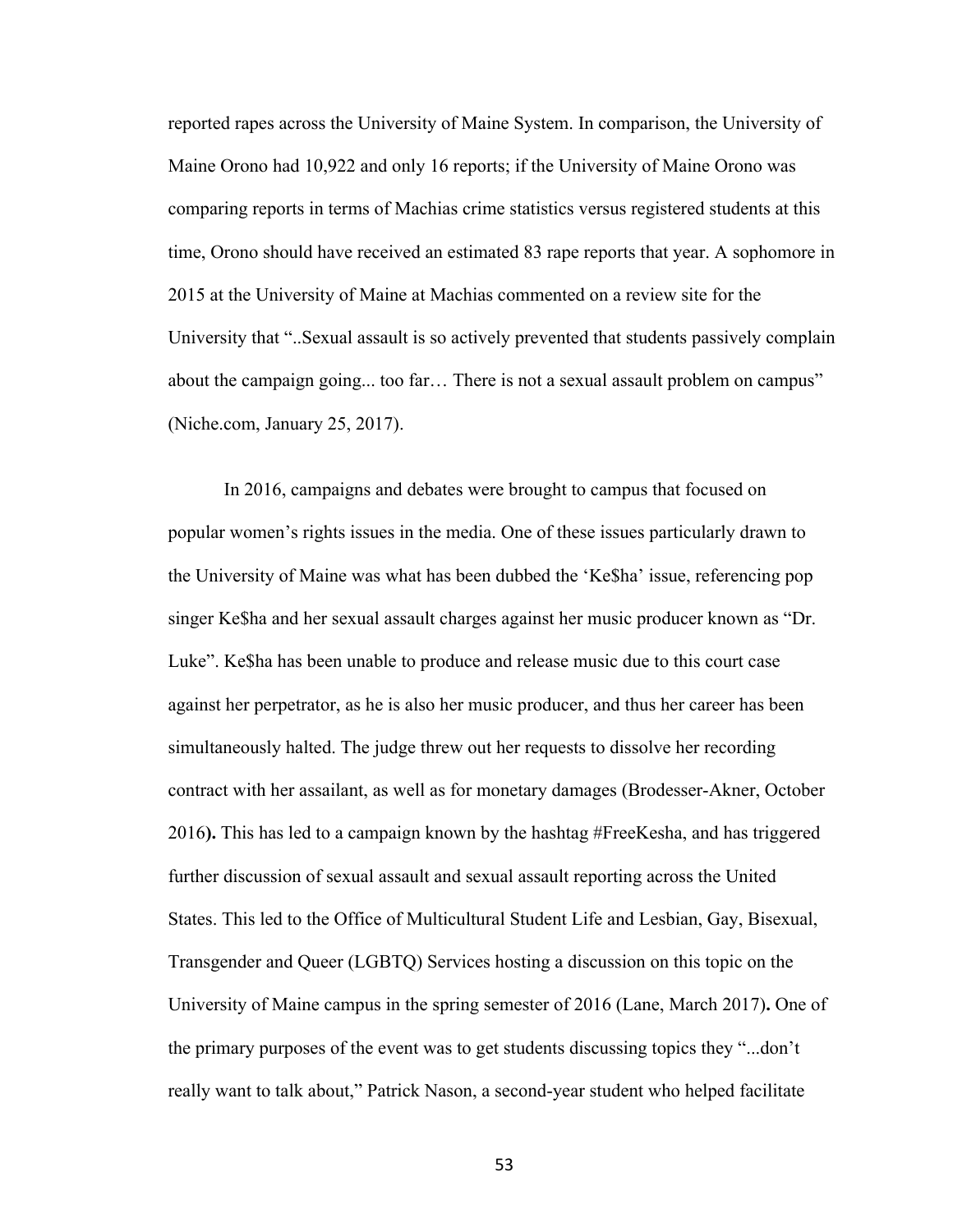the event, said. "I feel like people can learn a lot of stuff from this… I think this is important because no one wants to talk about it" (Lane, T. C., March 2017)**.** Another voice on the topic came from Arianna Sessoms, the Graduate Assistant Program Educator for the OSAVP at the University of Maine. She believes that accessibility to responsible and appropriate discussion forums, such as this one, are vital to facing and helping end sexual assault. A primary issue for this topic is misinformation, "...[leading to] victim-blaming and slut-shaming, especially when [a] victim reports… abuse. We can begin changing these views in our society by educating our local community and encouraging the importance of supporting victims and survivors of sexual abuse on campus," Sessoms said. According to Sessoms, discussions at the community level will create a ripple effect to help aid the end to rape culture at other institutions, in society and around the world. Her final words on the topic were "...Violence thrives in silence" (Lane, March 2017)**.**

According to a Clery Compliance Officer here at the University of Maine, Steve Martell, there were many updates to the 2016 Clery Act and Annual Security Report at the University of Maine. "...Many definitions changed in 2016 and it was the first year that stalking, dating violence and domestic violence were required to be reported" (Martell, April 2017). Data for the 2016 Annual Security Report at the University of Maine has not yet been released.

In 2017, two years after the defunding and closing of the Women's Resource Center (WRC) at the University of Maine Campus, members of the Student Women's Association (SWA) began a petition to bring back the center. The petition, available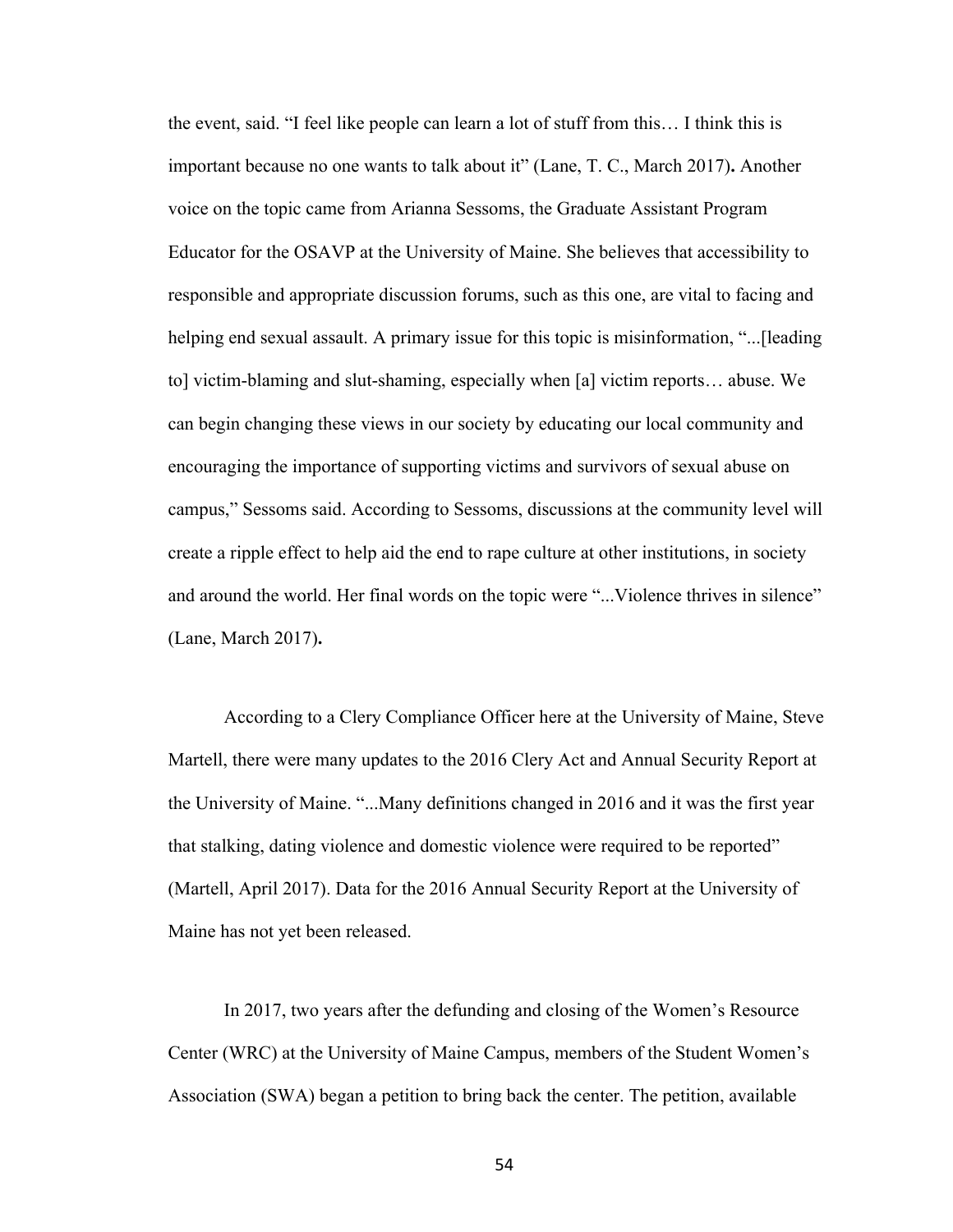online, features a statement from the SWA as follows: "We, the Student Women's Association, demand the University of Maine recognizes the needs of the female student body… not providing this space is irresponsible and a disservice to women and all students who benefit from having an administration that commits to gender equality" (Student Women's Association, Change.org, March 2017). Student comments featured on the petition include one from a student at the University, who wrote "...I reported sexual harassment to my Title IX officer at UMaine in Spring 2016 [and] the harassment had a negative [and] stressful impact on my life [and] my work as a student... I would have benefitted enormously from a safe, supportive space [within] a small campus where I saw my harasser almost everywhere" (Satori, March 2017). Thus far, the petition has collected over 1,000 signatures, and it was recently announced that progress is in the works to re-implement the Women's Resource Center within the Memorial Union on the University of Maine campus.

Programs and resources exist both within the faculty culture and the student culture for victims of sexual assault and advocates for student resources. Local fraternity to the University of Maine, Beta Theta Pi, hosted its 24th annual "Sleep Out" in February of 2017, aimed towards raising money for Bangor Rape Response Services. The public relations chair of the fraternity noted to local news station WABI that the Sleep Out was created with the intention to show the fraternity's "...firm stance against sexual assault in Maine and in our community," and that each year the fraternity sees "...a lot of support from our campus with this" (Krinjak, 2017).

As of 2017, federal, state, and local Maine laws currently indicate "sexual violence" as an all-encompassing, non-legal term that refers to crimes like sexual assault,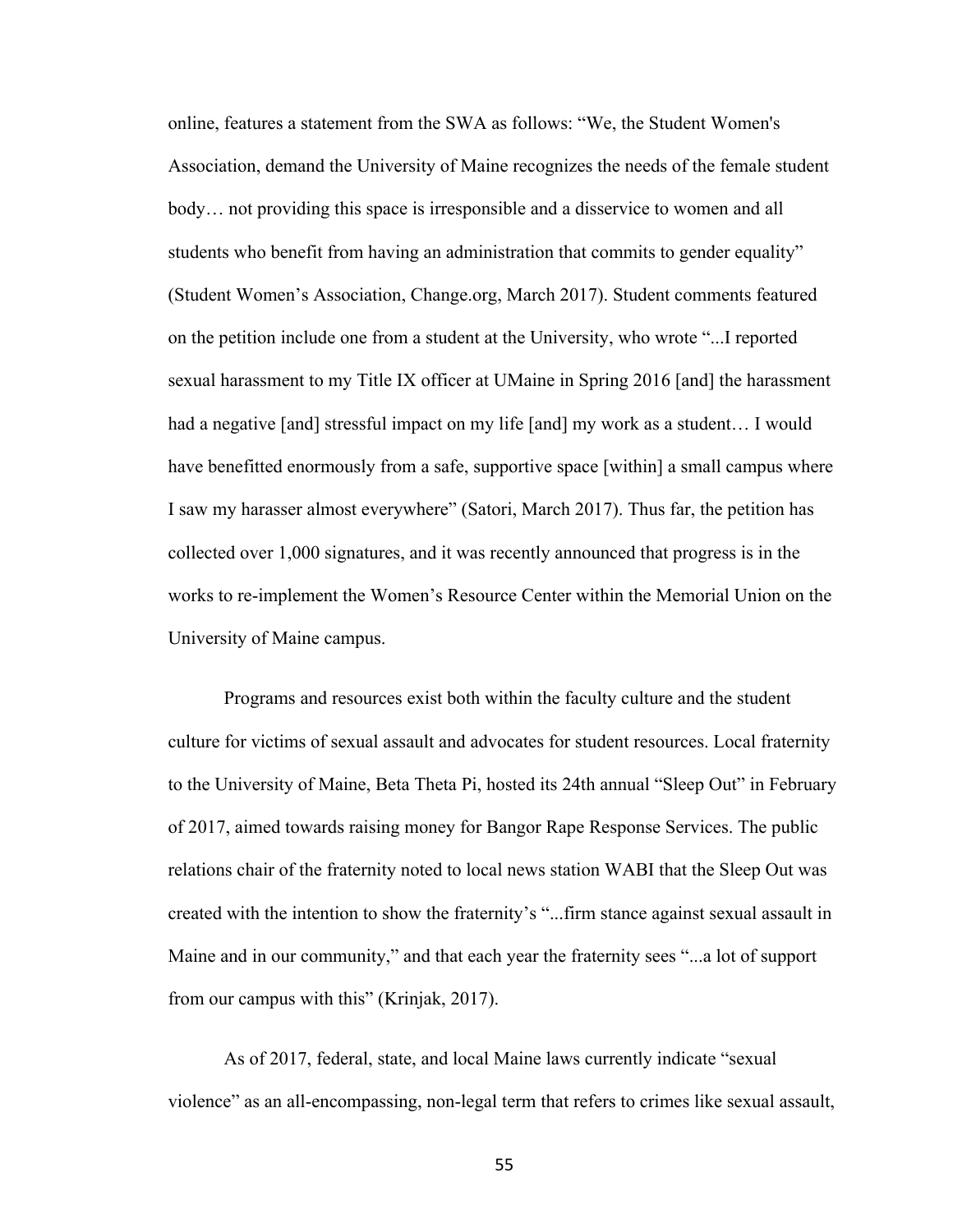rape, and sexual abuse (Sex Crimes: Definitions and Penalties: Maine, RAINN, 2017). RAINN's State Law Database defines Maine's sexual assault as 'gross sexual assault', incorporating rape under the conditions of unconsciousness, age, power and control through job or money over the victim, and dozens of other thorough descriptions.

Maine's state laws on all forms of rape or sexual assault seem all-encompassing, particularly in comparison to California's description of rape (Sex Crimes: Definitions and Penalties: California, RAINN, 2017). In the aforementioned and well-known case of Brock Turner, a student at Stanford University who raped an unconscious girl in 2015, the incident took place in California - where, as state law describes, Turner did not technically "rape" the girl - as California law describes rape as an act of sexual intercourse in which the victim cannot provide consent and/or is unconscious. Because Turner did not penetrate the victim with his penis, rape did not occur in the eyes of Californian law. He was charged only with sexual assault, and served only six months in prison (Salyer, 2016). This comes in sharp contrast to some states who do not define unconscious forms of sex, such as oral, as rape. For example, as of just 2016, Oklahoma does not "criminalize oral sex with a victim who is completely unconscious"; this ruling came "unanimously] ...by the state's criminal appeals court" (Redden, 2016).

This ruling comes as a shining example of terminology and incident not agreeing with law. Oklahoma has a separate rape statute that protects victims who were too intoxicated to consent to vaginal or anal intercourse; yet "there are still gaps in the ways laws are written that allow some cases to fall through the cracks," Jennifer Long, leader of a AEQuitas - a group that helps guide sexual assault victims through prosecution, said. "This case – because it did not involve vaginal rape but an oral violation – seems to be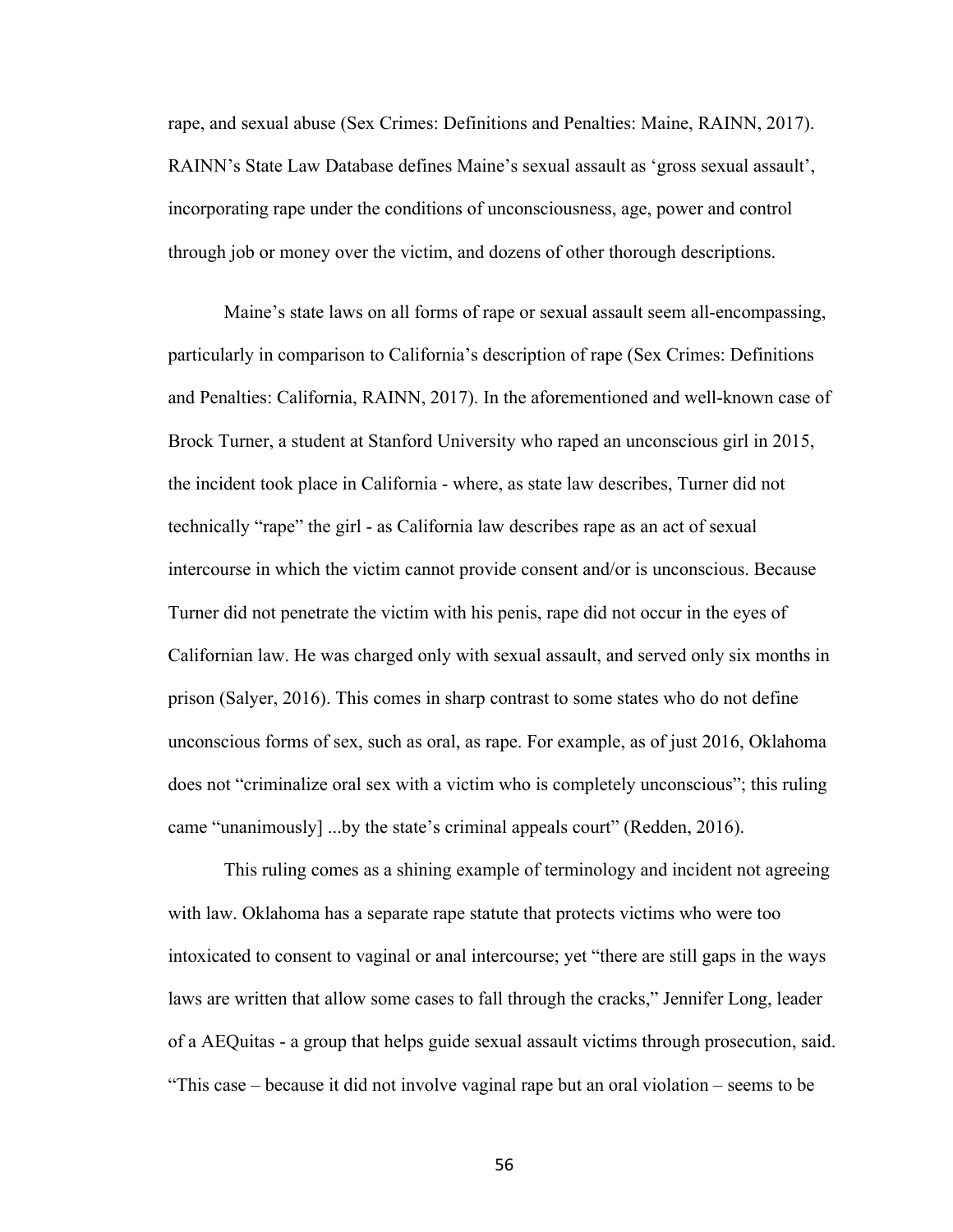one of them" (Redden, 2016). Maine's state laws directly address this issue with the statement that "...A person is also guilty of a sex crime if the actor intentionally subjects another person to any "sexual contact" and… the other person is unconscious or otherwise incapable of resisting and has not consented to the sexual contact" (Redden, 2016). In short, Maine currently adheres to the "Yes means yes" consent policy, and has one of the most extensive and encompassing list of sexual assault definitions in the country.

The University of Maine currently differentiates between sexual harassment and sexual assault within its sexual assault reporting policies. Sexual harassment is defined as including "...unwelcome sexual advances, requests for sexual favors, and other verbal or physical conduct of a sexual nature, including sexual assault and sexual violence". Sexual assault, by the University of Maine, is defined as "Sexual assault means an offense that meets the definition of rape, fondling, incest, or statutory rape. Rape is the penetration, no matter how slight, of the vagina or anus with any body part or object, or oral penetration by a sex organ of another person, without the consent of the victim. Sexual assault and sexual contact prohibited by Maine law are also included" (The University of Maine - Office of Sexual Assault & Violence Prevention - Sexual Assault, Harassment, & Student Conduct Code Policy, n.d.).

 As it is required, students of all ages, sizes, shapes and cultures find the mandatory reporting policy within their syllabi of every course taught at the University of Maine. There is both a long and shortened version of the policy, either of which is allowed to be published in the syllabi. However, all syllabi emailed or printed to their students feature, at minimum, the following statement: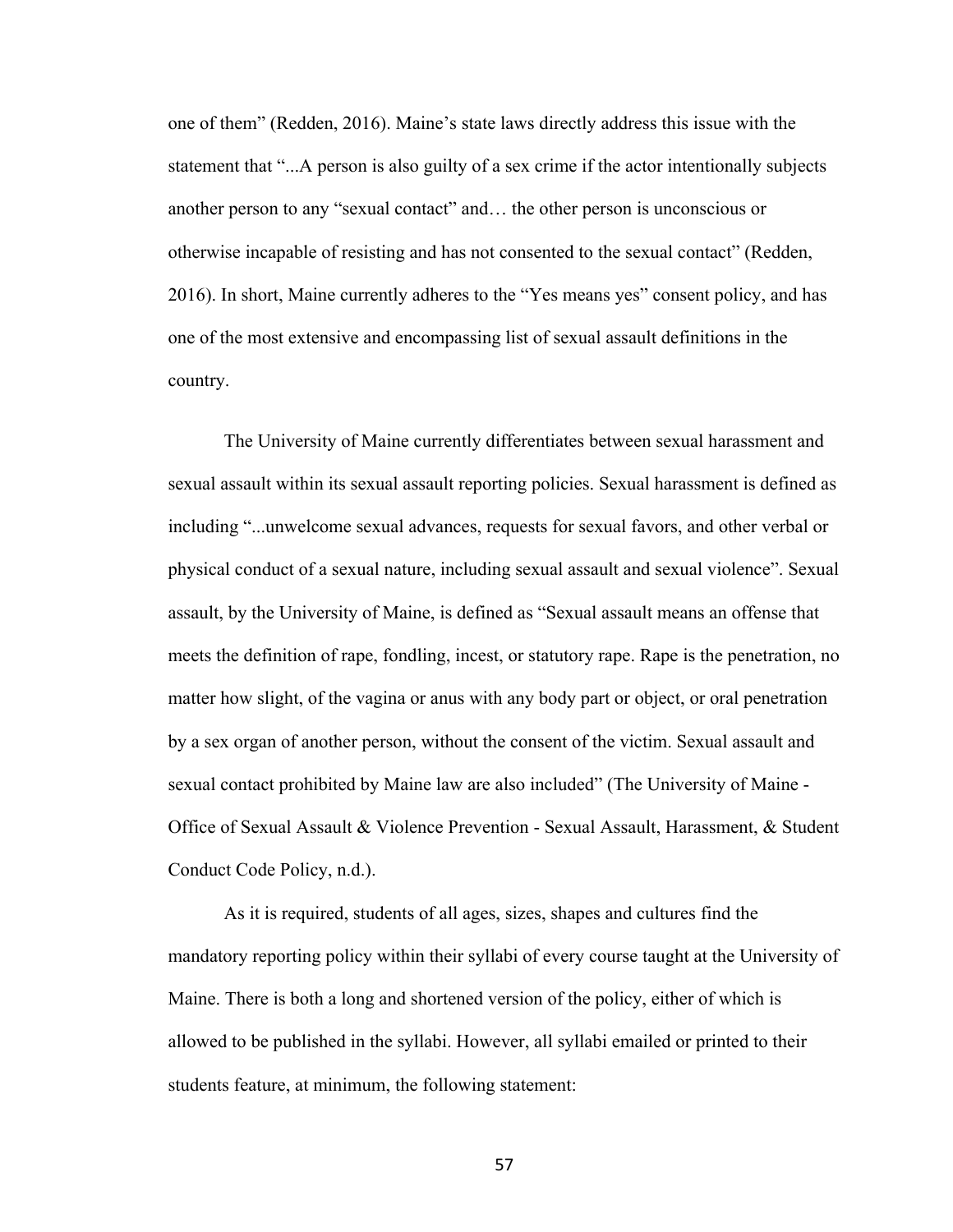"The University of Maine is committed to making campus a safe place for students. Because of this commitment, if you tell a teacher about an experience of sexual assault, sexual harassment, stalking, relationship abuse (dating violence and domestic violence), sexual misconduct or any form of gender discrimination involving members of the campus, your teacher is required to report this information to the campus Office of Sexual Assault & Violence Prevention or the Office of Equal Opportunity. If you want to talk in confidence to someone about an experience of sexual discrimination, please contact these resources:

For confidential resources on campus: Counseling Center: 207-581-1392 or Cutler Health Center: at 207-581-4000. For confidential resources off campus: Rape Response Services: 1-800-310-0000 or Spruce Run: 1-800-863-9909."

Ultimately, modern-day resources and policies at the University of Maine for those who have experienced sexual assault are welcome to disclose to any faculty member - who will then be obligated to report that instance to the Office of Sexual Assault and Violence Prevention. The trouble here begins with whether or not the student intended the faculty member to make a report, and whether or not the student intends to provide more information to University officials on the assailant. The policy, as of 2017, explicitly states that "...If the university honors the request for confidentiality, a complainant needs to understand that the university's ability to meaningfully investigate the incident and pursue disciplinary action, if warranted, against the respondent(s) may be limited" (University of Maine Cooperative Extension, 2017).

## **Trends & Opportunities**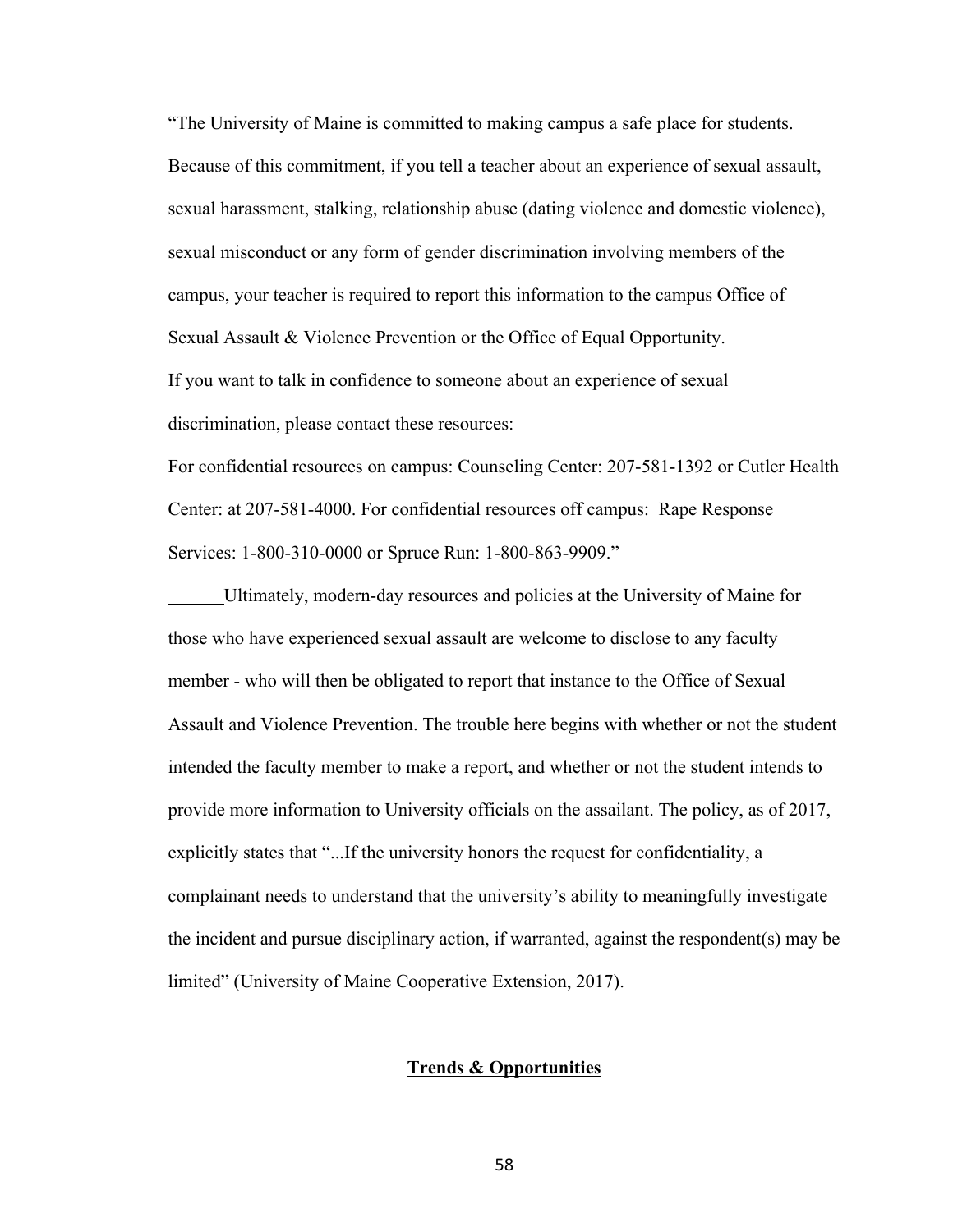The controversy surrounding one of the University's most recent implementations in the battle against sexual assault, the mandatory reporting policy, certainly remains but its implementation is certainly a step in the right direction. Moving forward, it must be accepted that the implementation of the mandatory reporting policy cannot be retracted, or we risk losing progress. While mandatory reporting undoubtedly simplifies the process of accessing resources for victims of sexual assault, this does not mean that the University of Maine can nor should plateau their efforts to continue their dedication and progression regarding this cause. In terms of continuing to adjust to the mandatory reporting policy, the University of Maine must identify the needs of its faculty members and students. Questions for the University that could offer expansion for the campus climate and opportunities for progression of the University's policies and resources for victims of sexual assault can be divided into four categories: student input, accessibility, education & training, and resources.

## **Policies & Definitions**

As shown in the timeline, the legal and social discourse of sexual assault as a whole as well as the sexual assault policies at the University of Maine and throughout the UMS have changed drastically throughout the past thirty years. The earliest mentions of policy implementation were mentioned in journalistic articles in the early 1990's that suggested that the only effective ways to prevent sexual assault at the University of Maine were to educate students on how to effectively and responsibly drink alcohol. It seems that there was a clear disconnect between faculty and student understanding of the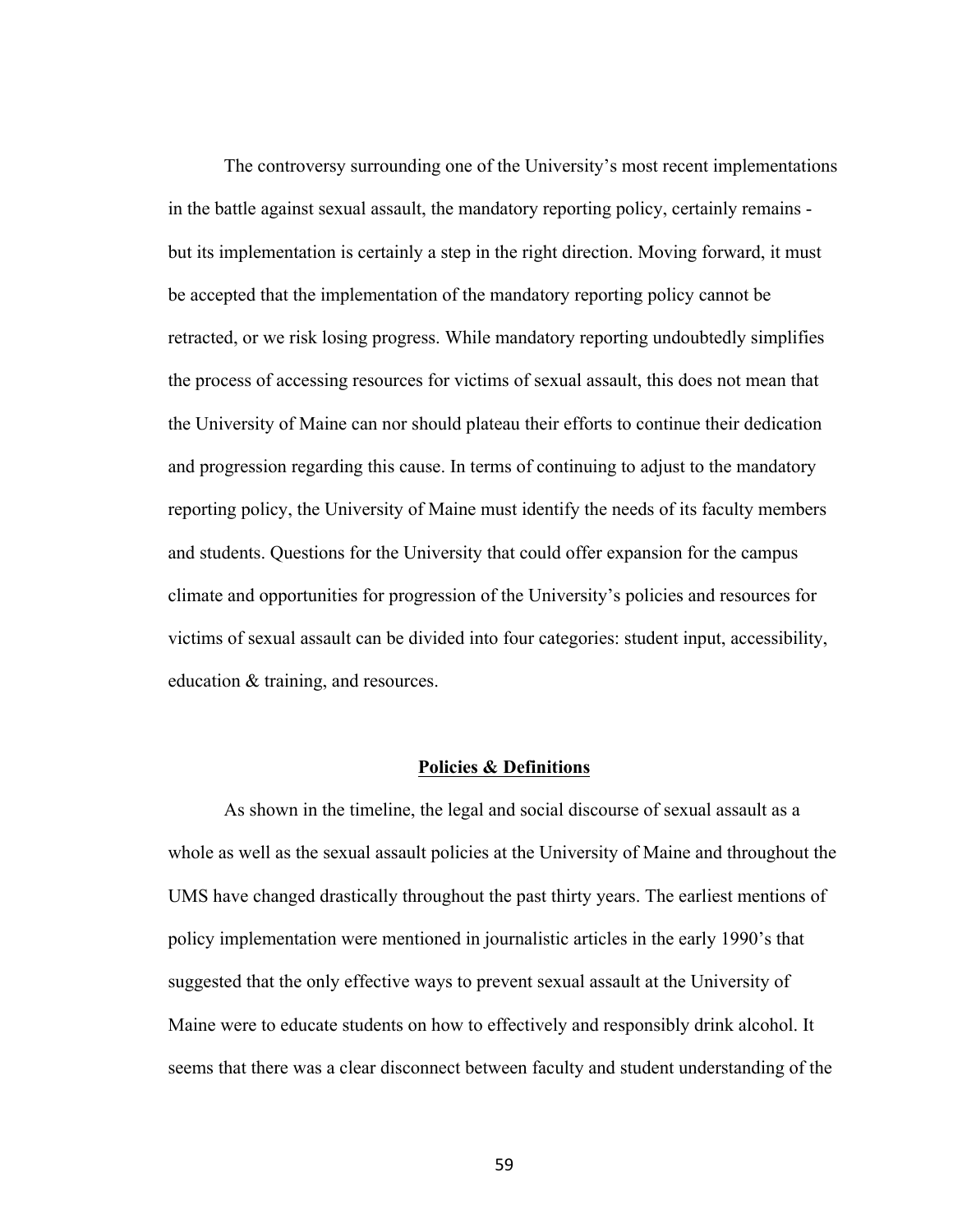issue and its causations at this time. As the timeline progressed, the University of Maine and its external University of Maine System showed obvious updates regarding their handling and management of reports of sexual assault, such as the instance with UMFK professor Richard Dinsmore. When looking at our current policy implementations, SaferCampus.org writes that policies do have their drawbacks, including the fact that despite the recent surge in federal policy activity, such activism "... has also yielded an emphasis on compliance, which sometimes comes at the expense of high-quality, community-based solutions to supporting survivors and reducing campus sexual assault, dating violence, and stalking" (SaferCampus.org: Why does policy matter?, May 2017).

Other potential drawbacks to pushing policies alone include the education levels that go hand-in-hand with such policy implementation; it is clear from faculty notes that the majority of staff at the University of Maine campus were both unsure about the policy's limitations as well as their role in enforcing the policy. It could also be argued that students who have, in their histories, been negatively impacted and/ or marginalized by faculty, teachers, or figures of authority would still be unlikely to reach out to a faculty mandatory reporter. Ultimately, policies may not be exactly implemented as they are written and described; perfecting policies at the University of Maine that inform, educate, and arm both faculty and students or victims of sexual assault with the right knowledge to seek resources would be the most beneficial option. Again, the implementation of the mandatory reporting policy was a good step in the right direction now, the University might see it as worthwhile to place focus on ensuring its staff is well trained and educated about their own rights regarding the policy, as well as promote training and understanding specific to both faculty and student demographics.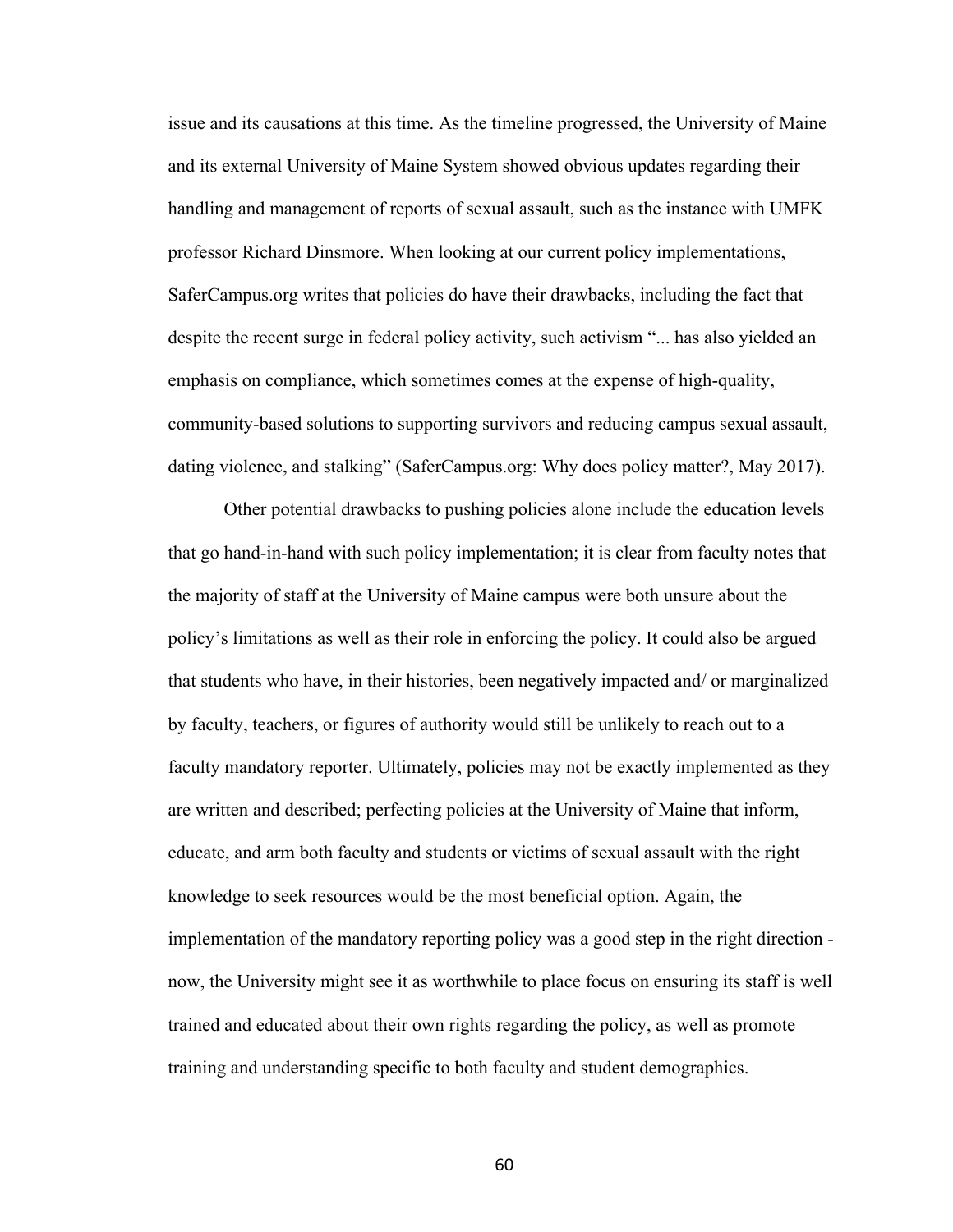On that note, faculty are not the only targets in terms of making the policies better for all. Students should also be meaningfully informed on the topic of sexual assault, their role in preventing it, and the factors that perpetuate the "rape" culture on college campuses and within the campus climate. Effective campus policies on sexual assault should seek ways to inform and educate their students on sexual assault and the ways in which any student can fight back against sexism, racism, and cultural factors that play into sexual assault incidents. This could include trainings of various kinds, which will be looked at more in-depth later on. Policies that ignore or do not provide education on sexual harassment, stalking, sexual assault and consent are, therefore, ignoring the problem as a whole and not benefitting the student population. This is not to say that the University of Maine policy does so - yet education as a whole could be considered beneficial across any campus to students or faculty.

A current example of faculty policy implementation that ignores the issue is at the University of Missouri, where administrators are considering banning women from fraternity houses on Thursdays, Fridays, and Saturdays. The proposals, titled "Safety of Women Students in Fraternity Houses," were put forward by a group titled MU Fraternity Alumni Consortium, who is not necessarily affiliated with Missouri University, but has worked with administrators in the past to suggest policies (Gray, 2015). Upon the leak of the proposals, students at Missouri University took to social media to express their disgust with the idea. This is an example, perhaps, of alumni input being more valued than that of current students, which could potentially lead to a policy that the undergraduate class at the college does not agree with. Thus, this proposal can be looked at as a deterrent for students seeking resources (Gray, E., 2015).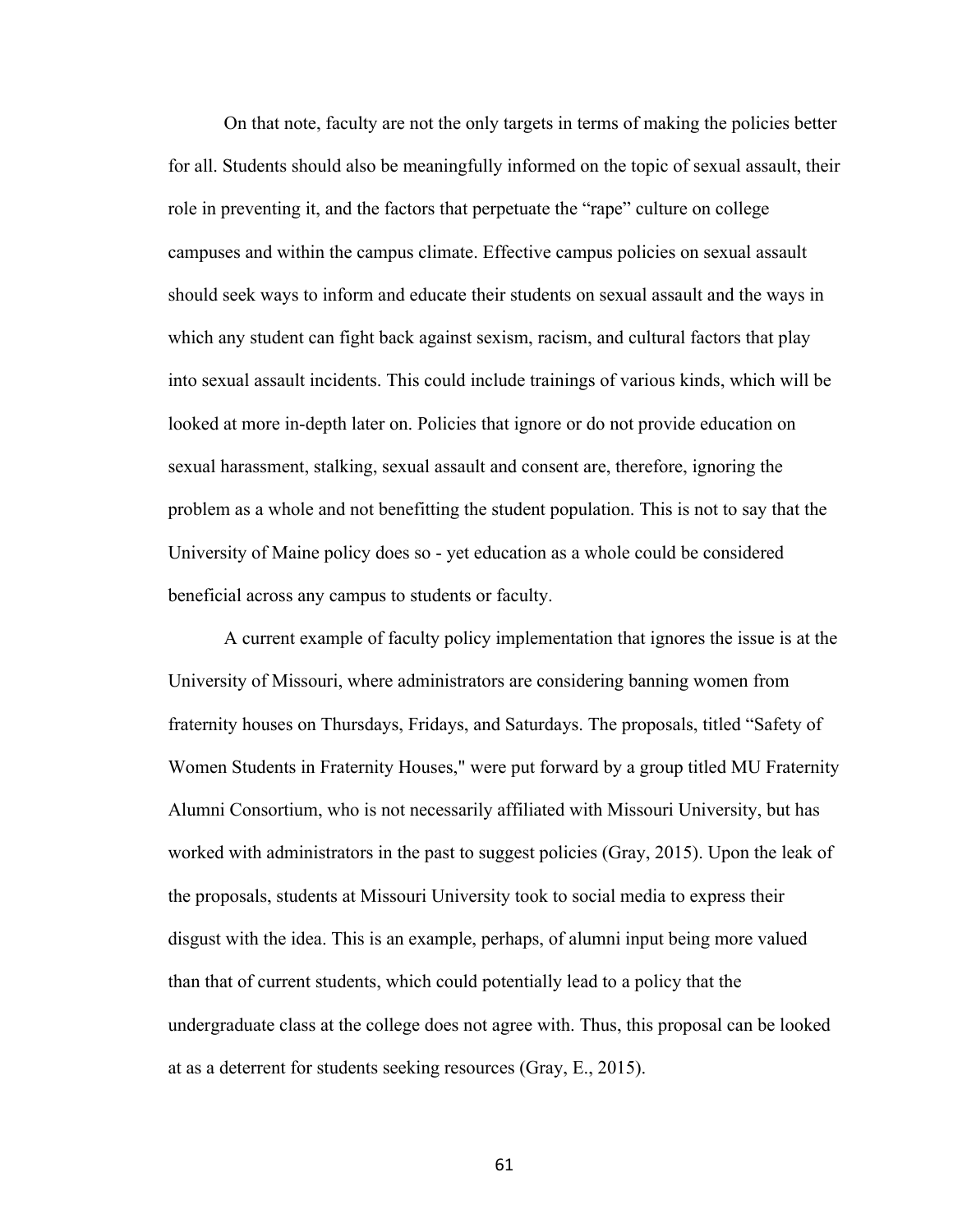What should schools take into consideration when adapting an old or adopting a new policy? Most valuable would be student input - as far as the records show, there is little to no evidence of student input being valued and evaluated with the implementation of any policies or resources here at the University of Maine Orono. Students are the primary victims in sexual assault, and thus, it is most sensical to ensure there are concrete ways in which students can communicate their concerns to the correct resource. Moving forward, students should be able to formally communicate concerns about a method of reporting or the policy itself in order to better the policy for all. If the policy is not suiting the needs of the victims, then the policy is simply not serving its purpose.

## **Resources**

In advancing this policy, it should also be clear and easily accessible for all students to access the protection promised by the sexual assault policies on their campus. Administrators and faculty of all kinds - any individual who is a mandated reporter under this policy - should and must be able to accurately and clearly describe and consistently enforce the policy. Any mandatory reporter must be accurately educated on the methods, services, and even restrictions of the policy in order to present the student or victim with clear accessibility to resources.

Access to greater physical and mental health resources post-reporting would likely only increase the chances of individuals stepping forward and helping to eliminate the campus culture of what is 'right' or 'wrong' when it comes to sexual assault. As of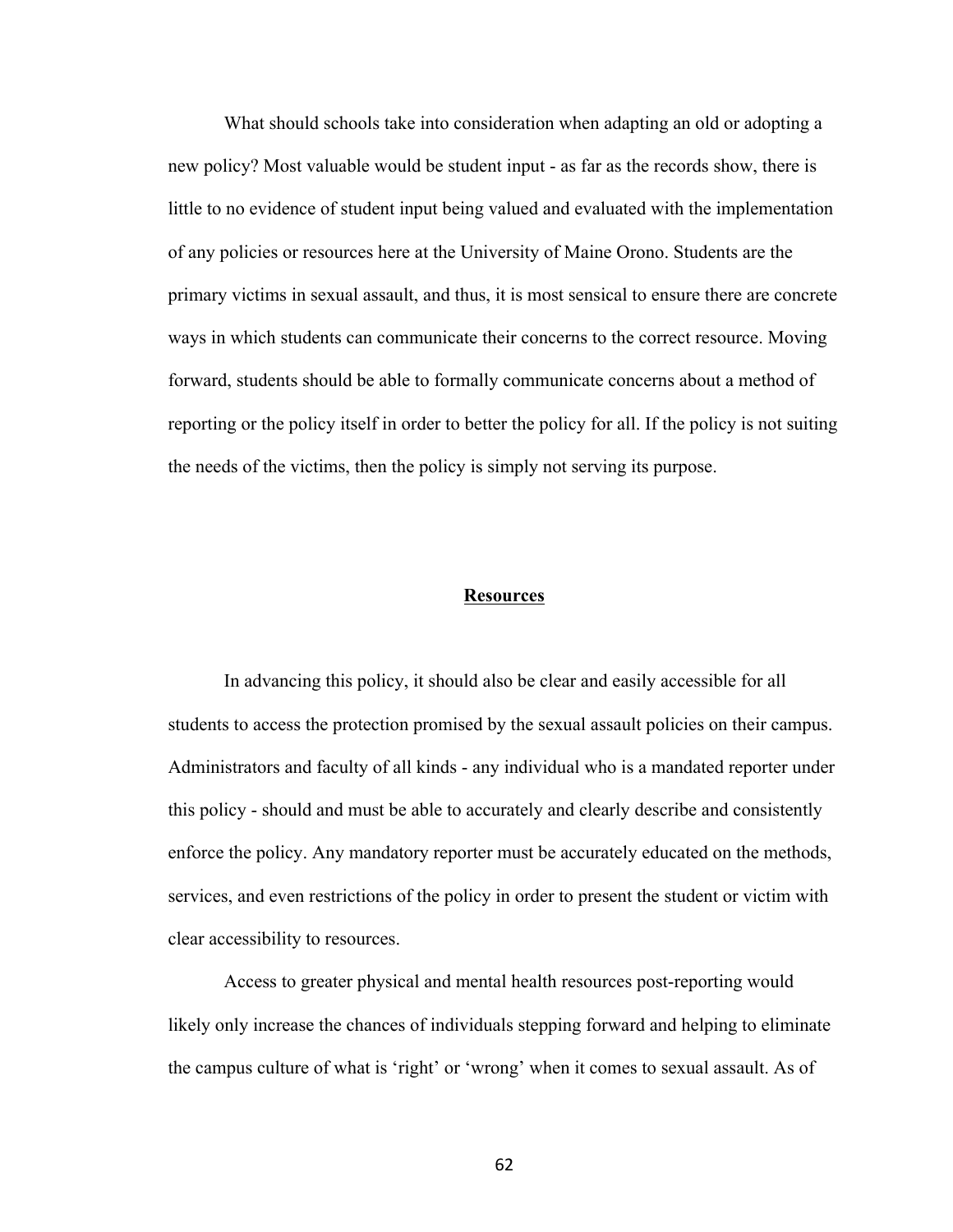today, students seeking assistance after an incident of sexual assault, harassment, or domestic violence are encouraged to reach out to a faculty member or campus counselor of some form. The Office of Sexual Assault and Violence Prevention has reported that larger numbers of students have been coming to them each year since the organization's development. Though we can consider this office a success for the University, sexual assault is clearly still an issue, and reduction of other resources may not be ideal. Though the argument could be made in favor of eliminating the Women's Resource Center and Cutler Health Center's Women's Health in order to merge resources into one organization - thus making things slightly easier and more accessible to students defunding alternative resources such as those, which students have relied on for decades, promotes the idea that the University is disinterested in the messages of such groups, and thus not interested in the physical and mental health and safety of their students.

As stated previously, there is a movement to bring back the Women's Resource Center on campus currently, and therefore this is clearly a need for different centers whose focus is on the safety and health of the campus's female demographic. Ph.D. student at the University of Maine, Amber Hathaway, commented on the many benefits that the Women's Resource Center previously offered students, and praised the center's involvement in the Safe Campus Project - hailing as one of its "most valuable resources" (O'Malley, March 2017). She noted that, through the WRC, survivors of sexual and domestic assault could admit themselves into a confidential counseling service, as well as be led to local services and organizations that could assist the survivor moving forward. The Safe Campus Project offered confidential counseling and helped put survivors in touch with the different local organizations that could help them through the recovery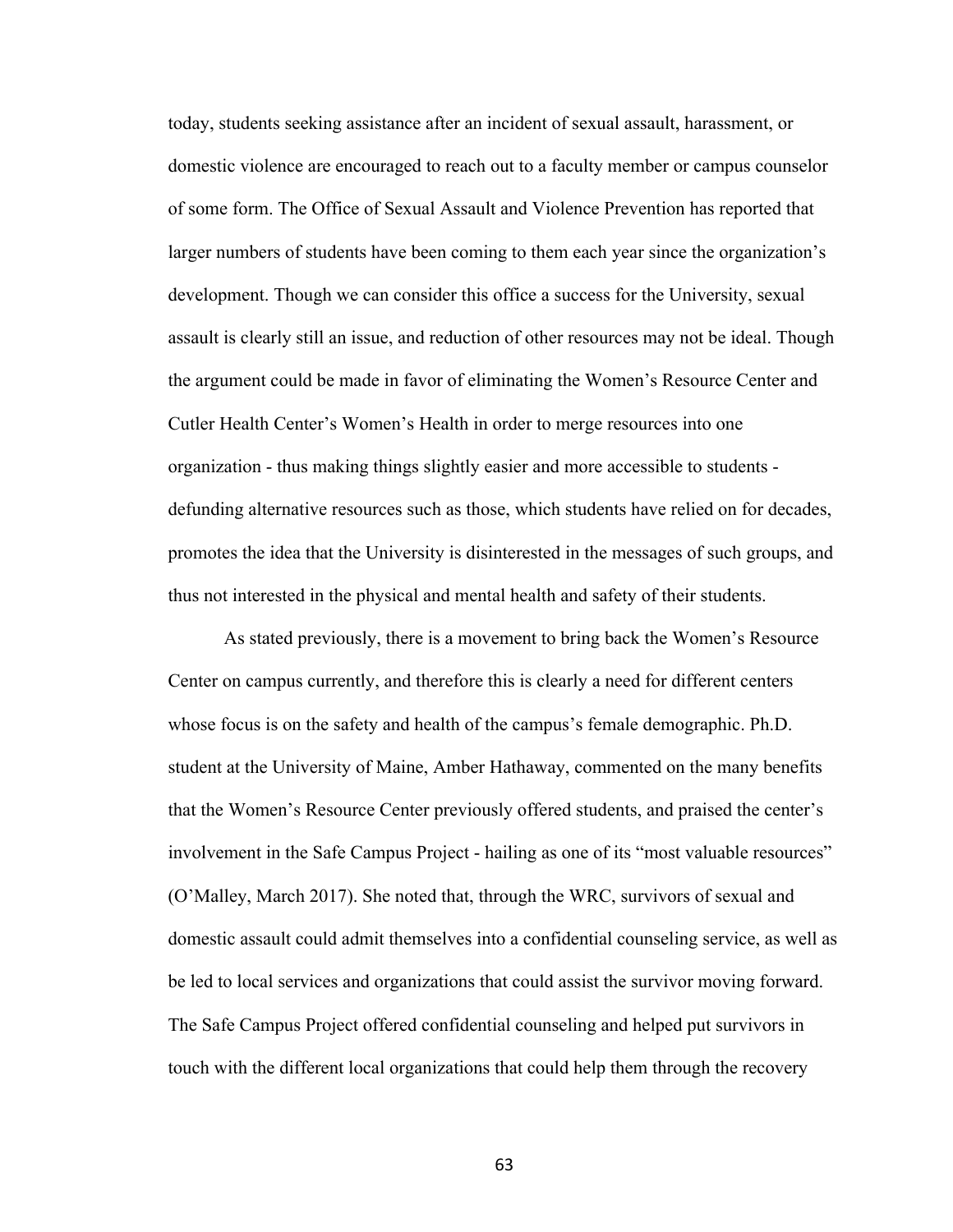process. Said Hathaway, "...I think [the Women's Resource Center] needs to be reinstated because the needs of the campus community that the WRC used to serve are no longer being met… While the WRC offered many important services, I think the two services that it offered that we need the most are a resource center for survivors of sexual assault and domestic violence and a safe space for women and femmes on campus" (O'Malley, March 2017). Luckily, the Women's Resource Center will be returning to campus due to student protests, though the official date is unknown at this time.

According to Carrie Hull, a detective with the Ashland Police Department in Ashland, Oregon, reporting was up 106% from 2010 to 2013 after their police department implemented a program called "You Have Options," designed to decrease barriers in reporting, which gives women three options when reporting to police - to give information only, to trigger a partial investigation, or to trigger a complete investigation that will be referred to the prosecutor (Gray, 2014). This could be looked at in perhaps a suggestion for the Office of Sexual Assault and Violence Prevention here at the University of Maine and/or for the University of Maine Police Department; Coordinator for the office, Elizabeth Lavoie, has already ensured that posters, presentations, brochures, and so much more are readily available to students- perhaps the next step may be outlining a student's ability to overcome common barriers within these methods.

If students are interested in a more proactive method in eliminating rape culture, they have the option to join groups such as the Student Women's Association (SWA), the Student Alliance for Sexual Health (SASH), and more directly, the Sexual Assault and Relationship Violence Prevention Committee (SARVP). The Student Women's Association is a subgroup of the Women's Gender Studies program here at the University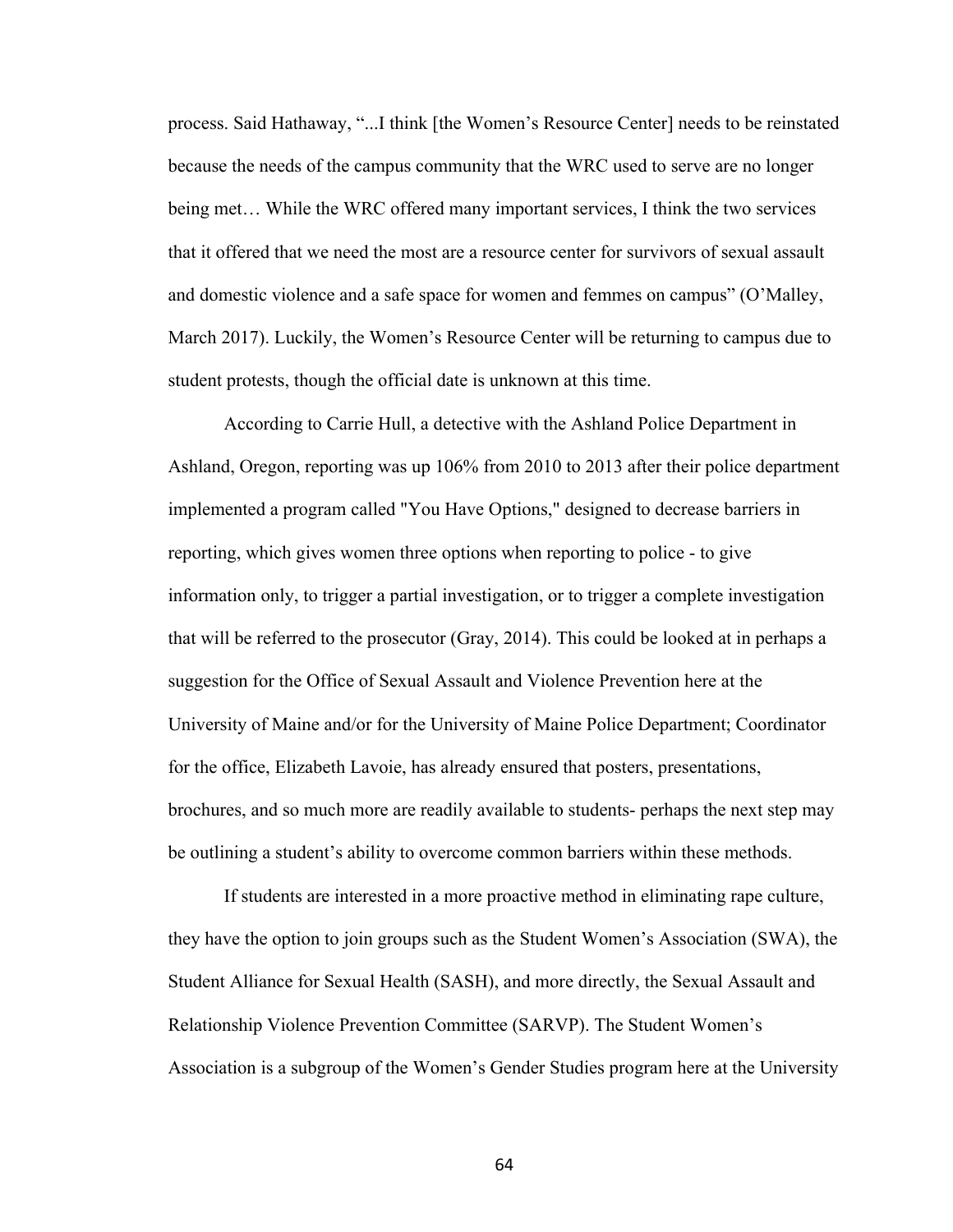of Maine, with the mission of advocating for women's rights both on campus and on a global level; annually, they produce the previously mentioned 'Take Back the Night', the '1 in 3' campaign, and the Vagina Monologues. The Student Alliance for Sexual Health has a primary focus of sexual positivity, but also works on issues regarding sexual consent. Perhaps most direct is the Sexual Assault and Relationship Violence Prevention Committee, which works directly with Title IX and OSAVP director Elizabeth Lavoie, to discuss and suggest ideas and issues related to sexual assault and domestic violence to the Vice President for Student Life, the Director of Equal Opportunity, and the Associate Vice President for Human Resources at the University of Maine campus (University of Maine SARVP Committee, April 2017).

#### **Events**

Events at the University of Maine can be held and hosted by a variety of students, groups, and programs. As mentioned previously, particular discussions on campus - such as the aforementioned Kesha campus discussion- are created with the intent to share knowledge about victims of sexual assault and action versus inaction of the victim. In May of 2017, a Sexual Assault and Violence Prevention Workshop is being held, open to all students. This workshop features speakers from the Bangor Rape Response organization, a short film on sexual assault intervention, and information on various sexual assault and violence against women campaigns. Events like this must continue to be promoted, to be respected, and ultimately participated in by the University of Maine community. What is remarkable regarding this particular event is that it was inspired and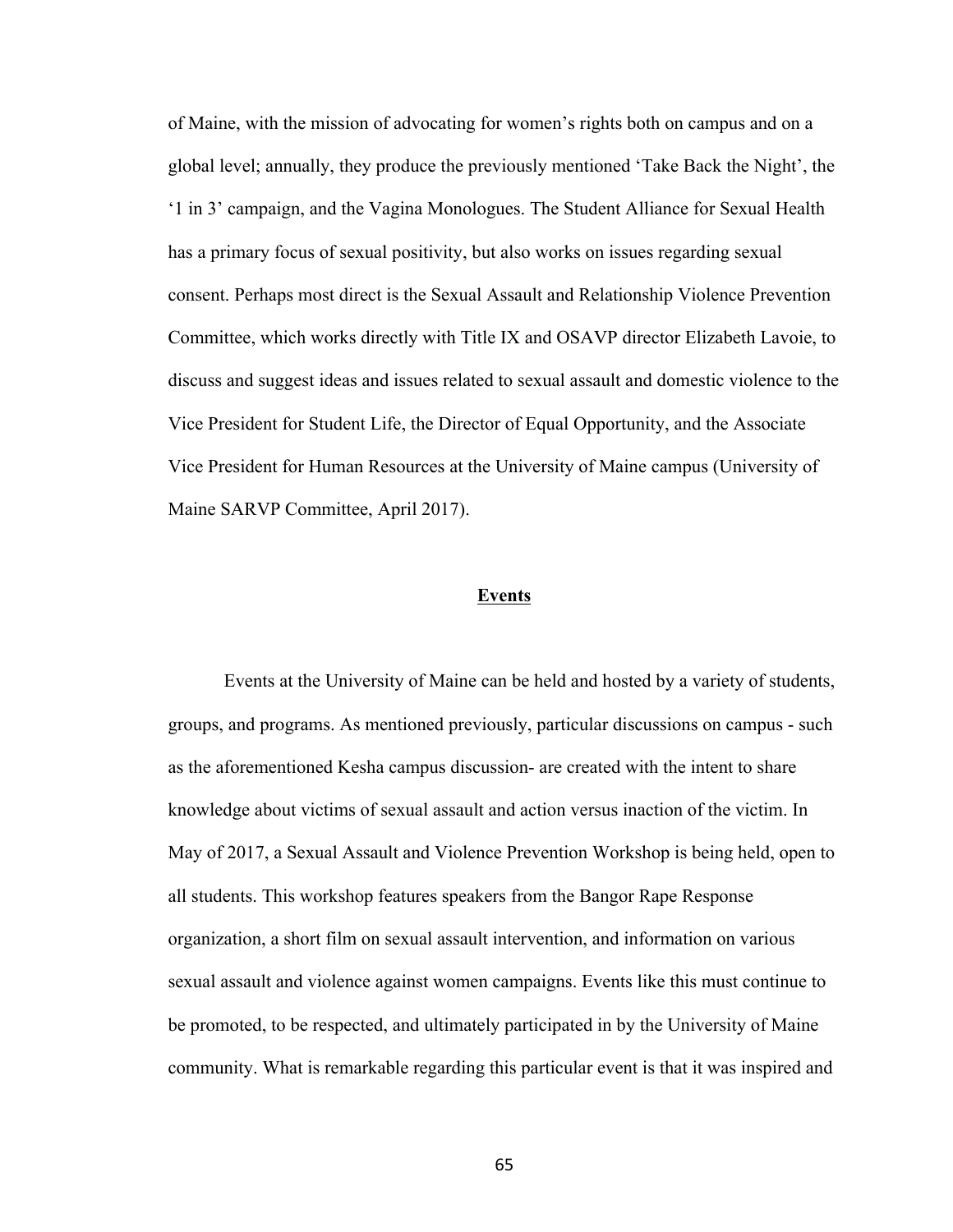produced by a group of students in a Women's Gender Studies course here at the University of Maine. Students in the course also created and filmed a short documentary on understanding and intervening in sexual assault incidents for the event. What would be ideal moving forward would be to encourage class discussions on such topics, to promote attendance at such events for course credit, and even to encourage students developing their own events through programs that could include Psychology, Sociology, and the Women's Gender Studies programs specifically here at the University of Maine. This would encourage a campus climate that is more open to discussion on the influencing factors of a rape culture and sexual assault on the college campus.

### **Education & Trainings**

Beyond the fear of social stigma, there is also fear regarding permanently impacting the perpetrator's school and criminal records. When sexual assault is reported or suspected, any disciplinary action taken against a student under this category will remain on the student's educational records forever. This, of course, has career, educational, and lifelong implications for the perpetrator, which only adds another layer of difficulty, as according to the National Institute of Justice, "...about 85 to 90 percent of sexual assaults reported by college women are perpetrated by someone known to the victim... The perpetrators may range from classmates to neighbors" (Most Victims, National Institute for Justice). Individuals may fear the social implications of reporting due to the understanding that doing so may cause irreversible damage to someone they are likely already, at minimum, acquainted with.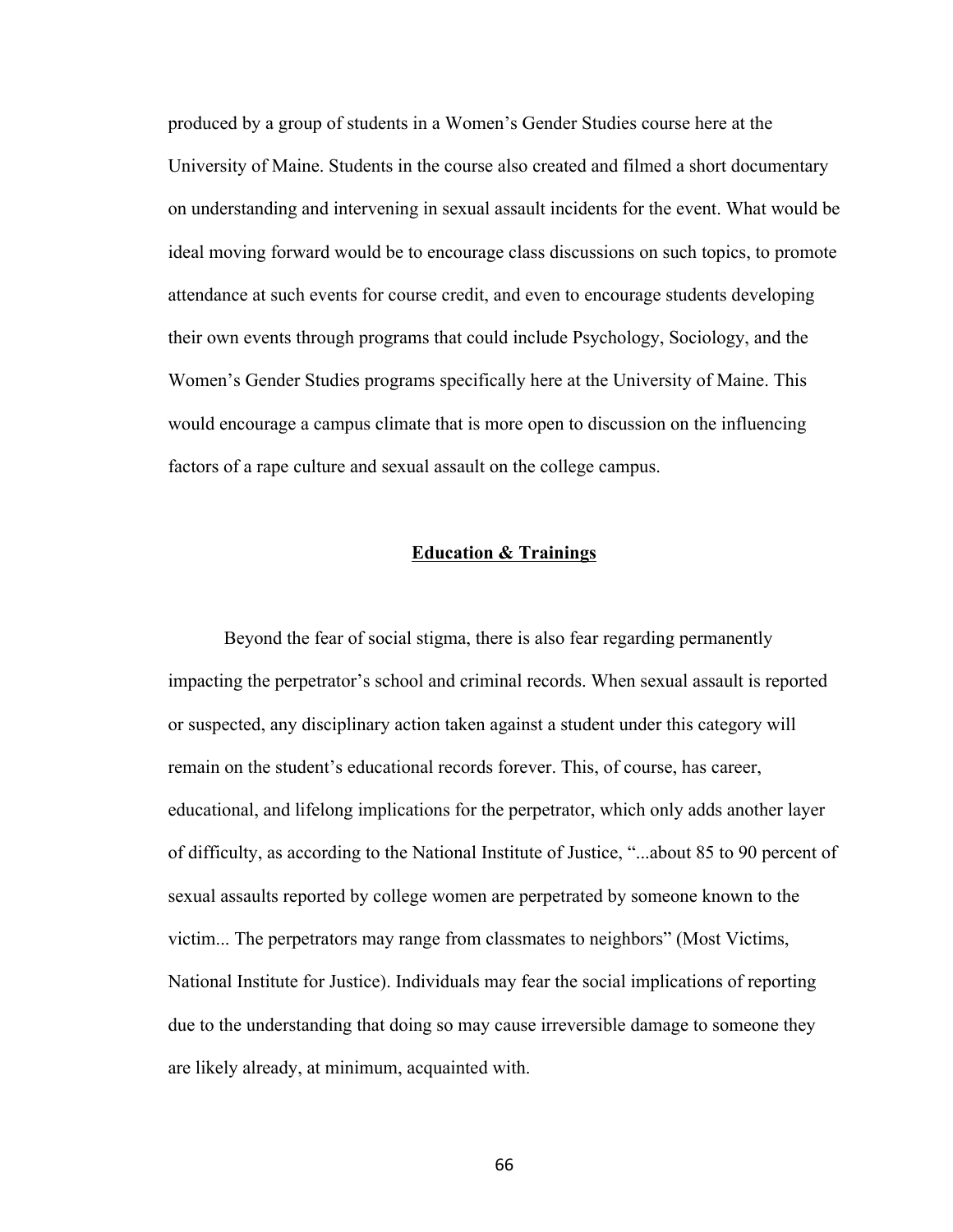In a study conducted here at the University of Maine, it was stated that "[In order] ... to help institutions of higher education become more socially relevant and able to adapt to changing conditions, we must first understand how academic ecosystems function" (Jorgenson, 2015). This study discussed how faculty within institutions of higher education must adapt to an ever-changing social environment and campus culture that so regulates the social normatives and attitudes of students towards reporting sexual assault. This study also identified barriers between faculty of particular academic institutions within the University itself, and advised that "...to help universities make the shifts required to keep up with swiftly changing circumstances and high uncertainty, academic community members must also breach these internal barriers to create more resilient, interconnected, and innovative campus communities" (Jorgenson, 2015). Though administrators and professors can influence this campus culture, they are a separate entity that is not necessarily located within the same social 'bubble' as students and their peers. Peers are the identifiers of appropriate behavior in college cultures. A supportive administration of mandatory reporting is vital. However, the actual cause of action for an individual to follow through and report a sexual assault is other students. Yet faculty and staff can influence these cultures - not determine them- by influencing initiatives, events, and policies that offer support and interventions to individuals trapped in this campus culture who fear retaliation for stepping forward. Creating a demographic of educated students as well as faculty as to the warning signs and bystander intervention behaviors in case of sexual assault will influence the campus climate more effectively than a university that lies silent about the topic.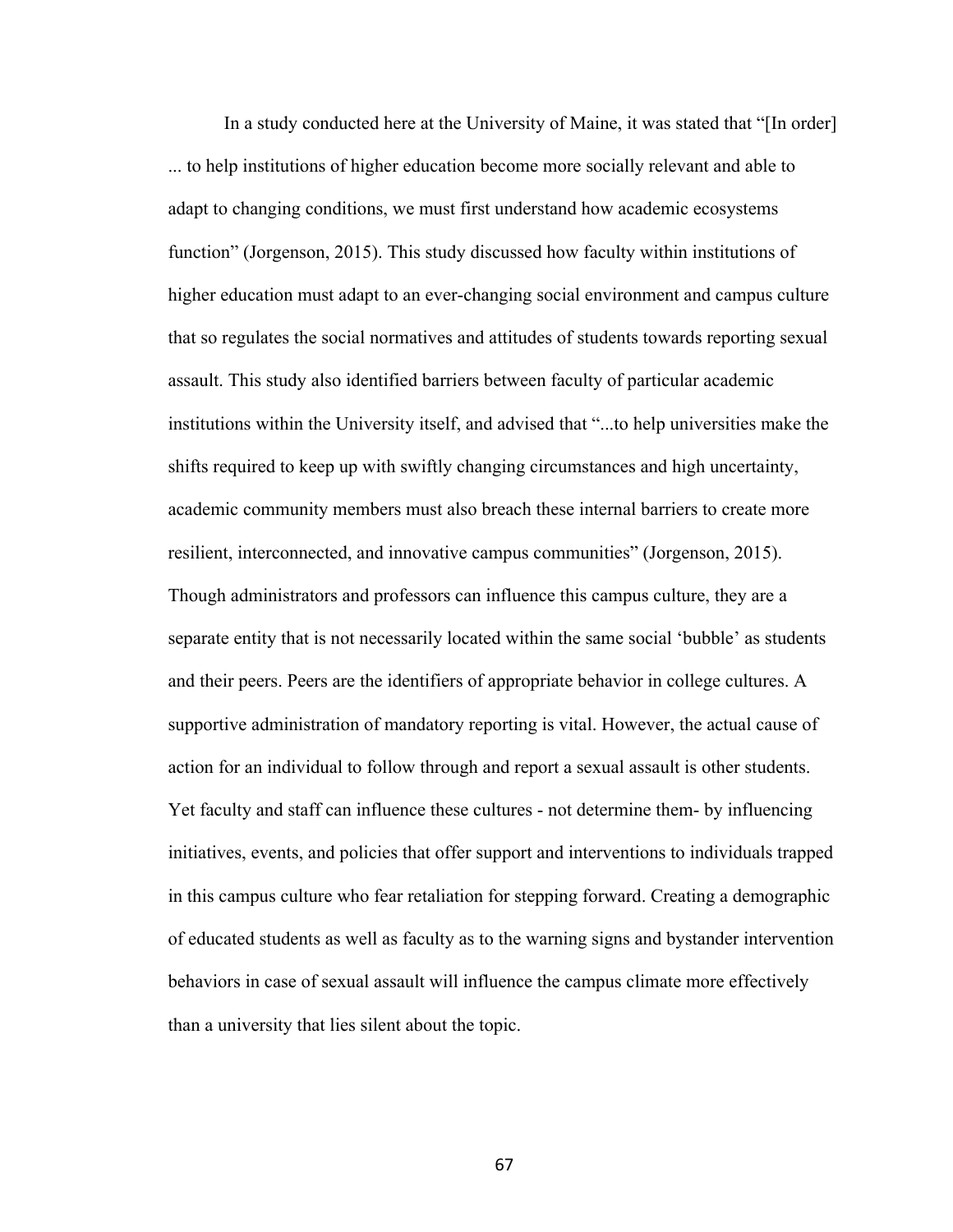As noted previously, there is a sexual assault prevention training course available online from the University of Maine. However, not only is there widespread circulation on the effectiveness of online sexual assault trainings as a whole, this particular training is not required to be taken by all University of Maine students - only those employed by the University. Therefore, the majority of the demographic at the University is not being exposed to preventative and intervention training that could provide answers for students in situations that could encourage or prevent sexual assault. Although the Office of Sexual Assault and Violence Prevention encourages that "...all students… take the Sexual Assault Prevention training", students are in no way obligated to do so (University of Maine Office of Sexual Assault Violence and Prevention, April 2017). Thus, a potential progression for the University of Maine could include expanding who is mandated to take this online training to the entire student body. With such discontent expressed regarding the loss of trust between student and teacher based on the policy, the University of Maine should further its efforts in terms of online and in-person training. This, of course, would have been ideal going into implementation of the mandatory reporting policy. SaferCampus.org suggests that "...Policies should stipulate that staff and faculty receive thorough training on how to appropriately respond to students reporting sexual assault" (SaferCampus.org: Why does policy matter?, May 16, 2017).

As mentioned, online sexual assault trainings are another step in the right direction, but do not do enough to accurately inform an entire university faculty of their rights and student's rights when it comes to reporting a sexual assault. If anything, students and faculty should have different, highly specific online trainings available to them, rather than an all-encompassing training for both demographics. A policy- and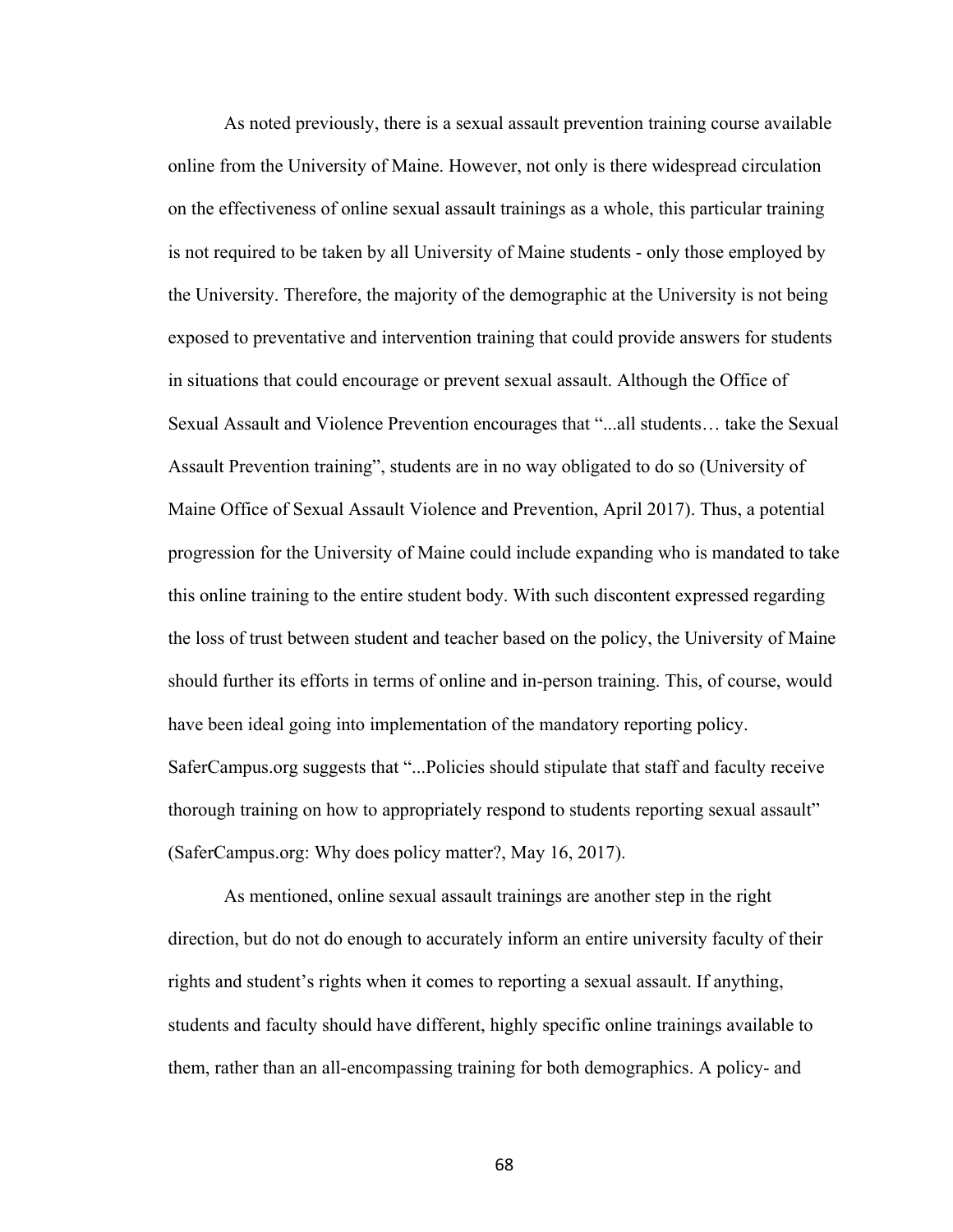consent-centered training for faculty would benefit the campus climate as a whole far more than the current situation; as well as this, a bystander intervention training would fit the focus of student training more appropriately. Online training in itself is a step forward, but must be further specified in its focus, as well as expanded in who is required to participate, in order to meet the needs of the very different demographics at the University of Maine. This idea was also brought up with the production and proposal of the 'Bipartisan Campus Accountability and Safety Act', as mentioned earlier, which would provide a multitude of resources for victims of sexual assault on college campuses, including "...ensur[ing] that college and university staff meet minimum training standards to address sexual assault cases" (Resource Center: Campus Accountability & Safety Act, 2014). Time magazine reported in 2015 that certain colleges were, as of that year, just now beginning campus-wide sexual assault awareness trainings for all incoming students.

As far as other 'bystander interventions' being implemented, it seems that the Office of Sexual Assault and Violence Prevention's only resource on the topic is a bulleted list of what to do in order to intervene in a sexual assault situation. The OSAVP advocates and promotes the fact that they offer 'trainings' on the topic, but the only evidence on their website are said bullet points. No events are listed in terms of bystander intervention or sexual assault trainings. In this case, perhaps a better method of 'training' would be to offer some form of bystander intervention activity in a mandatory, introductory freshman-level course. Many freshmen are enrolled in a basic, introductory first-year seminar, especially for students who are undecided. The University of Maine could consider introducing this type of training into these mandatory courses, while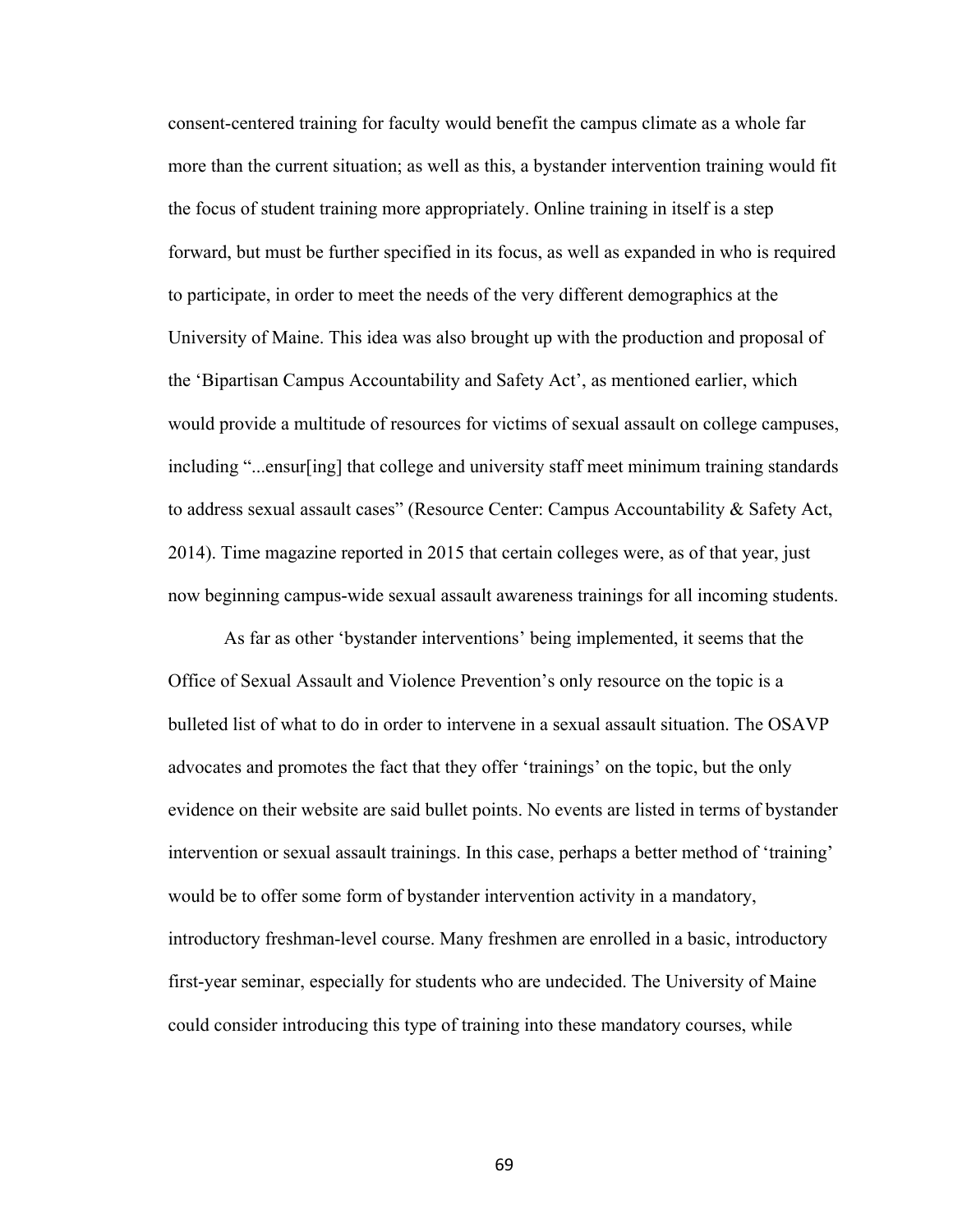targeting the newest demographic to the university, allowing those students to continue on within the college with that knowledge given from the very beginning.

Other colleges have promoted similar campaigns, with success - including at UMass Amherst, Indiana University Bloomington, the University of Texas, West Point Military Academy, Southern Oregon University, University of Pennsylvania, and many more. These programs primarily act as campus-wide initiatives involving flyers, posters, bystander training and prevention programs, and informational/ training videos. The University of Massachusetts Amherst (UMass) has launched a program nicknamed "UMatter at UMass", which involves an initiative to help the campus community to intervene in high-risk incidents. This program in particular focuses on providing bystander intervention training, utilizing and reinforcing videos regarding public service, and distributing flyers. UMass Chancellor Kumble Subbaswamy stated, "UMatter at UMass is a campus-wide initiative that encourages all of us to be active bystanders and to participate in the effort to create a caring and compassionate campus community" (UMass Amherst Launches Second Phase of UMatter at UMass Initiative to Build Community, Prevent Sexual Assault, January 2014). Though 'bystander intervention' programs appear to have been at some point accessible to the student population, the University of Maine should encourage and advertise these trainings and their messages far more to the student demographic.

Students should also be aware of where they are most at risk. Though the goal is to eliminate sexual assault and the 'rape' culture, there are also particular stigmas regarding where and who a student might be assaulted by - particularly, fraternity houses. However, as discussed in the Massachusetts study conducted from 2001-2011, it was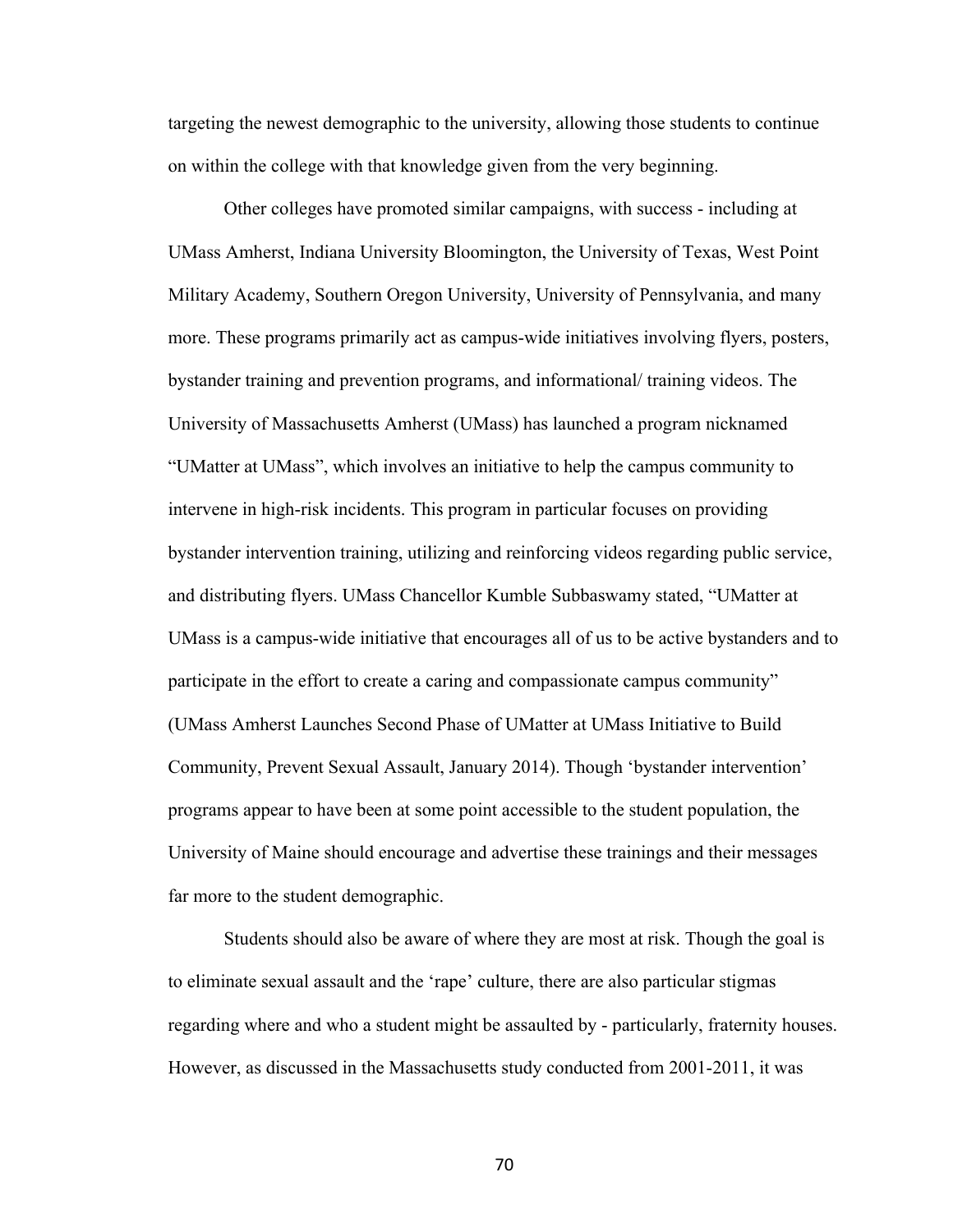indicated - alongside Clery Act statistics from thousands of schools - that most reported rapes occurred within on-campus housing. Generating training and applying specific, targeted measures towards underclassmen students living on campus would be wise - the University of Maine, therefore, could implement parent and/or student orientation programs and trainings that provide education regarding assaults on campus and bystander as well as preventative measures should the student find themselves in that situation.

An aware student body is one that will best promote an individual to take a stand and report their sexual assault(s). This has been proven with a study done at Occidental College, where students were sent a campus-wide alert every time a sexual assault was reported, similar to the way that the University of Maine texts students during cancellations or emergencies on campus. Administration at the college stated "...We want to foster a campus culture that rejects sexual violence and helps educate community members about their role in sustaining and perpetuating such an environment" (Veitch, December 2012). When students discovered through media of a sexual assault that occurred on campus, rather than through their alert system, there was a campus-wide outrage, leading to a protest march, a petition, and an online blog. Accessibility can lead to accountability - and transparency, which is the primary goal of Title IX regulations and the Clery Act, helps students feel more in control. Perhaps such a method implicated at the University of Maine would help not only parents and employees hold the University more accountable, but would also attract pressure from its students. This could generate a greater push for resources if the University felt a call for action from its primary demographic.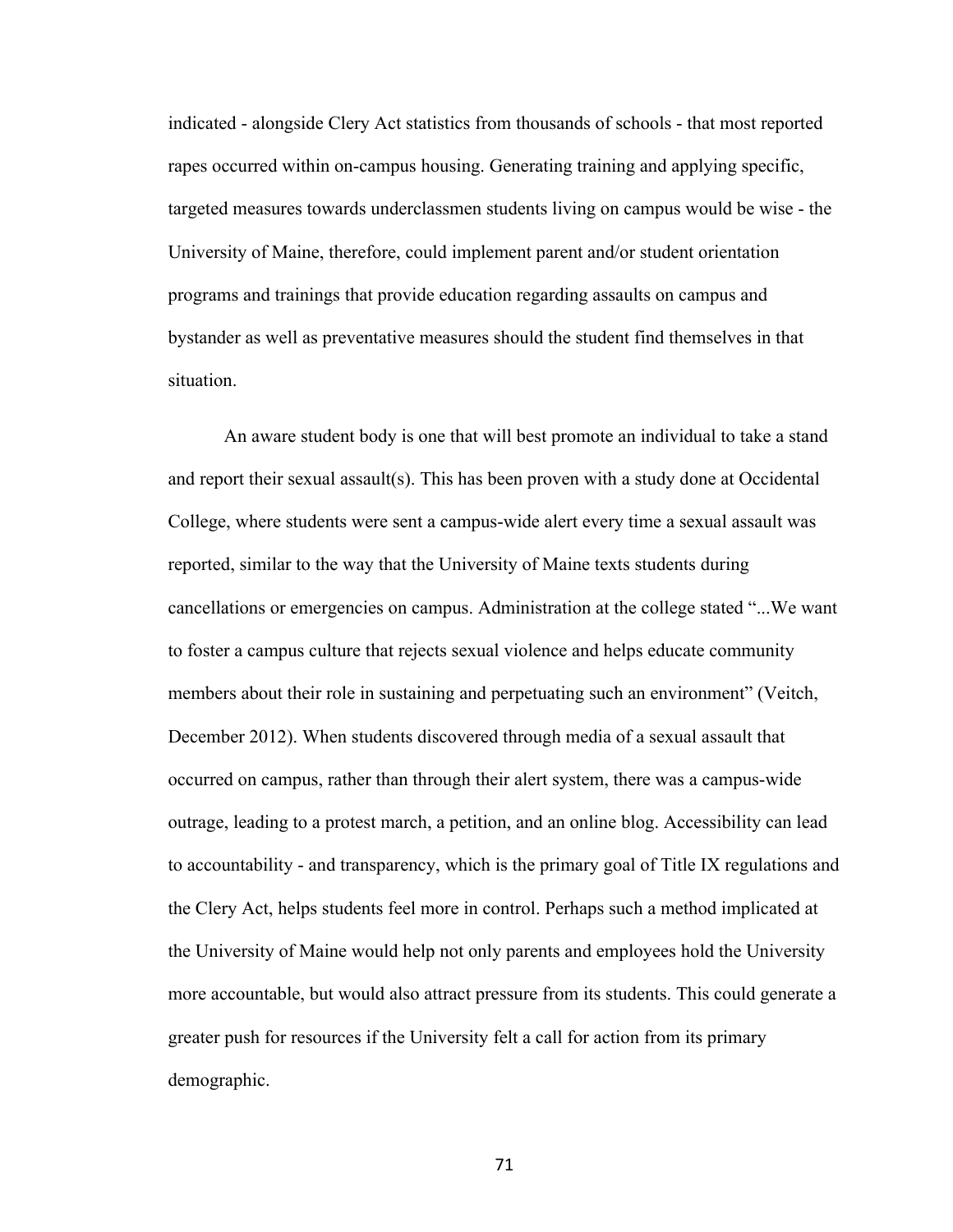Prevention and intervention can be successful when identifying two different ideas: not only working to prevent negative behaviors but also promoting the healthy, positive behavior that you wish to be adapted into the campus culture. The best health intervention programs and research have been conducted through promoting what people should do, rather than on what they should not to. In terms of rape prevention, intervention strategies not only need to focus on messages preventing and dissuading from rape, but also promoting messages of treating one another with respect, personal space, and equal rights. A shift to positive focus, supportive resources, and formulating a welcoming, non-harmful community and campus culture will impact social norms, subjective norms, and individual behaviors on all levels. Offering support and services to people who fear this campus culture too much to perform the 'healthy' behavior of sexual assault reporting can provide encouragement to do so. There must be a greater push for personal and individual interventions that support the corrections of these misunderstood campus culture "norms" by enforcing the benefits of the healthier, more 'acceptable' norm. This can reinforce the healthier norm (preventative sexual assault knowledge, selfprotection, moral correctness) and potentially reduce the problematic behaviors. As mentioned with the previously suggested method, reinforcing healthier norms - such as ensuring awareness and public accountability with sexual assault incidents on campus can place pressure on perpetrators and potential assailants to not act out in incidents of assault, by creating a campus culture that is not only widely aware of incidents of assault, but also is able to discuss it more openly.

This campus culture and the social norms that coincide with it are the contexts in which students at the universities adapt to and grow within. Indicators of right and wrong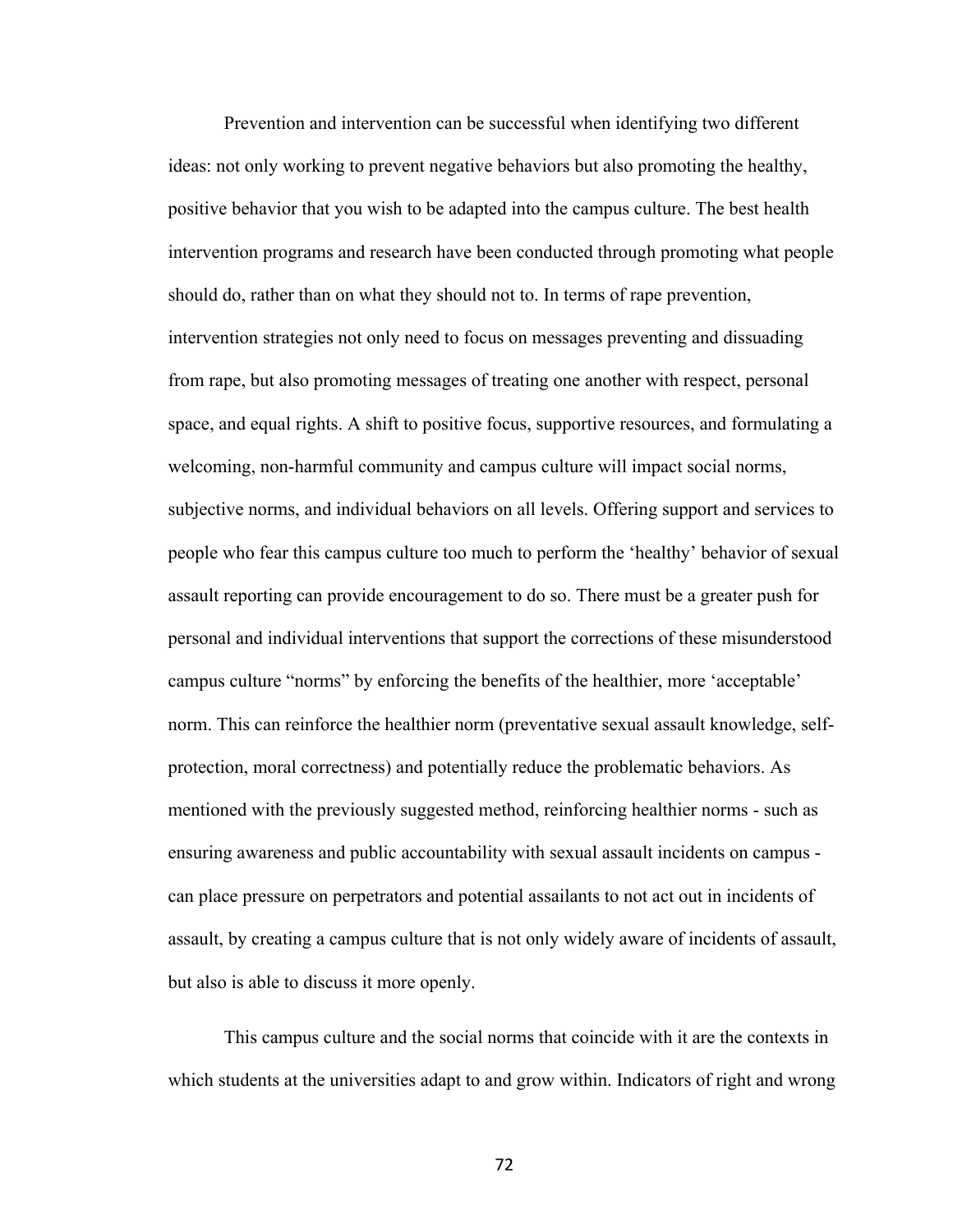social norms and actions identify individuals as to what behaviors and actions they should participate in, and which are deemed normal. In a study conducted here at the University of Maine in 2016, it was discovered that social experiences through community and close friendship in a college circle is vital in the adjustment of teenagers and young adults (Dieter, 2016). Young adults in the process of adjusting to a new community post-high school rely on the assumptions of social norms that surround their initial experiences at the University of Maine. Thus, reinforcing positive actions by reporting any incidents of assault, providing resources, and offering assistance to any and all victims of sexual assault does far more for the campus culture than victim-blaming, shaming the victim, or quieting assault reports in order to keep university Annual Security Reports low of crime statistics.

Additionally, the physical and social environment must constrain rape-related behaviors and promote behaviors that lead to safety, equality and respect. These constraints may evolve through, again, adjusting the campus climate and its cultural context so that individuals who would condone or commit acts of sexual violence are more susceptible to more severe consequences for those attitudes, intents, and behaviors. This may involve making community organizations realize the threat to society if they do not engage in sexual violence prevention work. It could also involve bystander intervention, such as UMass's "UMatter" program training, in which individuals engage in staged high-risk situations that could, in a real campus culture, contribute to a rapesupportive culture. This would help students understand their own responsibility in intervening, and increasing their awareness of potential threats if they fail to do so. The University of New Hampshire (UNH) also has a campaign for bystander intervention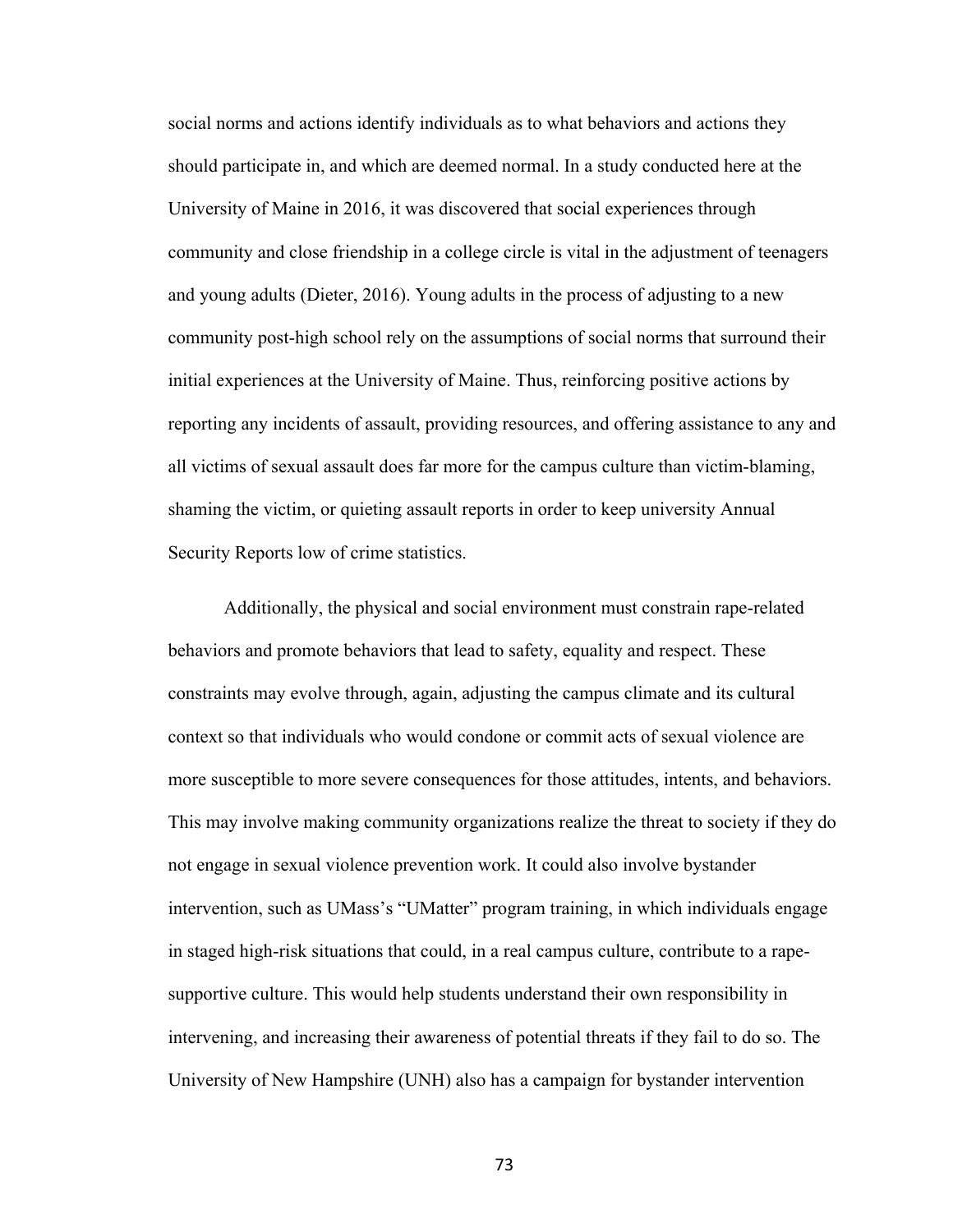efforts, titled "Bringing in the Bystander", whose primary focus is tying in the responsibility of bystanders alongside the victims to prevent sexual assault (Kingkade, 2013). A video campaign at Northwestern, inspired by this same UNH movement, featured students from the University of Massachusetts-Amherst in an attempt to showcase "...situations in which a student can intervene in potentially dangerous interactions" (Kingkade, T., 2013).

In thinking specifically about sexual violence prevention, social norms within all campus culture circles must be changed so that there is no longer pressure to engage in sexual violence or objectification of women. Instead, faculty and students must create a campus climate that provides positive pressures to engage in behaviors that promote safety, equality, and respect. Not only must there be social norms regarding non-violence, but there must also be clear and consistent sanctions when the norms are violated. This is why our updated consent policy, as of 2014, is so important - rather than the previous "no means no" - with a vague interpretation of no left up to both victim and perpetrator, as well as the law - the University of Maine System updated their policy on sexual assault to "affirmative consent", also known as "yes means yes", which is much more distinct.

# **Conclusion**

In terms of University of Maine history, our policies have expanded exponentially for sexual assault victims only since the 1990's - however, these have not come without cost. The loss of various other sexual assault and women's advocacy programs have since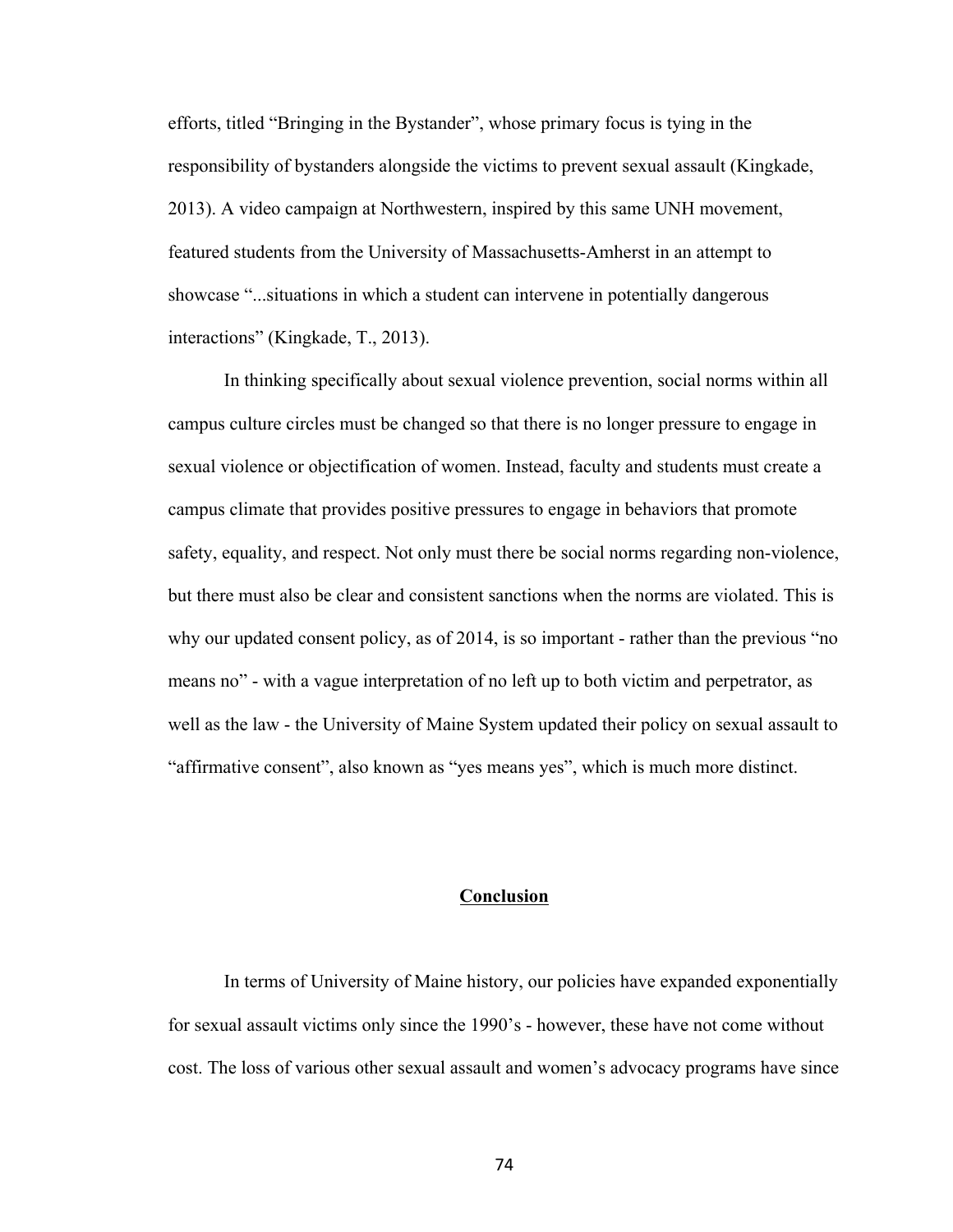been disbanded or defunded during these same three decades. However, many faculties still view the mandatory reporting policy as a potential for excess trauma for the victim by reporting confidential information, as well as many even act as a deterrent if a student is under the impression that any and all reports must be looked into by law enforcement. Yet as of 2017, our mandatory reporting policy has, according to those in the Office of Sexual Assault and Violence Prevention, been extremely successful in assisting with the provision of resources to students on campus in need. In fact, in a recent study, it was found that most college-age students approve of mandatory reporting policies, and that "... Over two-thirds would strongly support or support such efforts to address sexual victimization" (McNeill, 2016). 85 percent of college students also reported they are very confident in their professor's abilities to act in compliance and do their duty in the eyes of the law (McNeill, 2016).

The former coordinator of the University of Maine Safe Campus project noted the importance of encouraging and educating audiences, especially here at the University of Maine. She stated that by helping to understand that the campaign to end sexual abuse and assault "is everyone's responsibility," and that "...personal attitudes, beliefs and value systems are at the root of domestic violence and sexual or other forms of abuse" (UMaine Today, November 2010). The University of Maine should not cease at compliance with Title IX or federal regulations - instead, this university - as well as universities nationwide - should rather create ways to further implement programs and resources that advocate for their own students and their safety. In 2014, the Massachusetts Institute of Technology issued a survey regarding the campus culture's ideas and impressions of sexual assault (MIT, 2014). All systems within the University of Maine would do wise to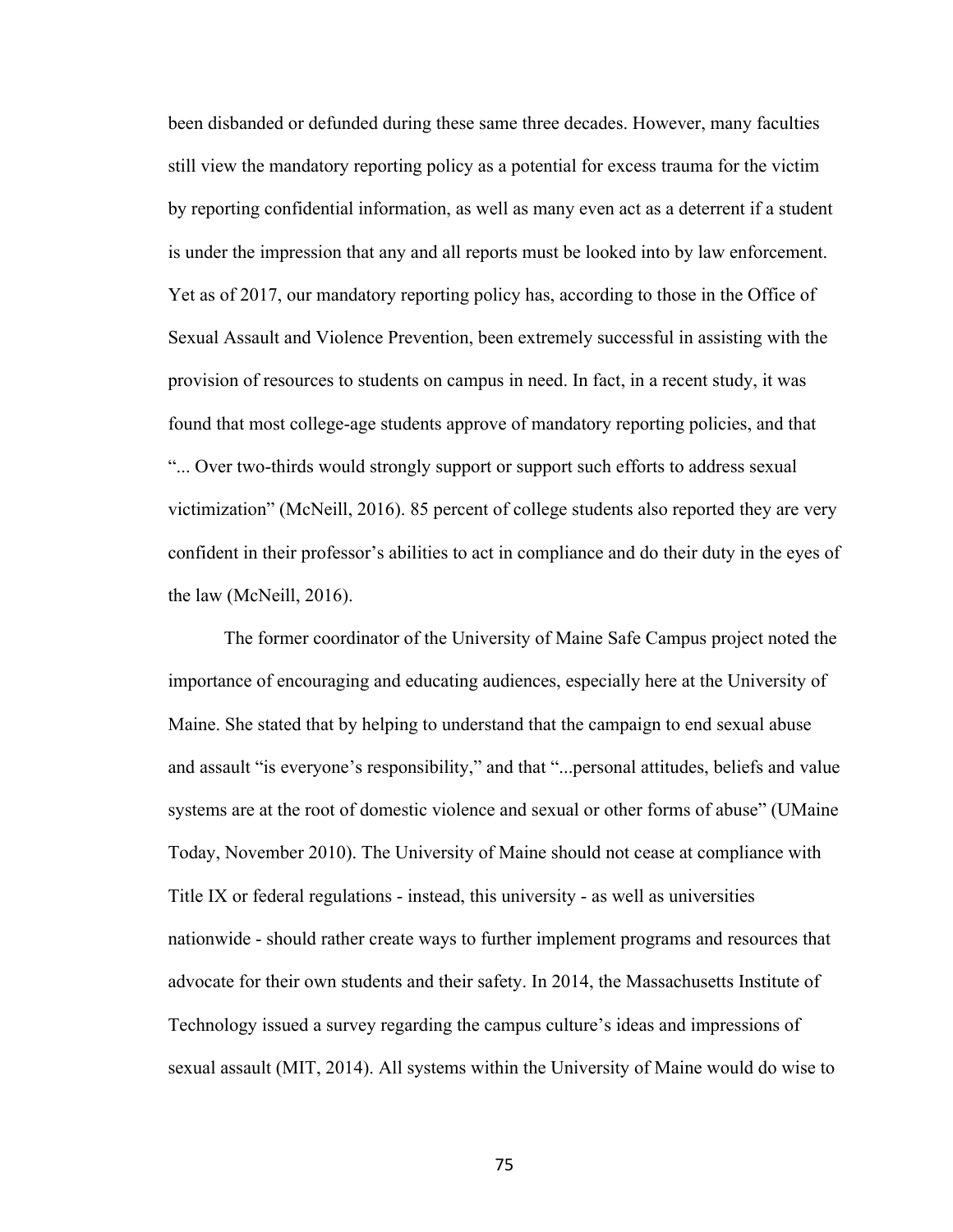carry out a similar survey, in order to more accurately perceive the effects of the mandatory reporting policy, and the individual student's impressions and likelihood of reporting an incident to either a university employee or a police officer. Universities should aspire to reflect the needs of their students, specific to their campus climates, by educating both staff and students in the culture that sexual assault thrives within.

As evidenced in the Faculty Senate notes during the creation and debate of the mandatory reporting policy, many professors asked for the policy on the syllabi to be rescinded, while others did not see issue with it - and still others did not know the extent to which their responsibilities to their students had shifted. The mandatory reporting policy and the system wide policy definition of consent are defined and clear, and all faculty should ideally be comfortable, knowledgeable, and confident in their understanding of the policy. Thus, the University of Maine must look at its trainings offered to faculty and students regarding sexual assault.

Sharon Barker, former director of the WRC, recently said "...Things are worse now [at the University of Maine] than they were twenty years ago, because at least at that point, there were initiatives that tried to address [women's] issues" (Uteuova, February 2017). If the director of the Women's Resource Center is under the impression that University of Maine initiatives to protect the safety of their students, particularly their female students, there is clearly an issue in terms of where our funding is tunneling instead.

As a nation, the discussion on sexual violence on college campuses has swelled enormously - but the underlying causes that contribute to sexual assault remain extremely complex. The University of Maine System - and particularly the University of Maine, as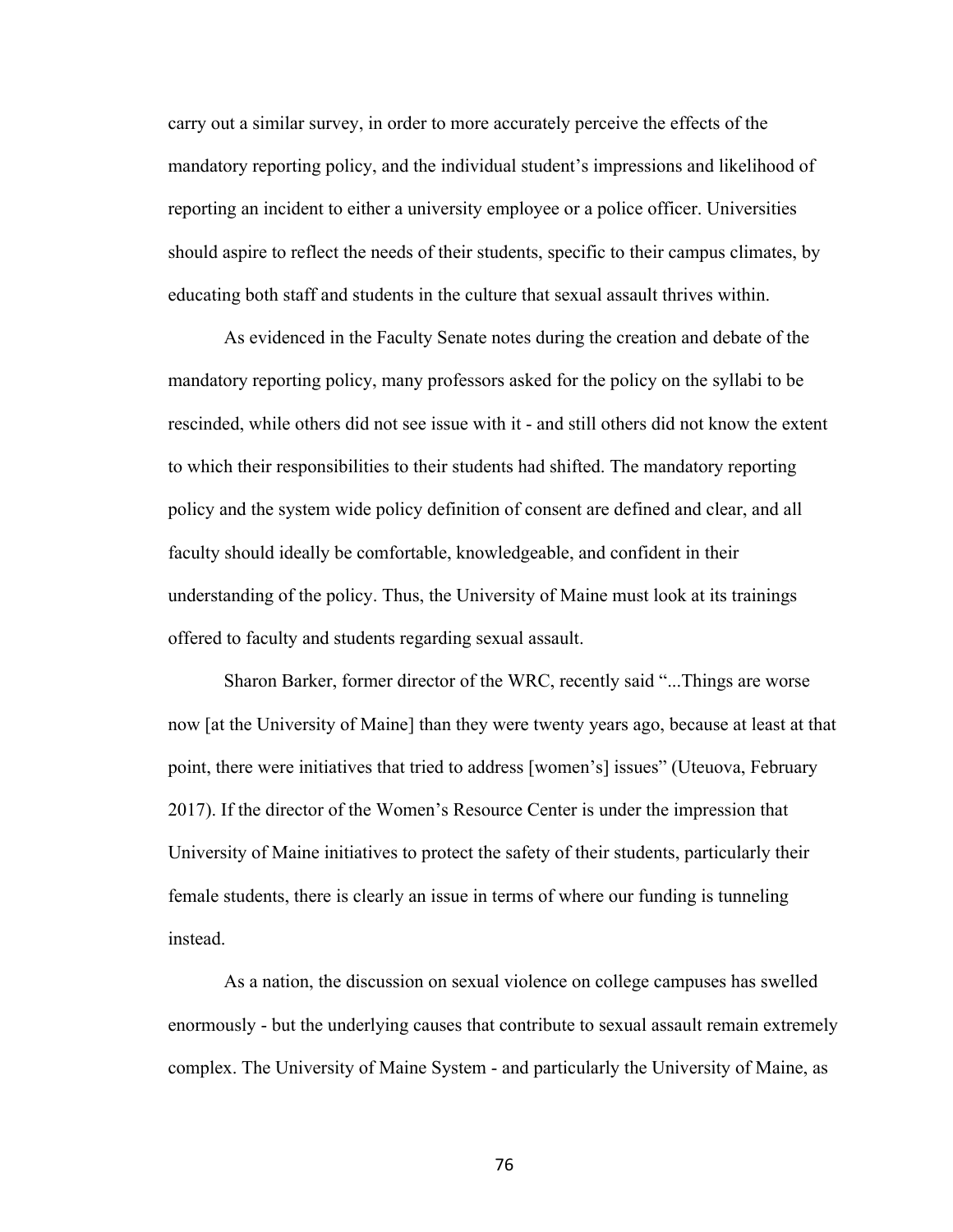its flagship institute - should be obligated to adhere to and adjust their campus culture behaviors in order to be truly successful in prevention. "Individual behavior change is absolutely necessary, but ..community change will shift norms and expectations. The idea here is that [community change] will be able to affect more individuals, more efficiently, if we focus on changing the norms, expectations, and values of our communities" (Creating Safer Communities: RPE Model of Community Change, Texas Attorney General). Although mandatory reporting implemented campus wide seems beneficial, Mary Koss, researcher and professor who coined the term "date rape" back in the 1980's, stated that regardless of social media awareness of the sexual assault issue on college campuses, "What's most important.... is to prioritize victim choice." Moving forward, universities nationwide and specifically the University of Maine must continue to honor, respect, and prioritize the victim's power to choose.

Editor Tyler Bishop wrote "...no act of Congress is going to be a cure-all to higher education's sexual-assault problem" (Bishop, September 2015). This is true - the power to make strides towards the elimination of sexual assault in higher education institutions across the nation begin with the policy-making done right here at the universities themselves. Student input leads to better policies, better policies lead to better education and training for students and faculty, better education and training across the campus climate lead to awareness, intervention, and understanding of what perpetuates a rape culture, working towards eliminating the culture as a whole.

The national discussion on sexual assault has grown from a spark to a flame in the past few decades, but our efforts must continue. Across campus cultures nationwide, the push to recognize and incorporate resources, organizations, and campus events - such as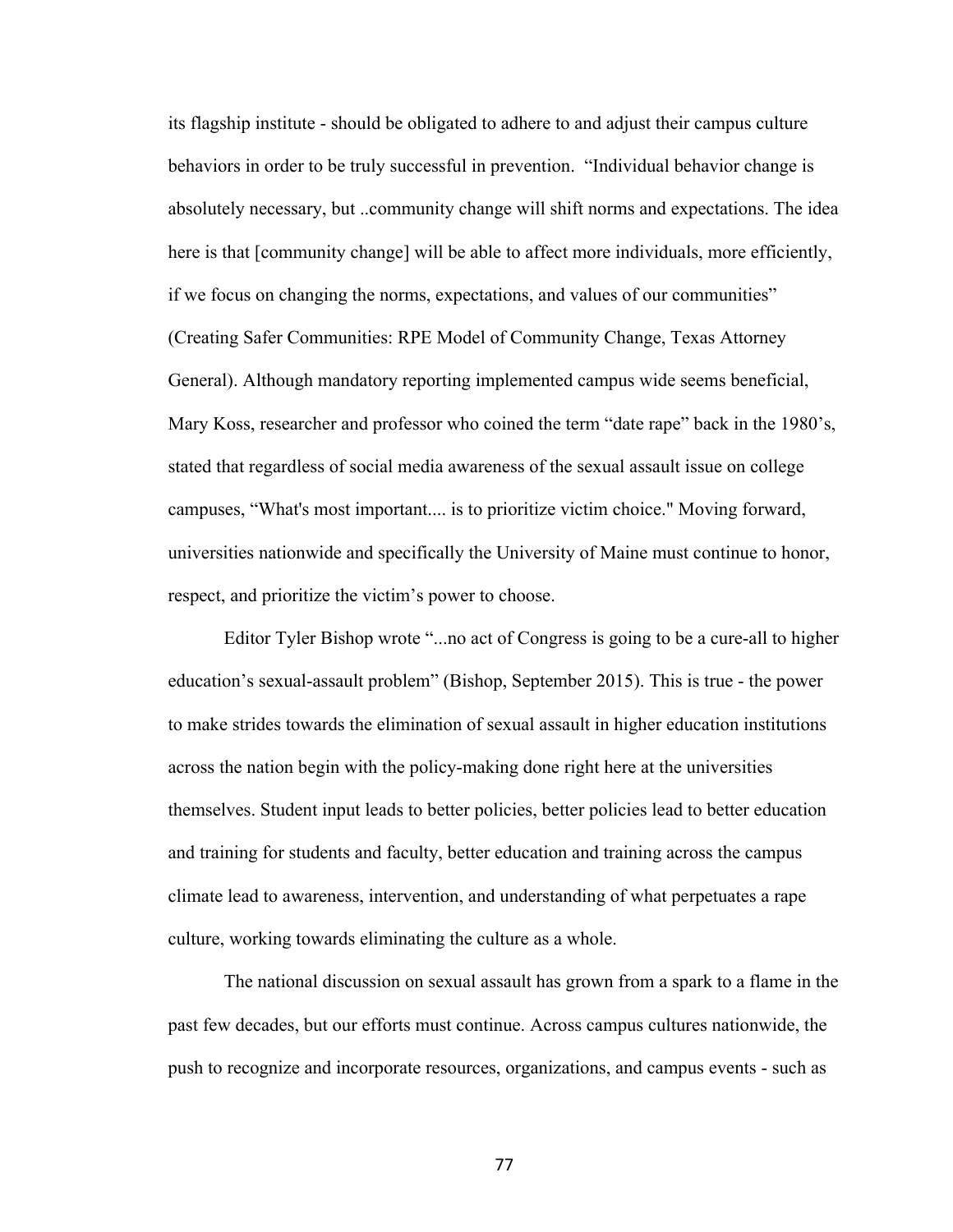the Slut Walk, Take Back the Night, and more - must carry on. Though it appears that, at a minimum, the inclusion of reporting language to the syllabus has done the campus community of both faculty and students some good, the University has defunded and eliminated services that included the Safe Campus project, Women's Health Services, and, temporarily, the Women's Resource Center. Judging by the speed and unsuspected nature of the defunding of the Women's Resource Center in 2015, we can assume that the University is also capable and willing to defund other remaining programs focused on campus safety and sexual assault services on campus. That being said, the University of Maine would be well-inclined to implement both their updated policies as well as reinstate some - if not all - of their former resources and institutions. A campus climate that engages faculty in reporting, with the availability and accessibility of resources that the University now offers, combined with their formerly defunded resource centers would create a community more focused on successful prevention and intervention. The discussion of sexual assault, both nationally and at the University of Maine, must continue to rise to the surface to better build a community around the needs of the many and the individuals.

Mandatory reporting has, according to the words of Elizabeth Lavoie, sent forth greater numbers of students seeking help to the Office of Sexual Assault and Violence Prevention with each academic year. Yet the fact that the statistics are nonexistent means that we can only assume, from the reduction of obstacles in reporting for students made possible by mandatory reporting, that it is a beneficial progression for the campus. However, the campus climate, education and trainings, student input, accessibility and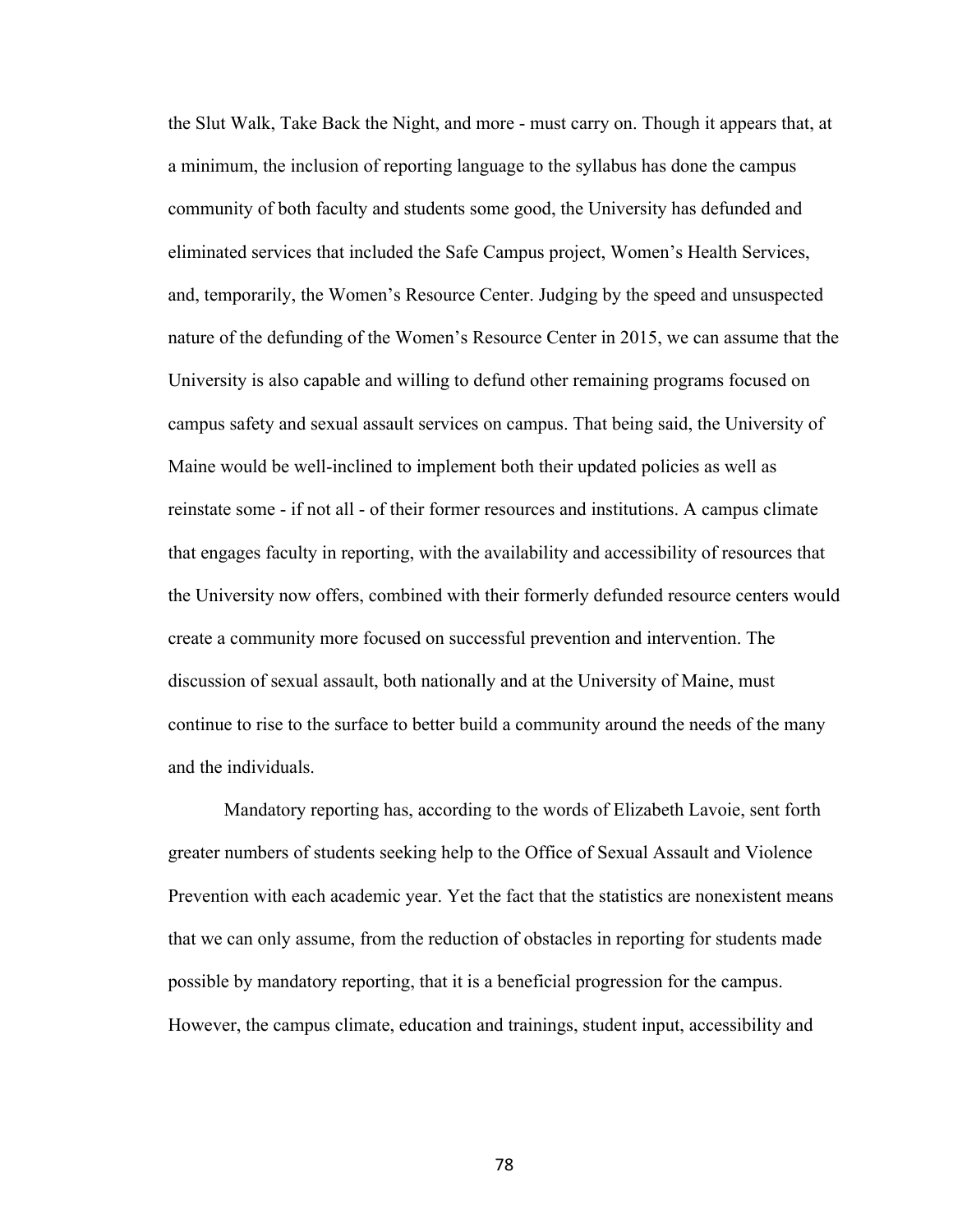resources must also make progress to support this policy and the positive intentions behind it.

Mandatory reporting, as a piece of changing the campus climate, is progress for the University of Maine. It ultimately reduces the number of steps that a student may have originally had to take in order to find a university reporter and feel comfortable enough to come forward with an actual report. It is progress because it encourages all faculty to be, at minimum, aware of the issue that is massively hidden, and yet present, at the University of Maine and across the nation. Mandatory reporting is effective because it incorporates sexual education training that, at a minimum, offers insight for both faculty and students about the issue at hand, and that awareness becomes education.

Though implemented without much warning and without what seems to be a thorough explanation of the more difficult situations involving reporting and confidentiality, the intention was to benefit the students at the University, and that intention is honorable. The mandatory reporting policy has also led to resources and information being laid out in every syllabi across campus, meaning that any student whether or not they intend on reporting to a faculty member - has a packet with at least some information on resources at the University of Maine and in the local area, with methods of both anonymous and police reporting.

The three decades' worth of events that led to the creation of the mandatory reporting policy here at the University of Maine - spanning from 1977, where Alexander v. Yale proved there was yet to even be a term for sexual assault - to today, where all faculty and even fellow student employees are obligated to work towards a safer campus community. The boundaries to reporting sexual assault for students at the University of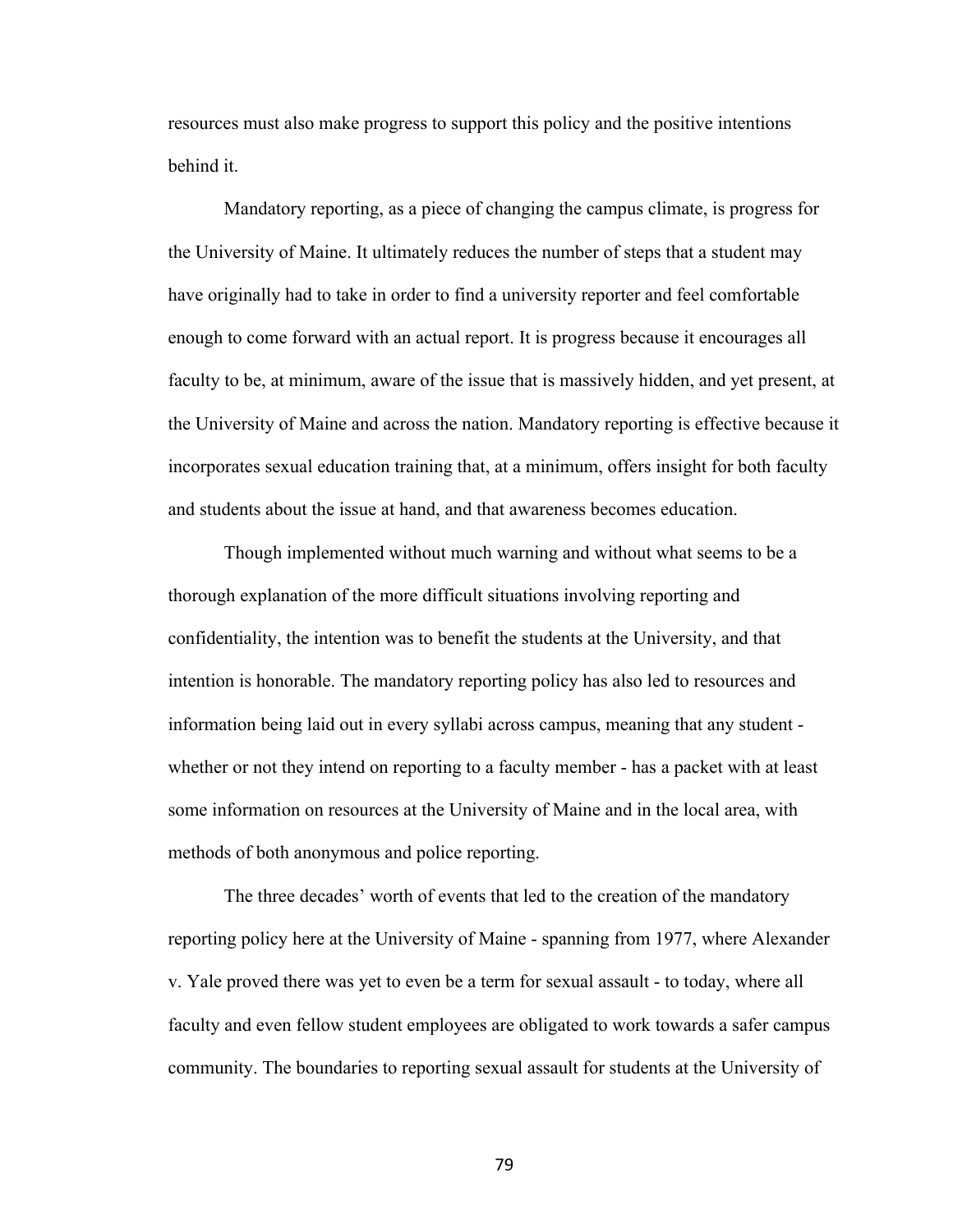Maine have been eliminated greatly with the implementation of this policy, and so long as the faculty are comfortable and prepared to uphold the policy's responsibilities, the policy itself will serve the campus climate as a whole as well as individual students well. Further research into the statistics of mandatory reporting and utilization of campus resources may be an area that the University should consider looking into.

Yet this change in the campus climate is not enough. The mandatory reporting policy sheds light on the issue at hand, but we need greater training - through online education and bystander intervention courses - and informative sources on the issue. We need more discussion-based events on campus, such as the Ke\$ha event in 2016. The Student Women's Alliance singlehandedly petitioned to bring back the Women's Resource Center just a few months ago in 2017, and the result brought the center back to the University of Maine campus. Encouraging campus-wide discussions on the topic, providing earlier education specifically to the most vulnerable demographic on campus freshmen - and ultimately working to promote healthier relationships, behaviors, and a campus culture across the University of Maine and, hopefully, the University of Maine System as a whole.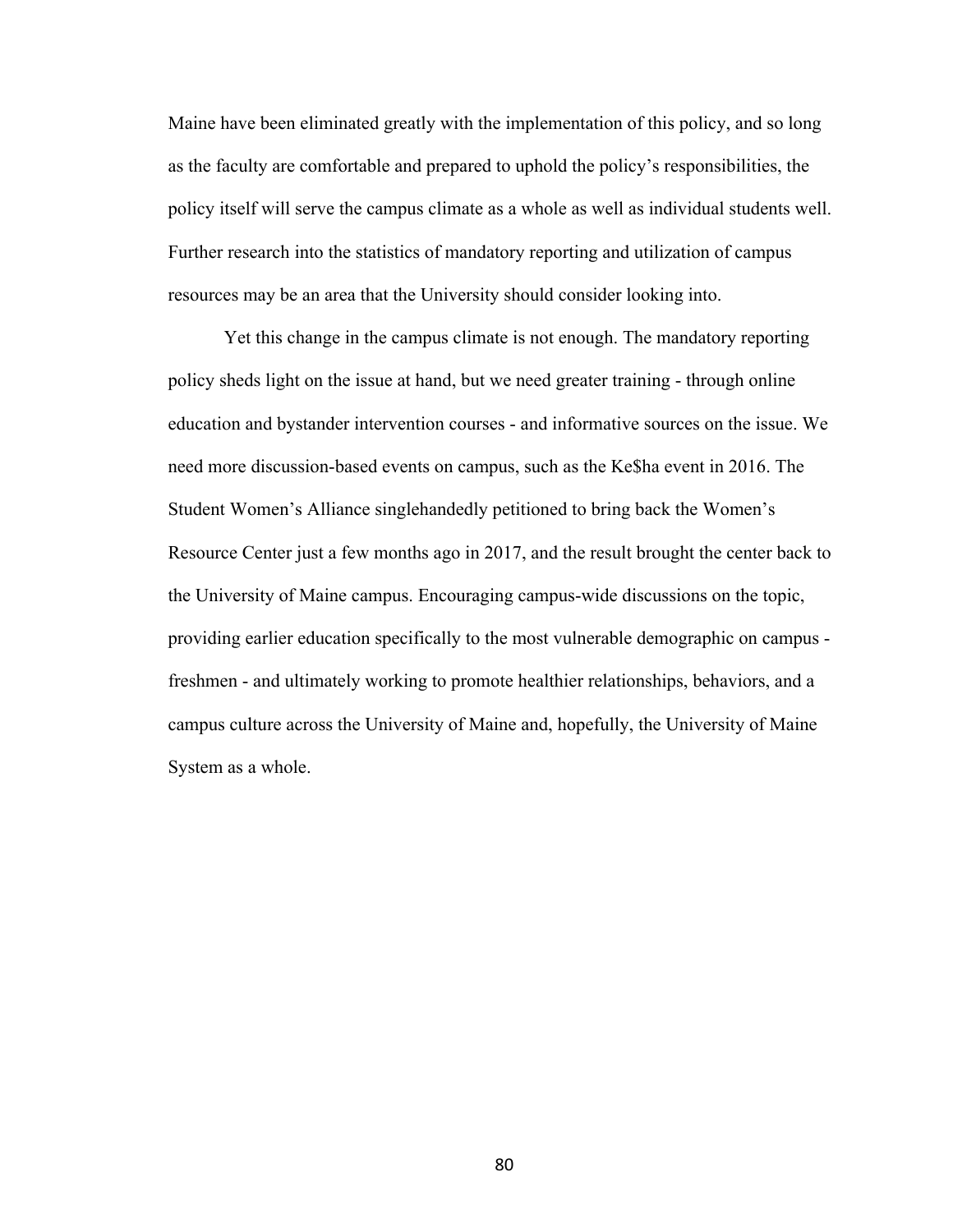# **References**

91 Percent of Colleges Reported Zero Incidents of Rape in 2014. (2015, November 23). Retrieved April 19, 2017, from http://www.aauw.org/article/clery-actdata-analysis/

13.02 Discrimination, Harassment, and Sexual Misconduct Policy. (n.d.). Retrieved April 19, 2017, from https://policies.uni.edu/1302#reportingresponsibilities

A. (2012). Campus Sexual Assault: Suggested Policies and Procedures. Retrieved April 06, 2017, from https://www.aaup.org/report/campus-sexual-assault-suggestedpolicies-and-procedures#note2

Amar, A. F., Strout, T. D., Simpson, S., Cardiello, M., & Beckford, S. (2014). Administrators' perceptions of college campus protocols, response, and student prevention efforts for sexual assault. *Violence and Victims, 29*(4), 579-93. Retrieved from http://www.library.umaine.edu/auth/EZProxy/test/authej.asp?url=http://search.proquest.c om.prxy4.ursus.maine.edu/docview/1549953730?accountid=14583

American Psychological Association (APA). (2015, February 2). Many universities undercount sexual assaults on campus, research finds. *ScienceDaily*.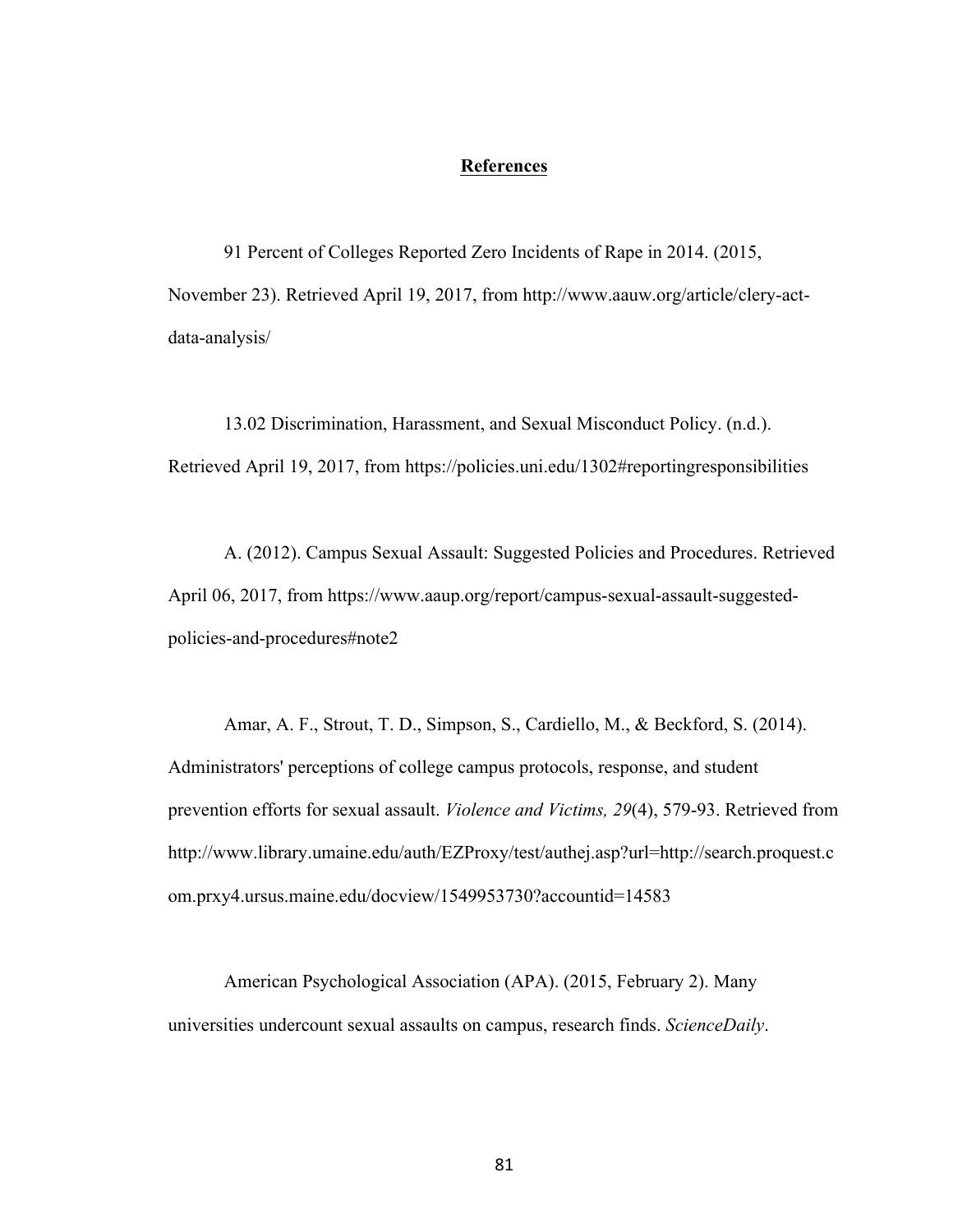Retrieved April 18, 2017 from

www.sciencedaily.com/releases/2015/02/150202105321.htm

Andersen, K. (1994, Feb 17). Sexual correctness policies debated as means of fighting date rape at UM. Bangor Daily News Retrieved from http://www.library.umaine.edu/auth/EZProxy/test/authej.asp?url=http://search.proquest.c om/docview/413741211?accountid=14583

# BAYLOR UNIVERSITY BOARD OF REGENTS FINDINGS OF FACT (Rep.). (2016, May). Retrieved https://www.baylor.edu/thefacts/doc.php/266596.pdf

Bidwell, A. (2015, February 19). Mandatory Reporting' Hinders Fight Against Sexual Assault, Critics Say. Retrieved from https://www.usnews.com/news/articles/2015/02/19/mandatory-reporting-bills-hinderfight-against-sexual-assault-critics-say

Board, T. B. (2014, November 15). Changing culture on campuses: New UMaine System sexual violence policy stresses consent, reporting. Retrieved April 05, 2017, from http://bangordailynews.com/2014/11/15/opinion/editorials/changing-culture-oncampuses-new-umaine-system-sexual-violence-policy-stresses-consent-reporting/

Board, T. (2014, November 24). Our View: 'Yes means yes' welcome shift at University of Maine System schools - Portland Press Herald. Retrieved April 16, 2017,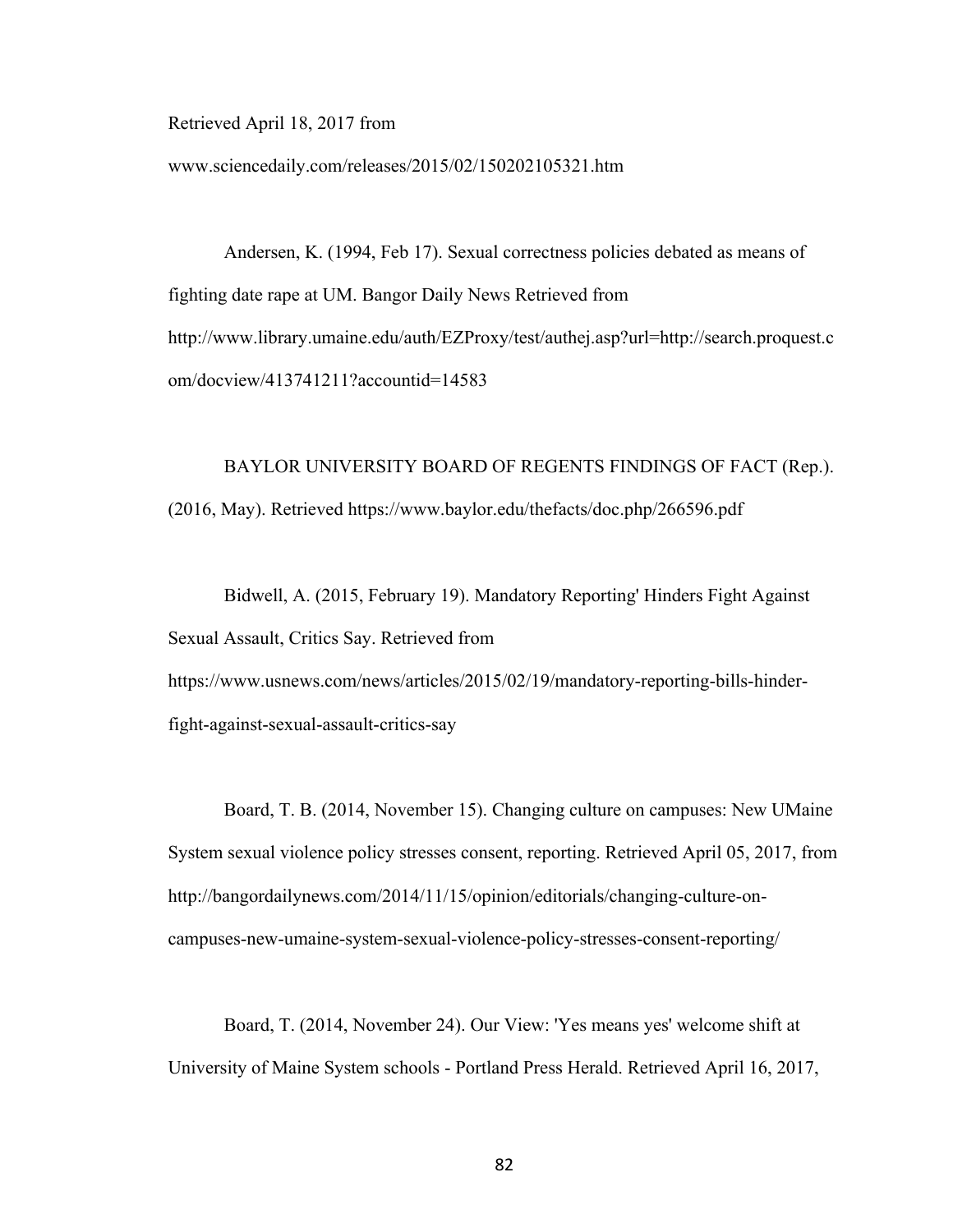from http://www.pressherald.com/2014/11/23/view-yes-means-yes-welcome-shiftuniversity-maine-system-schools/

Boucek, B. W. (2016). Ridding the he-said-she-said dichotomy: The deep entanglement of sexual violence on college campuses. *American Journal of Trial Advocacy, 40*(1), 103.

Bring back the Women's Resource Center. (2017, March). Retrieved April 12, 2017, from https://www.change.org/p/bring-back-the-women-s-resource-center

Brodesser-Akner, T. (2016, October 26). Kesha, Interrupted. Retrieved April 18, 2017, from https://www.nytimes.com/interactive/2016/10/30/magazine/kesha-lawsuit-drluke.html

Campus Climate Survey Validation Study Final Technical Report (Rep.). (2016, January). Retrieved April 07, 2017, from Bureau of Justice Statistics Research and Development Series website: https://www.bjs.gov/content/pub/pdf/ccsvsftr.pdf

Campus Safety & Security. (n.d.). Retrieved April 18, 2017, from https://ope.ed.gov/campussafety/#/institution/details

Campus Sexual Violence: Statistics. (2017). Retrieved May 25, 2017, from https://www.rainn.org/statistics/campus-sexual-violence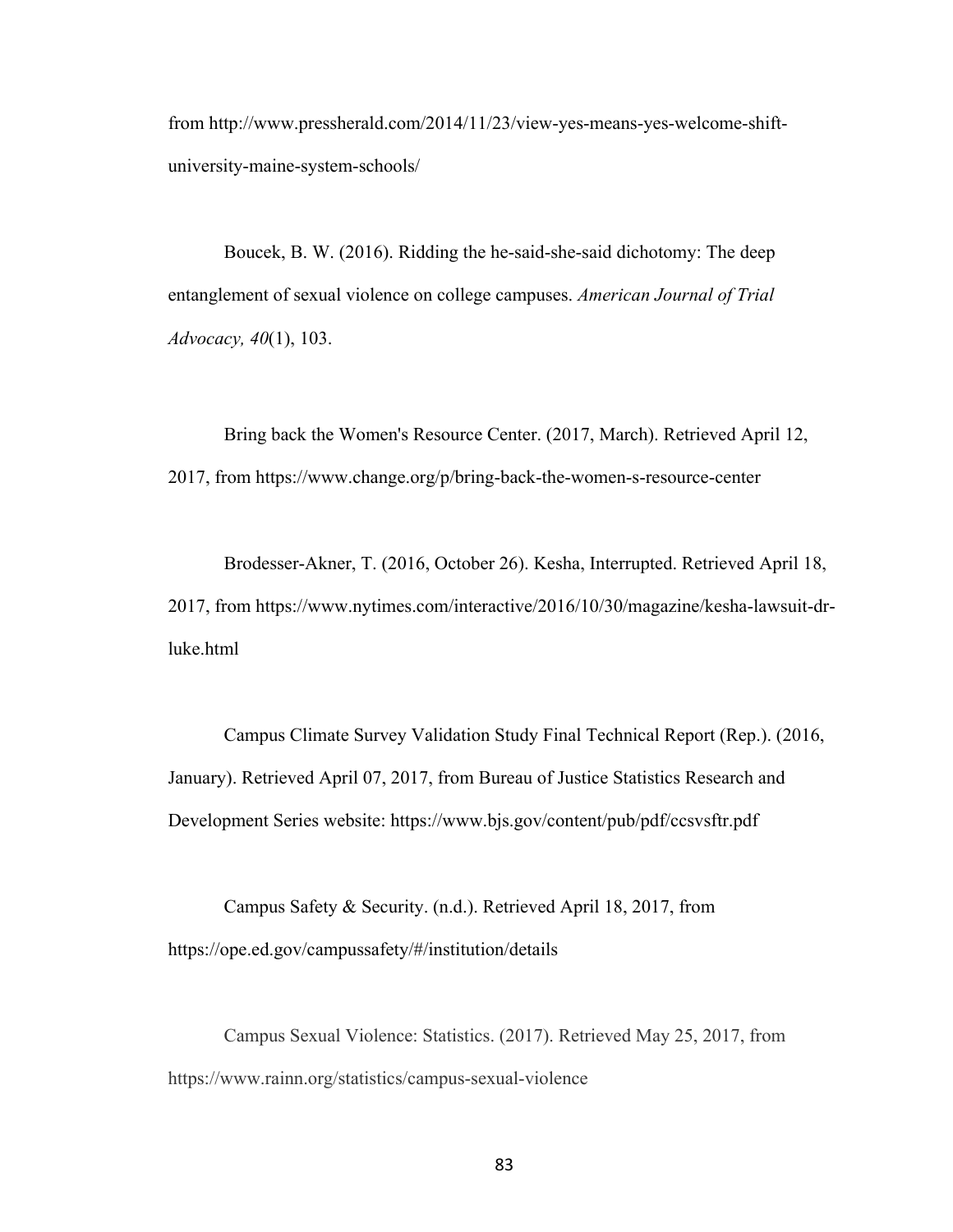Cantalupo, N. (2014). Institution-specific victimization surveys: Addressing legal & practical disincentives to gender-based violence reporting on college campuses. Trauma, Violence, and Abuse, 15, 227–241.

Carter, D. (2016). Campus SaVE Act. Retrieved April 12, 2017, from http://www.cleryact.info/campus-save-act.html

Christopher P. Krebs et al., Campus Sexual Assault (CSA) Study (Washington, DC: US Department of Justice, 2007), https://www.ncjrs.gov/pdffiles1/nij/grants/221153.pdf.

Clery Act. (n.d.). Retrieved April 12, 2017, from https://www.knowyourix.org/college-resources/clery-act/

Clery Center. (n.d.). Retrieved April 14, 2017, from http://clerycenter.org/policyresources/

# COMPLAINT PROCEDURE FOR INTERNAL COMPLAINANTS (Rep.).

(2015, September). Retrieved April 04, 2017, from The University of Maine Office of Equal Opportunity Policies and Procedures website: https://umaine.edu/eo/wpcontent/uploads/sites/9/2012/12/complaint-procedure-internal.pdf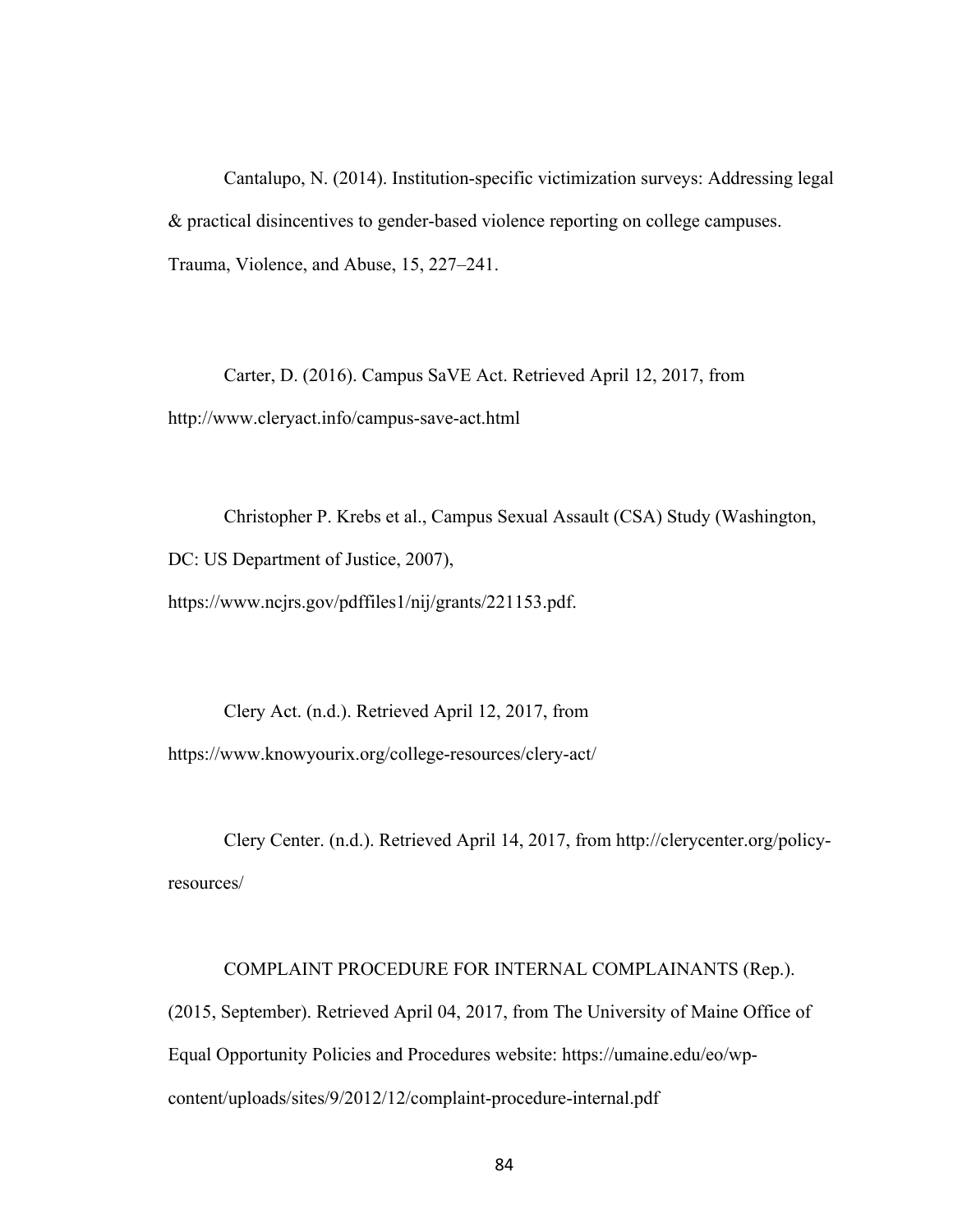Culp-Ressler, T. (2013, May 17). Yale University Faces Fine for Violating Federal Law and Underreporting Sexual Assaults. Retrieved April 06, 2017, from https://thinkprogress.org/yale-university-faces-fine-for-violating-federal-law-andunderreporting-sexual-assaults-10181b4f22e9

Culp-Ressler, T. (2012, October 26). Amherst College Overhauls Its Sexual Assault Policy On Campus After Outcry Against Administration. Retrieved April 06, 2017, from https://thinkprogress.org/amherst-college-overhauls-its-sexual-assault-policyon-campus-after-outcry-against-administration-f886e0eefa05

Culp-Ressler, T. (2015, February 04). Confirmed: Colleges Are Deliberately Downplaying Sexual Assaults. Retrieved April 19, 2017, from https://thinkprogress.org/confirmed-colleges-are-deliberately-downplaying-sexualassaults-e8131607e8d2

Dartmouth College Annual Security and Fire Safety Report (Rep.). (2016, September 30). Retrieved April 12, 2017, from Dartmouth College website: http://www.dartmouth.edu/sexualrespect/clery/2016\_dartmouth\_annual\_security\_report\_f inal.pdf

DeAmicis, C. (2013, May 20). Which Matters More: Reporting Assault or Respecting a Victim's Wishes? Retrieved April 12, 2017, from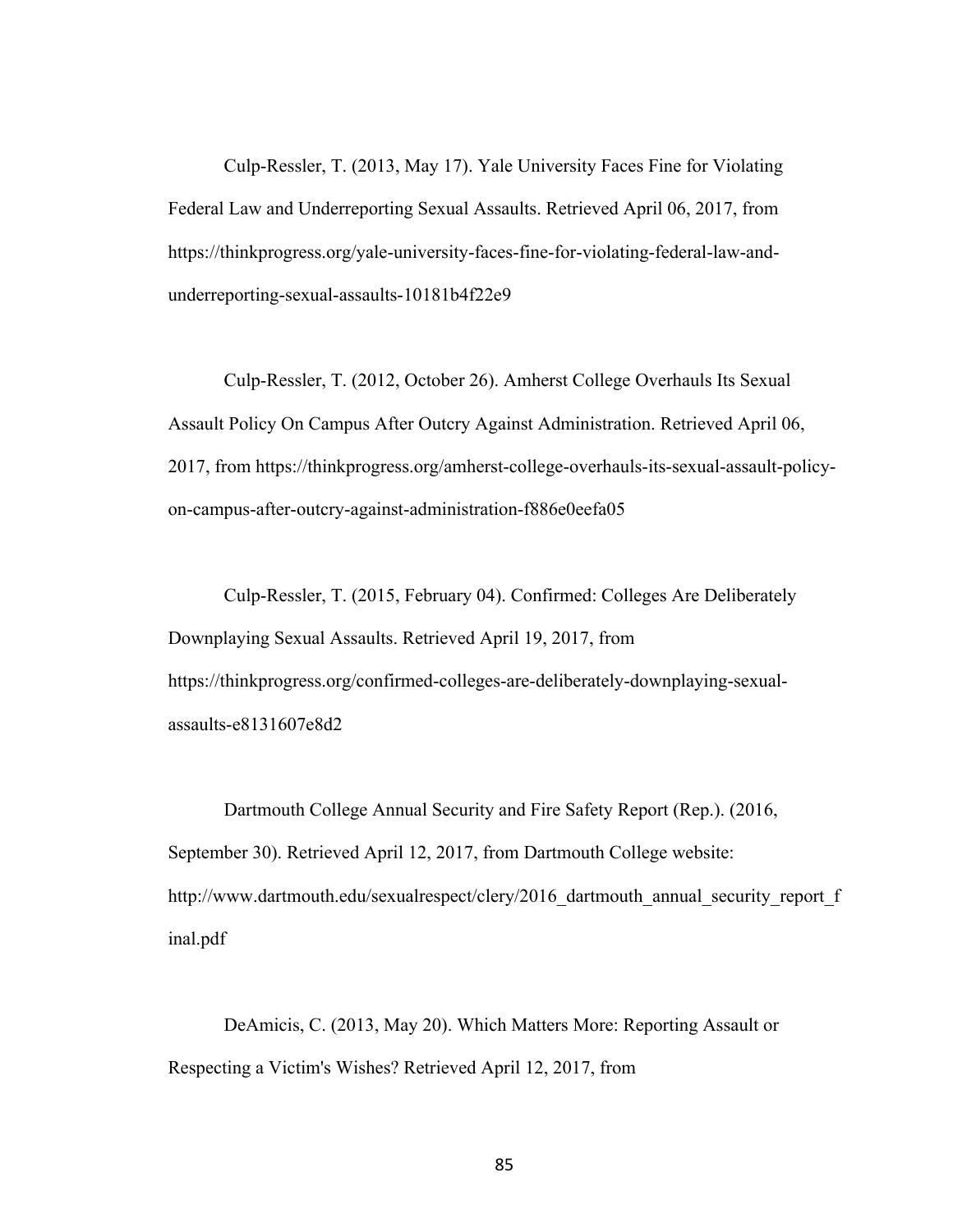https://www.theatlantic.com/national/archive/2013/05/which-matters-more-reportingassault-or-respecting-a-victims-wishes/276042/

Dockterman, E. (2014, September 29). Clemson University Pulls Controversial Title IX Sex Training Program. Retrieved April 12, 2017, from http://time.com/3404430/clemson-sex-training-program/

Engle, J. Mandatory Reporting of Campus Sexual Assault and Domestic Violence: Moving to a Victim-Centric Protocol that Comports with Federal Law, 24 Temp. Pol. & Civ. Rts. L. Rev. 401 (2015).

Faculty Senate Minutes December 2014 (Rep.). (2014, December 17). Retrieved April 07, 2017, from University of Maine System website:

Faculty Senate Minutes February 2015 (Rep.). (2015, February 25). Retrieved

https://umaine.edu/facultysenate/senate-minutes/2014-2015/december-17-2014/

April 07, 2017, from University of Maine System website:

https://umaine.edu/facultysenate/senate-minutes/2014-2015/february-25-2015/

Faculty Senate Minutes January 2015 (Rep.). (2015, January 28). Retrieved April 07, 2017, from University of Maine System website: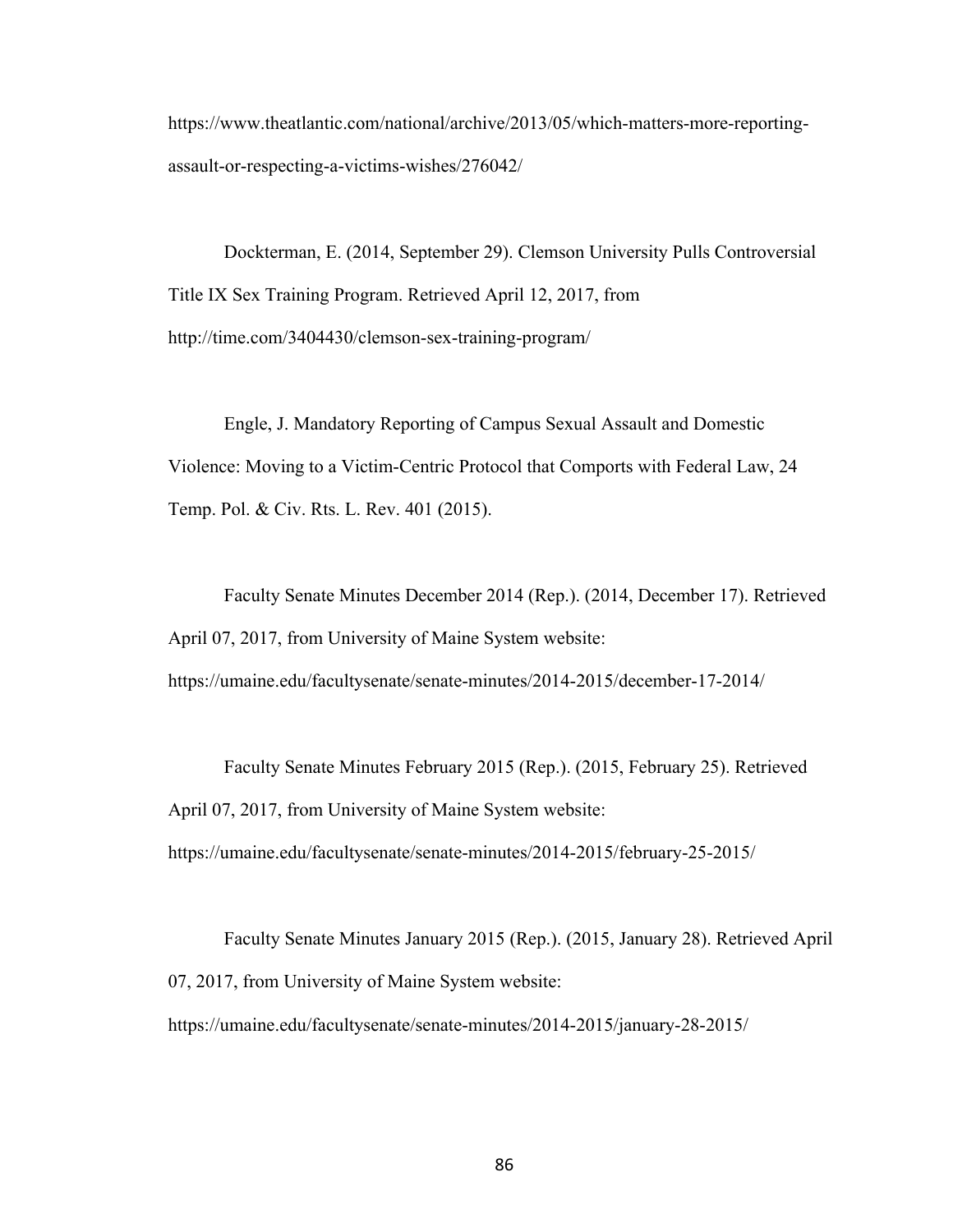Federal Bureau of Investigation. (October 2014). Rape. Retrieved May 24, 2017, from https://ucr.fbi.gov/crime-in-the-u.s/2013/crime-in-the-u.s.-2013/violent-crime/rape

Final Program Review Determination (Rep.). (2015, April 20). Retrieved https://studentaid.ed.gov/sa/sites/default/files/fsawg/datacenter/cleryact/universityofmain e/UniofMaine.pdf

Fisher, B., Cullen, F., & Turner, M. (December 2000). The Sexual Victimization of College Women. U.S. Department of Justice Office of Justice Programs. Retrieved from https://www.ncjrs.gov/pdffiles1/nij/182369.pdf.

Flaherty, C. (2015, February 04). Faculty members object to new policies making all professors mandatory reporters of sexual assault. Retrieved April 05, 2017, from https://www.insidehighered.com/news/2015/02/04/faculty-members-object-new-policiesmaking-all-professors-mandatory-reporters-sexual

Gallagher, N. K. (2014, April 30). Sex assaults at Maine colleges come out of hiding - Portland Press Herald. Retrieved April 05, 2017, from http://www.pressherald.com/2014/04/30/sex\_assaults\_at\_maine\_colleges\_come\_out\_of hiding /

Gattuso, R., & Salley, J. C. (2013, March 7). Sexual Assault at Harvard. Retrieved April 30, 2017, from http://www.thecrimson.com/article/2013/3/7/sexual-assault-atharvard/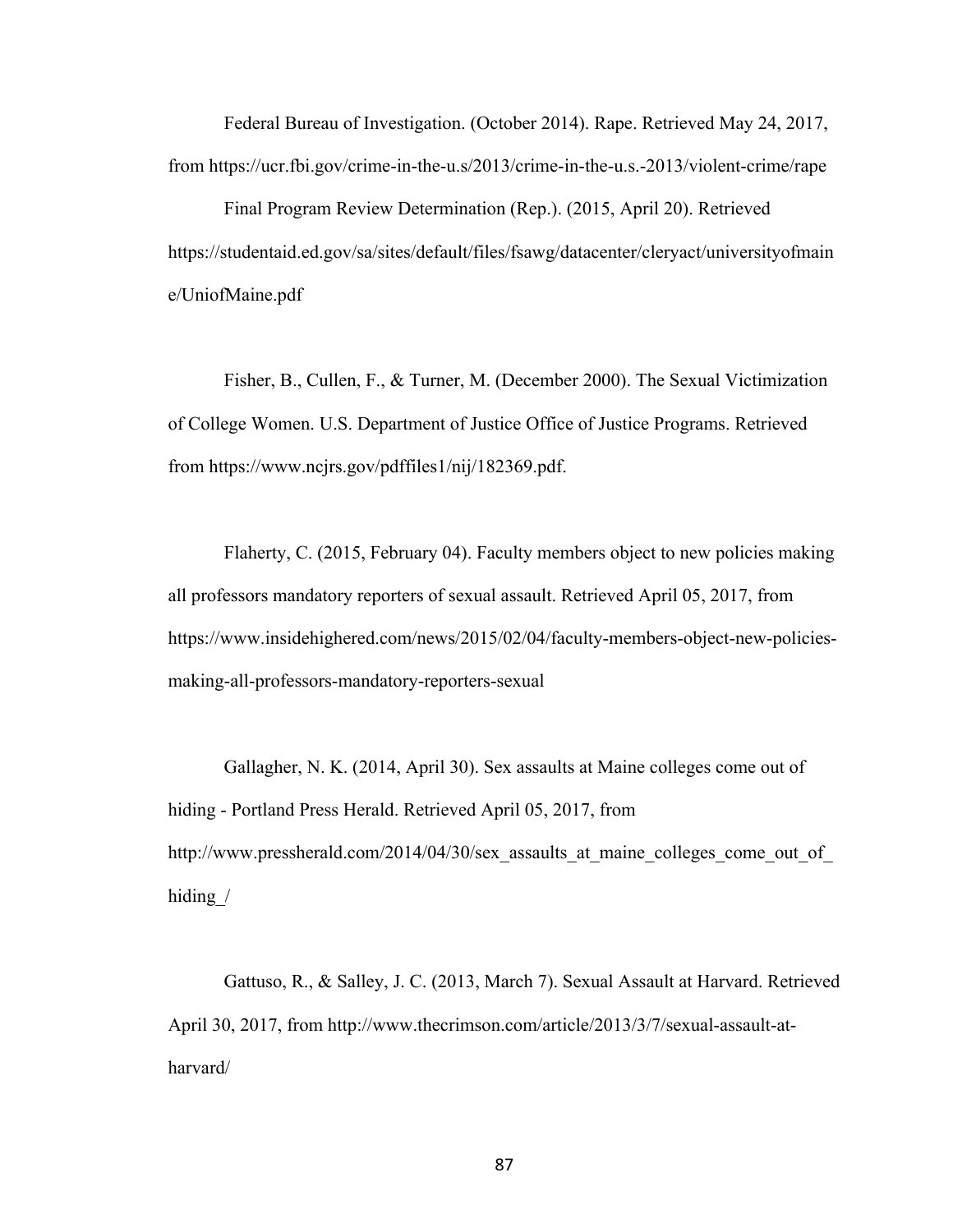Ganim, S., & Black, N. (2015, December 21). An imperfect process: How campuses deal with sexual assault. Retrieved April 21, 2017, from http://www.cnn.com/2015/11/22/us/campus-sexual-assault-tribunals/

Gluckman, N. (2014, August 29). UMS trustees address proposed policy on sex crimes, domestic violence. Retrieved May 24, 2017, from http://bangordailynews.com/2014/08/29/news/state/ums-trustees-address-proposedpolicy-on-sex-crimes-domestic-violence/

GOMES v. UNIVERSITY OF MAINE SYSTEM (United States District Court, D. Maine. April 8, 2005). Retrieved April 7, 2017 from http://www.leagle.com/decision/2005371365FSupp2d6\_1369/GOMES%20v.%20UNIVE RSITY%20OF%20MAINE%20SYSTEM#

Gray, E. (2015, June 11). University of Missouri Considers Banning Women From Frat Parties. Retrieved May 20, 2017, from http://time.com/3918221/fraternityproposal-no-women/

Gray, E. (2014, June 23). Campus sexual assault: why don't victims go to the police? Retrieved April 05, 2017, from http://time.com/2905637/campus-rape-assaultprosecution/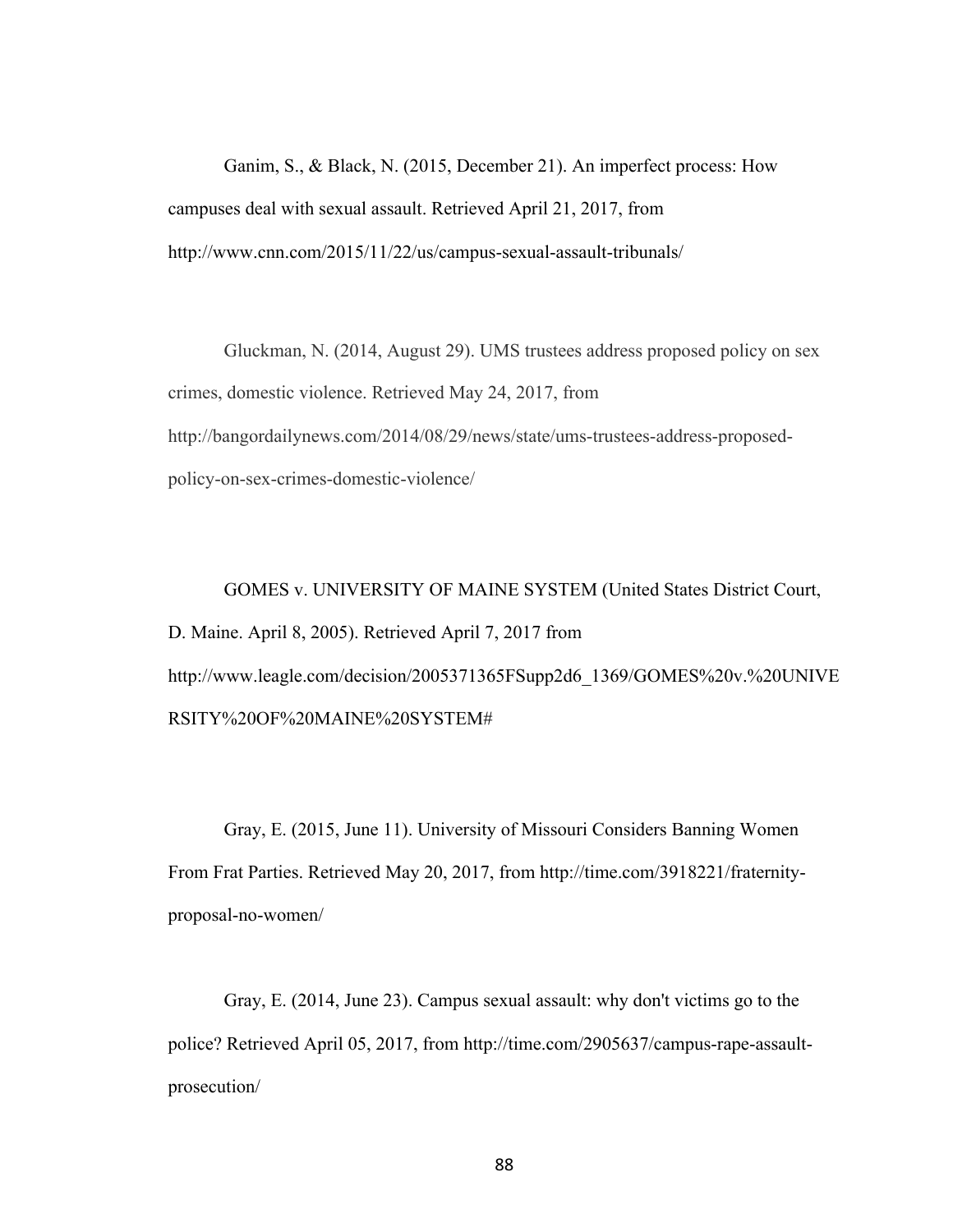Grimsley, K. D. (1996, December 23). Companies Can Sometimes Overreact. Retrieved April 14, 2017, from http://www.washingtonpost.com/wpsrv/national/longterm/gender/harass.htm

Harrison, J. (2015, June 18). Former UMaine student may sue fraternity over alleged sexual assault. Retrieved April 09, 2017, from http://bangordailynews.com/2015/06/18/news/bangor/former-umaine-student-may-suefraternity-over-alleged-sexual-assault/

H.R. S47, 113th Cong., https://www.gpo.gov/fdsys/pkg/BILLS-113s47enr/pdf/BILLS-113s47enr.pdf (2013) (enacted).

Jordan, C. E. (2014). The Safety of Women on College Campuses: Implications of Evolving Paradigms in Postsecondary Education (Rep.). doi: 10.1177/1524838014520635

Jorgensen, Bethany, "From the University of Maine to the University For Maine: Faculty as Leaders and Agents of Change" (2015). Electronic Theses and Dissertations. 2369. http://digitalcommons.library.umaine.edu/etd/2369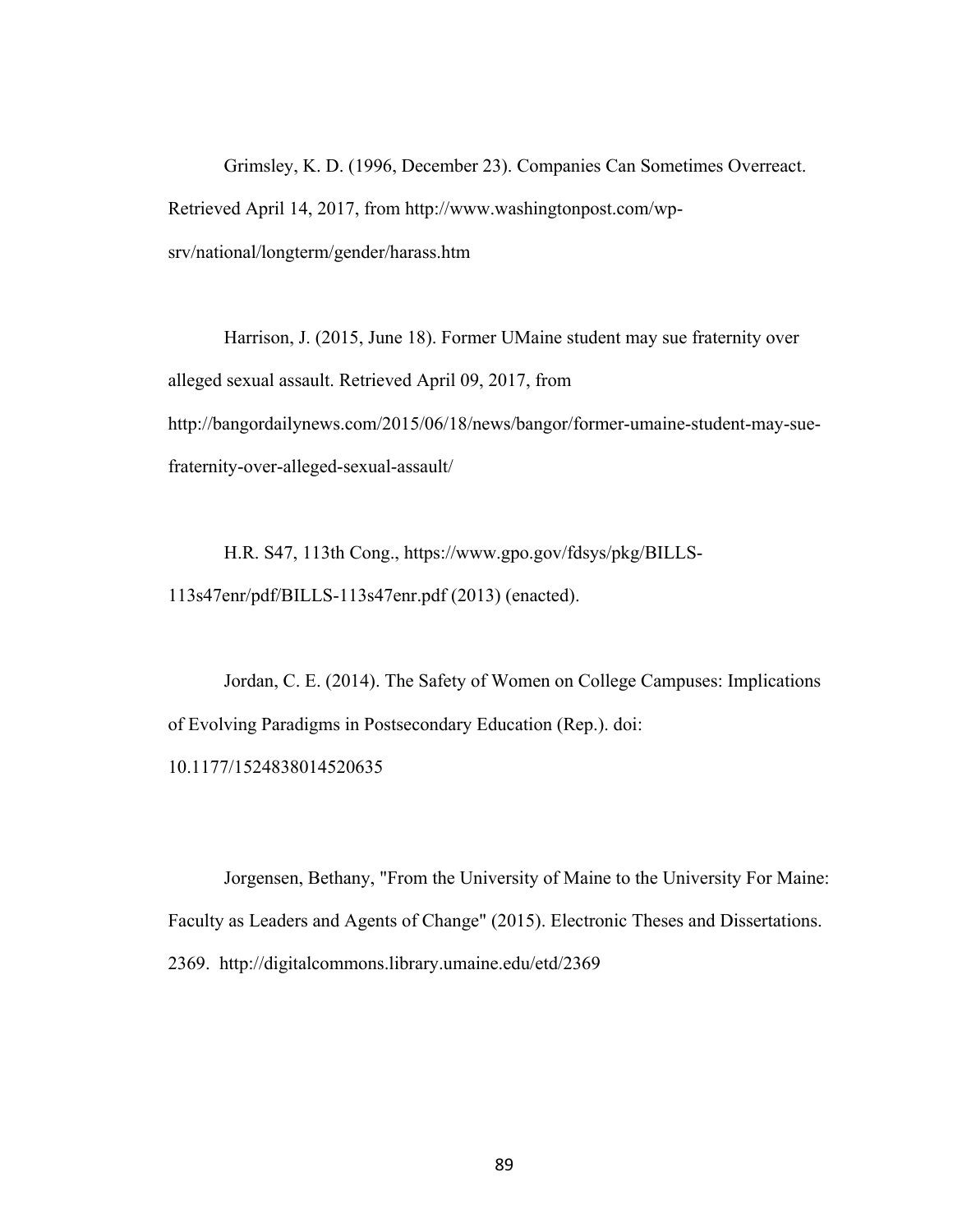Jost, K. (2011, February 4). Crime on Campus. CQ Researcher, Volume 21, Number 5, 97- 120. Retrieved April 9, 2017 from https://www.ncherm.org/documents/CampusCrime2011.pdf

Kamenetz, A. (2014, November 30). The History of Campus Sexual Assault. Retrieved May 08, 2017, from http://www.npr.org/sections/ed/2014/11/30/366348383/the-history-of-campus-sexualassault?utm\_source=facebook.com&utm\_medium=social&utm\_campaign=npr&utm\_ter m=nprnews&utm\_content=2055

Kingkade, T. (2013, May 31). College Sexual Assault Policies Come Under Scrutiny As Students File Complaints. Retrieved April 23, 2017, from http://www.huffingtonpost.com/2013/05/31/college-sexual-assaultpolicies\_n\_3362515.html

Klein, R. (2017, May 22). Personal Communication.

Koenig, S. (2014, December 10). Maine court considers whether assault at fraternity house in Orono could have been foreseen. Retrieved April 09, 2017, from http://bangordailynews.com/2014/12/10/news/bangor/the-institution-of-fraternities-isnot-on-trial-here-maine-court-considers-whether-orono-assault-could-have-beenforeseen/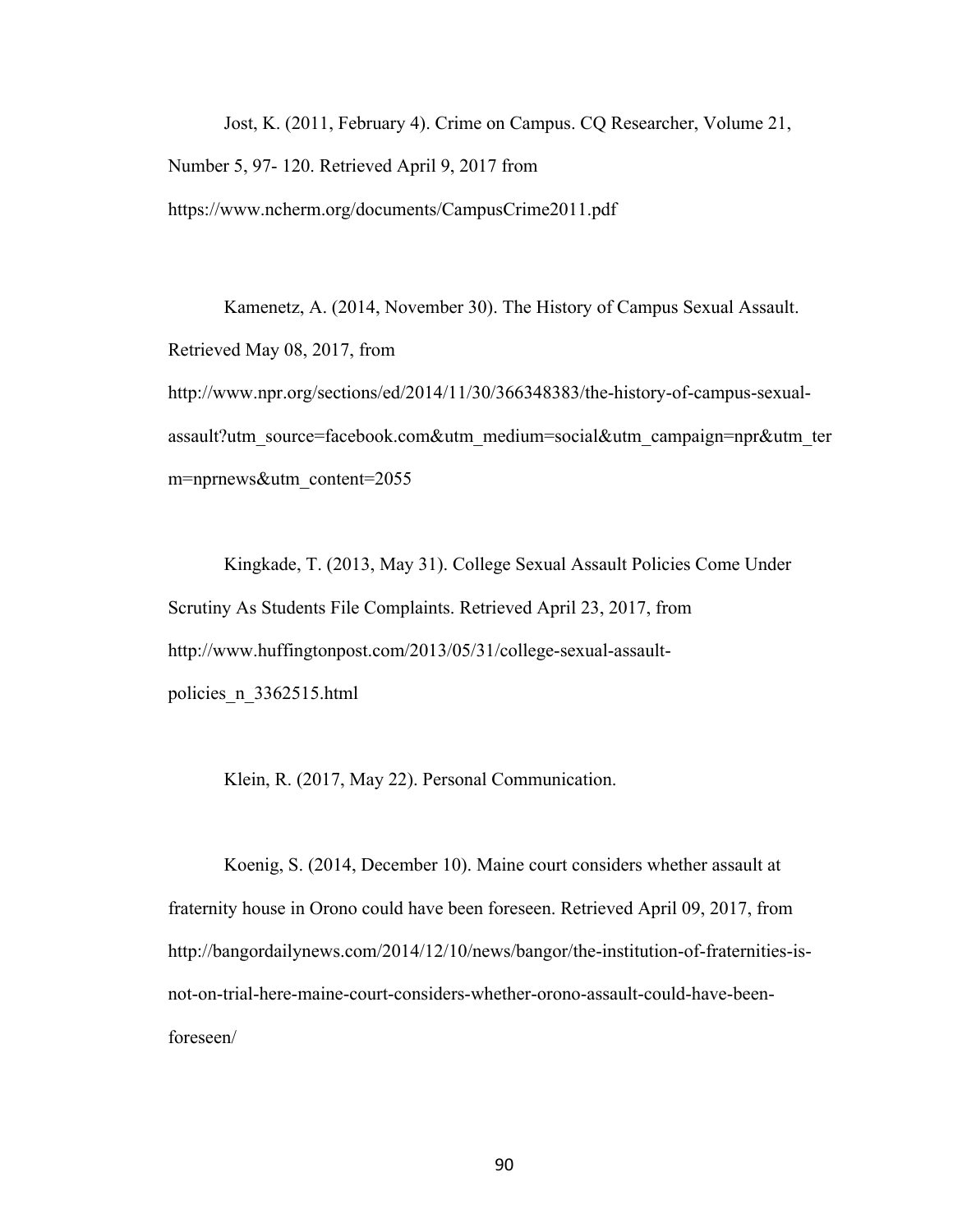Krinjak, J. (2017, February 24). UMaine Fraternity Holds Sleep Out to Combat Sexual Assault. Retrieved April 09, 2017, from http://wabi.tv/2017/02/24/umainefraternity-holds-sleep-out-to-combat-sexual-assault/

Lane, T. C. (2016, March 27). 'The Kesha Issue' sparks conversation about sexual assault at UMaine. Retrieved April 09, 2017, from http://mainecampus.com/2016/03/the-kesha-issue-sparks-conversation-about-sexualassault-at-umaine/

Lisak, D., Gardinier, L., Nicksa, S. C., & Cote, A. M. (2010). False allegations of sexual assault: An analysis of ten years of reported cases. Violence Against Women, 16, 1318-1334. doi:10.1177/1077801210387747 (National Sexual Violence Resource Center 2012, 2013, 2015. All rights reserved.)

Loppnow, D. (2007). Eastern Michigan University Final Program Review Determination (Rep.). Retrieved April 12, 2017, from https://studentaid.ed.gov/sa/sites/default/files/fsawg/datacenter/cleryact/easternmichiganu niversity/EMUFPRD11142007.pdf?utm\_content=&utm\_medium=email&utm\_name=&u tm\_source=govdelivery&utm\_term=

Maine's Public Universities Adopt New Sexual Assault Policy and Training Standard. (2014, November 17). Retrieved April 09, 2017, from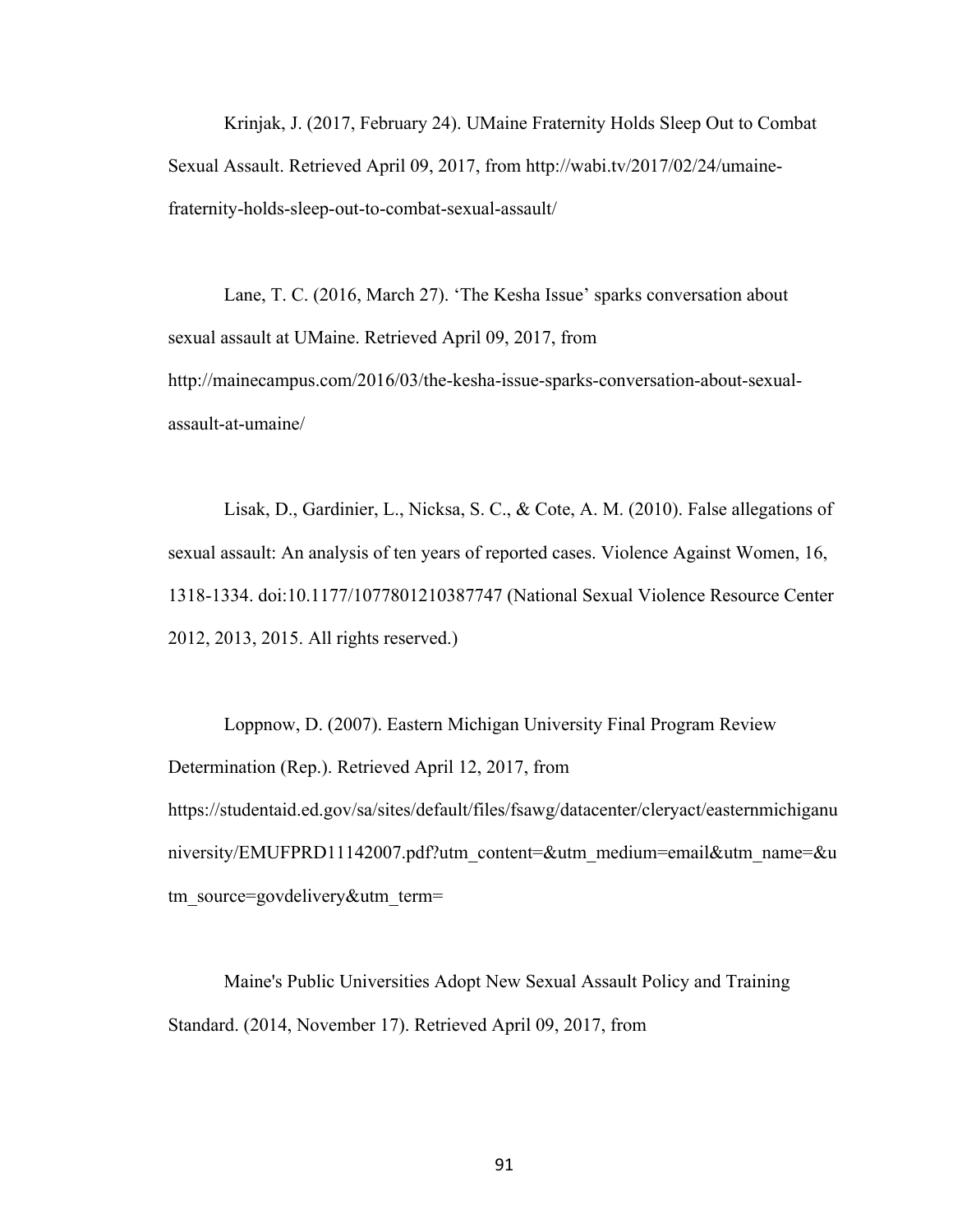http://www.maine.edu/maines-public-universities-adopt-new-sexual-assault-policytraining-standard/

Marshall University. (2017). Rape Culture. Retrieved May 24, 2017, from https://www.marshall.edu/wcenter/sexual-assault/rape-culture/

Martell, S. (2017, April 6). Re: Clery Annual Safety Report [E-mail to the author].

Massachusetts Institute of Technology Survey Results: 2014 Community Attitudes on Sexual Assault (Rep.). (2014, October 27). Retrieved http://web.mit.edu/surveys/health/MIT-CASA-Survey-Summary.pdf

McCrea, N. (2017, March 31). Two years after it closed, women's service center being reconsidered by UMaine. Retrieved April 09, 2017, from https://bangordailynews.com/2017/03/31/news/two-years-after-it-closed-womensservice-center-being-reconsidered-by-umaine/

McNeill, B. (2016, May 31). College students overwhelmingly support mandatory reporting policies for campus sexual assault, VCU professor finds. Retrieved May 24, 2017, from

https://news.vcu.edu/article/College\_students\_overwhelmingly\_support\_mandatory\_repo rting\_policies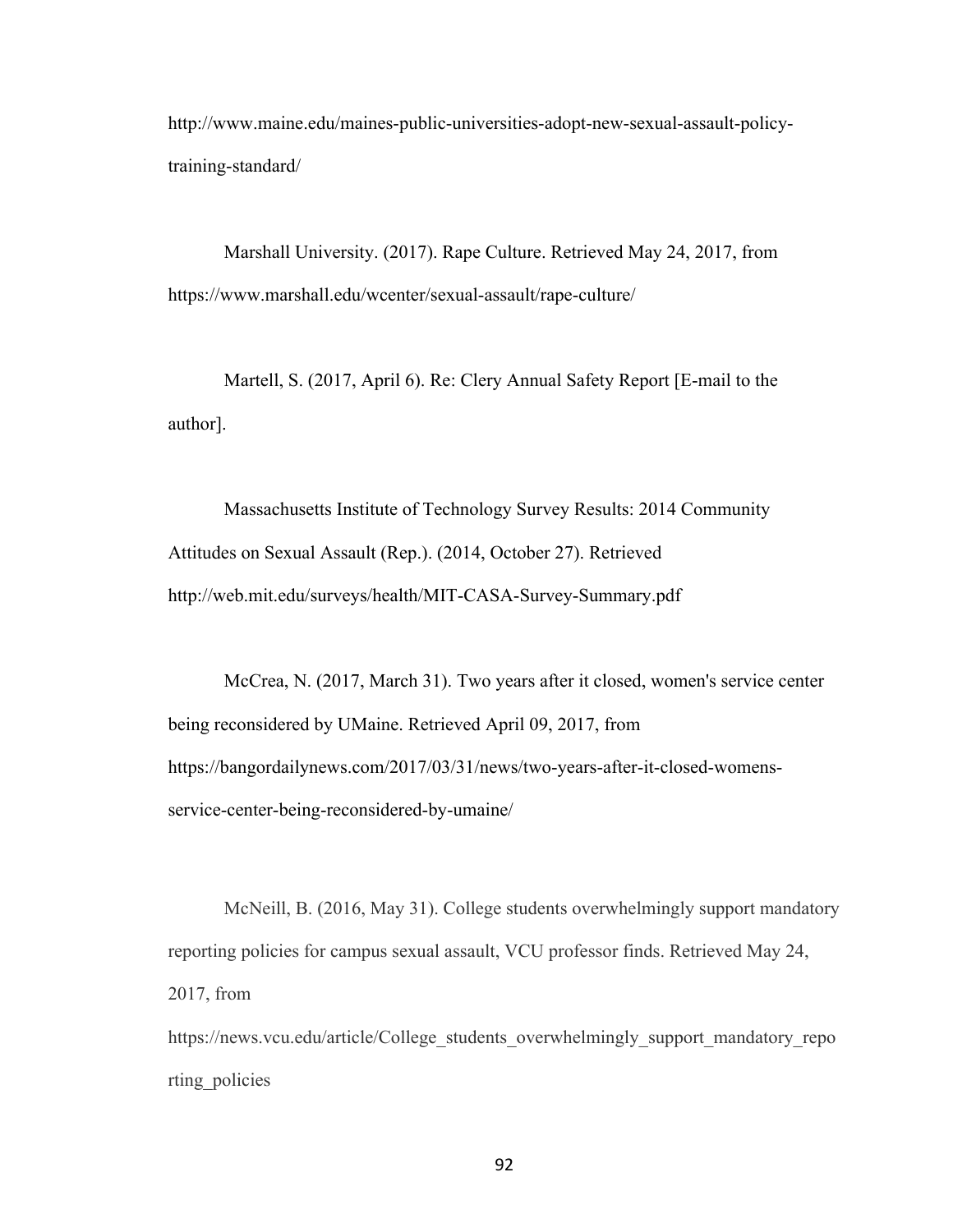Most Victims Know Their Attacker. (n.d.). Retrieved April 09, 2017, from https://www.nij.gov/topics/crime/rape-sexual-violence/campus/Pages/know-attacker.aspx

Mukherjee, S. (2013, April 27). Dartmouth College Threatens To Discipline Students For Protesting Sexual Assault. Retrieved April 06, 2017, from https://thinkprogress.org/dartmouth-college-threatens-to-discipline-students-forprotesting-sexual-assault-9ed9cd726c2f

*Nelson v. University of Maine Sys.,* 923 F.Supp. 275, 282-83 (D.Me. 1996) University of Maine at Machias Reviews. (2017, January 25). Retrieved May 05, 2017, from https://www.niche.com/colleges/university-of-maine-at-machias/reviews/

Nelson, V. (2008, January 12). Crusader for increased campus security after daughter's murder. Retrieved April 12, 2017, from http://articles.latimes.com/2008/jan/12/local/me-clery12

Nelson, E. (2015, September). To comply with new sexual assault prevention requirements, colleges turn to online courses. Retrieved April 12, 2017, from http://www.startribune.com/to-comply-with-new-sexual-assault-prevention-requirementscolleges-turn-to-online-courses/325507781/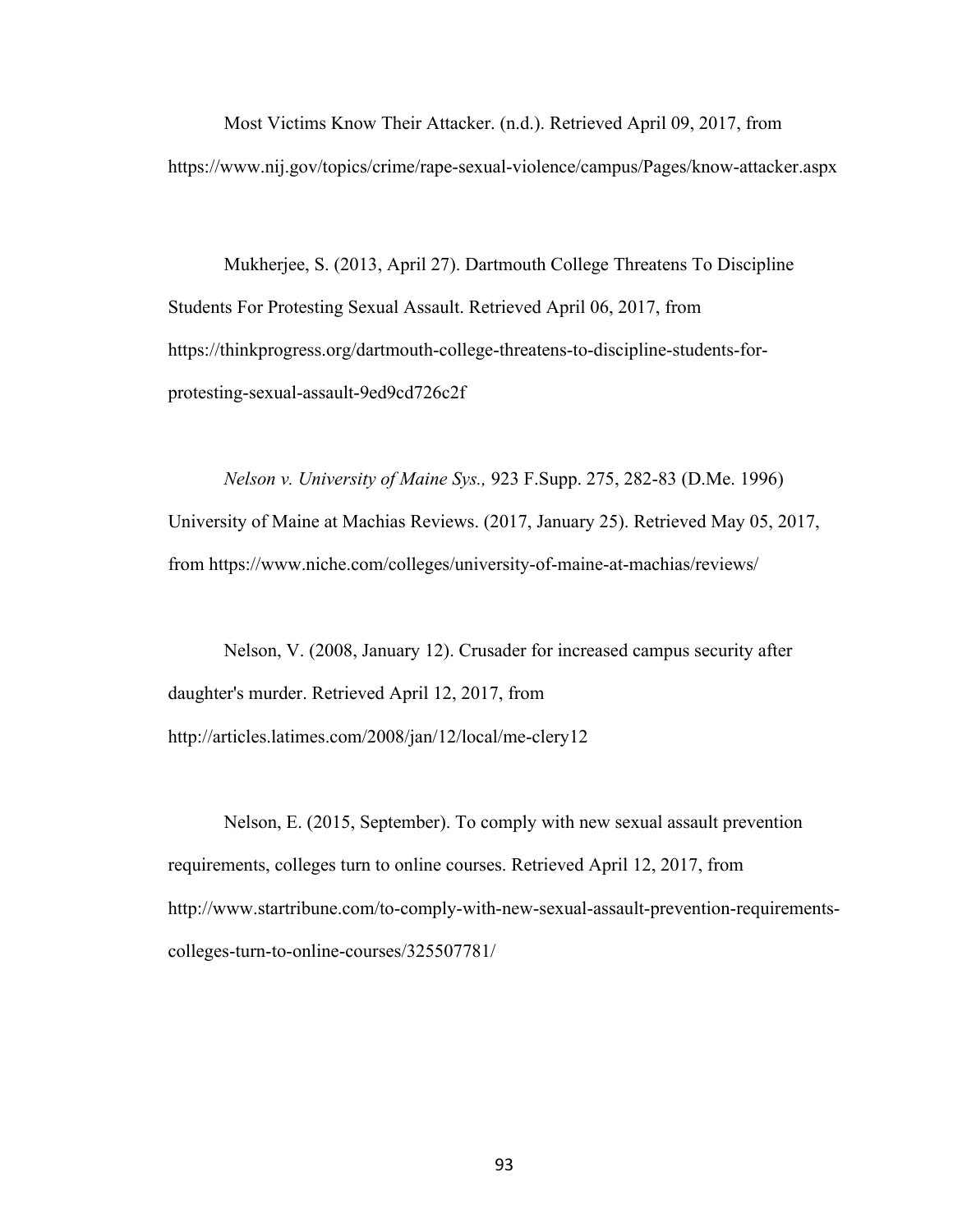New, J. (2016, June 17). Colleges sued by students for negligence turn to 'victim blaming' in defense. Retrieved April 09, 2017, from https://www.insidehighered.com/news/2016/06/17/colleges-sued-students-negligenceturn-victim-blaming-defense

New, J. (2014, October 10). U. of Wisconsin faces criticism over list of safety tips. Retrieved April 09, 2017, from https://www.insidehighered.com/news/2014/10/10/uwisconsin-faces-criticism-over-list-safety-tips

New, J. (2015, July 02). Canceling Clery? Retrieved April 12, 2017, from https://www.insidehighered.com/news/2015/07/02/senator-mccaskill-suggests-removingcampus-crime-disclosure-law

New, J. (2016, November 04). Historic Fine for Penn State. Retrieved April 12, 2017, from https://www.insidehighered.com/news/2016/11/04/education-departmentshistoric-sanction-against-penn-state-clery-violations

New, J. (2016, February 25). Must vs. Should. Retrieved April 12, 2017, from https://www.insidehighered.com/news/2016/02/25/colleges-frustrated-lack-clarificationtitle-ix-guidance

O'Malley, S. (2017, March 27). Student Women's Association wages campaign to reinstate Women's Resource Center. Retrieved April 26, 2017, from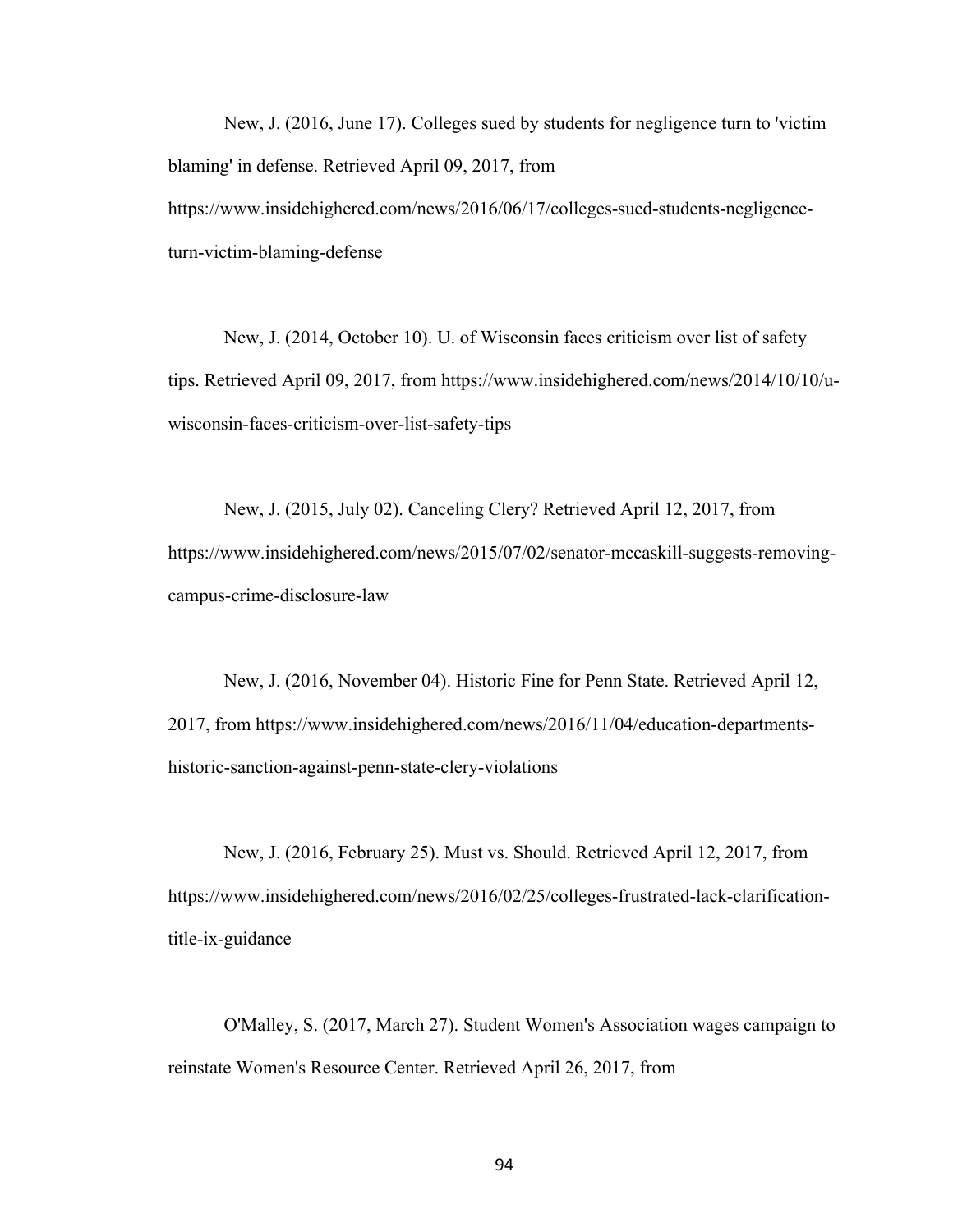http://mainecampus.com/2017/03/student-womens-association-wages-campaign-toreinstate-womens-resource-center/

Olivarius, A. (2011, May 18). Title IX: Taking Yale to Court. Retrieved May 19, 2017, from http://www.thenewjournalatyale.com/2011/04/title-ix-taking-yale-to-court/

Press, A. (1986, April 07). Lehigh Student Held in Rape, Slaying of Coed. Retrieved April 12, 2017, from http://articles.latimes.com/1986-04-07/news/mn-22057 1 lehigh-university

Questions and Answers on Title IX and Sexual Violence (Rep.). (2014). Retrieved April 04, 2017, from UNITED STATES DEPARTMENT OF EDUCATION OFFICE FOR CIVIL RIGHTS website: https://www2.ed.gov/about/offices/list/ocr/docs/qa-201404-title-ix.pdf

Rape and Sexual Assault Victimization Among College-Age Females, 1995–2013 (Rep.). (2014, December). Retrieved April 04, 2017, from U.S. Department of Justice Office of Justice Programs Bureau of Justice Statistics website: https://www.bjs.gov/content/pub/pdf/rsavcaf9513.pdf

Redden, M. (2016, April 27). Oklahoma court: oral sex is not rape if victim is unconscious from drinking. Retrieved April 09, 2017, from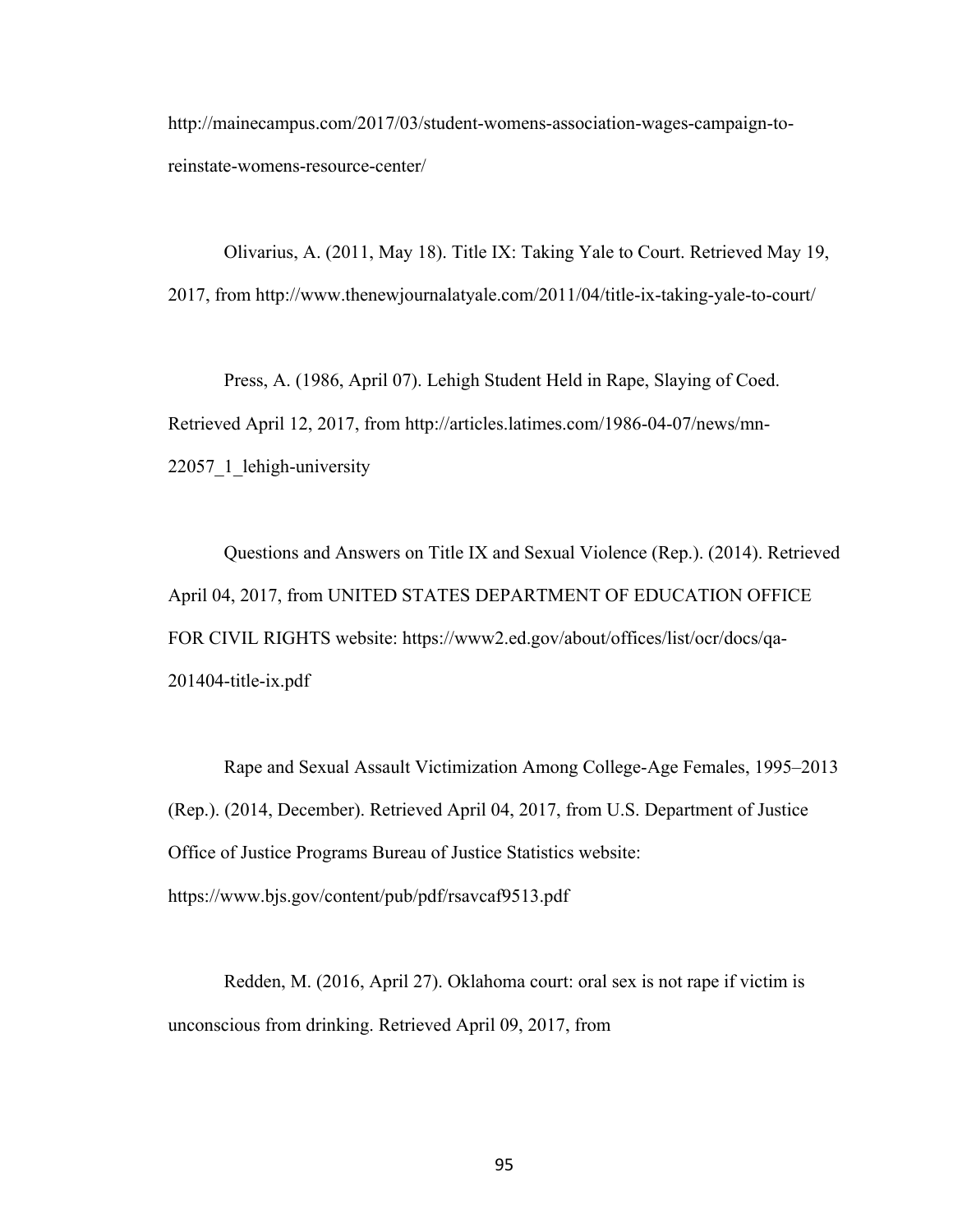https://www.theguardian.com/society/2016/apr/27/oral-sex-rape-ruling-tulsa-oklahomaalcohol-consent

Resolution Agreement: Michigan State University (Rep.). (2015, September 01). Retrieved April 12, 2017, from Michigan State University website: http://cabs.msu.edu/\_files/documents/ocr-annotated-backgrounder.pdf

Resource Center: Campus Accountability & Safety Act (S. 590). (n.d.). Retrieved May 05, 2017, from https://www.gillibrand.senate.gov/campus-sexual-assault

Rhoda, E. (2014, June 27). Does UMaine hold students accountable for sexual assaults on campus? Retrieved April 05, 2017, from http://arguably.bangordailynews.com/2014/06/27/people/do-punishments-for-sexualassaults-on-college-campuses-hold-students-accountable-improve-safety/

Ripley, J. (1995, Mar 10). Defense continues to attack character of former professor. Bangor Daily News Retrieved from http://www.library.umaine.edu/auth/EZProxy/test/authej.asp?url=http://search.proquest.c om/docview/413763756?accountid=14583

Sable, M. R., Danis, F., Mauzy, D. L., & Gallagher, S. K. (2006). Barriers to reporting sexual assault for women and men: Perspectives of college students. *Journal of American College Health, 55*(3), 157-162. Retrieved from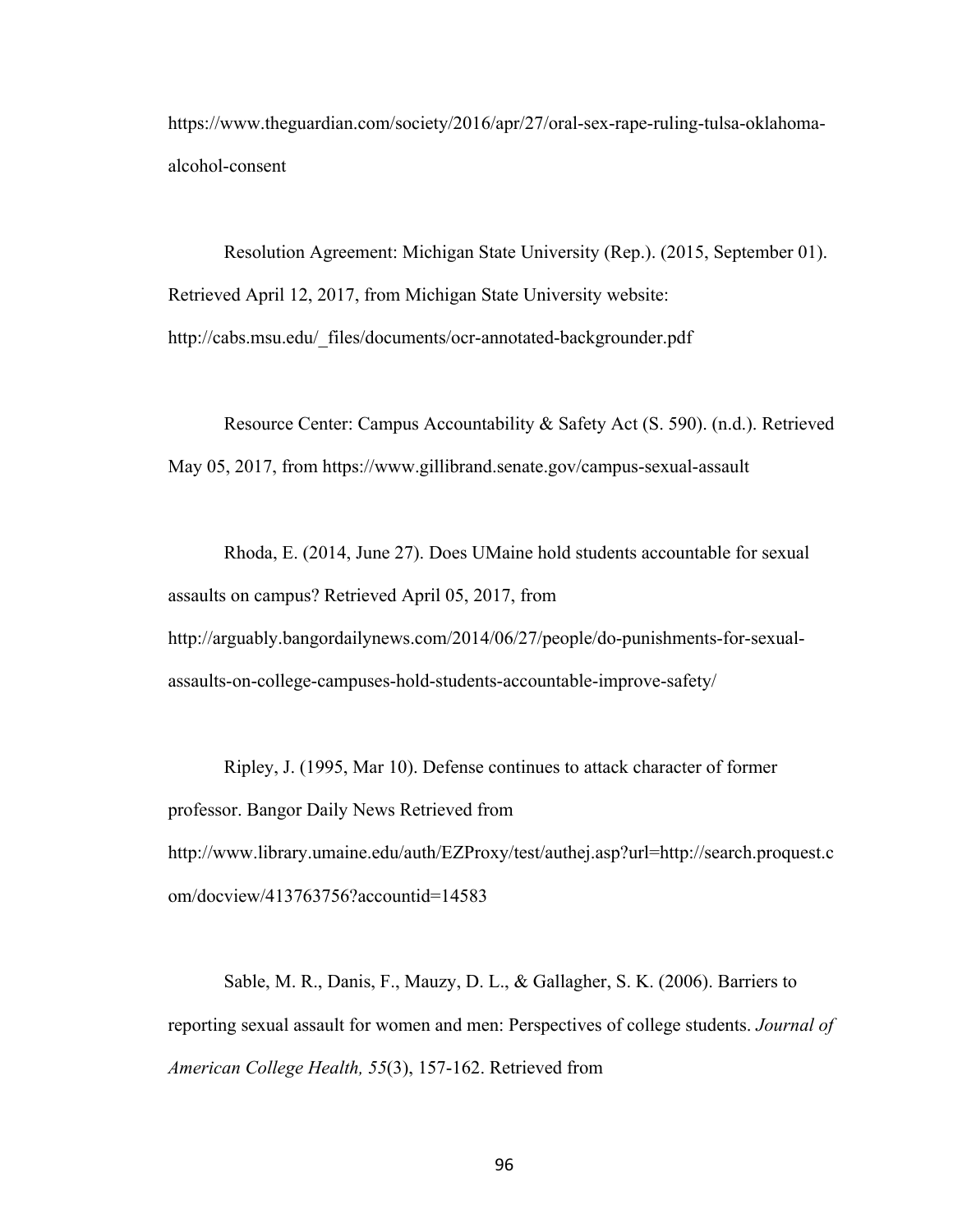http://www.library.umaine.edu/auth/EZProxy/test/authej.asp?url=http://search.proquest.c om.prxy4.ursus.maine.edu/docview/57150510?accountid=14583

Salyer, K. (2016, June 09). Brock Turner Is Technically Not a 'Rapist' Retrieved April 12, 2017, from http://time.com/4362949/stanford-sexual-assault-not-rape/

Schow, A. (2014, November 19). University of Maine latest college to adopt 'yes means yes' consent policy. Retrieved April 09, 2017, from http://www.washingtonexaminer.com/university-of-maine-latest-college-to-adopt-yesmeans-yes-consent-policy/article/2556377

Sex Crimes: Definitions and Penalties Maine. (n.d.). Retrieved April 09, 2017, from https://apps.rainn.org/policy/policy-crime-definitions.cfm?state=Maine&group=3

Sex Crimes: Definitions and Penalties: California. (n.d.). Retrieved April 12, 2017, from https://apps.rainn.org/policy/policy-crimedefinitions.cfm?state=California&group=3

Sexual Assault Prevention Training - Student Employment - University of Maine. (n.d.). Retrieved April 26, 2017, from https://umaine.edu/studemp/trainings/new-studentemployee-training/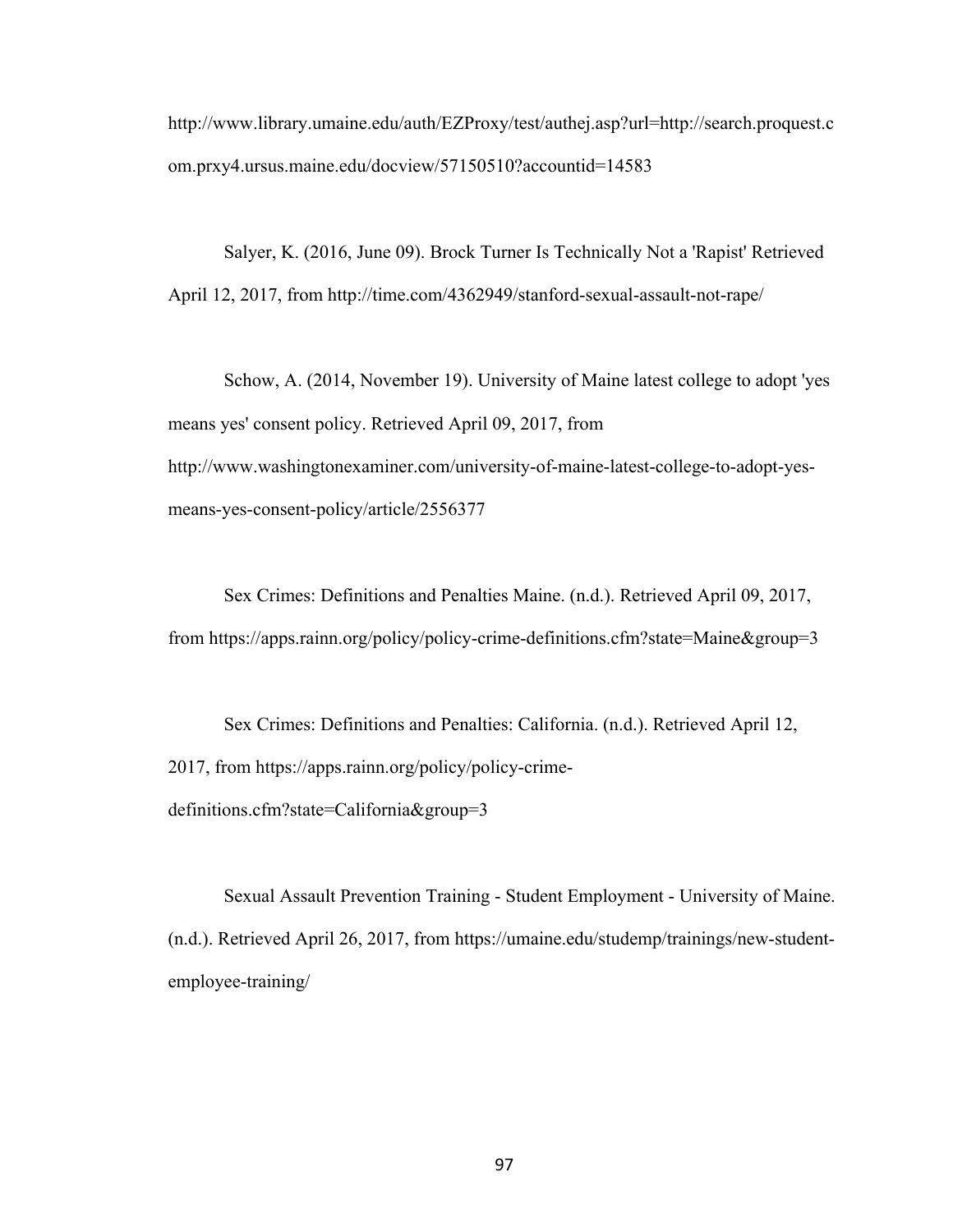Simon, A.(2003-11-10). Alexander v. Yale University An Informal History. In Directions in Sexual Harassment Law. : Yale University Press. Retrieved 19 May. 2017, from

http://yale.universitypressscholarship.com/view/10.12987/yale/9780300098006.001.0001 /upso-9780300098006-chapter-4.

Smith, T. (2014, September 03). Some Accused Of Sexual Assault On Campus Say System Works Against Them. Retrieved April 09, 2017, from http://www.npr.org/2014/09/03/345312997/some-accused-of-campus-assault-say-thesystem-works-against-them

Spahr, B. (2013, November 12). November 12, 2013. Retrieved April 12, 2017, from http://www.ballardspahr.com/alertspublications/legalalerts/2013-11-12-usdepartment-of-education-imposes-\$275000-fine-for-clery-act-violations.aspx

Special Collections, Raymond H. Fogler Library, University of Maine, "Women's Resource Center Records (University of Maine), 1950's-2016" (2017). Finding Aids. Number 343. http://digitalcommons.library.umaine.edu/findingaids/343

Staff, C. (2008, June 08). Eastern Michigan University Agrees to Pay Largest Ever Clery Act Fine of \$350,000. Retrieved April 12, 2017, from http://www.campussafetymagazine.com/article/eastern-michigan-university-agrees-topay-largest-ever-clery-act-fine-of-35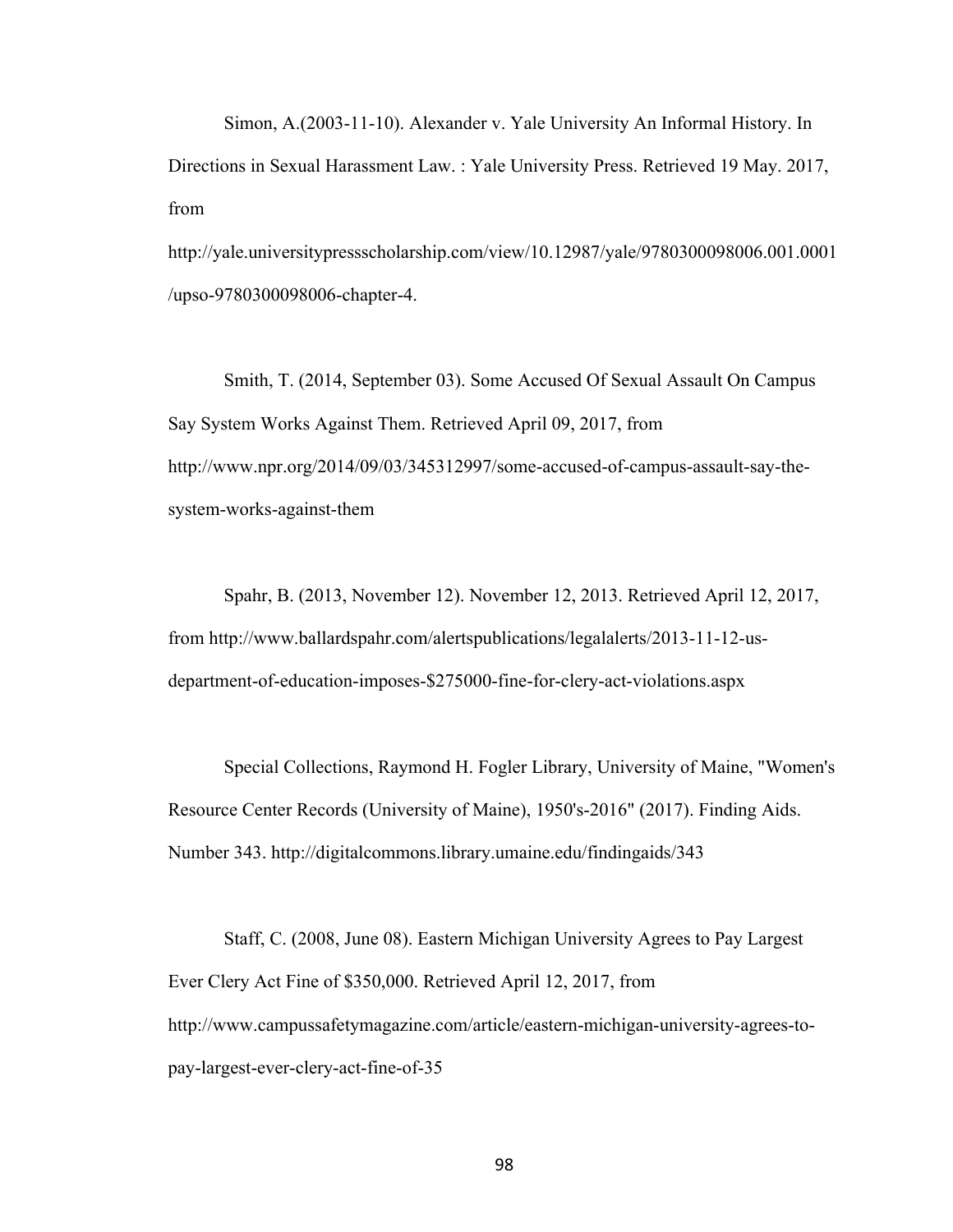Steinhauer, J. (2014, May 01). 55 Colleges Named in Federal Inquiry Into Handling of Sexual Assault Cases. Retrieved April 14, 2017, from https://www.nytimes.com/2014/05/02/us/politics/us-lists-colleges-under-inquiry-oversex-assault-cases.html

Stratford, M. (2014, July 17). Clery Fines: Proposed vs. Actual. Retrieved April 12, 2017, from https://www.insidehighered.com/news/2014/07/17/colleges-often-winreduction-fines-federal-campus-safety-violations

Streng, T. K., & Kamimura, A. (2015). Sexual Assault Prevention and Reporting on College Campuses in the US: A Review of Policies and Recommendations. Journal of Education and Practice ,6(3), 65-71. Retrieved from http://files.eric.ed.gov/fulltext/EJ1083737.pdf

Sullivan, A. (2015). Illegal Procedure? Title IX and Sexual Assault. New England Journal Of Higher Education

Survey Results: 2014 Community Attitudes on Sexual Assault (Rep.). (2014, October 27). Retrieved April 07, 2017, from Massachusetts Institute of Technology website: http://web.mit.edu/surveys/health/MIT-CASA-Survey-Summary.pdf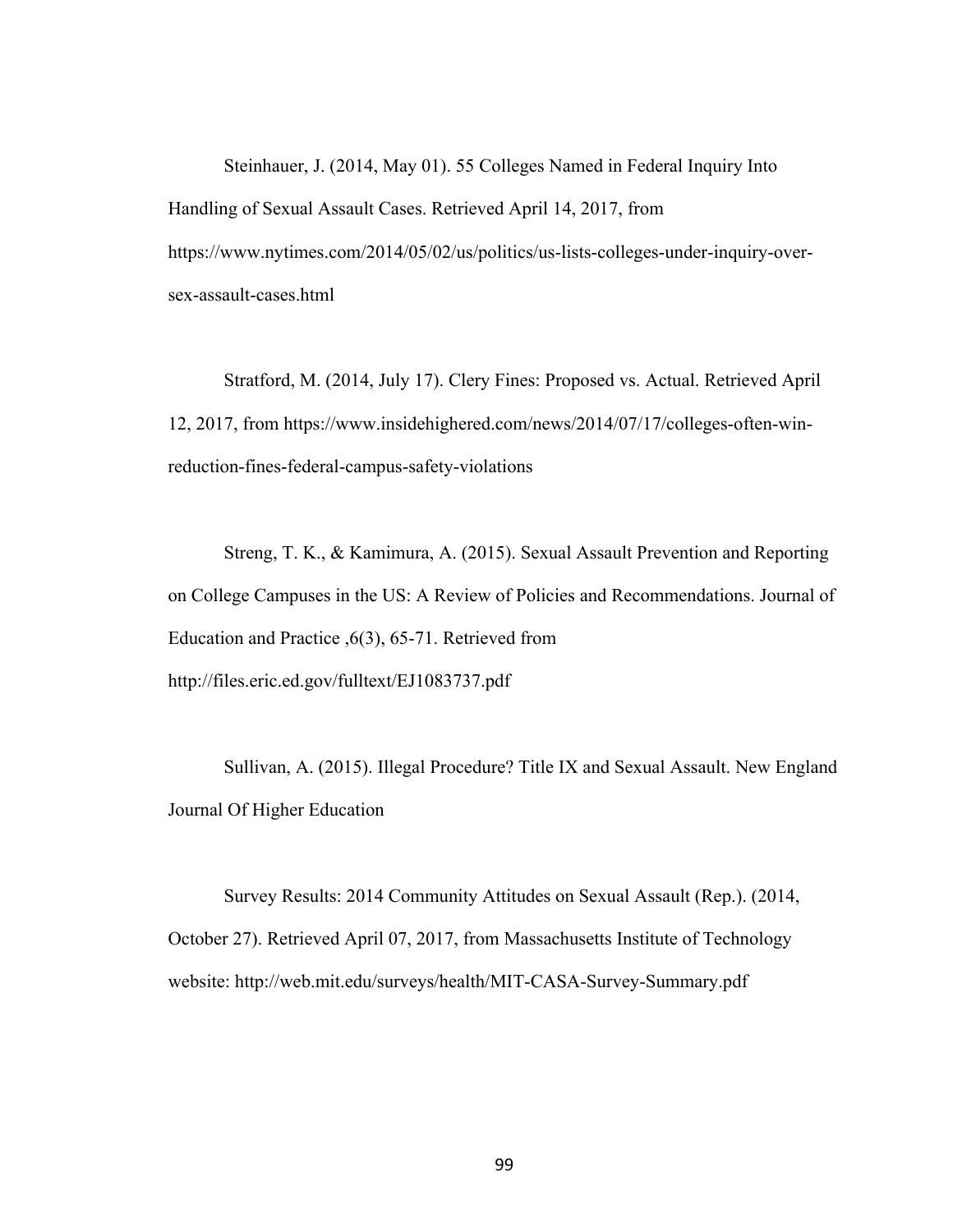Svrluga, S. (2015, July 29). Do students get a fair hearing? An effort to change how colleges handle sexual assaults. Retrieved May 18, 2017, from https://www.washingtonpost.com/news/grade-point/wp/2015/07/29/do-students-get-afair-hearing-an-effort-to-change-how-colleges-handle-sexualassaults/?utm\_term=.64a3566ad6e2

The University of California. (2014). What is campus climate? Why does it matter? (2014). Retrieved May 24, 2017, from http://campusclimate.ucop.edu/what-iscampus-climate/

The University of Maine - Office of Sexual Assault & Violence Prevention - Events. (n.d.). Retrieved April 26, 2017, from http://umaine.edu/OSAVP/events\_rev/

The University of Maine - Office of Sexual Assault & Violence Prevention - SARVP Committee. (n.d.). Retrieved April 26, 2017, from http://umaine.edu/OSAVP/sarvp-committee/

The University of Maine - Office of Sexual Assault & Violence Prevention - Sexual Assault, Harassment, & Student Conduct Code Policy. (n.d.). Retrieved April 09, 2017, from http://umaine.edu/OSAVP/policy/

THE UNIVERSITY OF MAINE ANNUAL SECURITY AND FIRE SAFETY REPORT (Rep.). (2016, September 06). Retrieved April 04, 2017, from The University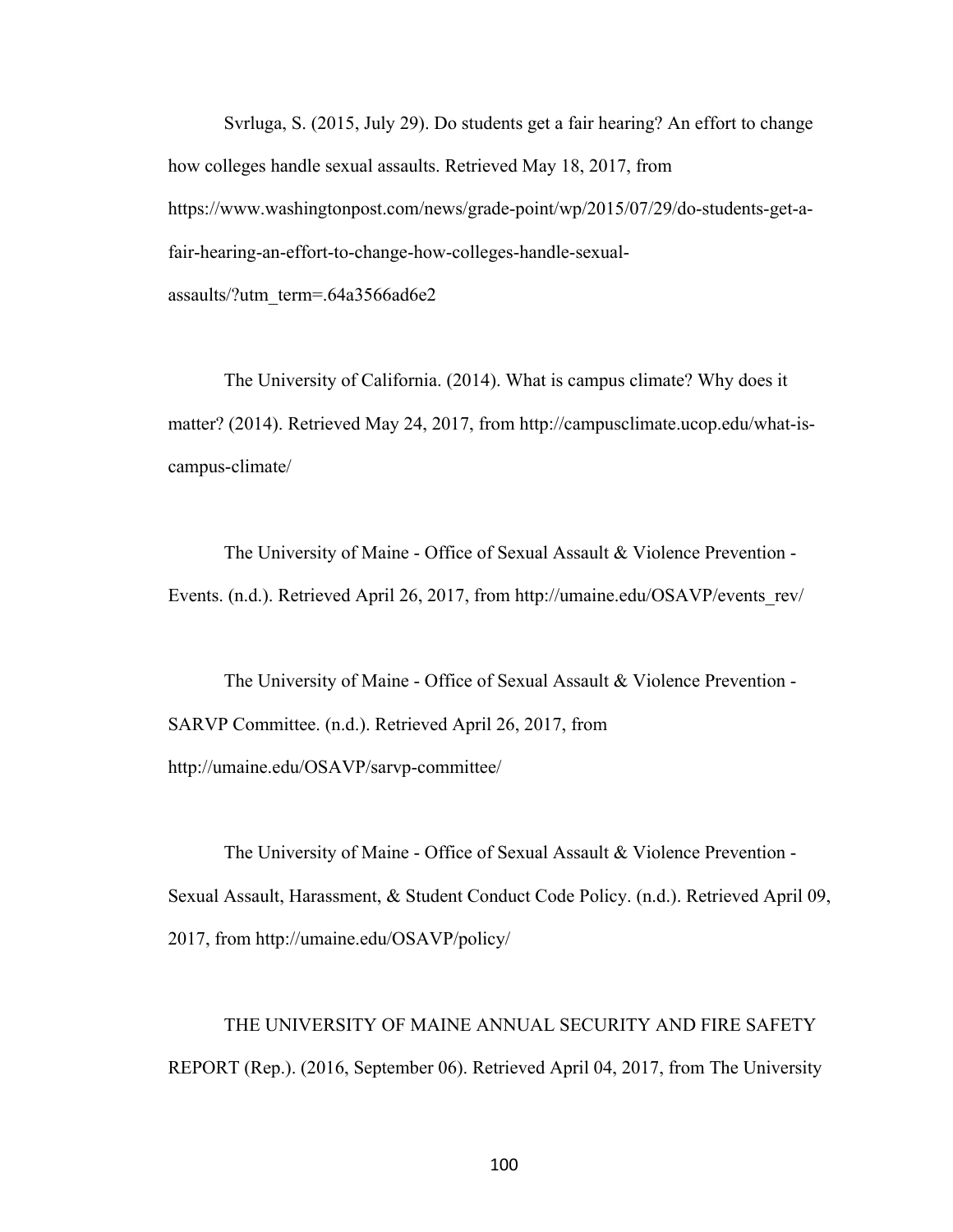of Maine website: https://umaine.edu/police/wp-content/uploads/sites/171/2016/11/The-University-of-Maine-Annual-Security-and-Fire-Safety-Report-version-2-CY-2015.pdf

The University of Maine. (2015). [Brochure]. Author. Retrieved April 04, 2017, from http://umaine.edu/OSAVP/files/2010/02/Brochure-2015.pdf

Tracy, M., & Barry, D. (2017, March 09). The Rise, Then Shame, of Baylor Nation. Retrieved May 21, 2017, from

https://www.nytimes.com/2017/03/09/sports/baylor-football-sexual-assault.html? r=0

"Two professors at the University of Maine at Machias, Edwin M. Jessiman and Rich" (1993). *Maine News Index – Portland Press Herald*. 3425. http://digitalcommons.portlandlibrary.com/news\_pph/3425

UMass Amherst Launches Second Phase of UMatter at UMass Initiative to Build Community, Prevent Sexual Assault. (2014, January 22). Retrieved April 26, 2017, from https://www.umass.edu/newsoffice/article/umass-amherst-launches-second-phase

United States Department of Education, Office for Civil Rights, Region I. (2014, December 30). Complaint No. 01-11-2002 [Press release]. Retrieved April 12, 2017, from https://www2.ed.gov/documents/press-releases/harvard-law-letter.pdf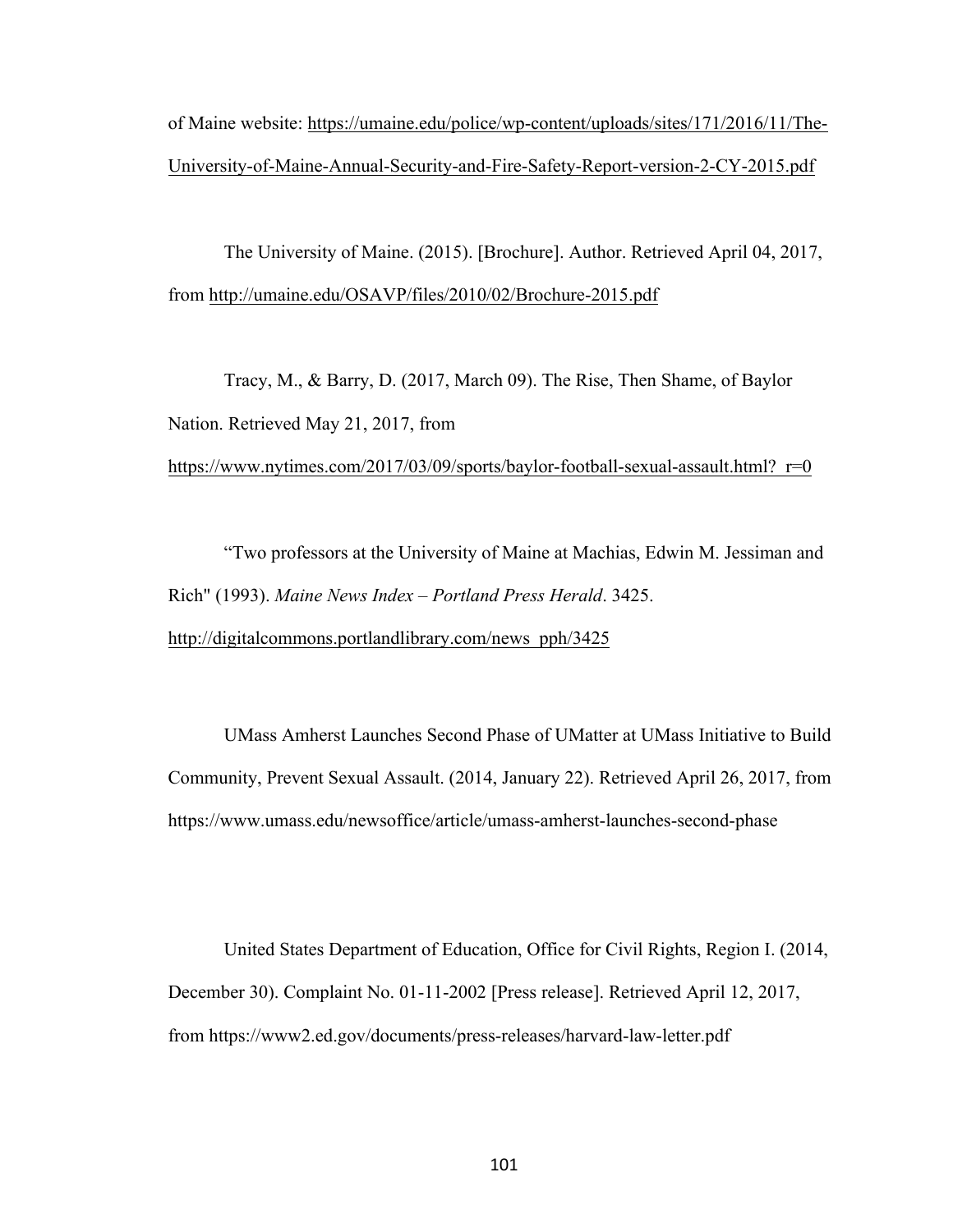United States Department of Education Releases List of Higher Education Institutions with Open Title IX Sexual Violence Investigations. (2014, May 01). Retrieved April 14, 2017, from https://www.ed.gov/news/press-releases/us-departmenteducation-releases-list-higher-education-institutions-open-title-i

United States Department of Education. (2016, November 03). U.S. Department of Education Levies Historic Fine Against Penn State Over Handling of Sexual Misconduct Incidents. Retrieved April 12, 2017, from http://content.govdelivery.com/accounts/USED/bulletins/16ff1a3

United States Legal. (2016). USLegal. Retrieved May 24, 2017, from https://definitions.uslegal.com/v/victim-blaming/

University of Maine Board of Trustees (2014, August 29). UNIVERSITY OF MAINE SYSTEM Board of Trustees Meeting. Retrieved April 04, 2017, from University of Maine System website: http://staticweb.maine.edu/wp-content/uploads/2013/06/jointsession-between-ASA-HR-August-29-2014-minutes.pdf?565a1d

University of Maine System Policy and Procedures (Rep.). (2014, July 23). Retrieved April 04, 2017, from University of Maine website: http://www.maine.edu/wpcontent/uploads/2014/02/Tab-10.1-Sex-Discrim-Assault-Harassment-Policy-Procedures.pdf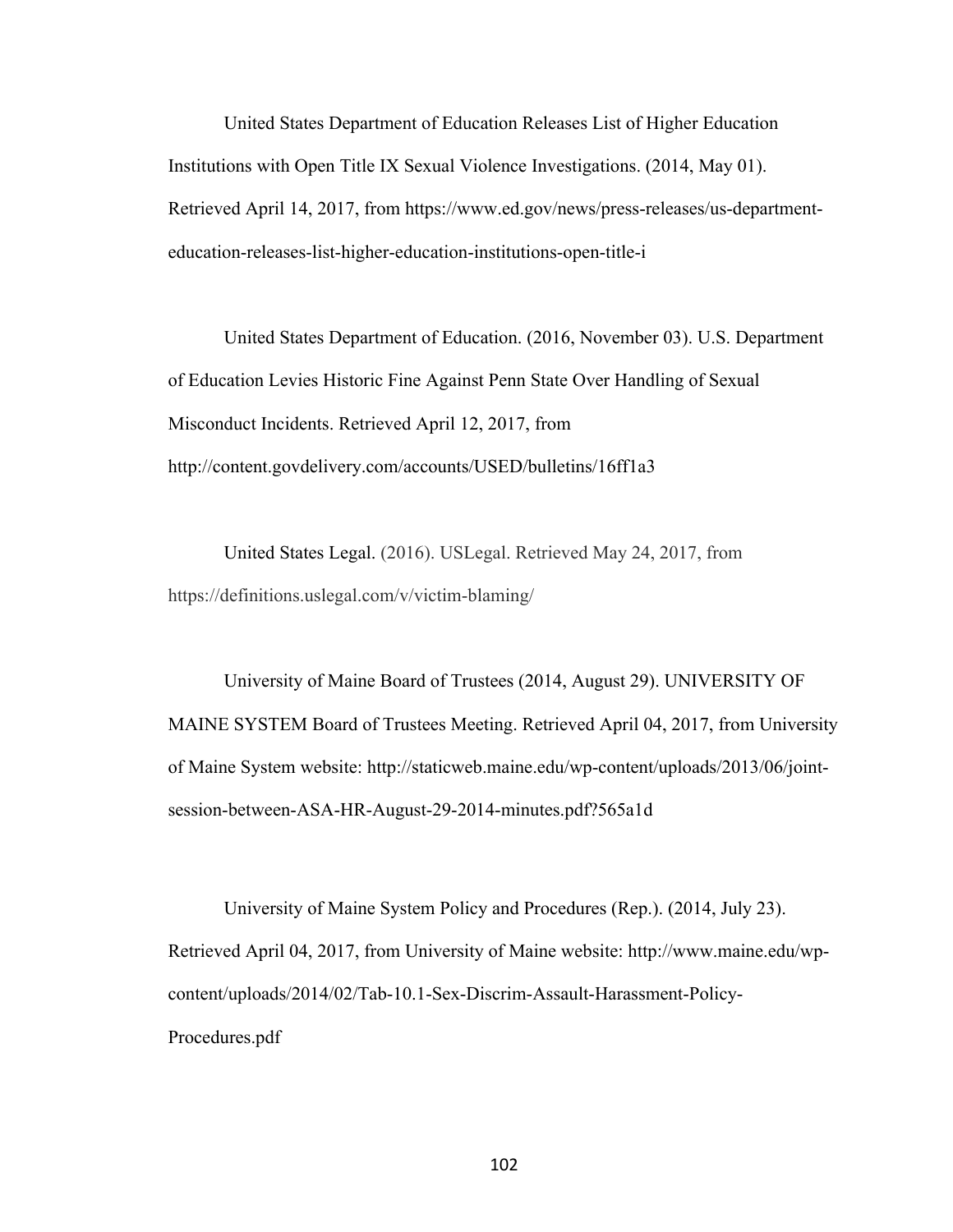University of Maine, "The University of Maine Self Study Report 2009" (2009). General University of Maine Publications. Paper 129. http://digitalcommons.library.umaine.edu/univ\_publications/129

University of Maine System Policy and Procedures (Rep.). (2014, November 09). Retrieved April 04, 2017, from University of Maine website: http://staticweb.maine.edu/wp-content/uploads/2014/02/Tab-19.2-REVISED-Sex-Assault-Harassment-Policy-Procedures-CLEAN-COPY-1.pdf?565a1d

U.S. Senator Claire McCaskill (Rep.). (n.d.). Retrieved from https://www.mccaskill.senate.gov/imo/media/doc/CampusAccountabilityAndSafetyAct.p df

Uteuova, A. (2017, February 14). Former director explains importance of defunct Women's Resource Center. Retrieved April 18, 2017, from http://mainecampus.com/2016/10/former-director-explains-importance-of-defunctwomens-resource-center/

Veitch, J. (2012, December 2). Response to OSAC Demands. Retrieved April 09, 2017, from http://www.oxy.edu/presidents-office/response-osac-demands

Women's Resource Center. In https://www.facebook.com/pg/University-of-Maine-Womens-Resource-Center-306602762089/about/?ref=page\_internal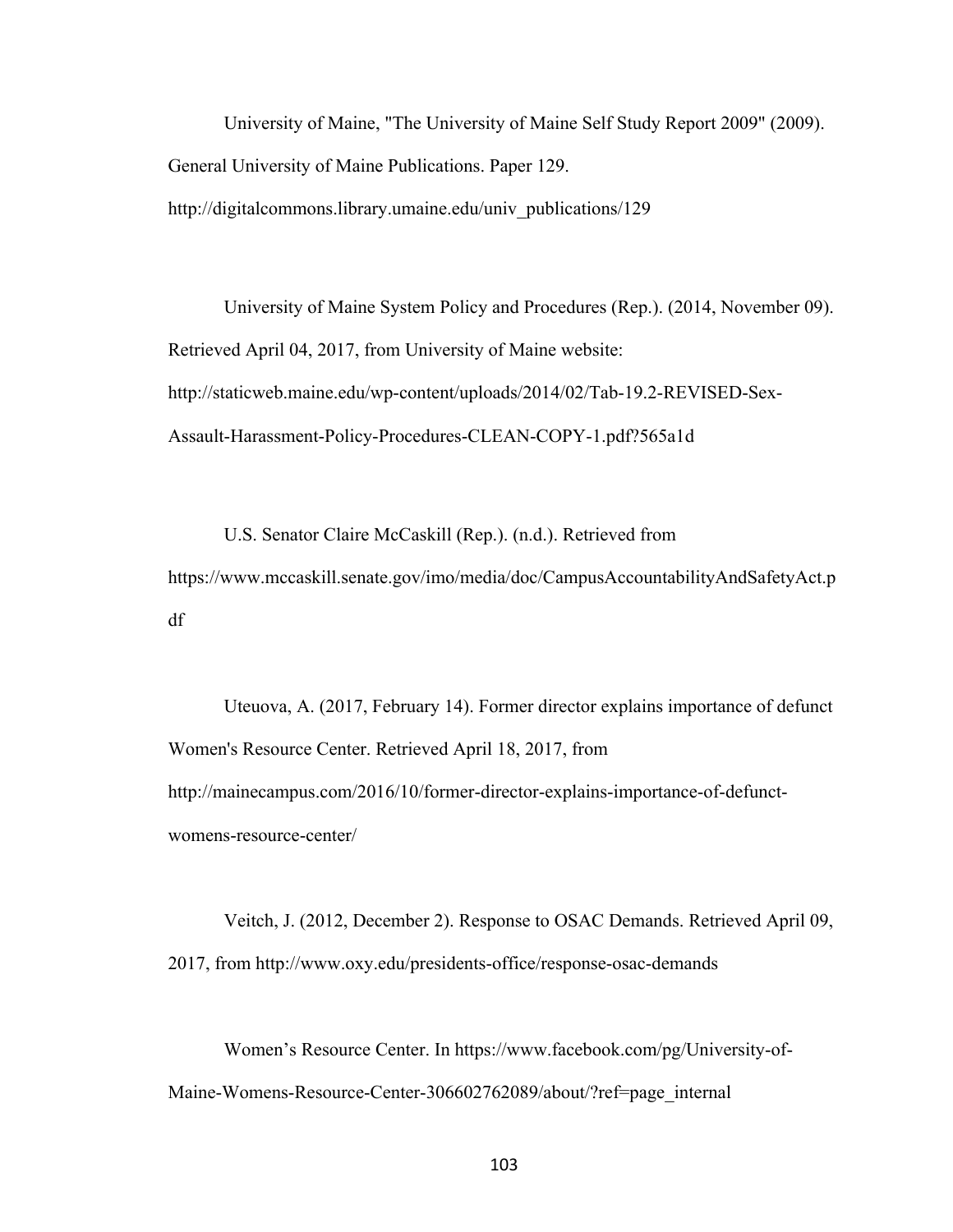Zhou, A. (2016, October 7). Clery Act data shows decline in violations. Retrieved April 12, 2017, from http://www.thedartmouth.com/article/2016/10/clery-act-data-showsdecline-in-violations

Roberts, S. (2002, October 19). Sports of The Times; Woman's Word and Two Athletes' Honor Are at Odds. Retrieved April 14, 2017, from http://www.nytimes.com/2002/10/20/sports/sports-of-the-times-woman-s-word-and-twoathletes-honor-are-at-odds.html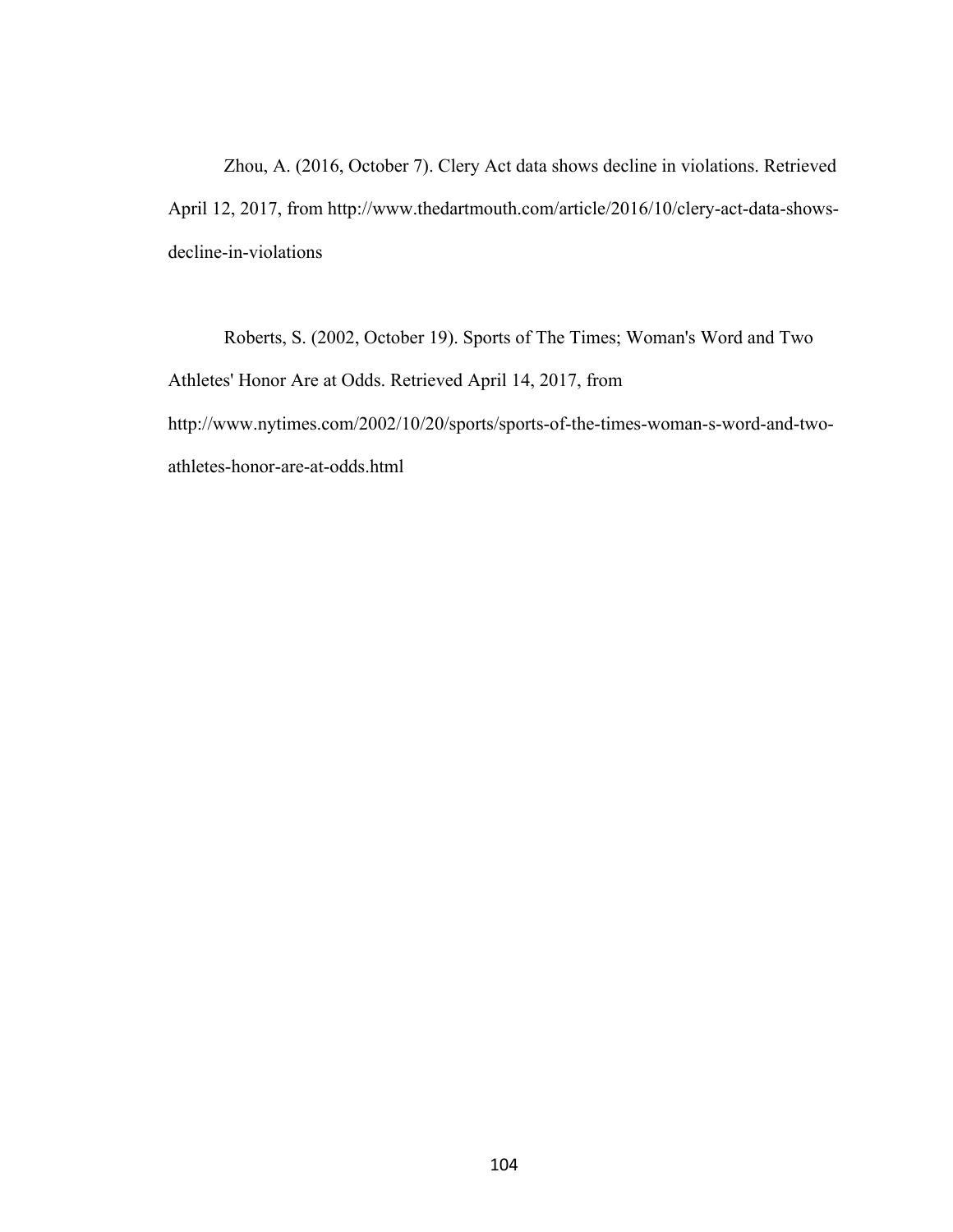## **Appendix**

## **Definition of Terms**

**Sexual Assault:** "...An offense that meets the definition of rape, fondling, incest, or statutory rape. Rape is the penetration, no matter how slight, of the vagina or anus with any body part or object, or oral penetration by a sex organ of another person, without the consent of the victim" (The University of Maine - Office of Sexual Assault & Violence Prevention - Sexual Assault, Harassment, & Student Conduct Code Policy, n.d.).

**Sexual Harassment**: Including "...unwelcome sexual advances, requests for sexual favors, and other verbal or physical conduct of a sexual nature, including sexual assault and sexual violence" (The University of Maine - Office of Sexual Assault  $\&$ Violence Prevention - Sexual Assault, Harassment, & Student Conduct Code Policy, n.d.).

**Rape Culture: "**...An environment in which rape is prevalent and in which sexual violence against women is normalized and excused in the media and popular culture" (Marshall University, 2017).

**Campus Climate:** "...The current attitudes, behaviors and standards of faculty, staff, administrators and students concerning the level of respect for individual needs, abilities and potential" (University of California, 2014).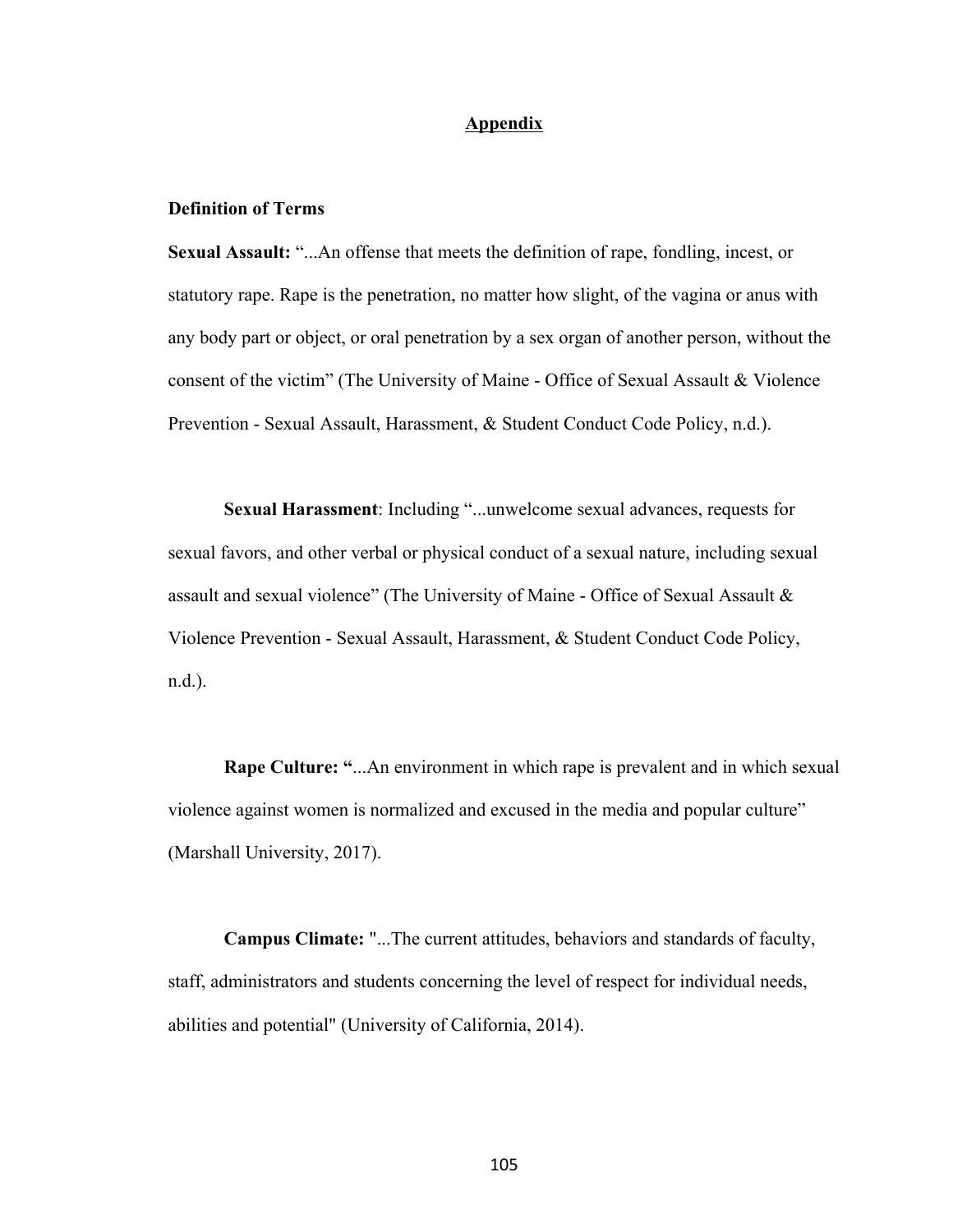**Victimization:** A victim is a person who suffers direct or threatened physical, emotional or financial harm as a result of an act by someone else, which is a crime. "Types of victimization can includerape, sexual harassment, stalking, theft, and dating violence" (University of the Pacific, 2017).

**Rape:** A crime that involves **"**...Any sexual penetration of the victim's vagina, mouth, or rectum without consent of the victim. Rape involves penetration with (a) the use of force/fear or the threat of force/fear; or (b) with a person who is otherwise incapable of giving consent, including situations where the individual is under the influence of alcohol or drugs and this condition was or should have reasonably been known to the accused" (Federal Bureau of Investigation, 2014).

**Dating/Relationship/Domestic Violence:** Violence that is considered "...emotional, verbal, physical and/or sexual abuse by an intimate partner, family members or parties in a dating relationship" (University of the Pacific, 2017).

**Consent:** "Consent is agreement to engage in sexual contact. Consent must be informed, freely and actively given, and consist of a mutually agreeable and understandable exchange of words or actions. Consent is clear, knowing and voluntary. Consent is active, not passive. Consent may be withdrawn at any time. Silence, in and of itself, cannot be interpreted as consent" (The University of Maine - Office of Sexual Assault & Violence Prevention - Sexual Assault, Harassment, & Student Conduct Code Policy, n.d.).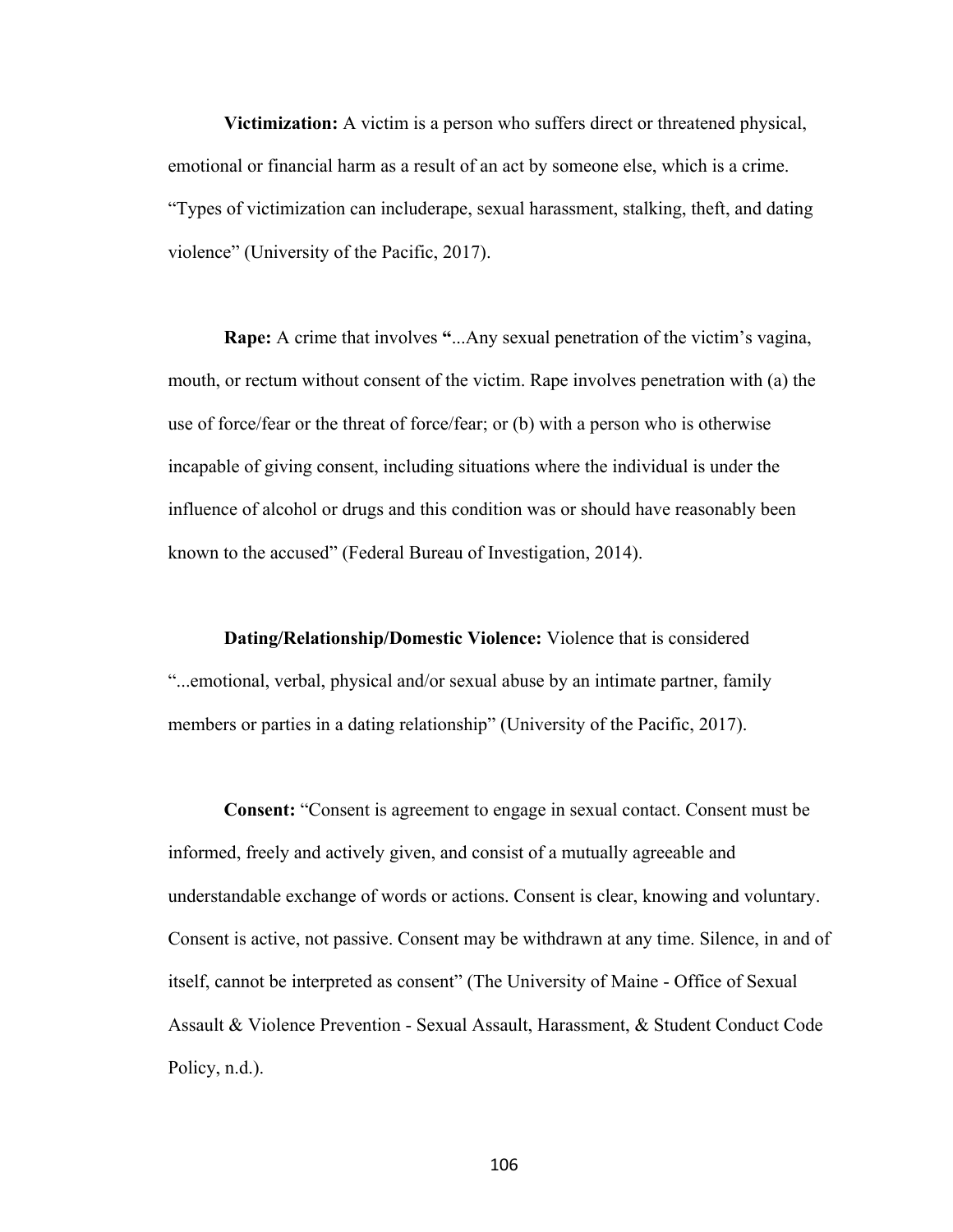**Fondling:** "Fondling is the touching of the private body parts of another person for the purpose of sexual gratification, without the consent of the victim, including instances where the victim is incapable of giving consent because of his/her age or because of his/her temporary or permanent mental incapacity" (The University of Maine - Office of Sexual Assault & Violence Prevention - Sexual Assault, Harassment, & Student Conduct Code Policy, n.d.).

**Incest:** Incest is considered "...Sexual intercourse between persons who are related to each other within the degrees wherein marriage is prohibited by law" (The University of Maine - Office of Sexual Assault & Violence Prevention - Sexual Assault, Harassment, & Student Conduct Code Policy, n.d.).

**Victim-Blaming:** "Victim blaming is a devaluing act where the victim of a crime, an accident, or any type of abusive maltreatment is held as wholly or partially responsible for the wrongful conduct committed against them" (United States Legal, 2016).